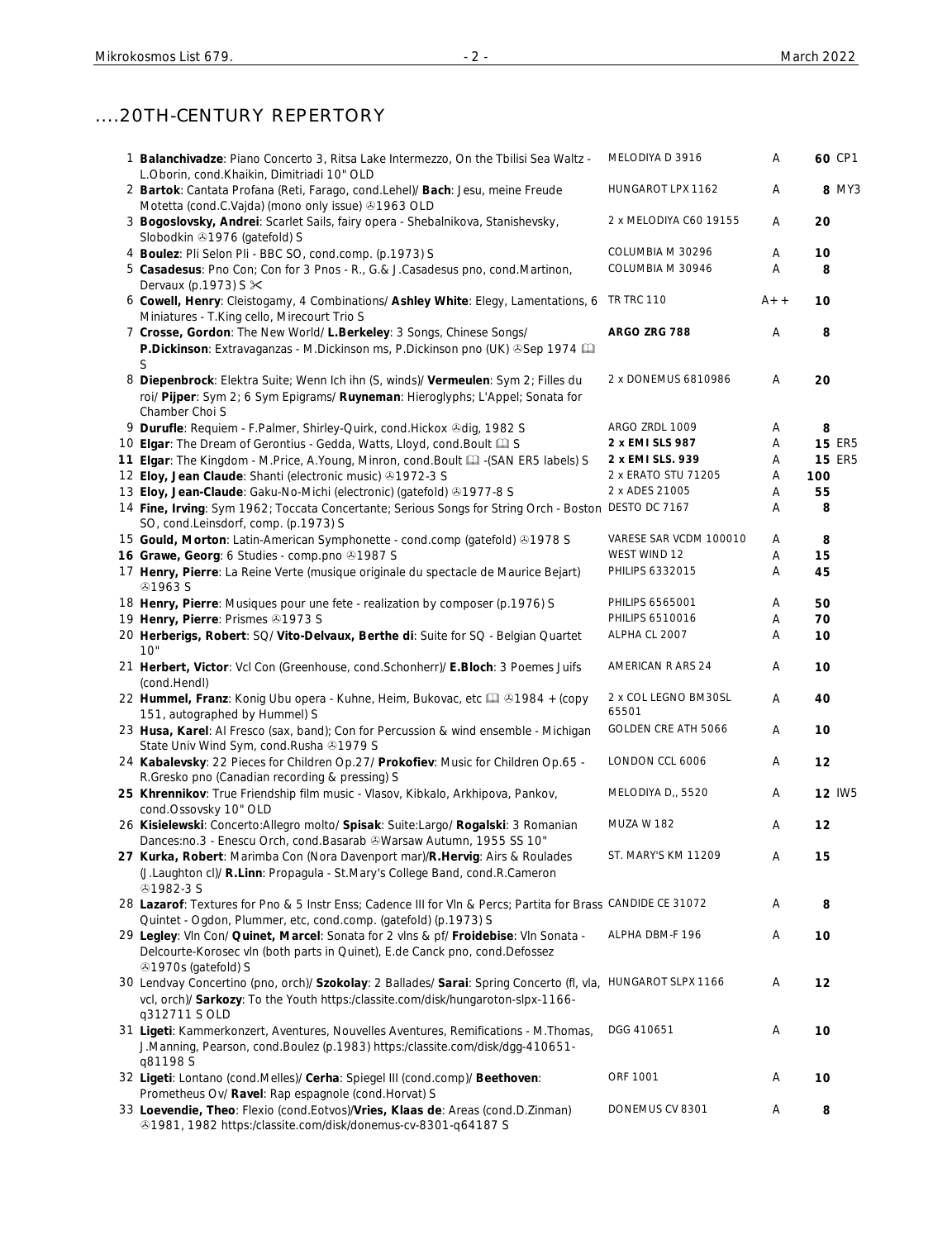| 34 Lopes-Graca: Pno Con 2 - M.A.Leveque, French RSO, cond.Freitas Branco                                                                                                               | <b>EMI PMX 5008</b>           | Α | 8      |
|----------------------------------------------------------------------------------------------------------------------------------------------------------------------------------------|-------------------------------|---|--------|
| 35 Lord, Jon: Sarabande - P.Karass bass, J.Lord org, pno, etc, Nauseef perc,                                                                                                           | EMI CO64 97943                | Α | 10     |
| Philharmonia Hungarica, cond.Schoener (p.1976) S                                                                                                                                       |                               |   |        |
| 36 Maegaard, Jan: Chamber Concerto (cond.Koenig); Octomeri (Kontra vln, Jedlickova<br>pno); Musica Reservata I (Kontra SQ) 31983, 1985 S                                               | POINT PLP 5063                | Α | 8      |
| 37 Marco, Tomas: Tea-Party (soli, cl, tmb, vcl, vibraphone); Mysteria (orch); Rosa-                                                                                                    | <b>HISPAVOX 130303</b>        | Α | 8      |
| Rosae (fl, cl, vln, vcl) - cond.J.M.F.Gil (p.1979) S                                                                                                                                   |                               |   |        |
| 38 Marischal, Louis: VIn Con, Musiqua Stereophonique (Novak, cond. Vajnar)/<br>E.Deltour: Concertino in Jazz (cond.Simon) S                                                            | <b>BIZET CLAS BC 10</b>       | Α | 10     |
| 39 Martin, Frank: Ballade for Sax & Orch/ Debussy: Rhap for Sax & Orch/ Saint-<br>Saens: Carnival of Animals - Perrin sax, Leuthard, U.P.Schneider pno,                                | COLOSSEUM STM 525             | Α | 10     |
| cond.U.Schneider S<br>40 Martin, Frank: Ballade for Vcl & Pno, Ballade for FI & Pno, 8 Preludes - M.Hofman                                                                             | DA CAMERA SM 93118            | A | 8      |
| pno, Lindtberg fl, Heitz vcl +1970 S<br>41 Martin, Frank: Psaumes de Geneve/ Poulenc: Gloria - S.van Lier sop, Chaverim                                                                | MIRASOUND KS 207074           | A | 8      |
| Children Choir, Utrecht Students Choir & Orch, cond.Lenselink 21986 S                                                                                                                  |                               |   |        |
| 42 Martinu: Pno Quintet 1/ Frank Martin: Pno Quintet - Zurich Pno Quintet S                                                                                                            | SPECTRUM SR 171               | Α | 8      |
| 43 Mertens, Wim: Casting No Shadow; A Tiels Leis; Hirose; You See; Multiple 12;<br>Naviamente (voice, pf) - performed by the comp 01986 S                                              | CREPUSCULE TWI. 748           | A | 10     |
| 44 Micha, Octave: Poeme & Capricetto for Vln & Pno, 4 Songs/ R.Micha: Petite Pieces, SONATE 330754                                                                                     |                               | Α | 12     |
| 2 Croquis - M.Debot vln, J.Baston bass, R.Micha pno, Boykens Quartet, Pentacle<br>Quintet (p.1977) S                                                                                   |                               |   |        |
| 45 Newman, Alfred: Captain from Castile (soundtrack) - cond.comp 10"                                                                                                                   | MERCURY MGMH 25072            | Α | 8      |
| 46 Penderecki: Stabat Mater/ N.Castiglioni: Gyro/ Ligeti: Lux aeterna/ Werle, Lars                                                                                                     | EMI C063 29075                | Α | 8      |
| Johan: Nautical Preludes - Stockholm Radio Chorus, cond.E.Ericson (p.1972) S                                                                                                           |                               |   |        |
| 47 Pettersson: Sym 8 - Baltimore SO, cond.Comissiona (p.1980) S                                                                                                                        | DGG 2531176                   | Α | 8      |
| 48 Satie: Genevieve, Messe, La Diva de l'Empire, 3 Melodies, 3 Autres Melodies,<br>Dapheneo, Le Chapelier - Mesple, Benoit, Bertin, Ciccolini, cond.Dervaux (gatefold)<br>$(p.1974)$ S | EMI C069 12804                | Α | 10     |
| 49 Schaeffer, Pierre: Le Triedre Fertile (p.1975) S                                                                                                                                    | PHILIPS 6510018               | Α | 45     |
| 50 Schoenberg: Pierrot Lunaire - Pilarczyk, cond. Boulez S                                                                                                                             | <b>ETERNA 825948</b>          | Α | 8 GD1  |
| 51 Schoenberg: Vln Con; Suite Op.29 - Bress, cond. Rohan, Vostrak (p.1974) S                                                                                                           | <b>ETERNA 826506</b>          | Α | 10 GD1 |
| 52 Stockhausen: Illimite 31970 (gatefold) S                                                                                                                                            | SHANDAR SR 10002              | Α | 60     |
| 53 Strauss, Richard: Sym in d; Interludio; Kampf und Sieg - Hong Kong PO,<br>cond.Schermerhorn 21985 S                                                                                 | HK 6220323                    | A | 8      |
| 54 Sviridov: Kursk Songs; 8 A Capella Choruses - cond. Yurlov, Kondrashin S                                                                                                            | EMI C063 90280                | Α | 8      |
| 55 Terzian, Alicia: VIn Concerto - W.Mogatzian vIn, Armenian SSO, cond.A.Katanian                                                                                                      | <b>INSTITUTO ILP. 3001</b>    | Α | 10     |
| (with comments by the composer) 31972 (Argentinian issue) 2<br>56 Tjeknavorian: Persepolis (cond.comp) + Musique et Rythmes de l'Iran (French                                          | <b>PHILIPS 6830087</b>        | Α | 40     |
| $gatefold) + (copy 0803)$ S                                                                                                                                                            |                               |   |        |
| 57 Varese: Ionisation, Density 21.5, Integrales, Octandre, Hyperprism, Poeme<br>Electronique, Deserts, Arcana, Offrandes - cond.Craft S                                                | 2 x COLUMBIA MG 31078         | A | 15     |
| 58 Weill, Kurt: Mahagonny Songspiel, Pantomime, Vom Tod im Wald, Happy End,<br>Berliner Requiem, VIn Con, etc - cond. Atherton (booklet with text) S                                   | 3 x DGG 2709064               | Α | 20     |
| 59 Weill: Down in The Valley - cond.M.Levine S                                                                                                                                         | DECCA DL 74239                | Α | 8      |
| 60 Highlights of Japanese Music: Rokudan, Oiwake, Eten-Raku, etc 10"                                                                                                                   | KING LKF 1075                 | A | 10     |
| ROMANTIC MUSIC                                                                                                                                                                         |                               |   |        |
|                                                                                                                                                                                        |                               |   |        |
| 61 Bruckner: Sym 5:Adagio/ Dvorak: Sym 9/ Verdi: Requiem excs - Andor, Takacs,<br>Fulop, Solyom-Nagy, Nordrhein-Westfalen YO, cond.M.Stephani (gatefold) S                             | 2 x LANDESJUGE LJONRW<br>1983 | Α | 120    |
| 62 Lekeu, Guillaume: Adagio/ Hamal, Jean-Noel: Sym Op.2\4 - Liege Soloists,<br>cond.Lemaire 31958 10"                                                                                  | ALPHA CL 2001                 | Α | 30     |
| 63 Mussorgsky: Pictures 3 versions: Piano with Eresko, Orchestral with Fedoseyev and<br>Pop with Emeson, Lake and Palmer (gatefold) S                                                  | 3 x EURODISC 57925            | Α | 20     |
| 64 Rimsky-Korsakov: From Homer & Svitezianka cantatas - Isakova, Yakovenko,                                                                                                            | MELODIYA D 14809              | Α | 8      |
| Miglau, Koroleva, cond.Svetlanov, Akulov 10"                                                                                                                                           |                               |   |        |
| CLASSICAL PERIOD                                                                                                                                                                       |                               |   |        |
|                                                                                                                                                                                        |                               |   |        |

| 65 Beethoven: Sym 7 (cond.E.Inbal)/ Hartmann: Gesangsszene (cond.Dixon) (gatefold) | 2 x HESSISCHER 6628044 | 30              |
|------------------------------------------------------------------------------------|------------------------|-----------------|
| to 1978, 1964 S                                                                    |                        |                 |
| 66 Mozart: Sym K.550 - French NO, cond.H.Tomasi + (spines taped) 10"               | PARADE SY 301          | 12 <sub>1</sub> |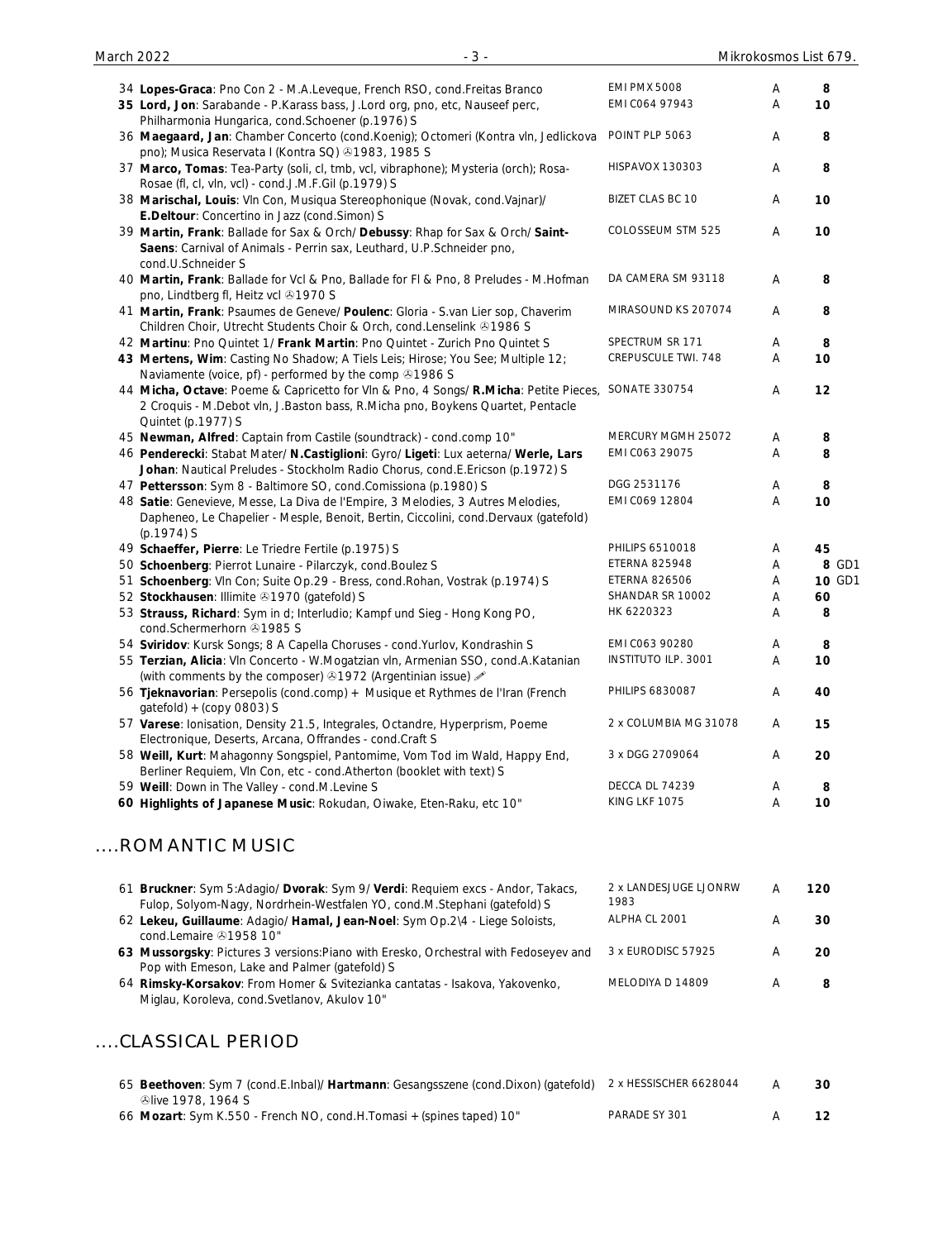67 **Mozart**: Sym K.Anh.214/ **Salieri**: Veneziana Sym/ **Piccini**: Iphigenie en Tauride Ov/ AMADEO AVRS 130024 A **8 Gluck**: Iphigenie en Aulide Ov - Tonkunstler Orch, cond.Merzendorfer S

#### ....BAROQUE MUSIC

| 68 Bach: 4 Orch Suites - Larde, Pierlot, Hongne, Leclair Instr Ens, cond.Paillard<br>(individual LPs) 10"                                                                      | 2 x ERATO EFM + 42029 | A | <b>15 FQ2</b> |
|--------------------------------------------------------------------------------------------------------------------------------------------------------------------------------|-----------------------|---|---------------|
| 69 Bach: Brandenburg Concertos 3, 4 - Tessier, Lavaillotte, Cento Soli Orch,<br>cond.Scherchen                                                                                 | CLUB FRANC 35         | A | 10            |
| 70 Bach: Die Kunst der Fuge (arr.by Stiedry) - Berlin RSO, cond.Zender & 1985 S                                                                                                | 2 x SCHWANN VMS 1636  | A | 18            |
| 71 Bach: Die Kunst der Fuge - Collegium musicum Leipzig, cond.Pommer (gatefold)<br><b><i></i></b> 91983-4 S                                                                    | 2 x ETERNA 827848     | A | <b>15 GB1</b> |
| 72 Bach: VIn Con B.1042 (W.Armon vIn), Hrpschrd Cons B.1052, 1956 (H.Lester<br>hrpschrd) - Little Orch of London, cond.L.Jones (UK) S                                          | ORYX ORPS 7           | A | 10            |
| 73 Boyce: 6 Overtures - Lamoureux Orch, cond.A.Lewis (UK) (p.1962) S                                                                                                           | L'OISEAU-LOLS 110     | A | 8             |
| 74 Corrette, Michel: Ballet des Ages, 2 Christmas Concerti, Carillon des morts -<br>Cartigny ChO S                                                                             | CHARLIN CL 24         | A | 8             |
| 75 Durante: Con in A/ Porpora: Vcl Con in G (S.Moses vcl)/ Pergolesi: VIn Con<br>(Mussumeli vln); Con for 2 hrpschrds - I Solisti Veneti, cond. Scimone @dig, 1984 S           | ERATO NUM 75192       | A | 8             |
| 76 Geminiani: Con grosso Op.7 No.1/ Tartini: Cl Con in F/ Galuppi: Fl Con - Peuvion cl,<br>Chavance fl, Fides Promethei ChO, cond. Timbert 31968 S                             | PRIVATE 1774          | A | 12            |
| 77 Lampugnani: 2 Cons for 2 Fls in G & D/ Chiesa: Sinfonia in E flat/ G.Giulini: Sinfonia<br>in F - Martinotti, Tassinari fl, Angelicumk Orch, cond.Jenkins, Ballista, Janes S | ARS NOVA VST 6129     | A | 8             |
| 78 Stradella: Cantata per il SS.Natale (J.Mancini, T.Rovetta, G.Tadeo, etc); Trumpet<br>Sonata (Battagliola) - Angelicum ChO, cond.R.Maghini                                   | ANGELICUM LPA 5922    | A | 10            |
| 79 Telemann: Suite in a; Don Quixote Suite - Rampal fl, McGill CO, cond.A.Brott<br>&1963                                                                                       | PIROUETTE JA 19016    | A | 8             |
| 80 The Fine Old English Tory Times: 18th Century Entertainment - Martin Best<br>Consort (1976) (UK) S                                                                          | ARGO ZDA 171          | A | 8             |
|                                                                                                                                                                                |                       |   |               |

### ....EARLY MUSIC

| 81 Monteverdi: Selected Works - N. Boulanger Ens (UK) (booklet)<br>82 Les Musiciens de Provence: Instruments Anciens (Musique des Trouveres et                                                                         | ANGEL COLH 20<br>5 x ARION ARN + 34217 | A<br>A         | 8 EA1<br>40 |
|------------------------------------------------------------------------------------------------------------------------------------------------------------------------------------------------------------------------|----------------------------------------|----------------|-------------|
| Troubadours, Musique du Moyen-Age et de la Renaissance (individual gatefold LPs) S<br>83 Musicians of Swanne Alley: In the Streets & Theatres of London (Anonymous<br>English, Kete, Johnson, Azziolo, etc) (p.1989) S | <b>VIRGIN VC7 90789</b>                | $\mathsf{A}$   | 8           |
| 84 Tudor Music: Morley, Dowland, Ford, etc - Deller & Morley Consorts (gatefold) S                                                                                                                                     | HARMONIA M HM 223                      | $\overline{A}$ |             |

# ....OPERAS (ALL COMPLETE UNLESS NOTED)

|    | 85 Bartok: Bluebeard's Castle - Szekely, Palankay, cond.Ferencsik, (gatefold) OLD      | <b>HUNGAROT HLPMN 1001</b> | A | 8 MY2  |
|----|----------------------------------------------------------------------------------------|----------------------------|---|--------|
|    | 86 Bartok: Bluebeard's Castle - Szekely, Szonyi, London SO, cond.Dorati (early English | MERCURY MMA 11190          | A | 8      |
|    | EMI pressing)                                                                          |                            |   |        |
|    | 87 Bartok: Bluebeard's Castle - Troyanos, Nimsgern, BBC SO, cond. Boulez 31976 S       | CBS 73518                  | A | 8      |
|    | 88 Bartok: Bluebeart's Castle - Sass, Kovats, cond. Solti as S                         | LONDON OSA(HP) 1174        | A | 8 HD1  |
|    | 89 Campra: Tancrede excs - Dussaut, Bona, Arapian, cond. Zaffini (gatefold) Q S        | PIERRE VER PV 1811         | A | 8      |
|    | 90 Debussy: Pelleas - Shirley, Soderstrom, McIntyre, cond. Boulez (UK) [2] S           | 3 x CBS 77324              | A | 20     |
| 91 | Debussy: Pelleas et Melisande - Spoorenberg, Maurene, London, Suisse Romande           | 3 x DECCA SETWB, 277       | A | 20 EP4 |
|    | Orch, cond.Ansermet La S                                                               |                            |   |        |
|    | 92 Donizetti: Poliuto - Callas, Bastianini, De Palma, cond. Votto 4 61960              | 2 x BJR 106                | A | 15     |
|    | 93 Donizetti: Rosmonda d'Inghilterra - Kenny, Andrew, Greager, cond. Francis Q         | 3 x MRF 127                | A | 20     |
|    | ⊕1975 + Don Pasquale excs (Grist, A.Kraus, Bruscantini, cond.Bartoletti) ⊕1969 S       |                            |   |        |
|    | 94 Gluck: Orfeo - Ferrier, Koeman, Duval, cond.Bruck Olive, 1951                       | 2 x EMI C161 25637         | A | 15     |
|    | 95 Lortzing: Waffenschmied excs - Duske, M.von Ilosvay, Hagenau, H.Gunter,             | OPERA 1149                 | A | 8      |
|    | K.Marschner, S.Roth, cond.H.Stein                                                      |                            |   |        |
|    | 96 Mercadante: Le Due Illustri Rivali - Parada, Papantoniou, Pappas, Zambon,           | 3 x MRF 88                 | A | 15     |
|    | cond.Gracis Dive, 1970 2 + Mercadante Centenary Concert excs (M.Oliviero,              |                            |   |        |
|    | cond.Majore)                                                                           |                            |   |        |
|    | 97 Mozart: Figaro excs - Stader, Seefreid, Topper, Fischer-Dieskau, cond. Fricsay (red | DGG SLPEM, 136272          | A | 8 GY5  |
|    | stereo) S                                                                              |                            |   |        |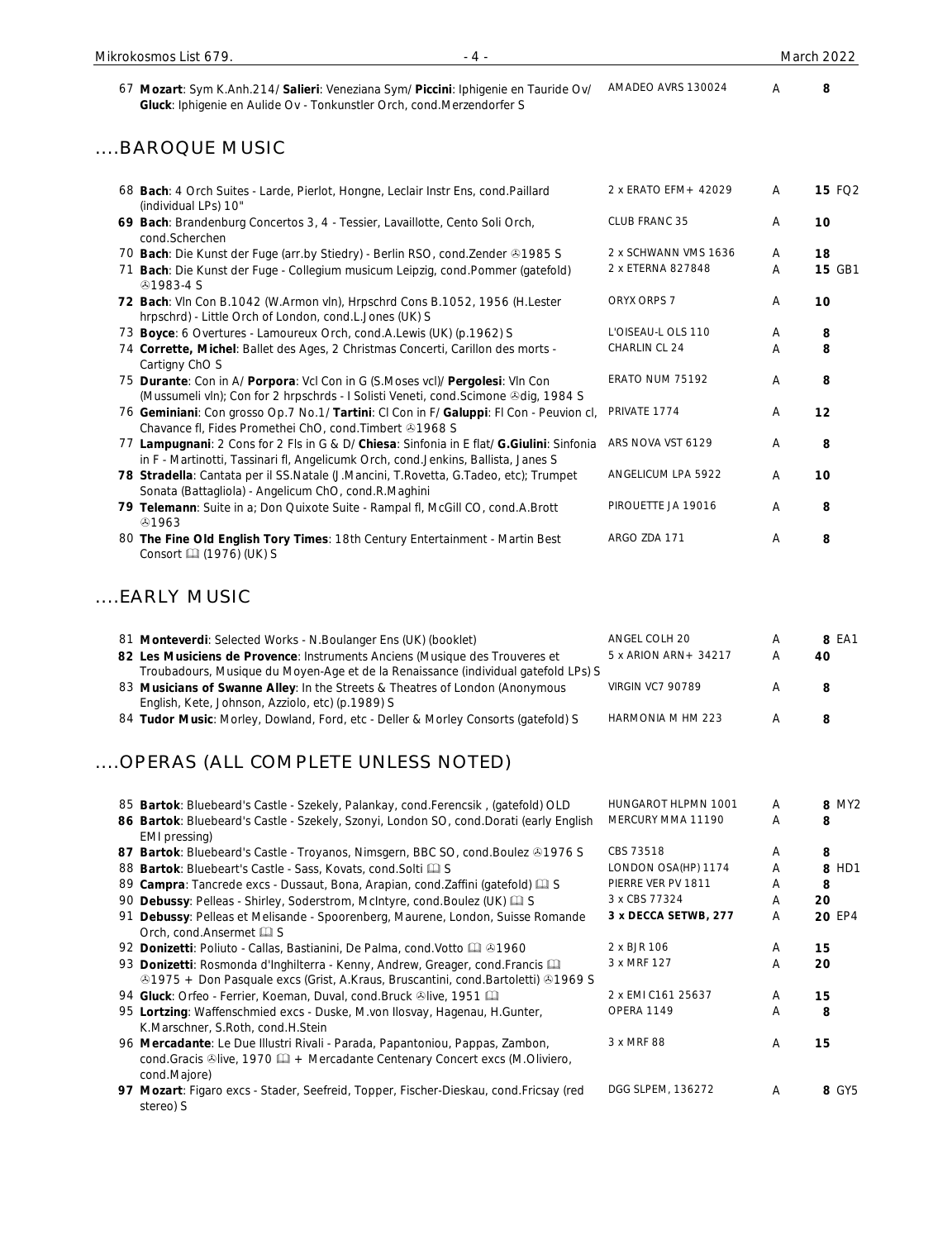| cond.F.Busch 21949                                                                        |                         |       |    |
|-------------------------------------------------------------------------------------------|-------------------------|-------|----|
| 99 Rossini: Barbiere - Prey, Berganza, Alva, Dara, cond. Abbado [1] S                     | 3 x DGG 2720053         | A     | 20 |
| 100 Rossini: Il Turco in Italia - Callas, Rossi-Lemeni, Gedda, Stabile, La Scala Orch,    | 2 x EMI EX153 749344    | A     | 15 |
| cond.Gavazzeni                                                                            |                         |       |    |
| 101 Rossini: L'Inganno Felice - Cundari, Jacopucci, Montarsolo, cond. Franci              | 2 x GOLDEN AGE EJS 297  | $A++$ | 15 |
| 102 Rossini: La Gazza Ladra - Rinaldi, Condo, Bottazzo, Hayashi, Cava, cond.Zedda         | 3 x UNIQUE OPE UORC 193 | A     | 20 |
| 103 Rossini: La Gazzetta - Tajo, Borriello, Galli, cond.Caracciolo                        | 2 x GOLDEN AGE EJS 335  | A     | 15 |
| 104 Rossini: Tancredi - P. Price, Francis, Stokes, Lewis, McDonnel, cond. Perras QQ S     | 3 x MHS 3754            | A     | 20 |
| 105 Schoenberg: Moser und Aron - Cassilly, Reich, cond. Boulez (p.1975) S                 | 2 x CBS 79201           | A     | 15 |
| 106 Schoenberg: Moses & Aron - Steingruber, Fiedler, Krebs, Zollenkops, cond. Rosbaud     | 2 x CBS 78213           | A     | 15 |
| (French gatefold) 31954 S                                                                 |                         |       |    |
| 107 Strauss: Capriccio excs - Hotter, Ursuleac, cond.C.Krauss 31944                       | MELODIYA M10 41803      | A     | 8  |
| 108 Strauss: Salome - Goltz, Patzak, cond.C.Krauss (individual LPs) (UK)                  | 2 x DECCA ACL 206       | A     | 15 |
| 109 Verdi: Aida - Callas, Tucker, Barbieri, Gobbi, cond. Serafin S                        | 3 x EMI C153 429        | A     | 20 |
| 110 Verdi: Aida:Act 3:Nile Scene - Sved, Simandy, Littasy, Delly, Takacs, cond.Molinari-  | HUNGAROT HLP 129        | A     | 8  |
| Pradelli 10" OLD                                                                          |                         |       |    |
| 111 Wagner: Der Fliegende Hollander - Hahn, Hotter, Ursuleac, cond.C.C.Krauss & 1944      | 3 x MELODIYA M10 41297  | A     | 30 |
| 112 Wagner: Meistersinger:Act III - Teschemacher, Ralf, Nissen, S.Nilsson, cond.Bohm [11] | 2 x RCA LCT 6002        | A     | 15 |
| (US)                                                                                      |                         |       |    |
| 113 Wagner: Parsifal - J.King, G.Jones, Crass, T.Stewart, S.Wagner, cond.Boulez           | 5 x DGG 2713004         | A     | 40 |
| ⊙Bayreuth, 1970                                                                           |                         |       |    |
| 114 Wagner: Tannhauser excs - Hillebrecht, Beirer, Zilliken, cond.R.Kraus                 | OPERA 1138              | A     | 8  |
| 115 Weill: Silverlake - New York City Opera Company, cond. Rudel as                       | 2 x NONESUCH DB 79003   | $A++$ | 15 |

## ....OPERETTAS, MUSICALS (ALL COMPLETE UNLESS NOTED) & LIGHT MUSIC

| 116 Strauss: Fledermaus excs - Resnik, Peerce, Merrill, Stevens, cond. Reiner | RCA LM 1114          | 8 UM3 |
|-------------------------------------------------------------------------------|----------------------|-------|
| 117 Sullivan: HMS Pinafore - d'Oyly Carte Op Comp, Royal PO, cond.J.Walker Q  | 2 x LONDON SPC 21065 | 15    |
| (gatefold) (Phase 4) S                                                        |                      |       |

### ....VOCAL RECITAL

| 118 Berberian, Cathy: Second Hand Songs: Beethoven: 5th & Moonlight; Paganini,                                                       | THEATER AM PHL 8104         | $\overline{A}$ | 12            |
|--------------------------------------------------------------------------------------------------------------------------------------|-----------------------------|----------------|---------------|
| Puccini, Chopin, Kreisler, Ravel, Debussy, Beatles, Saint-Saens arrangements -<br>H.Lester pno 31980 S                               |                             |                |               |
| 119 Berger, Erna: Mozart: 5 Songs; Schubert: Heidenroslein - Schick pno [1] 31950<br>https:/classite.com/disk/rca-lm-133-q317092 10" | <b>RCA LM 133</b>           | $\overline{A}$ | 40 UM3        |
| 120 Brumaire, Jacqueline: Mozart Arias (Cosi, Zauberflote, Don Giovanni, Figaro) -<br>cond.Rosenthal                                 | <b>VEGA 13005</b>           | $B +$          | 10            |
| 121 Caballe: Granados, Falla, Albeniz, Obradors, Vives songs - Zanetti pno Q S $\ltimes$                                             | LONDON OS(HP) 26617         | A              | 8 HD1         |
| 122 Callas: Recordings of 1954-69 (with nice booklet) S/M                                                                            | 11 x EMI C165 54178         | A              | 60            |
| 123 Curtis Verna: Aida, Un ballo, Don Giovanni - cond.Quadri, Rudolf 10"                                                             | CETRA LPV 45022             | Α              | 10            |
| 124 Danco, Suzanne: Berlioz: Nuits d'ete - Cincinnati SO, cond. T. Johnson                                                           | DECCA LXT 2605              | A              | <b>20 EY2</b> |
| 125 Farrell, Eileen: Alceste, Oberon, Ernani, Gioconda, Herodiade, L'Enfant Prodigue,<br>Consul - Philh Orch, Schippers              | ANGEL . 35589               | A              | 8 ER1         |
| 126 Farrell: Aida, Un ballo, Otello, Trovatore, Boccanegra, La Forza - cond.M.Rudolf S                                               | COLUMBIA MS6EYE(CP)<br>6254 | $\mathsf{A}$   | 8 CB1         |
| 127 Fischer-Dieskau, Dietrich: Schumann:Lieder - Eschenbach pno (single box edition<br>with the 3 booklets) S                        | 9 x DGG 410593              | A              | 80            |
| 128 Fischer-Dieskau: Schubert: Die schone Mullerin; Der Taucher - Moore, Engel pno<br>S                                              | 2 x ANGEL SB 3628           | Α              | <b>15 UB5</b> |
| 129 Gorin, Igor: Pagliacci, Tannhauser, Un ballo, Barbiere, Traviata, Herodiade -<br>cond.Voorhees                                   | URANIA UR 8002              | A              | 8             |
| 130 Guarnieri, Antonio: Vestale, Traviata, Vespri, Otello, Tristan, Loreley, La Wally, etc                                           | <b>BONGIOVANN GB 1039</b>   | A              | 12            |
| 131 Hagegard: Schubert: Winterreise - Schuback pno [1] (gatefold) 31983 S                                                            | 2 x RCA ARC2 4861           | A              | 15            |
| 132 Harper, Heather: R.Strauss: 4 Last Songs, 10 Orch Songs - London SO, cond. Hickox<br>(gatefold) a S                              | EMI EL 749726               | A              | 8             |
| 133 Horne, Marilyn: Bizet:Carmen excs - Royal PO, cond.H.Lewis (phase 4) (gatefold) S                                                | LONDON SPC 21055            | A              | 8 EW3         |
| 134 Kolassi: Debussy: Songs - Collard pno (UK) 10"                                                                                   | LONDON LD 9176              | A              | 12            |
| 135 Koshetz, Nina: Rachmaninov, Tchaikovsky, Arensky, Sadero songs - Dougherty,<br>N.Koshetz pno $\times$                            | INTERN.PIA IPA 116          | $\overline{A}$ | 8             |
| 136 Lamandier, Esther (harp also): Sabio: Cantigas de Santa Maria [1] 31980 S                                                        | <b>ASTREE AS 59</b>         | A              | 8             |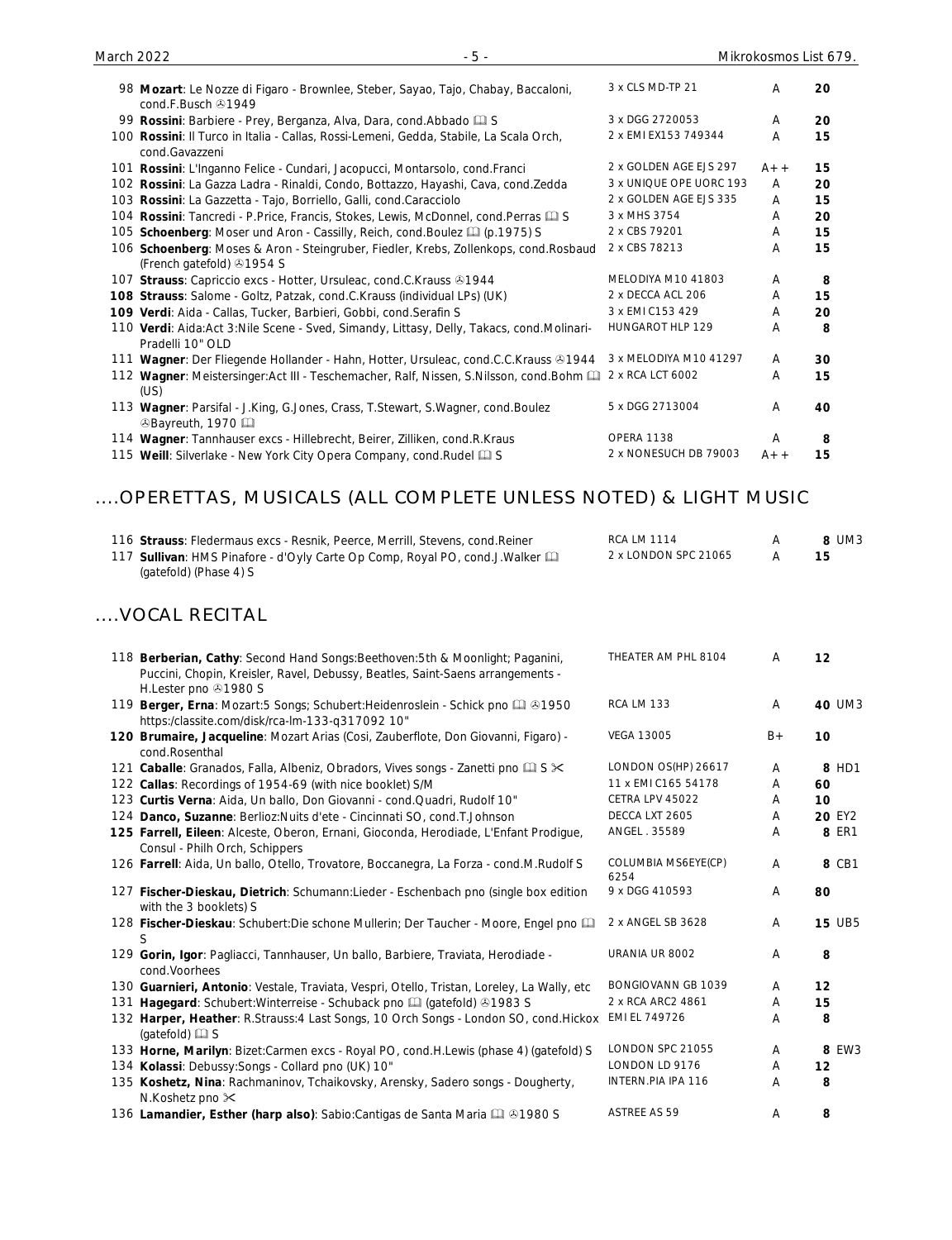| 137 Lewis, Brenda: Butterfly, Saba, Manon Lescaut, Carmen, Loreley, Un ballo, Don<br>Giovanni, La Wally, Cecelia - cond.Jurgens-Walter (p.1956)                                                | ULTRAPHONI 1668          | Α    | 20            |
|------------------------------------------------------------------------------------------------------------------------------------------------------------------------------------------------|--------------------------|------|---------------|
| 138 Luxon, Benjamin: Give Me a Ticket To Heaven (Tosti, Quilter, Adams, Mascagni,<br>M.Gould, etc songs) (gatefold) (UK) S                                                                     | 2 x ARGO ZFB 95          | Α    | 15            |
| 139 Mathis, Edith: Mozart: Arias K.165, 42, 35, 321, 118, 339 - Dresden SK, cond. Klee<br>La (p.1979) S                                                                                        | DGG 2530978              | Α    | 8             |
| 140 Moizan, Legay, Young, Merriman, Gorr, etc: Excs from 2 Journees, Joseph,<br>Vesale, Otello, Euryanthe, Jessonda - cond.Dervaux, Carner, Susskind, Collingwood                              | EMI HLP 20               | Α    | 10            |
| 141 Oberlin\Bressler\R.Price\Myers: The French Ars Antiqua (Experiences Anonymes<br>jacket) S                                                                                                  | LYRICHORD EAS 35         | Α    | 8             |
| 142 Panzera, Charles: The Early Years (Faure, Haydn, Duparc, Franck, Saint-Saens,<br>Debussy, etc songs)                                                                                       | RUBINI GV 513            | Α    | 10            |
| 143 Pears\Britten: Schubert:Die Schone Mullerin S                                                                                                                                              | DECCA SXL 2200           | Α    | <b>10 ED4</b> |
| 144 Poggi, Gianni: Italian Songs (Non t'Odio no; Domani Turnarra, Malia di Napoli, etc) -<br>cond.E.Nicello (UK) 10"                                                                           | LONDON LD 9112           | Α    | 15            |
| 145 Rothenberger: Gluck, Haydn, Beethoven, Schubert, Schumann, Brahms songs -<br>Weissenborn pno (gold label) S                                                                                | EMI C063 28356           | Α    | 8             |
| 146 Schone, Lotte: Boheme, Huguenots, Mignon, Un ballo, Don Giovanni, etc                                                                                                                      | 2 x RUBINI GV 16         | Α    | 15            |
| 147 Schumann, Elisabeth: Live in Town Hall, 1950 with Bruno Walter (Mozart,<br>Mendelssohn, Schubert, Wolf, Beethoven) + Songs by Brahms, Mahler, etc (Wills,<br>Lush, Mason pno) 31936-49     | <b>VOCE 117</b>          | Α    | 10            |
| 148 Schwarzkopf: Early Years (Bach, Dowland, Mozart, Schubert, J.Strauss, Folk Songs,<br>etc) - Moore pno, cond. Karajan, etc 31946-51 (4 prev.unpub)                                          | EMI ALP 1435501          | Α    | 8             |
| 149 Serera, Carolina: Confaloineri (5), J.Nin (6), I.Villa, Grenets, G.Valdes, Villa-Lobos<br>songs - Confaloineri pno                                                                         | <b>TECNIPHON LP 6</b>    | Α    | 50            |
| 150 Siegel, Benjamin (cantor): Jewish & Israeli Songs - Ami Trio 10"                                                                                                                           | HADASSAH HA 9557         | Α    | 10            |
| 151 Simoneau\ Alarie: Mozart:Opera Arias - cond.Jouve (Ducretet-Thomson license)                                                                                                               | <b>SELECT S 12017</b>    | Α    | 8             |
| 152 Soderstrom: Live at the Berwald Hall 1980: Grieg, Wolf, Liszt, Canteloube - Isepp<br>pno S                                                                                                 | <b>BLUEBELL BELL 111</b> | Α    | 8             |
| 153 Soderstrom: Mussorgsky: Nursery Songs; Prokofiev: Ugly Duckling; Gretchaninov: The<br>Lane (5 songs) - Ashkenazy pno [1] r.1977-8) S                                                       | LONDON OS 26579          | Α    | 8 ED4         |
| 154 Soderstrom: Rachmaninov: Songs Vol.1 - Ashkenazy pno [1] 31974 S                                                                                                                           | LONDON OS 26428          | Α    | 8 ED4         |
| 155 Soderstrom: Rachmaninov: Songs Vol.2 - Ashkenazy pno [1] 31975 S                                                                                                                           | LONDON OS 26453          | Α    | 8 ED4         |
| 156 Soderstrom: Rachmaninov: Songs Vol.3 - Ashkenazy pno Q @ 1976 S                                                                                                                            | LONDON OS 26433          | Α    | 8 ED4         |
| 157 Soderstrom: Rachmaninov: Songs Vol.5 - Ashkenazy pno [4] (Dutch-only issue)<br>(p.1980) S                                                                                                  | LONDON OS(HP) 26615      | Α    | 8 HD1         |
| 158 Soderstrom: Rachmaninov: Songs Vol.5 - Ashkenazy pno Q @ 1977 S                                                                                                                            | <b>LONDON OS 26559</b>   | A    | 8 ED4         |
| 159 Soderstrom: Tchaikovsky: Songs Vol.1 - Ashkenazy pno [1] 31979-80 S                                                                                                                        | DECCA SXL 6972           | Α    | 10            |
| 160 Soderstrom: Tchaikovsky: Songs Vol.2 - Ashkenazy pno [1] & dig, 1982 S                                                                                                                     | DECCA SXDL 7606          | Α    | 8             |
| 161 Souzay: Chante pour vous (Faure, Caplet, Hahn, Schumann, Wolf, Liszt, Sibelius,<br>Durante, etc) - Baldwin pno 31977-9 S                                                                   | EMI C065 73151           | Α    | 8             |
| 162 Souzay: Duparc: 12 Songs - Bonneau pno                                                                                                                                                     | DECCA LPX(FP) 2823       | A    | <b>10 FY1</b> |
| 163 Souzay: Ravel: Songs - Baldwin pno, Rampal fl, Cordier vcl, cond. Vandernoot                                                                                                               | <b>EMI FALP 30330</b>    | Α    | 8 FG1         |
| 164 Stevens, Rise: Dvorak, Nevin, Brahms, Penn & Traditional songs - cond. Katims 10"                                                                                                          | <b>RCA LM. 59</b>        | A    | <b>12 UM1</b> |
| 165 Stevens, Rise: Religious Songs (Bizet, Franck, Monk, Adams, Steffe, Mason) -<br>cond.Black 10"                                                                                             | RCA LM 38                | $A-$ | 8 UM1         |
| 166 Streich, Rita: Schubert songs - Werba pno, H.Geuser cl                                                                                                                                     | DGG LPM 18585            | Α    | <b>10 GY3</b> |
| 167 Traubel, Helen: The Gay Nineties - RCA Victor Orch, cond. Fiedler 10"                                                                                                                      | <b>RCA LM 7005</b>       | $A-$ | 8 UM3         |
| 168 Truman, Margaret: Les Filles, Coppelia, Don Giovanni; Grieg:My Johann;<br>Popper:Gavotte; Romberg:One Kiss; Penn:Smilin' Through - RCA Victor Orch,<br>cond.Fiedler 10"                    | <b>RCA LM 145</b>        | Α    | <b>18 UM1</b> |
| 169 Vermeulen-Peek, Thea: Schubert: Hirt auf dem Felsen; Mozart, Spohr, dell'Acqua,<br>Grieg songs; Schicchi, Trovatore, Carmen, Rigoletto, Mefistofele - R-J.Roozeman pno,<br>W.Roozeman cl S | PRIVATE RCS 570          | Α    | 8             |
| 170 Vinogradov: Russian Songs (Dunayevsky (3), Makarov, Ostrovsky, etc) 10" OLD                                                                                                                | MELODIYA D 2105          | Α    | <b>10 DR4</b> |
| 171 Int. Tchaikovsky Comp. 1978: Pivovarov, Nam, Spivok, Page-Green, Chorimila,<br>Shemchuk, Toliver, Bozhkova, Statnik, Milkyavichyute, Churke, K.Pitti, Podlec,                              | MELODIYA C10 10775       | Α    | 8             |
| Morozov S                                                                                                                                                                                      |                          |      |               |
| 172 Opening Night at the MET: 1893-1959: Eames, Melba, Caruso, Homer, Destinn,<br>Bori, etc (deluxe booklet + part of MET's curtain)                                                           | 3 x RCA LM(CP) 6171      | Α    | 20            |
| 173 S.Hurok Presents: M.Anderson, Valetti, L.Warren, Peerce, Rubinstein, Szeryng,<br>Janis, Piatigorsky, Reiner                                                                                | RCA LM(CP) 2361          | Α    | 8 UR1         |

....CHORAL MUSIC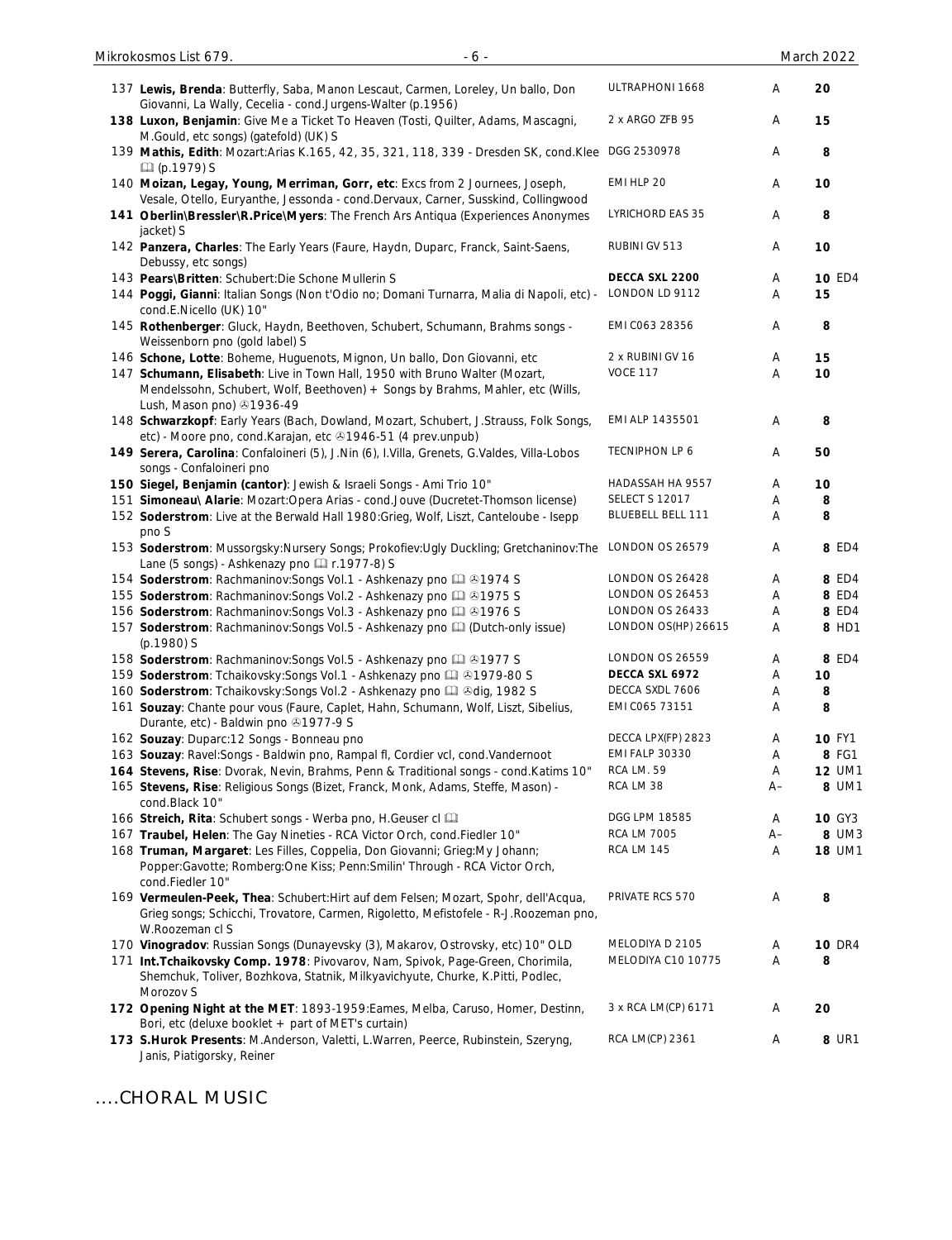| 174 Handel: Deborah - Stoklassa, Melzer, Ostenburg, Jelden, cond. Weissenborn [11]                                                                                    | 2 x SDG 610401                           | Α      | 15                 |
|-----------------------------------------------------------------------------------------------------------------------------------------------------------------------|------------------------------------------|--------|--------------------|
| <b><i></i></b> ⊙Gottingen, 1967 S<br>175 Mozart: Litaniae K.243 - Vyvyan, N.Evans, Herbert, G.James, cond.A.Lewis (UK)<br>$(p.1956)$ , (jacket + album)               | L'OISEAU-L OL 50086                      | Α      | 8                  |
| 176 Betzdorf Gymnasium Chiors & Orchs: Bartok, Finck, I.Franzl, Tchaikovsky,<br>B.Schmidt, Sprituals, etc S.                                                          | PRIVATE E057 178                         | Α      | 10                 |
| 177 Elmer Iseler Singers: Bach: Jesu, Joy of Man's Desiring & other Chorales -<br>cond.E.Iseler (p.1985) S                                                            | CBC SM 5042                              | Α      | 8                  |
| 178 Elmer Iseler Singers: Spirituals - cond.E.Iseler (p.1985) S                                                                                                       | MARQUIS WRC1 4609                        | Α      | 8                  |
| 179 Josephinum Choir: Eolf, Palestrina, Witt, Kothe, Thielen, Grassi, Aiblinger, Ravanello<br>- cond.W.J.Rees 10"                                                     | PONTIFICAL TV 25952                      | $A-$   | 8                  |
| 180 King's Singers: Swing (It Don't Mean a Thing; Blue Skies; Your Feet's Too Big, etc)<br>$(p.1976)$ S                                                               | MMG 1111                                 | A      | 8                  |
| .CONDUCTORS                                                                                                                                                           |                                          |        |                    |
| 181 Abendroth: Beethoven: Sym 4, Egmont Ov - Leipzig RO, Berlin RO WLI                                                                                                | MELODIYA M10 44957                       | Α      | 8                  |
| 182 Abendroth: Haydn: Syms 88 & 97 - Leipzig & Berlin RSO (p.1959)                                                                                                    | <b>ETERNA 820047</b>                     | Α      | 8 GG1              |
| 183 Abendroth: Mozart:Sym K.551; Divertimento K.205 - Leipzig RSO (Japanese issue)<br>(OBI) https:/classite.com/disk/eterna-et-1509-q109584                           | ETERNA ET 1509                           | Α      | 10                 |
| 184 Abendroth: Mussorgsky-Ravel:Pictures/ Borsamsky: Stravinsky:Firebird Suite -<br>Leipzig PO (p.1955)                                                               | URANIA URLP 7157                         | Α      | 25                 |
| 185 Abendroth: Tchaikovsky:Sym 6 - Leipzig RSO                                                                                                                        | URANIA RS. 712                           | Α      | 10                 |
| 186 Ackermann: Prokofiev:Peter & The Wolf - Mosheim, Netherland PO 10"                                                                                                | CONCERT HA (MMS) 88                      | Α      | 10                 |
| 187 Adler, Charles: 18th Century Children's Music: L. Mozart, Gabrielski, L. Hoffman -<br>Vienna Orch Society                                                         | UNICORN UNLP 1016                        | Α      | 12                 |
| 188 Ancerl: Dvorak: Sym 9 - Czech PO S                                                                                                                                | SUPRAPHON SUAST(RL)<br>50433             | Α      | <b>20 ZR7</b>      |
| 189 Andre, Franz: Saint-Saens:Carnival des Animaux; Franck:Psyche (sym poem) - Visele, TELEFUNKEN LGX 66028<br>Vanbulck pno, Belgian National RSO (UK) (p.1955)       |                                          | Α      | 10                 |
| 190 Andre, Franz: Saint-Saens:Carnival of the Animals; Franck:Psyche - Belgian RSO                                                                                    | TELESTAR TR 10040                        | Α      | 8                  |
| 191 Ansermet: Bach:Cantatas 130 & 101; 67 excs - Ameling, Watts, Krenn, Krause,<br>Suisse Romande Orch (p.1960) S                                                     | DECCA SXLWB 6392                         | Α      | 10 ED3             |
| 192 Ansermet: Chausson: Sym Op. 20; Franck: Les Eolides - Suisse Romande Orch S                                                                                       | LONDON CS 6540                           | Α      | 8 EM6              |
| 193 Ansermet: Debussy: Boite a Joujoux, Printemps - Suisse Romande Orch S LC                                                                                          | <b>LONDON CSBB 6079</b>                  | Α      | <b>12 EM2</b>      |
| 194 Ansermet: Debussy: Poeme Danse, Jeux; Debussy-Ansermet: 6 Epigraphes Antiques -<br>Suisse Romande Orch (UK)                                                       | DECCA ACL 253                            | Α      | 8                  |
| 195 Ansermet: Mendelssohn: Sym 4, Hebrides, Ruy Blas, Meludine Ovs - Suisse<br>Romande Orch S                                                                         | DECCA SXL(FP) 6166                       | Α      | 10 FO <sub>2</sub> |
| 196 Ansermet: Mussorgsky-Ravel:Pictures; Liszt:The Huns - Suisse Romande Orch S                                                                                       | LONDON CS 6177                           | A      | 8 EM7              |
| 197 Ansermet: Mussorgsky: Bare Mountain, Khovanshchina Prel & Dance; Glinka: Ruslan<br>Ov, Waltz Fant, Jota Aragonese - Suisse Romande Orch S                         | LONDON CS 6405                           | Α      | <b>12 EM4</b>      |
| 198 Ansermet: Prokofiev: Romeo Suites - Suisse Romande Orch S                                                                                                         | DECCA SXLWB 2306                         | A      | 60 ED2             |
| 199 Ansermet: Prokofiev: Syms 1, 5 - Suisse Romande Orch S                                                                                                            | DECCA SDD 399                            | Α      | 8 EW5              |
| 200 Ansermet: Rimsky-Korsakov:Antar Sym Suite; Glazunov:Stenka Razin - Suisse<br>Romande Orch PS                                                                      | EVEREST SDBR 3302                        | Α      | 10                 |
| 201 Ansermet: Rimsky-Korsakov:Scheherazade - Conservatoire Orch                                                                                                       | LONDON LL 6                              | Α      | 8                  |
| 202 Ansermet: Sibelius: Sym 4, Tapiola - Suisse Romande Orch S                                                                                                        | LONDON CS, 6387                          | Α      | 8 EM4              |
| 203 Ansermet: Stravinsky: Firebird ballet (1910) - New Philh Orch S<br>204 Ansermet: Stravinsky: Oedipus Rex - Haefliger, Loomis, Counod, Suisse Romande<br>Orch (UK) | CONTOUR CC 7500<br>LONDON LL 1273        | Α<br>Α | 8<br>8             |
| 205 Ansermet: Tchaikovsky: Nutcracker - Suisse Romande Orch S                                                                                                         | 2 x LONDON CSA 2203                      | Α      | <b>15 EM7</b>      |
| 206 Ansermet: Tchaikovsky:Sym 6 - Suisse Romande Orch S                                                                                                               | DECCA SPA(AP) 221                        | Α      | 8                  |
| 207 Argenta: Albeniz: Iberia; Turina: Danzas Fantasticas - Conservatoire Orch (UK)                                                                                    | DECCA ACL 272                            | Α      | 10                 |
| 208 Ashkenazy: Beethoven: Sym 5 & 6 - Philh Orch & dig, 1982 S                                                                                                        | 2 x LONDON LDR 72015                     | Α      | 15                 |
| 209 Ashkenazy: Prokofiev:Cinderella (complete ballet) - Cleveland Orch (p.dig, 1983) S                                                                                | 2 x LONDON 410162                        | Α      | 15                 |
| 210 Ashkenazy: Rachmaninoff:Sym 3; Youth Symphony - Concertgebouw Orch @sig,<br>1982 S                                                                                | LONDON LDR 71031                         | Α      | 8                  |
| 211 Ashkenazy: Rachmaninov: Sym 1 - Concertgebouw Orch & dig, 1982 S                                                                                                  | DECCA LDR 71103                          | Α      | 10                 |
| 212 Ashkenazy: Rachmaninov: Sym 2 - Concertgebouw Orch & dig. 1981 S                                                                                                  | DECCA SXDL 7563                          | Α      | 8                  |
| 213 Ashkenazy: Sibelius: Sym 1; Karelia Suite - Philh Orch & dig, 1983-4 S                                                                                            | LONDON 414534                            | Α      | 10                 |
| 214 Ashkenazy: Sibelius: Sym 2 - Philh Orch Odig, 1979 S                                                                                                              | LONDON LDR 10014                         | Α      | 8                  |
| 215 Ashkenazy: Sibelius: Sym 3 & 6 - Philh Orch & dig, 1983-4 S<br>216 Ashkenazy: Sibelius: Sym 4; Finlandia; Luonnotar - Soderstrom, Philh Orch &dig,                | <b>LONDON 414267</b><br>LONDON LDR 71019 | Α      | 10<br>10           |
|                                                                                                                                                                       |                                          | A      |                    |

1980 S

March 2022 **March 2022 19 and 2022 19 and 2022 19 and 2022 19 and 2022 19 and 2022 19 and 2022 19 and 2022 19 and 2022 19 and 2022 19 and 2022 19 and 2022 19 and 2022 19 and 2022 19 and 2022 1**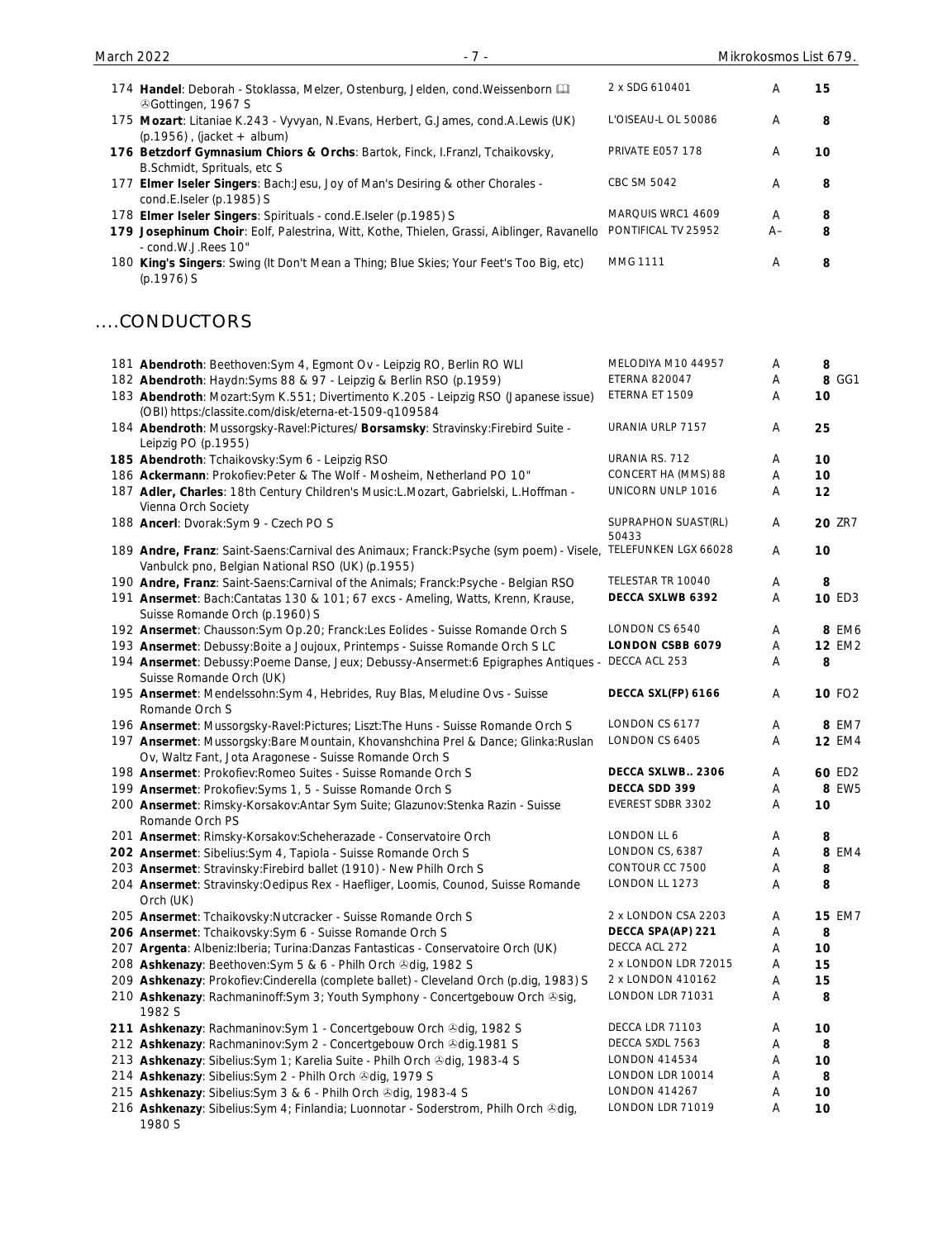|     | 217 Ashkenazy: Sibelius: Sym 5, En Saga - Philh Orch & dig, 1980 S                                                                                                                               | LONDON LDR 71041               | Α      | 8             |
|-----|--------------------------------------------------------------------------------------------------------------------------------------------------------------------------------------------------|--------------------------------|--------|---------------|
|     | 218 Ashkenazy: Tchaikovsky: Manfred Sym - New Philh Orch (UK) 31977 S                                                                                                                            | LONDON CS 7075                 | $A++$  | 8             |
|     |                                                                                                                                                                                                  | LONDON CS 7144                 | Α      | 8 EM7         |
|     | 219 Ashkenazy: Tchaikovsky: Sym 4 - Philh Orch & 1978 S                                                                                                                                          |                                |        |               |
|     | 220 Ashkenazy: Tchaikovsky: Sym 5 - Philh Orch & 1977 S                                                                                                                                          | LONDON CS 7107                 | Α      | 8 EM8         |
| 221 | Barbirolli: Mahler: Sym 9 - Berlin PO (individual LPs) S                                                                                                                                         | 2 x EMI ASD 596                | Α      | 490 ER2       |
|     | 222 Barbirolli: Saint-Saens: Carnival of the Animals (Rawitz, Landauer pno, Halle Orch)/<br>Malko: Tchaikovsky:Nutcracker Suite (Philh Orch)                                                     | CLUB NATIO CND 532             | Α      | 12            |
|     | 223 Barbirolli: Verdi:La forza Ov; Mendelssohn:Hebrides Ov; Berlioz:Faust excs;<br>Wagner: Meistersinger Ov - Halle Orch S                                                                       | PYE GSGC. 14095                | A      | 8             |
|     | 224 Beecham: MozartBsn Con K.191 (Brooke bsn), Cl Con K.622 (Brymer cl) - Royal PO<br>(ds)                                                                                                       | EMI FALP 657                   | $A-$   | <b>10 FR3</b> |
|     | 225 Bernstein: Mahler: Syms 1-7, 9 - New York Philh, Vienna PO, Concertgebouw Orch<br>21987 - (same jacket design as the original DGG) (individuals & complete, No.8 never<br>relased on LP) S   | 14 x HUNGAROT SLPDL +<br>31366 | Α      | 450           |
|     | 226 Bernstein: Shostakovich: Sym 5 - New York PO +1959 S WLI                                                                                                                                     | MELODIYA C10 18401             | A      | 8             |
|     | 227 Bernstein: Stravinsky: Sacre - Israel PO (p.dig, 1983) S                                                                                                                                     | DGG 2532075                    | Α      | 10            |
|     | 228 Black, Stanley: Prokofiev:Peter & Wolf; Classical Sym; March & Scherzo - G.Raft<br>narr, London Festival Orch (gatefold) (Phase 4) S                                                         | LONDON SPC 21084               | Α      | <b>8 EW3</b>  |
|     | 229 Black, Stanley: 5 Overtures (Tell, Light Cavalry, Orpheus, etc) - London PO (gatefold) LONDON SPC 21028                                                                                      |                                | Α      | 8 EW4         |
|     | S<br>230 Black, Stanley: Gems For Orchestra (Glinka, Debussy, Rimsky-Korsakov, Wagner,                                                                                                           | LONDON SPC 21045               | Α      | 8 EW3         |
|     | etc) - London SO (Phase 4) (gatefold) S                                                                                                                                                          |                                |        |               |
|     | 231 Black, Stanley: Grieg: Peer Gynt & Lyric Suites - London SO (Phase 4) (gatefold) S                                                                                                           | LONDON SPC 21046               | Α      | 8 EW3         |
|     | 232 Black, Stanley: Spectacular Dances for Orch (Dvorak, J.Strauss, Gliere, Ponchielli,<br>etc) - London Festival Orch (gatefold) S                                                              | LONDON SPC 21020               | Α      | 8             |
|     | 233 Blech, Harry: Mozart:Sym K.550; Haydn:Sym 86 - London Mozart Players (UK)                                                                                                                    | <b>EMI CLP 1009</b>            | Α      | <b>12 EM1</b> |
|     | 234 Blech, Harry: Haydn:Sym 103; Mozart:Sym K.319 - London Mozart Players                                                                                                                        | <b>EMI CLP 1066</b>            | Α      | <b>10 EM1</b> |
|     | 235 Blech, Harry: Haydn:Sym 104; Mozart:Sym K.297 - London Mozart Players                                                                                                                        | <b>EMI CLP 1055</b>            | Α      | <b>10 EM1</b> |
|     | 236 Blech, Henry: Mozart:Bsn Con K.191; K.Stamitz:Bsn Con in F - A.Camden bsn,<br>London Mozart Players -(perfect surface)                                                                       | EMI O 80770                    | Α      | 10            |
|     | 237 Bohm: Beethoven: Sym 8/ C.Krauss: Beethoven: Fidelio, Leonore 1, 2 Ovs - Vienna                                                                                                              | DECCA (ECS) 558                | Α      | 10            |
|     | PO (UK) PS<br>238 Bohm: Brahms: Haydn Vars; Tragic Ov; Alto Rhapsody - C. Ludwig, Vienna PO                                                                                                      | DGG 2536396                    | Α      | 8             |
|     | $(p.1976-7)$ S                                                                                                                                                                                   |                                |        |               |
|     | 239 Bohm: Brahms: Sym 1 - Berlin PO                                                                                                                                                              | LONGANESI GCL 55               | Α      | 10            |
|     | 240 Bohm: Bruckner: Sym 3 - Vienna PO S                                                                                                                                                          | DECCA SXL 6505                 | Α      | <b>12 ED4</b> |
|     | 241 Bohm: Bruckner: Sym 4 - Vienna PO S                                                                                                                                                          | LONDON JL 41039                | Α      | 8             |
|     | 242 Bohm: Bruckner: Sym 5 - Dresden SK @1936                                                                                                                                                     | DISCOCORP RR 452               | Α      | 10            |
|     | 243 Bohm: Bruckner: Syms 7, 8 - Vienna PO @1976 S                                                                                                                                                | 3 x DGG 2709068                | Α      | 20            |
|     | 244 Bohm: Dvorak:Sym 9 - Vienna PO (p.1979) S                                                                                                                                                    | DGG 2531098                    | Α      | 12            |
|     | 245 Bohm: Mozart: Eine kleine Nachtmusik; Bizet: 4 Carmen Prels; Liszt: Les Preludes -<br>Vienna PO, Dresden SK                                                                                  | MELODIYA M10 40963             | Α      | 8             |
|     | 246 Bohm: Mozart: Figaro Ov; Beethoven: Sym 2; Wagner: Meistersinger Ov - Vienna PO,<br>Dresden SK                                                                                               | MELODIYA M10 41385             | Α      | 8             |
|     | 247 Bohm: Mozart: Sym Concertante (Brandis, Cappone), Sym K.199; Beethoven: Sym 7,<br>Coriolan Ov - Berlin PO 31958-69 WLIS                                                                      | 2 x MELODIYA C10 16065         | A      | 15            |
|     | 248 Bohm: R.Strauss: Till Eulenspiegel, Festive Prel, Don Juan, Salome's Dance - Berlin PO DGG SLPM. 138866<br>(red stereo) S                                                                    |                                | Α      | <b>15 GY5</b> |
|     | 249 Bohm: R.Strauss: Zarathustra - Berlin PO S                                                                                                                                                   | DGG SLPEM. 136001              | A      | 8 GY7         |
|     | 250 Bohm: Schubert: Sym 5; Schumann: Sym 4 - Vienna PO (last from his 4 Schubert 5th                                                                                                             | DGG 2531279                    | A      | 8             |
|     | and the only one Schumann Sym recording) (p.1980) S                                                                                                                                              |                                |        |               |
|     | 251 Bohm: Strauss: Eine Alpensinfonie - Dresden SK, (plain Eterna jacket)                                                                                                                        | ETERNA LPM. 820062             | Α      | 10 GG1        |
|     | 252 Bohm: Tchaikovsky: Sym 5 - London SO (p.dig, 1981) S                                                                                                                                         | DGG 2532005                    | Α      | 10            |
|     | 253 Bohm: Tchaikovsky: Sym 6 - London SO (p.1979) S                                                                                                                                              | DGG 2531212                    | Α      | 8             |
|     | 254 Boueil, Georges: Vivaldi, Pergolesi, Corelli, Albinoni - Gardrat vln, Guyenne ChO S                                                                                                          | RCA 540026                     | Α      | 10 FB1        |
|     | 255 Bould: Elgar Recordings 1949-1955 (Sym 1, Enigma, etc) - London PO                                                                                                                           | 4 x EMI RLS 7716               | Α      | 30            |
|     | 256 Boulez: Bartok: Miraculous Mandarin ballet, Dance Suite - New York PO<br>(quadrophonic) (p.1972) S                                                                                           | CBS MQ 31368                   | Α      | 10            |
|     | 257 Boulez: Bartok: The Wooden Prince ballet - New York PO (gatefold) (p.1977) S                                                                                                                 | CBS 76625                      | Α      | 8             |
|     | 258 Boulez: Berg: 7 Early Songs; Wozzeck: Act 3 - Berry, I.Strauss, Harper, BBC SO, Paris<br>OpO (p.1973) S                                                                                      | COLUMBIA M 32162               | Α      | 10            |
|     | 259 Boulez: Berlioz: Nuits d'ete, La Mort de Cleopatre - Y. Minton, BBC SO [1] (gatefold)                                                                                                        | CBS 76576                      | Α      | 8             |
|     | (p.1977) S                                                                                                                                                                                       |                                |        |               |
|     | 260 Boulez: Berlioz: Sym Fantastique & Lelio - Barrault, London SO (UK) S<br>261 Boulez: Chamber Con, 3 Orch Pieces, Altenberg Lieder - Barenboim, Gavriloff,<br>H.Lukomska, BBC SO (gatefold) S | 2 x CBS S 77226<br>CBS S 75614 | Α<br>Α | 20<br>8       |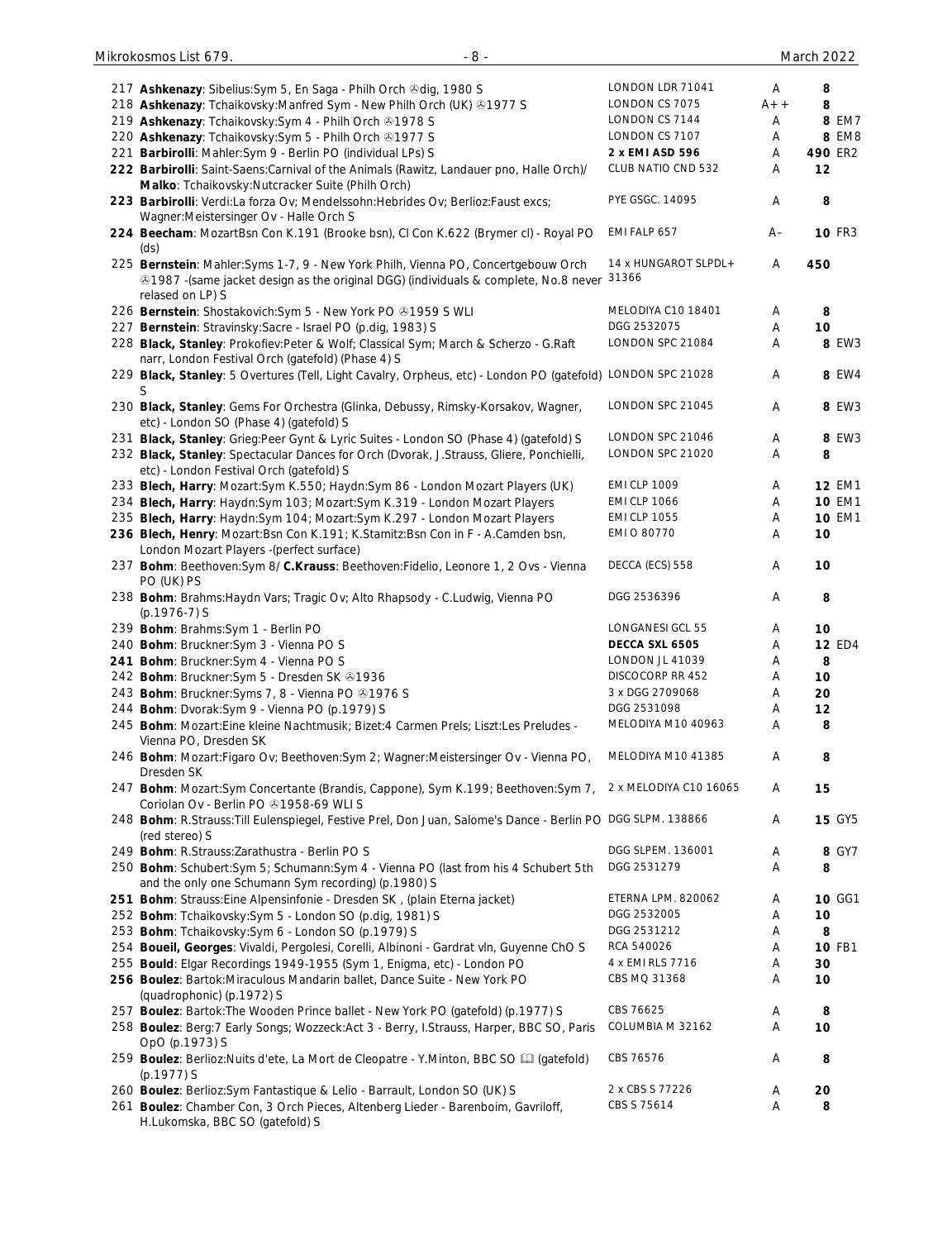| 262 Boulez: Debussy: Images; Danses, Sacree et Profane - Chalifonx hrp, Cleveland Orch<br>$(UK)$ S                                                                                        | CBS 72725              | Α  | 8             |
|-------------------------------------------------------------------------------------------------------------------------------------------------------------------------------------------|------------------------|----|---------------|
| 263 Boulez: Debussy: La Mer, Faune, Jeux - New Philh Orch (UK) (p.1967) S                                                                                                                 | CBS SBRG 72533         | Α  | 8             |
| 264 Boulez: Debussy: Nocturnes, Printemps, Rhap for CI & Orch - G.de Peyer, New Philh<br>Orch (p.1974) (UK) S                                                                             | CBS S 72785            | Α  | 8             |
| 265 Boulez: Handel: Royal Fireworks Music, Con grosso in F, Berenice Ov - New York PO                                                                                                     | CBS M 35833            | Α  | 8             |
| 266 Boulez: Liszt:Die Legende von der Heiligen Elisabeth - Niska, Allen, McIntyre, Gramm 2 x IGS 83<br><b><i><u>®live</u></i></b> , 1971 S                                                |                        | Α  | 15            |
| 267 Boulez: Mahler: Das Klagende Lied (3 mvt version); Sym 10: Adagio - London SO<br>(gatefold) <b>Q</b> S                                                                                | 2 x CBS 77233          | A  | 15            |
| 268 Boulez: Schoenberg: Pierrot Lunaire, Kammersymphonie, Serenade, Verklarte Nacht - 2 x ADES 7010<br>Pilarczyk, Domaine Musicale [11]                                                   |                        | Α  | 15            |
| 269 Boulez: Schoenberg: Survivor, Variations Op.31, 5 Orch Pieces, Accompaniment<br>Op.34 - BBC SO (gatefold) (p.1978) S                                                                  | CBS 76577              | Α  | 8             |
| 270 Boulez: Schoenberg: Verklarte Nacht; Berg: Lyrische Suite - New York PO (gatefold)<br>$(p.1977)$ S                                                                                    | CBS 76305              | Α  | 8             |
| 271 Boulez: Stravinsky: L'Historie du Soldat - P.Cherau, Planchon, Vitez, Ens<br>Intercontemporain La S                                                                                   | <b>RCA ARL1 4354</b>   | Α  | 10            |
| 272 Boulez: Stravinsky: Pulcinella Suite, Scherzo Fantastique, Wind Syms - New York PO<br>(gatefold) (p.1978) S                                                                           | CBS 76680              | Α  | 8             |
| 273 Boulez: Stravinsky: Sacre, 4 Etudes - RTF Orch 21963 (gatefold) S                                                                                                                     | FESTIVAL FC 430        | Α  | 8             |
| 274 Boulez: Wagner:Das Liebesmahl der Apostel; Siegfried Idyll (original version) - New<br>York PO [1] (p.1978) (gatefold) S                                                              | CBS 76721              | Α  | 8             |
| 275 Boulez: Wagner: Orch Excs from Tristan, Meistersinger, Tannhauser; Faust Overture -<br>New York PO S                                                                                  | COLUMBIA M 32296       | Α  | 10            |
| 276 Boult: Vaughan Williams: Tallis Fant, Concerto grosso, Partita - London PO (p.1976) S                                                                                                 | EMI ASD 3286           | Α  | <b>10 ER3</b> |
| 277 Boult: Walton: Belshazzar's Feast - D. Noble, Philh Promenade Orch (UK) (p.1970) S                                                                                                    | MARBLE MALS 1337       | Α  | 10            |
| 278 Busch, Fritz: Wagner: Walkure: Act 1 & Act 2, 3 selection - Maison, Kipnis, Hoerner,<br>Destal, M.Lawrence & Montevideo, 1936-09-29                                                   | 2 x TRANSCRIPT FB 0    | Α  | 40            |
| 279 Camarata: Borodin: Prince Igor Ov; Polovetsian Dances; Nocturne; On the Steppes,<br>etc - Kinsway SO (Phase 4) (gatefold) S                                                           | LONDON SPC 21052       | Α  | 8 EW3         |
| 280 Camarata: Great Opera Choruses (Aida, Nabucco, Pagliacci, Carmen, Boris,<br>Butterfly, Faust, Tannhauser - Kingsway SO & Choir (Phase 4) S                                            | LONDON SPC 21082       | Α  | 8             |
| 281 Camarata: Puccini: Spectacular (opera for orch) - Kinsway SO (gatefold) S                                                                                                             | LONDON SPC 21019       | Α  | 8 EW3         |
| 282 Cantelli: Franck:Sym - NBC SO ®1954 (first stereo release) S                                                                                                                          | <b>RCA ARL1 3005</b>   | Α  | 8             |
| 283 Cantelli: Wagner: Siegfried Idyll; Tchaikovsky: Romeo Ov - Philh Orch @1951 (UK)                                                                                                      | WORLD RECO SH 287      | Α  | 8             |
| 284 Casals: Haydn:Sym 45; Mozart:Sym K.425 - Puerto Rico FO @live, 1959 S                                                                                                                 | COLUMBIA MS6EYE 6122   | Α  | <b>12 UA1</b> |
| 285 Celibidache: Shostakovich: Sym 7 - Berlin PO + (no booklet)                                                                                                                           | 2 x URANIA URLP. 601   | A  | 40            |
| 286 Chalabala: Rimsky-Korsakov:Scheherazade - Sroubek vln, Czech PO                                                                                                                       | SUPRAPHON E 10010      | A  | 8             |
| 287 Cluytens: Bizet:Sym; Ravel:Rhap espagnole; Mussorgsky:Bare Mountain;<br>Stravinsky: The Firebird - French RSO +1959 WLI                                                               | 2 x MELODIYA M10 42879 | A  | 15            |
| 288 Cluytens: Schubert: Sym 8; Liszt: Les Preludes - Berlin PO (ds)                                                                                                                       | EMI FALP 637           | Α  | <b>30 FR3</b> |
| 289 Collins, Anthony: Sibelius: Sym 5, Night Ride & Sunrise - London SO (UK)                                                                                                              | LONDON LL 1276         | Α  | 10            |
| 290 Collins, Anthony: Sibelius: Sym 6, Pelleas Suite - London SO (p.1955)                                                                                                                 | DECCA LXT 5084         | A– | 8 EY2         |
| 291 Dorati: Haydn: Syms 59, 81 - Festival ChO (RFR2\RFR1 stamper)<br>https:/classite.com/disk/mercury-sr-90436-q7001/pressing/36557 S                                                     | MERCURY SR-ER 90436    | Α  | <b>10 UM1</b> |
| 292 Dorati: J.Strauss: Waltzes (Blue Danube, Tales, Voices of Spring, etc) - London PO<br>(gatefold) S                                                                                    | LONDON SPC(HP) 21018   | Α  | 8 HW1         |
| 293 Egk, Werner: Mozart:Sym K.183/ H.Haarth: Bach:Orch Suite 1 - Berlin RSO<br>+(spine taped)                                                                                             | URANIA UR-RS 733       | A– | 30            |
| 294 Fedotov, Viktor: Tchaikovsky: Sleeping Beauty ballet - Leningrad PO S                                                                                                                 | 3 x DGG 2740274        | A  | 20            |
| 295 Fistoulari: Tchaikovsky: Sym 4 - Royal PO (Phase 4) (gatefold) S                                                                                                                      | LONDON SPC 21063       | Α  | <b>10 EW3</b> |
| 296 Fourestier: Berlioz:Sym Fantastique - Cento Soli Orch https:/classite.com/disk/club-<br>francais-stereo-119-q48930 S                                                                  | CLUB FRANC STEREO 119  | Α  | 40            |
| 297 Fournet, Jean: Debussy: Iberia, Nocturnes, Faun - Netherlands Radio PO (p.1974) S                                                                                                     | DECCA PFS 4317         | Α  | <b>12 EW7</b> |
| 298 Fournet, Jean: Massenet: Scenes pittoresques; Scenes alsaciennes - Lamoureux<br>Orch -(Dutch Minigroove)                                                                              | PHILIPS N 190          | Α  | 8 HG5         |
| 299 Fricsay: Bartok: Concerto - Berlin RSO, (1961)                                                                                                                                        | DGG LPM 18377          | Α  | 8 GY3         |
| 300 Froment, Louis de: Frederic II, Telemann, K.& J.Stamitz - Paris Instr Ens                                                                                                             | CLUB NATIO CND 547     | Α  | 10            |
| 301 Furtwangler: Beethoven: Leonore 3 + rehearsal (Vienna PO) 31948, 1944,; Pno<br>Con 2:Adagio (E.Fischer, Berlin PO) https:/classite.com/disk/french-furtwangler-s-swf-<br>7101-q119485 | FRENCH FUR SWF 7101    | Α  | 30            |
| 302 Furtwangler: Beethoven: Sym 3 - Vienna PO (p.1953) + (one light mark, otherwise<br>mint) https:/classite.com/disk/urania-urlp-7095-q746                                               | URANIA URLP 7095       | A– | 250           |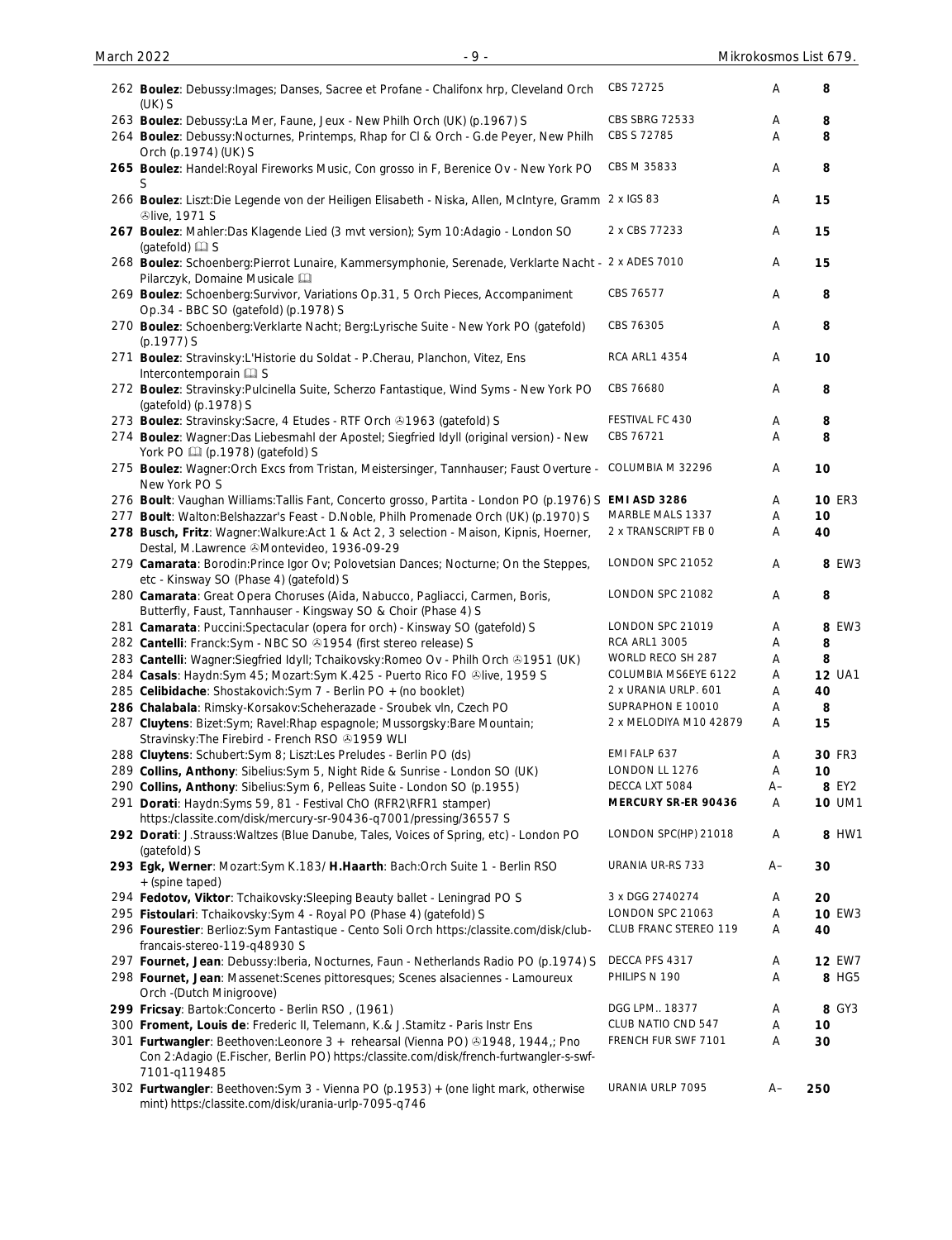| 303 Furtwangler: Beethoven: Sym 4:2 Mvts; Bruckner: Sym 7: Mvt 2; - Berlin PO & 1943,<br>1942                                                                                                    | FRENCH FUR SWF 8801     | Α | 10            |
|--------------------------------------------------------------------------------------------------------------------------------------------------------------------------------------------------|-------------------------|---|---------------|
| 304 Furtwangler: Bruckner: Sym 4 - Vienna PO 31951 (UK)                                                                                                                                          | DECCA ECM 685           | Α | 10            |
| 305 Furtwangler: Bruckner: Sym 4 - Vienna PO & Stuttgart, 1951                                                                                                                                   | DISCOCORP RR 557        | Α | 10            |
| 306 Furtwangler: Bruckner: Sym 5; Pfitzner: 3 Preludes from Palestrina - Vienna PO,<br>Berlin PO $@1951, 1949$ (individual LPs)                                                                  | 2 x ROCOCO 2034         | Α | 15            |
| 307 Furtwangler: Bruckner: Sym 5; Schumann: Vcl Con - Machula, Berlin PO -(old 16)<br>(gatefold), (GOST5289-80) WLI                                                                              | 2 x MELODIYA M10, 42555 | Α | <b>15 MB2</b> |
| 308 Furtwangler: Bruckner: Sym 6 (1st mvt not recorded) - Berlin PO &live, 1943 (old<br>17) LRO                                                                                                  | MELODIYA M10 47465      | Α | 8 LB3         |
| 309 Furtwangler: Bruckner: Sym 7 @1941-12-14\16 (cut at side changes)                                                                                                                            | TRANSCRIPT WF O         | Α | 250           |
| 310 Furtwangler: Bruckner: Sym 7 - Berlin PO @1951                                                                                                                                               | DGG (UK) 2535161        | Α | 10            |
| 311 Furtwangler: Bruckner: Sym 7 excs (1941: Mvts 1-3 excs, 1942: Mvt 2)                                                                                                                         | 2 x TRANSCRIPT WF., 0   | Α | 50            |
| 312 Furtwangler: Bruckner: Sym 7; Wagner: Parsifal: 2 Excs - Berlin PO PS                                                                                                                        | 2 x EMI C177 29229      | Α | 15            |
| 313 Furtwangler: Bruckner: Sym 8 (Haas ed.) - Vienna PO (UK) (gatefold)                                                                                                                          | 2 x UNICORN UNI 109     | Α | 18            |
| 314 Furtwangler: Franck:Sym ®1945-01-28; Sibelius:En Saga ®1950-09-25 - Vienna<br>PO                                                                                                             | TRANSCRIPT WF, O        | Α | 15            |
| 315 Furtwangler: Franck:Sym - Berlin PO -(old 11), (plain Melodiya jacket),<br>(GOST5289-61)                                                                                                     | MELODIYA D,, 21093      | Α | 15            |
| 316 Furtwangler: Gluck:Alceste Ov (Berlin PO 1942)/Unknown conductor:<br>d'Albert:Tiefland (Munich SOO 1944); Glazunov:Stenka Razin (Vienna PO) (old 17),<br>(no GOST) MH                        | MELODIYA M10 46683      | Α | 10            |
| 317 Furtwangler: Honegger: Sym 3; Debussy: Nocturnes: Nauges, Fetes; Ravel: Spanish<br>Rhap - Berlin PO, Vienna PO +1951, 1952                                                                   | CETRA FE 15             | Α | 10            |
| 318 Furtwangler: R.Strauss:Metamorphosen; Hindemith:Sym Metamorphosen - Berlin<br>PO                                                                                                             | DGG LPM 18857           | Α | 8 GY3         |
| 319 Furtwangler: Ravel: Raps Espagnole; Debussy: Nocturnes: 2 Mvts; Stravinsky: Fairy's<br>Kiss - RAI, Berlin PO +1951-53                                                                        | DISCOCORP BWS 708       | Α | 10            |
| 320 Furtwangler: Tchaikovsky: Sym 4, Ser for Strings: 2 Mvts - Vienna PO @1952                                                                                                                   | <b>UNICORN WFS 7</b>    | Α | 10            |
| 321 Furtwangler: Tchaikovsky: Sym 6 - Berlin PO                                                                                                                                                  | LONGANESI GCL 23        | A | 8             |
| 322 Furtwangler: Verdi:Otello - Vinay, Martinis, Schoffler, S.Wagner, Dermota, Vienna PO 3 x TURNABOUT THS 65120<br><sup>3</sup> Salzburg, 1951                                                  |                         | Α | 20            |
| 323 Furtwangler\Flagstad: Strauss:4 Last Songs (Philh Orch)/ G.Souzay:<br>Schumann: Dichterliebe (CORTOT pno)                                                                                    | TURNABOUT THS 65116     | Α | 8             |
| 324 Gauk: Prokofiev: Romeo Suite 2 (Leningrad PO)/ Stachevich: Prokofiev: Suite 2<br>Op.101/ Samosud: Prokofiev: Gypsy Fantasie from Fleur de Pierre                                             | CHANT DU M LDX-A 8073   | Α | 12            |
| 325 Goehr: Beethoven: Missa Solemnis - U.Graf, G.Hoffman, Kretschmar, A.Wenk, North<br>German PO - (blue felt jacket with gold lettering) S                                                      | 2 x URANIA USD 1025     | Α | 40            |
| 326 Goldberg, Szymon: Haydn:Sym 39/ Rosbaud: Webern:6 Orch Pieces/ Giulini:<br>Haydn:II Mondo exc/ Flipse: Mahler:Sym 2 exc/ etc &Holland Festival, 1959 10"                                     | 4 x RADIO NEDE 109072   | Α | 40            |
| 327 Golovanov: Beethoven: Sym 1 (USSR RSO)/ Ivanov: Beethoven: Sym 8 (USSR SSO)                                                                                                                  | MELODIYA D 12713        | A | 10            |
| 328 Gould, Morton: Shostakovich: Festive Ov; Ravel: Bolero; Ginestera: Estancia Suite;<br>Weinberger: Polka - London SO (gatefold) 31978 S                                                       | CHALFONT SDG 301        | Α | 8             |
| 329 Gould, Morton: Turina: Orgia; de Falla: 4 Dances; Granados: Intermezzo; Albeniz-<br>Arbos: 2 Excs from Iberia - London SO (gatefold) (p.1979) S                                              | CHALFONT SDG 302        | Α | 10            |
| 330 Haitink: Shostakovich: Sym 8 - Concertgebouw Orch @1982 S                                                                                                                                    | LONDON LDR 71121        | Α | 8             |
| 331 Harty, Hamilton: Berlioz: Romeo excs, Corsaire, Beatrice, Roman Carnaval Ovs,                                                                                                                | WORLD RECO SH 148       | Α | 8             |
| Hamlet, Trojans excs - London PO, Halle Orch +1932-5 (UK)                                                                                                                                        |                         |   |               |
| 332 Herrmann, Bernard: Holst: The Planets - London PO (Phase 4) (gatefold) S                                                                                                                     | LONDON SPC. 21049       | Α | <b>10 EW3</b> |
| 333 Herrmann, Bernard: Impressionists (Satie, Debussy, Ravel, Faure, Honegger) -<br>London PO (Phase 4) (gatefold) S $\times$                                                                    | LONDON SPC 21062        | Α | 8 EW3         |
| 334 Hurst, George: Wagner: Excs from Rienzi, Lohengrin, Walkure - D. Ward bass (in<br>Walkure), New Philh Orch (phase 4, UK) (gatefold) S                                                        | LONDON SPC 21040        | Α | 8 EW3         |
| 335 Ivanov: Glazunov: Sym 5 - USSR RSO 10" S                                                                                                                                                     | MELODIYA C 603          | A | 12            |
| 336 Jochum: Beethoven: Sym 9 - Rebmann, Reynolds, De Ridder, Feldhoff,<br>Concertgebouw Orch S                                                                                                   | PHILIPS 6570189         | Α | 8 FB2         |
| 337 Karajan: Beethoven: Wellington's Victory; Marches - Berlin PO S                                                                                                                              | DGG 139045              | Α | 8             |
| 338 Katims (vla also): Beethoven:Sym 5:Mvt 1; Sibelius:Tuonela; Bloch:Vla Suite:Mvt 2<br>(cond.Siegl); Giannini:Toccat; Brahms:Sym 1:Mvt 1; Verdi:Otello:Ave Maria (H.Nelli)<br>$&1958 \nearrow$ | SEATTLE SY V 7838       | Α | 12            |
| 339 Keilberth: Reger: Hiller Variations - Bamberg SO (UK)                                                                                                                                        | TELEFUNKEN GMA 72       | Α | 10            |
| 340 Kempe, Rudolf: Haydn:Sym 93/ R.Peters: Genzmer: Zauberspiegel ballet suite -<br>Munich PO $\odot$ 1971 + (glued paper on the jacket) S                                                       | DA CAMERA SM 91509      | Α | 12            |
| 341 Kempe: Wagner: Tristan, Lohengrin, Parsifal excs - Vienna PO (gatefold) -(perfect<br>surface)                                                                                                | EMI E 80456             | Α | 8             |
| 342 Kempen: Beethoven: Sym 3 - Berlin PO S                                                                                                                                                       | PERGOLA 832008          | A | 8             |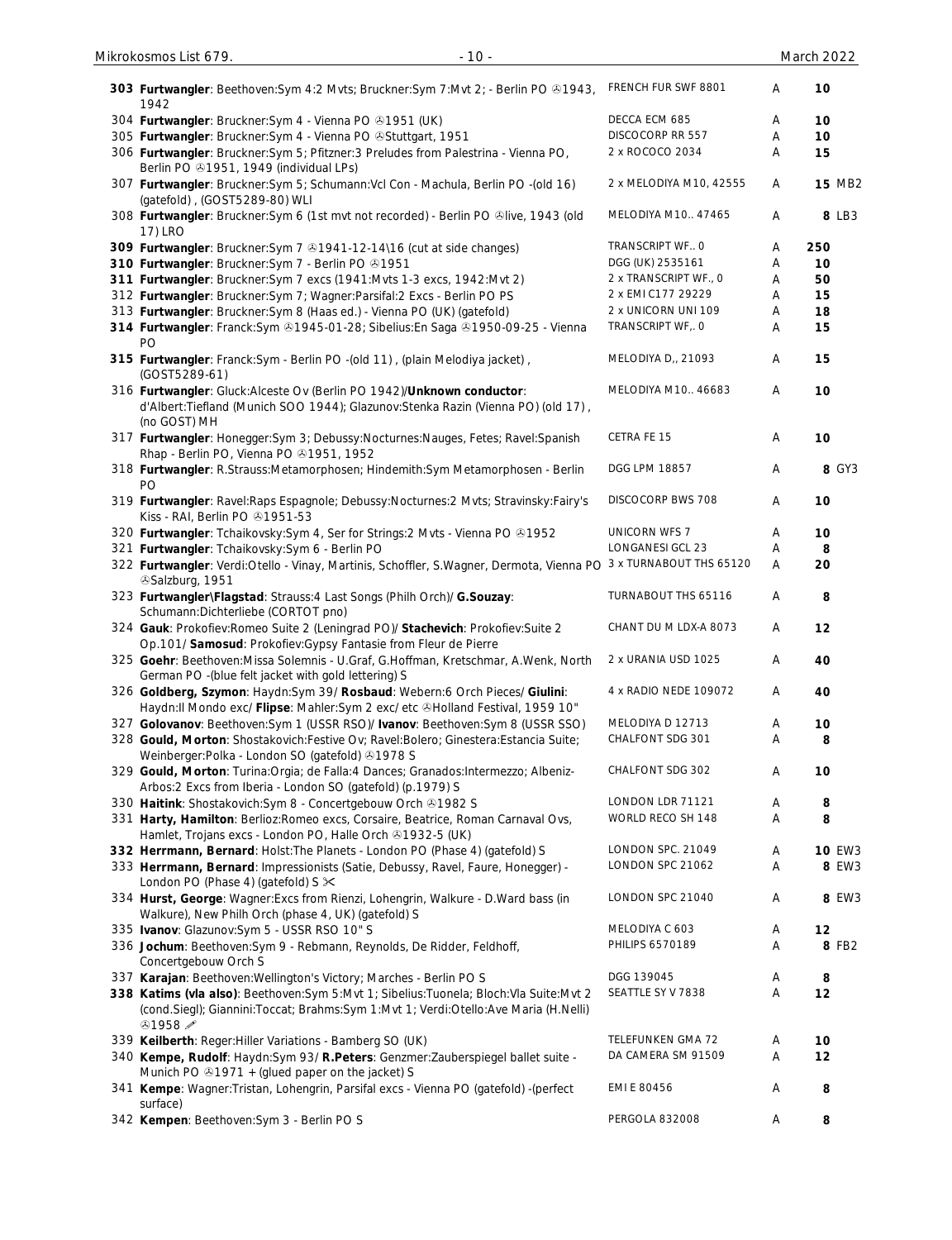| 343 Kertesz: Bruckner: Sym 4 - London SO S                                                                                                                           | LONDON STS 15289             | Α      | 8 EO3         |
|----------------------------------------------------------------------------------------------------------------------------------------------------------------------|------------------------------|--------|---------------|
| 344 Kertesz: Dvorak:Sym 2 - London SO S                                                                                                                              | LONDON CS. 6524              | Α      | 8 EM7         |
| 345 Kertesz: Dvorak: Sym 3, Hussite Overture - London SO S                                                                                                           | LONDON CS 6525               | Α      | 8 EM7         |
| 346 Kertesz: Dvorak: Sym 5, My Home Ov - London SO S                                                                                                                 | LONDON CS 6511               | А      | 8 EM7         |
| 347 Kertesz: Dvorak: Sym 8, Scherzo Cap - London SO S                                                                                                                | LONDON CS. 6358              | A      | 8 EM7         |
| 348 Kertesz: Respighi: Pines & Fountains of Rome, Birds - London SO S X                                                                                              | LONDON CS 6624               | A      | 8 EM7         |
| 349 Khachaturian: Khachaturian: Gayane & Masquerade Suites - Philh Orch, (deluxe)                                                                                    | ANGEL, 35277                 | Α      | <b>8 ER1</b>  |
| 350 Khachaturian: Khachaturian: Spartacus & Gayane Suites - Vienna PO S                                                                                              | LONDON CS. 6322              | A      | 8 EM6         |
| 351 Khachaturian: Khachaturian: Spartacus & Gayaneh Suites - Vienna PO (TAS)                                                                                         | DECCA SXL 6000               | Α      | 8 ED4         |
| $(p.1962)$ S                                                                                                                                                         |                              |        |               |
| 352 Khakin: Glazunov: The Seasons (complete ballet) - Moscow RSO (US) S                                                                                              | <b>ANGEL SR 40088</b>        | Α      | 8             |
| 353 Kilbey, Reginald: The World's Most Glorious Melodies Vol.2 (Rubinstein, Dvorak,<br>Franck, Offenbach, Tchaikovskt, etc) - R.Kilbey Orch (black label) S          | EMI TWO 276                  | Α      | 10            |
| 354 Kleiber, Carlos: Beethoven: Sym 5 - Vienna PO (p.1975) S                                                                                                         | DGG. 2530516                 | Α      | 10            |
| 355 Kleiber, Carlos: Beethoven: Sym 5 - Vienna PO, (silver jacket) S                                                                                                 | DGG 2530516                  | Α      | 20            |
| 356 Kleiber, Carlos: Brahms: Sym 4 - Vienna PO & dig, 1981 (silver jacket) S                                                                                         | DGG 2532003                  | Α      | 18            |
| 357 Kleiber, Carlos: Schubert: Syms 3, 8 - Vienna PO (p.1979) S                                                                                                      | DGG 2531124                  | Α      | 10            |
| 358 Kleiber, Erich: Beethoven: Sym 5 - Concertgebouw Orch (US)                                                                                                       | <b>LONDON B 19105</b>        | Α      | 8             |
| 359 Kleiber, Erich: Josef Strauss: Village Swallow/ A.Melichar: Strauss: Tales, 1001                                                                                 | MERCURY MG 15004             | Α      | 10            |
| Nights: Intermezzo - Berlin PO 10"                                                                                                                                   |                              |        |               |
| 360 Klemperer: Beethoven: 4 Fidelio Overtures - Philh Orch S                                                                                                         | <b>ANGEL S 36209</b>         | Α      | 8 UB5         |
| 361 Klemperer: Brahms: Sym 1 - Philh Orch S                                                                                                                          | <b>EMI ASD 2705</b>          | Α      | <b>8 ER2</b>  |
| 362 Klemperer: Bruckner: Sym 5 - New Philh Orch (individual LPs) S                                                                                                   | 2 x EMI SAXBR 5288           | Α      | 200 ER1       |
| 363 Klemperer: Bruckner: Sym 6 - New Philh Orch S                                                                                                                    | EMI SAXBR 2582               | Α      | <b>15 ER1</b> |
| 364 Klemperer: Mahler: Sym 4 - Schwarzkopf, Philh Orch S                                                                                                             | <b>EMI ASD 2799</b>          | Α      | 8 ER3         |
| 365 Klemperer: Mahler: Sym 9 - New Philh Orch (French gatefold) S                                                                                                    | 2 x EMI C181 617             | Α      | 15            |
| 366 Klemperer: Mozart:11 Syms, 6 Overtures, Nachtmusik, Adagio & Fugue,                                                                                              | 6 x EMI C153 1842            | Α      | 40            |
| Maurerische Trauermusik - Philh & New Philh Orchs S                                                                                                                  |                              |        |               |
| 367 Klemperer: Tchaikovsky: Sym 4 - Philh Orch & 1963 (Japanese pressing) S                                                                                          | ANGEL EAC 40064              | Α      | 10            |
| 368 Klemperer: Tchaikovsky:Sym 5 - Philh Orch 31963 (Japanese pressing) S                                                                                            | ANGEL EAC 40063              | Α      | 10            |
| 369 Klemperer: Tchaikovsky: Sym 6 - Philh Orch & 1961 (Japanese pressing) S                                                                                          | ANGEL EAC 40062              | Α      | 10            |
| 370 Kletzki: Mahler: Sym 4 - Loose, Philh Orch                                                                                                                       | EMI 33CX 1541                | Α      | 10 EB1        |
| 371 Knappertsbusch: Beethoven: Fidelio - Jurinac, Peerce, Stadler, Dickie, Ernster,<br>Bavarian OpO La S                                                             | 3 x WESTMINSTE MCA3<br>14300 | Α      | 20            |
| 372 Knappertsbusch: Beethoven: Pno Con 4 (Backhaus pno) 31962-05-31;<br>Schumann: Sym 4 31962-12-16 - Vienna PO                                                      | TRANSCRIPT HK,, O            | Α      | 50            |
| 373 Knappertsbusch: Brahms: Academic Festival Ov; Haydn Var; Alto Rhap; Tragic Ov -<br>L.West, Vienna PO 21957                                                       | <b>DECCA 641981</b>          | Α      | 10            |
| 374 Knappertsbusch: Brahms: Sym 1 - Dresden SK & 1961 (Japanese pressing)                                                                                            | SEVEN SEAS K20C 53           | A      | 10            |
| 375 Knappertsbusch: Brahms: Sym 3; Bruckner: Sym 4 - Berlin PO - (old 12)                                                                                            | 2 x MELODIYA M10, 41175      | Α      | 120 PP5       |
| https:/classite.com/disk/melodiya-m10-41175-q167580<br>376 Knappertsbusch: Bruckner: Sym 3; Wolf: Italian Serenade (Hamburg RO, Berlin PO                            | DISCOCORP RR 496             | Α      | 12            |
| <b>@1962, 1952</b>                                                                                                                                                   |                              |        |               |
| 377 Knappertsbusch: Bruckner: Sym 7 - Vienna PO & Salzburg, 1949                                                                                                     | DISCOCORP RR 209             | Α      | 10            |
| 378 Knappertsbusch: Bruckner: Sym 9 - Berlin PO @1950-01-30                                                                                                          | TRANSCRIPT HK O              | Α      | 15            |
| 379 Knappertsbusch: R.Strauss:Don Juan; Tod und Verklarung - Conservatoire Orch<br><b>ේ1956</b>                                                                      | <b>DECCA 641939</b>          | Α      | 10            |
| 380 Knappertsbusch: R.Strauss:Rosenkavalier - Schech, Edelmann, Topper, E.Koth,<br>Bavarian SOpO 31957                                                               | 4 x MELODRAM MEL 102         | Α      | 40            |
| 381 Knappertsbusch: Tchaikovsky:Nutcracker Suite; Weber-Berlioz:Invitation to the<br>Waltz; Schubert-Weninger:Marche Militaire; Nicolai:Merry Wives Ov - Brabec vcl, | LONDON CM 9253               | Α      | 12            |
| Vienna PO                                                                                                                                                            | <b>LONDON K15C 8036</b>      |        |               |
| 382 Knappertsbusch: Vienna Holyday - Vienna PO (Japanese pressing) (OBI) S                                                                                           | 3 x CETRA LO 51              | Α<br>Α | 10<br>20      |
| 383 Knappertsbusch: Wagner: Hollander - Uhde, Varnay, L. Weber, Windgassen<br>⊙Bayreuth, 1955 (bklt) [                                                               |                              |        |               |
| 384 Koussevitzky: Prokofiev:Peter & The Wolf - Eleanor Roosevelt, Boston SO 10"                                                                                      | RCA LM 45                    | Α      | 25 UM1        |
| 385 Krauss, Clemens: J.Strauss:Seid Unschlungen Millionen, Bei unsz'Haus (Vienna SO)/                                                                                | SUPRAPHON LPV 130            | Α      | 8             |
| Smetacek: J.Strauss: Blue Danube, etc (Prague SO)                                                                                                                    |                              |        |               |
| 386 Krauss, Clemens: Wagner: Tristan Prelude & Liebestod; Parsifal: Good Friday Music -<br>London PO (UK)                                                            | LONDON LL 14                 | $A-$   | 10            |
| 387 Krauss, Clemens (piano also): R.Strauss:Metamorphosen, 8 Lieder - Ursuleac sop,<br>Bamberg SO (gatefold) [2] 31953, 1952                                         | AMADEO AVRS 5034             | Α      | 8             |
| 388 Krauss, Clemens: Haydn:Die Jahreszeiten - Eipperle, Patzak, Hann, Vienna PO [11]                                                                                 | 3 x FAVORIT KL FK 50103      | Α      | 20            |
| 389 Krauss, Clemens: Haydn:Sym 31 (Vienna SO); J.Strauss:Schoner Mai, Roses aus<br>dem Suden, Seid umschlungen (Vienna SO, Vienna PO)                                | TRANSCRIPT CK O              | Α      | 10            |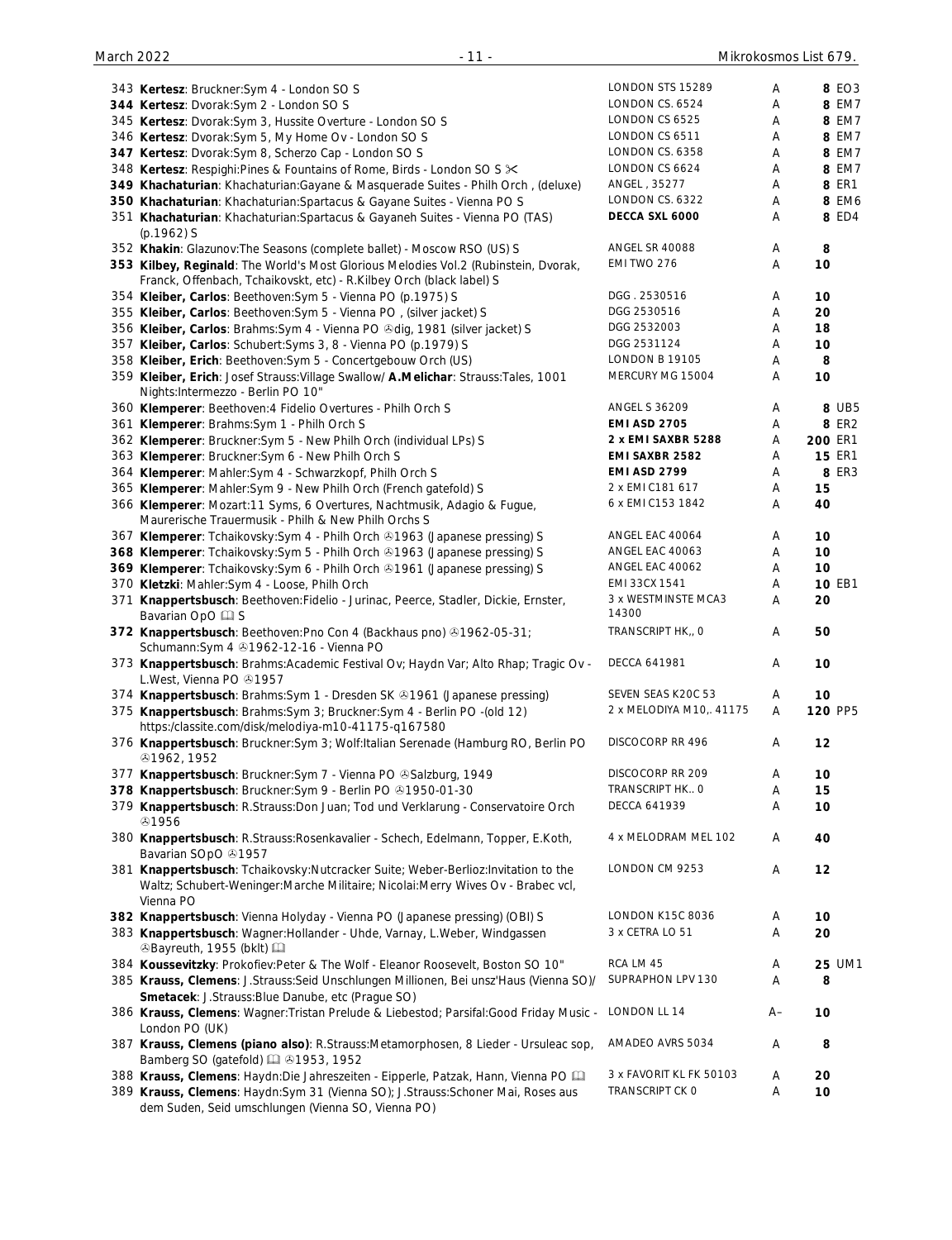| 390 Krauss, Clemens: Haydn: Syms 88, 93; Schubert: Sym 8 - Bamberg SO, Bavarian<br>RSO $@1953, 1951$                                                                                        | AMADEO AVRS 19065     | Α    | 20            |
|---------------------------------------------------------------------------------------------------------------------------------------------------------------------------------------------|-----------------------|------|---------------|
| 391 Krauss, Clemens: Haydn: Theresienmesse - Felbermayer, Herrmann, Patzak, Poell,<br>Vienna SO (French Pathe label)                                                                        | <b>VOX VP 210</b>     | Α    | 15            |
| 392 Krauss, Clemens: J.Strauss: Roses aus dem Suden, Schoner Mai, Stadt und Land,<br>Fruhlingsklage, Kunstlerleben; Joseph Strauss: Dynamiden - Vienna SO, Vienna PO                        | TRANSCRIPT CK. O      | Α    | 10            |
| 393 Krauss, Clemens: Mozart: Haffner Serenade - Vienna SO                                                                                                                                   | <b>VOX PL 6850</b>    | Α    | 15            |
| 394 Krauss, Clemens: New Year's Concert 1953 - Vienna PO (from the Decca recordings)                                                                                                        | PREISER PR 135032     | Α    | 8             |
| 395 Krauss, Clemens: New Year's Concert 1954 - Vienna PO (from the Decca recordings)                                                                                                        | PREISER PR 135033     | Α    | 8             |
| 396 Krauss, Clemens: R.Strauss: Aus Italien - Vienna PO (UK)                                                                                                                                | <b>LONDON R 23210</b> | Α    | 8             |
| 397 Krauss, Clemens: R.Strauss: Aus Italien - Vienna PO (UK) PS                                                                                                                             | DECCA (ECS) 610       | Α    | 8             |
| 398 Krauss, Clemens: R.Strauss:Divertimento Op.86, Capriccio Interlude, Waltzes from<br>Rosenkavalier - Bamberg SO, Bavarian RSO                                                            | PHILIPS GL(UK) 5843   | Α    | 8             |
| 399 Krauss, Clemens: R.Strauss: Don Juan, Le Bourgeois Gentilhomme - Vienna PO PS                                                                                                           | DECCA (ECS) 608       | Α    | 8             |
| 400 Krauss, Clemens: R.Strauss: Don Quixote - Fournier, Moraweg(c), Vienna PO (UK) PS                                                                                                       | DECCA (ECS) 609       | Α    | 8             |
| 401 Krauss, Clemens: R.Strauss:Le Bourgeois Gentilhome; Don Juan - Vienna PO (US) PS                                                                                                        | LONDON STS 15504      | Α    | 8             |
| 402 Krauss, Clemens: R.Strauss: Symphonia Domestica - Vienna PO (UK) PS                                                                                                                     | DECCA (ECS) 606       | Α    | 8             |
| 403 Krauss, Clemens: R.Strauss:Zarathustra, Till Eulenspiegel - Vienna PO (UK) PS                                                                                                           | DECCA (ECS) 572       | Α    | 8             |
| 404 Krauss, Clemens: Ravel: Rhap Espagnole; Respighi: 3 Mvts from Pini;                                                                                                                     | MELODIYA M10 46981    | Α    | 20            |
| Palestrina: Susser Schlummer; Smetana: Bartered Ov +1942-44 MH                                                                                                                              |                       |      |               |
| 405 Krauss: R.Strauss: Zarathustra - Vienna PO (UK)                                                                                                                                         | LONDON LLP 232        | Α    | 8             |
| 406 Kubelik: Dvorak:Sym 7 (2) - Philh Orch, (flat disc)                                                                                                                                     | <b>EMI ALP 1075</b>   | Α    | <b>15 ER1</b> |
| 407 Kubelik: Dvorak: Sym 8 - Berlin PO S                                                                                                                                                    | DGG SLPM 139181       | Α    | 8 GY7         |
| 408 Kubelik: Dvorak: Sym 8 - Philh Orch                                                                                                                                                     | <b>EMI ALP 1064</b>   | Α    | <b>20 ER1</b> |
|                                                                                                                                                                                             | 4 x RADIO NEDE 109309 | Α    | 48            |
| 409 Kubelik: Mahler:Sym 8 exc/ Karajan: Stravinsky:Sym in C exc/ Ameling: Wolf/<br>F.Corena\Giulini: Falstaff/ Grist\Erede: Haydn:Infidelta exc/ Berganza: Haydn,<br>Mozart/ etc (bklt) 10" |                       |      |               |
| 410 Kubelik: Mendelssohn: Midsummer inc music; Smetana: Bartered Bride: Orch excs -<br>Philh Orch, (flat disc)                                                                              | <b>EMI ALP 1049</b>   | Α    | 25 ER1        |
| 411 Leinsdorf: Mahler: Sym 1 - Royal PO (phase 4) (gatefold) S                                                                                                                              | LONDON SPC 21068      | Α    | 8 EW3         |
| 412 Leinsdorf: Stravinsky: Petrushka - New Philh Orch (Phase 4) (gatefold) S                                                                                                                | LONDON SPC 21058      | Α    | <b>10 EW3</b> |
| 413 Leinsdorf: Wagner:Tannhauser:Ov & Venusberg Music; R.Strauss:Rosenkavalier Suite LONDON SPC 21037<br>- London SO (Phase 4) (gatefold) S                                                 |                       | Α    | <b>10 EW3</b> |
| 414 Lewis, Henry: Beethoven: Sym 6 - Royal PO (phase 4, UK) (gatefold) S                                                                                                                    | LONDON SPC 21039      | Α    | <b>10 EW3</b> |
| 415 Lewis, Henry: R.Strauss:Don Juan, Till - Royal PO (Phase 4) (gatefold) S                                                                                                                | LONDON SPC 21054      | Α    | 8 EW3         |
| 416 Lewis, Henry: Tchaikovsky: Sym 6 - Royal PO (phase 4, UK) (gatefold) S $\times$                                                                                                         | LONDON SPC. 21034     | Α    | 8 EW4         |
| 417 Maazel: Beethoven/ Szell: Weber, R.Strauss/ Steinberg: Wagner/ Dorati: Smetana/                                                                                                         | 2 x TELARC TSP 4008   | Α    | 25            |
| Skrowaczewski: Barber/ Boulez: Berlioz/ M.Bamert: Schubert/ Ancerl: Beethoven<br><b><i>⊕live, 68-72 S</i></b>                                                                               |                       |      |               |
| 418 Maazel: Mussorgsky-Ravel:Pictures; Prokofiev:Pno Con 3 - Margalit pno, New Philh<br>Orch (Phase 4) (gatefold) S                                                                         | LONDON SPC 21079      | Α    | 8             |
| 419 Mackerras: Haydn: Syms 80 & 81 - Australian ChO (p.dig, 1983) S                                                                                                                         | CBS DBR 5             | Α    | 10            |
| 420 Mari, Jean-Baptiste: Weber:Freischutz Ov; Beethoven:Sym 1; Haydn:Trumpet Con - TEPPAZ 30516<br>M.Andre, Conservatoire Orch                                                              |                       | Α    | 18            |
| 421 Markevitch: Rossini:6 Overtures - French RSO -(CX IR1 label)                                                                                                                            | EMI QIMX. 7017        | Α    | 8 IR1         |
| 422 Martinon: Dukas:Sym, Ariane et Barbe-Bleue - ORTF NO (French gatefold) S                                                                                                                | EMI C069 12139        | Α    | 8             |
| 423 Martinon: Tchaikovsky:Sym 6 - Vienna PO (blue border) (jacket worn a bit) S                                                                                                             | DECCA SXLWB 2004      | $A-$ | 60 ED1        |
| 424 Mata: Ravel: Bolero, Alborada del gracioso, Rapsodie Espagnole - Dallas SO (p.dig,<br>1986) S                                                                                           | RCA GL 84438          | Α    | 8             |
| 425 Mehta: Liszt:Les Preludes; Wagner:Lohengrin, Parsifal, Meistersinger Preludes -<br>Vienna PO (p.1967) S                                                                                 | DECCA SXLWB 6298      | Α    | 30 ED2        |
| 426 Mengelberg: Beethoven:Athens, Leonore 1 & 3, Coriolan, Egmont, Prometheus -<br>Concertgebouw Orch 21930-42                                                                              | PAST MASTE PM 20      | Α    | 10            |
| 427 Mengelberg: Beethoven:Sym 5; Schubert:Sym 8 - Concertgebouw Orch (Japanese<br>issue) (OBI)                                                                                              | FONTANA SFON 10599    | Α    | 8             |
| 428 Mengelberg: Beethoven:Sym 6 - Concertgebouw Orch (Japanese pressing) (OBI)                                                                                                              | FONTANA SFON 10597    | Α    | 8             |
| 429 Mengelberg: Beethoven: Sym 9 - Concertgebouw Orch (Japanese issue) (OBI)                                                                                                                | FONTANA SFON 10593    | Α    | 8             |
| 430 Mengelberg: Beethoven: Syms 1, 2 - Concertgebouw Orch (Japanese pressing)                                                                                                               | FONTANA SFON 10605    | Α    | 8             |
| 431 Mengelberg: Franck:Sym; R.Strauss:Don Juan - Concertgebouw Orch & 1940<br>(gatefold) (Dutch Minigroove)                                                                                 | PHILIPS W 9908        | Α    | 12            |
| 432 Mengelberg: Schubert:Sym 8; Bach-Mahler:Air; Gluck:Alceste Ov; Bizet:L'Arlesienne<br>Suite: Adagietto; Debussy: Faun 31929-42                                                           | PAST MASTE PM 22      | Α    | 8             |
| 433 Mengelberg: Schubert: Sym 9 - Concertgebouw Orch & 1940 (gatefold) (Dutch<br>Minigroove)                                                                                                | PHILIPS W 9909        | Α    | 10            |
| 434 Mitropoulos: Mahler:Sym 6 - Cologne RSO (gatefold)<br>https:/classite.com/disk/movimento-musica-2015-q177075                                                                            | 2 x MOVIMENTO 2015    | Α    | 15            |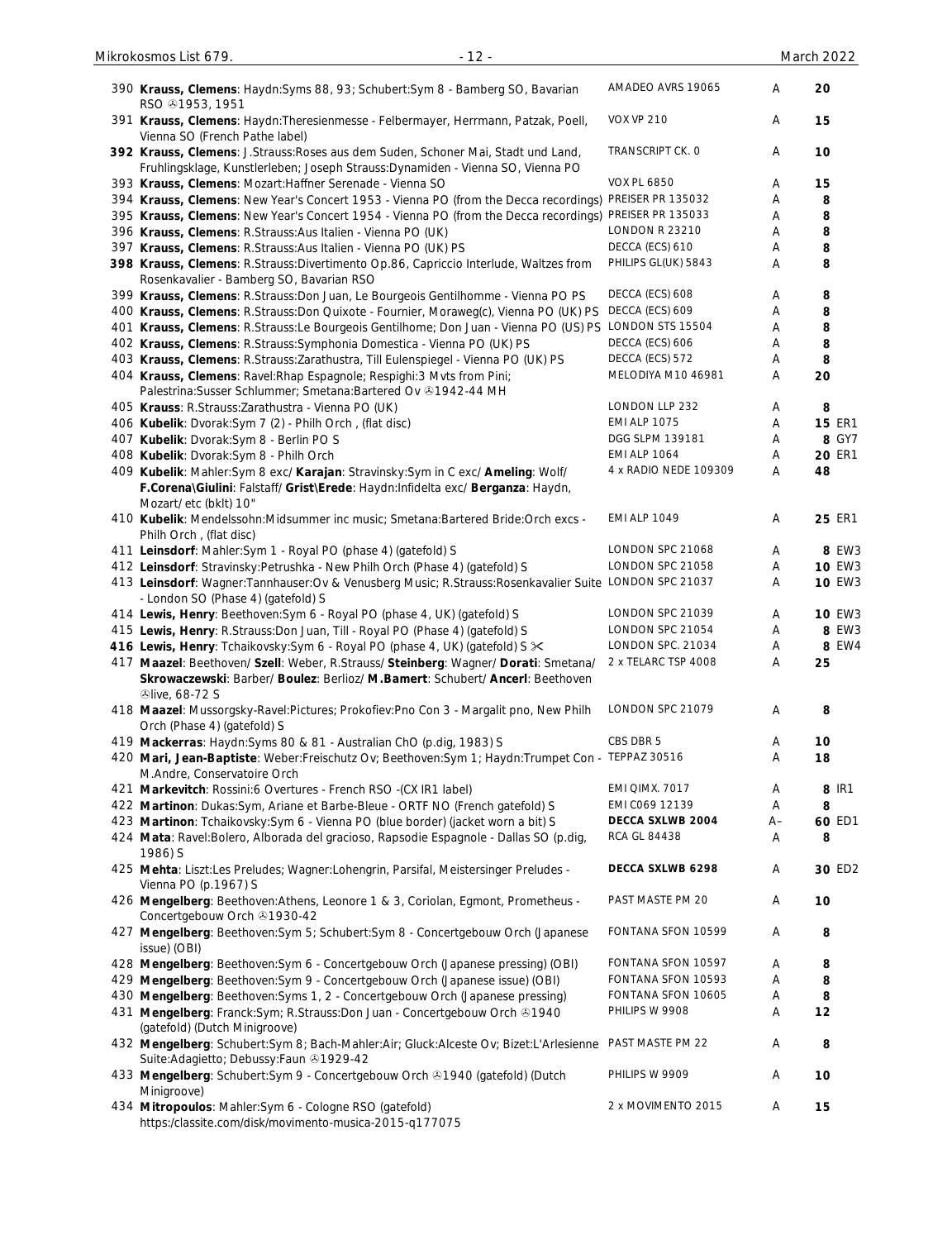| 435 Monteux: Ravel: Bolero, La valse, Pavane - Royal PO (Phase 4) (gatefold) S                                                                                           | LONDON SPC 21064           | Α     | <b>10 EW3</b>     |
|--------------------------------------------------------------------------------------------------------------------------------------------------------------------------|----------------------------|-------|-------------------|
| 436 Mravinsky: Beethoven: Sym 4 - Leningrad PO ®live, 1973 S                                                                                                             | MELODIYA C10 18171         | Α     | 8                 |
| 437 Mravinsky: Shostakovich: Sym 5 - Leningrad PO @live, Vienna, 1978 S                                                                                                  | MELODIYA C10 15321         | Α     | 10                |
| 438 Munch: Bizet:Carmen & L'Arlesienne suites - New Philh Orch (phase 4) (gatefold) S                                                                                    | LONDON SPC. 21023          | Α     | 8 EW3             |
| 439 Munch: Debussy: Images, Iberia, La mer; Ravel: Rapsodie Espagnole, Daphnis, Bolero,<br>La Valse, Pavane - Boston SO (French pressing) S                              | 4 x RCA 940005             | Α     | 40                |
| 440 Munch: Respighi: Pines & Fountains of Rome - New Philh Orch (gatefold) S                                                                                             | LONDON SPC 21024           | Α     | 8 EW4             |
| 441 Munchinger: Bach:Magnificat, Cantata 10 - Ameling, Watts, H.van Bork, Krenn,                                                                                         | TELEFUNKEN 641915          | A     | 8                 |
| Krause (p.1969) (nice Munchinger booklet) S<br>442 Newstone, Harry: Haydn: Syms 46, 52 - Haydn Orch (UK) (p.1959) S                                                      | L'OISEAU-L OLS 135         | A     | 8                 |
| 443 Nikisch, Arthur: Beethoven: Sym 5, Egmont Ov; Mozart: Figaro Ov; Rimsky-<br>Korsakov:Dubinushka - London SO, Berlin PO +1911-13 WLI                                  | MELODIYA M10 44953         | A     | 10                |
| 444 Nikisch: Beethoven: Sym 5; Mozart: Figaro Ov; Liszt: Hungarian Rhap 1;<br>Weber: Oberon Ov - Berlin PO, London SO +1913-4 (gatefold)                                 | EMI C053 1466              | A     | 8                 |
| 445 Ormandy: Debussy:La Mer; Prel to Faun; Ravel:Daphnis & Chloe Ste 2 - Philadelphia<br>Orch (UK) https:/classite.com/disk/rca-arl1-29-q329302 S                        | RCA ARL1 29                | Α     | 8                 |
| 446 Ormandy: Gliere: Sym 3 - Philadelphia Orch                                                                                                                           | COLUMBIA ML6EYE. 5189      | Α     | 8 UW1             |
| 447 Otterloo: Brahms: Sym 1 - Hague PO (Dutch Minigroove) (Favoriten-Serie)                                                                                              | PHILIPS S 4006             | A     | 12                |
| 448 Paita: Wagner: Orch Excs (Tristan, Hollander, Meistersinger) - New Philh Orch (phase<br>4, UK) (gatefold) $S \times$                                                 | LONDON SPC. 21035          | A     | 8 EW4             |
| 449 Pretre: Poulenc: Gloria (R. Cartieri); Stabat Mater (R. Crespin) [ S                                                                                                 | EMI C051 14198             | Α     | 8                 |
| 450 Reiner: Beethoven: Sym 9 - Curtin, Kopleff, McCollum, D.Gramm, Chicago SO & 1961                                                                                     | <b>RCA GL 86532</b>        | A     | 8                 |
| S<br>451 Reiner: Prokofiev: Alexander Nevsky - R. Elias, Chicago SO - (blue FD1) S                                                                                       | RCA 540600                 | Α     | <b>12 FB1</b>     |
| 452 Ristenpart: Bach: Hrpschrd Cons B.1052, 1053 - Neumeyer hrpschrd, Sarre ChO<br>(gatefold canvas album)                                                               | DISCOPHILE DF 78           | Α     | 25                |
| 453 Ristenpart: Mozart: Con for FI & Harp, Divertimento K.251 - Rampal, D. Wagner,<br>Sarre ChO (canvas gatefold)                                                        | DISCOPHILE DF 134          | Α     | 50                |
| 454 Ristenpart: Mozart:Pno Cons K.503, 595 (M.Boegner); K.246, 107\1-3 (Veyron-<br>Lacroix)/ M.J.Pires: Mozart: Sonatas K.331, 545, Fant K.475 S                         | 3 x ERATO ERA 9218         | Α     | 18                |
| 455 Ristenpart: Telemann: FI Concerto in D, Suite in a for FI & Orch - Rampal, Sarre ChO<br>(canvas gatefold)                                                            | DISCOPHILE DF 213          | Α     | 50                |
| 456 Rodzinski: Bizet:Carmen Suites 1, 2, L'Arlesienne Suites 1, 2 - Royal PO @1954<br>https:/classite.com/disk/westminster-xwn-18230-q320140                             | WESTMINSTE XWN 18230       | Α     | <b>10 UB1</b>     |
| 457 Rogers, Eric: Bernstein: West Side Story Sym Dances; Candide Ov; Fancy Free                                                                                          | LONDON SPC 21048           | Α     | 8 EW3             |
| excpts, On the Waterfront sym suite, Times Square from On the Town - Royal PO<br>(Phase 4) (gatefold) S                                                                  |                            |       |                   |
| 458 Rowicki: Dvorak:Sym 5 Op.76, Carnaval Ov - London SO, (gatefold) S                                                                                                   | <b>PHILIPS 802820</b>      | Α     | 8 HR <sub>2</sub> |
| 459 Rowicki: Prokofiev:Sym 1; Shostakovich:Sym 1 - Vienna SO (French gatefold)                                                                                           | <b>FONTANA (FP) 698061</b> | Α     | 10                |
| 460 Sanderling: Haydn: Syms 85 & 87 - Berlin SO & 1971 S                                                                                                                 | <b>ETERNA 826344</b>       | Α     | 8 GD1             |
| 461 Sanderling: Shostakovich: Sym 5 - Berlin SO 31982 S                                                                                                                  | <b>ETERNA 827793</b>       | Α     | 30 GB1            |
| 462 Sanderling: Sibelius: Syms 3, 5, En Saga, Valse triste, Finlandia - Berlin SO ®1970-1<br>(French gatefold) S                                                         | 2 x EURODISC 27225         | Α     | 25                |
| 463 Sawallisch: Haydn:Die Jahreszeiten - E.Mathis, Araiza, M.Schenk, Bavarian SO &live, 3 x MUSIKALISC 52827<br>1978 (program notes with text) S                         |                            | Α     | 30                |
| 464 Scherchen: Beethoven: Sym 3 - Vienna OpO (p.1953)                                                                                                                    | WESTMINSTE WL 5216         | Α     | <b>12 UM2</b>     |
| 465 Scherchen: Bizet:L'Arlesienne Suites 1 & 2 - Northwest GPO (French pressing)                                                                                         | PANORAMA 3114              | $A-$  | 10                |
| 466 Scherchen: Gliere: Sym 3; Red Poppy ballet suite - Vienna SOpO                                                                                                       | 2 x WESTMINSTE XWN 2212    | A     | <b>15 UB1</b>     |
| 467 Schmidt-Isserstedt: Wagner: Orch Excs from The Ring - Northwest German RSO                                                                                           | CAPITOL P(HP) 18047        | Α     | 8                 |
| 468 Schuler, Johannes: Dvorak:Sym 5 (3), Op.76 - Leipzig PO (p.1955)                                                                                                     | URANIA URLP 7153           | Α     | 8                 |
| 469 Schuler, Johannes: Dvorak: Sym 5 (3) Op. 76 - Leipzig RSO (p. 1953)                                                                                                  | URANIA UR-RS 711           | Α     | 10                |
| 470 Sevitzky, Fabian: Tchaikovsky: Sym 1/ Goossens: Tchaikovsky: Sym 2/ Kindler:                                                                                         | 6 x RCA CFL 100            | Α     | 50                |
| Tchaikovsky:Sym 3/ Koussevitzky: Tchaikovsky:Sym 4/ Stokowski:<br>Tchaikovsky: Sym 5 & 6 (US)                                                                            |                            |       |                   |
| 471 Shaw, Robert: Choral Masterpieces (Beethoven, Mozart, Berlioz, Mendelssohn,<br>Bach, Handel, Durufle, Brahms, Haydn) - Atlanta SO & Ch (autographed) (p.1985) S      | <b>TELARC DG. 10119</b>    | Α     | 10                |
| 472 Slatkin, Leonard: Tchaikovsky: Marche Slav; Rimsky-Korsakov: Russian Easter Ov;<br>Glinka: Ruslan Ov; Borodin: Steppes; Gliere: Russian Sailor's Dance & dig, 1981 S | TELARC DG 10072            | $A++$ | 10                |
| 473 Solti: Liszt:Faust Sym - S.Jerusalem, Chicago SO & dig, 1986<br>https:/classite.com/disk/decca-417399-q5302 S                                                        | <b>DECCA 417399</b>        | Α     | 8                 |
| 474 Stokowski: Beethoven: Sym 9 - Harper, Watts, Young, McIntyre, London SO (Phase<br>4) (gatefold) S                                                                    | LONDON SPC. 21043          | Α     | 8 EW4             |
| 475 Stokowski: Borodin:Polovtsian Dances; Stravinsky:Pastorale; Tchaikovsky:1812 Ov - LONDON SPC(HP) 21041<br>Royal PO (gatefold) (phase 4) S                            |                            | Α     | 8 HW1             |
| 476 Stokowski: Franck:Sym; Ravel:Pavane - Hilversum RSO (Phase 4) (gatefold) S                                                                                           | LONDON SPC 21061           | Α     | <b>10 EW3</b>     |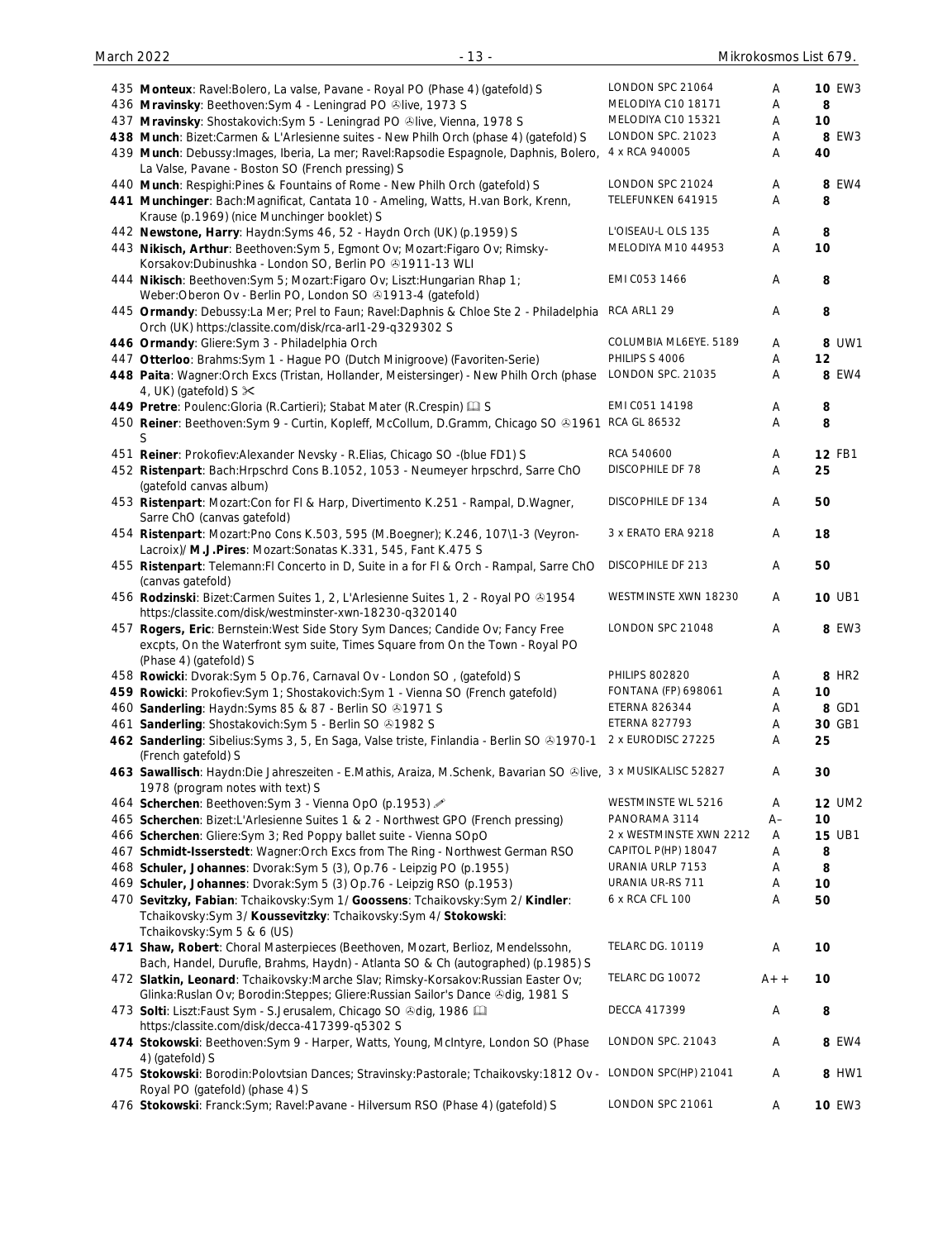| 477 Stokowski: Ives:Orch Set 2; Messiaen:L'Ascension - London SO (Phase 4) (gatefold) S LONDON SPC 21060<br>✕                                                                           |                        | Α    | 8 EW3         |
|-----------------------------------------------------------------------------------------------------------------------------------------------------------------------------------------|------------------------|------|---------------|
| 478 Stokowski: Stravinsky: Firebird Suite; Tchaikovsky: Marche Slave; Mussorgsky: Night - LONDON SPC. 21026<br>London SO (gatefold) S                                                   |                        | Α    | 8 EW3         |
| 479 Stokowski: Tchaikovsky:Nutcracker; Weber:Invitation; Stravinsky:Petrouchka;<br>Borodin:Polovetsian/ Koussevitzky: Strauss:Till; Ravel:Daphnis/ Monteux: Ravel +<br>many more (US)   | 6 x RCA CFL 102        | Α    | 50            |
| 480 Stokowski: Wagner: Ride; Forest Murmurs/ Hurst: Wagner: Lohengrin Prel/<br>Leinsdorf: Wagner: Tannhauser Ov/ Black: Wagner: Lohengrin Prel/ Paita:<br>Wagner:Liebestod (gatefold) S | LONDON SPC 21051       | A    | 8 EW3         |
| 481 Straus, Oscar: O.Straus: Music of Old Vienna (Waltz Dream, Chocolate Soldier excs) - LONDON LPS 32<br>New SO (UK) 10"                                                               |                        | Α    | 10            |
| 482 Strauss, Richard: R.Strauss:Le Bourgeois Gentilhomme Suite - Vienna PO + (minor<br>jacket damage)                                                                                   | URANIA UR-RS 78        | $A-$ | 8             |
| 483 Svetlanov: Saint-Saens: Sym 3 - Grodberg org, USSR SSO S                                                                                                                            | CHANT DU M LDX 78759   | A    | 10            |
| 484 Svetlanov: Scriabin: 3 Symphonies - USSR SSO S                                                                                                                                      | 3 x EURODISC 80030     | Α    | 20            |
| 485 Talich: Dvorak:Sym 8 - Czech PO                                                                                                                                                     | SUPRAPHON ALP 44       | A    | 10            |
| 486 Tennstedt: Mahler: Sym 7 - London PO & dig, 1980 S                                                                                                                                  | 2 x EMI C167 43008     | Α    | 15            |
| 487 Tennstedt: Strauss:4 Last Songs (L.Popp); Tod und Verklarung - London PO &dig S                                                                                                     | <b>EMI ASD 4182</b>    | Α    | 10            |
| 488 Toscanini: Aida, Luisa Miller, La forza Overtures; Rigoletto: Act 3 - Warren, Milanov,<br>Peerce, NBC SO $@1940-52$                                                                 | MOVIMENTO 1002         | Α    | 8             |
| 489 Toscanini: Bach:Brandenburg Con 2; Haydn:Sym 31; Vivaldi:Con Grosso Op.3\11 -<br>Mischakoff, Bloom, Miller, Baker, Bachmann, NBC SO 31938, 1954                                     | ARTURO TOS ATS 1042    | Α    | 8             |
| 490 Toscanini: Bach:Suite 3; Vivaldi:VIn Con in Bb (Mischakoff), Handel:Con Grosso<br>Op.6\12, Bach-Respighi:Passacaglia & Fugue in c - NBC SO +1947                                    | ARTURO TOS ATS 1041    | A    | 8             |
| 491 Toscanini: Beethoven: Fidelio - Bampton, Peerce, Moscona, Janssen, NBC SO<br>۞1944                                                                                                  | 2 x RCA AT 204         | Α    | 15            |
| 492 Toscanini: Beethoven: Missa Solemnis (Milanov, Castagna, Bjorling, Kipnis) & 1940;<br>Wagner:Siegfried Idyll @1946, Gotterdammerung:Rhine Journey @1949 - NBC SO                    | 2 x TRANSCRIPT AT.,. 0 | Α    | 18            |
| 493 Toscanini: Beethoven: Missa Solemnis - L. Marshall, Merriman, Conley, Hines, NBC<br>SO @1953                                                                                        | 2 x RCA LM. 6013       | Α    | <b>15 UP1</b> |
| 494 Toscanini: Beethoven: Overtures (Consecration, Prometheus, Fidelio, Egmont,<br>Leonore 3, Coriolanus) - NBC SO (UK)                                                                 | <b>RCA VIC 1086</b>    | Α    | 8             |
| 495 Toscanini: Beethoven: Overtures (Egmont, Coriolan, Fidelio, Leonore 1-3) - NBC SO<br>۞1939                                                                                          | ARTURO TOS ATS 1111    | Α    | 8             |
| 496 Toscanini: Beethoven: Pno Con 1 (Dorfmann) & 4 (Serkin) - NBC SO +1944-5                                                                                                            | <b>RCA AT 106</b>      | Α    | 8             |
| 497 Toscanini: Beethoven: Septet; 2 Mvts from SQ Op.135 - NBC SO @1951, 1938<br>(gatefold)                                                                                              | RCA AT 144             | A    | 8             |
| 498 Toscanini: Beethoven: Sym 1, Egmont Ov; Wagner: Lohengrin, Meistersinger,<br>Tannhauser; Cherubini: Anacreon Ov + Rehearsal - La Scala Orch & Luzerne, 1938,<br>$1946 \times$       | 2 x RELIEF RL 811      | Α    | 15            |
| 499 Toscanini: Beethoven: Sym 2 - NBC SO                                                                                                                                                | MELODIYA D 29039       | Α    | 8             |
| 500 Toscanini: Beethoven: Sym 3 - NBC SO 31949 (UK)                                                                                                                                     | <b>RCA AT 121</b>      | Α    | 8             |
| 501 Toscanini: Beethoven: Sym 4 (BBC SO) @1939; Mozart: Sinfonia concertante<br>(Mischakof, Cooley, NBC SO) 31941                                                                       | TRANSCRIPT AT, O       | Α    | 10            |
| 502 Toscanini: Beethoven: Sym 5 81933, Choral Fant 81939, Consecration,<br>Prometheus: 2 mvts 31949 - New York PO, NBC SO                                                               | DISCOCORP ATRA 3010    | Α    | 10            |
| 503 Toscanini: Beethoven: Sym 6 (BBC SO) @1937, Egmond Ov (NBC SO) @1939                                                                                                                | TRANSCRIPT AT,,, O     | Α    | 10            |
| 504 Toscanini: Beethoven: Sym 6 - NBC SO @1952 (gatefold)                                                                                                                               | RCA AT 133             | Α    | 8             |
| 505 Toscanini: Beethoven: Sym 6, Leonore 1 Ov - BBC SO @1937, 1939                                                                                                                      | HUNGAROT LPXL 31106    | Α    | 8             |
| 506 Toscanini: Beethoven: Sym 7 - New York PO +1936 (UK)                                                                                                                                | <b>RCA CDM 1046</b>    | Α    | 8             |
| 507 Toscanini: Beethoven: Sym 9 - Bovy, Thorborg, Peerce, Pinza, NBC SO & 1938                                                                                                          | DISCOCORP ATRA 3007    | Α    | 8             |
| 508 Toscanini: Beethoven: Syms 1, 5 - BBC SO, NBC SO (from 78s)                                                                                                                         | TRANSCRIPT AT,, O      | Α    | 10            |
| 509 Toscanini: Beethoven: Syms 7, 8 - NBC SO 31951, 1952                                                                                                                                | RCA AT 140             | Α    | 8             |
| 510 Toscanini: Berlioz: Romeo & Juliet - NBC SO @1947                                                                                                                                   | 2 x RCA AT 206         | Α    | 15            |
| 511 Toscanini: Boito: Mefistofeles (hlts); Nerone (hlts) - Siepi, Nelli, Prandelli, Guarrera,<br>Nessi, Simionato, Ticozzi, Scala Orch 21948                                            | 2 x CLS ARPCL 22045    | Α    | 15            |
| 512 Toscanini: Brahms: Sym 2 - NBC SO (gatefold) 01952                                                                                                                                  | RCA AT 132             | Α    | 8             |
| 513 Toscanini: Cherubini:Anacreon Ov; Debussy:Faun; Dukas:Apprentice; Haydn:Sym<br>101 - Hague PO 31938                                                                                 | DELL'ARTE DA 9007      | Α    | 8             |
| 514 Toscanini: Cherubini: Sym in D, 3 Overtures - NBC SO 31949-52                                                                                                                       | RCA AT 135             | Α    | 8             |
| 515 Toscanini: Danses from Gioconda, Aida, Carmen, Lorelei, Otello, Tell - NBC SO<br>4945-52 (UK)                                                                                       | <b>RCA AT 109</b>      | Α    | 8             |
| 516 Toscanini: Gluck: Orfeo: Act 2, Iphigenie en Aulide Ov - Merriman, Gibson, NBC SO<br>&1952                                                                                          | RCA GM 43348           | Α    | 8             |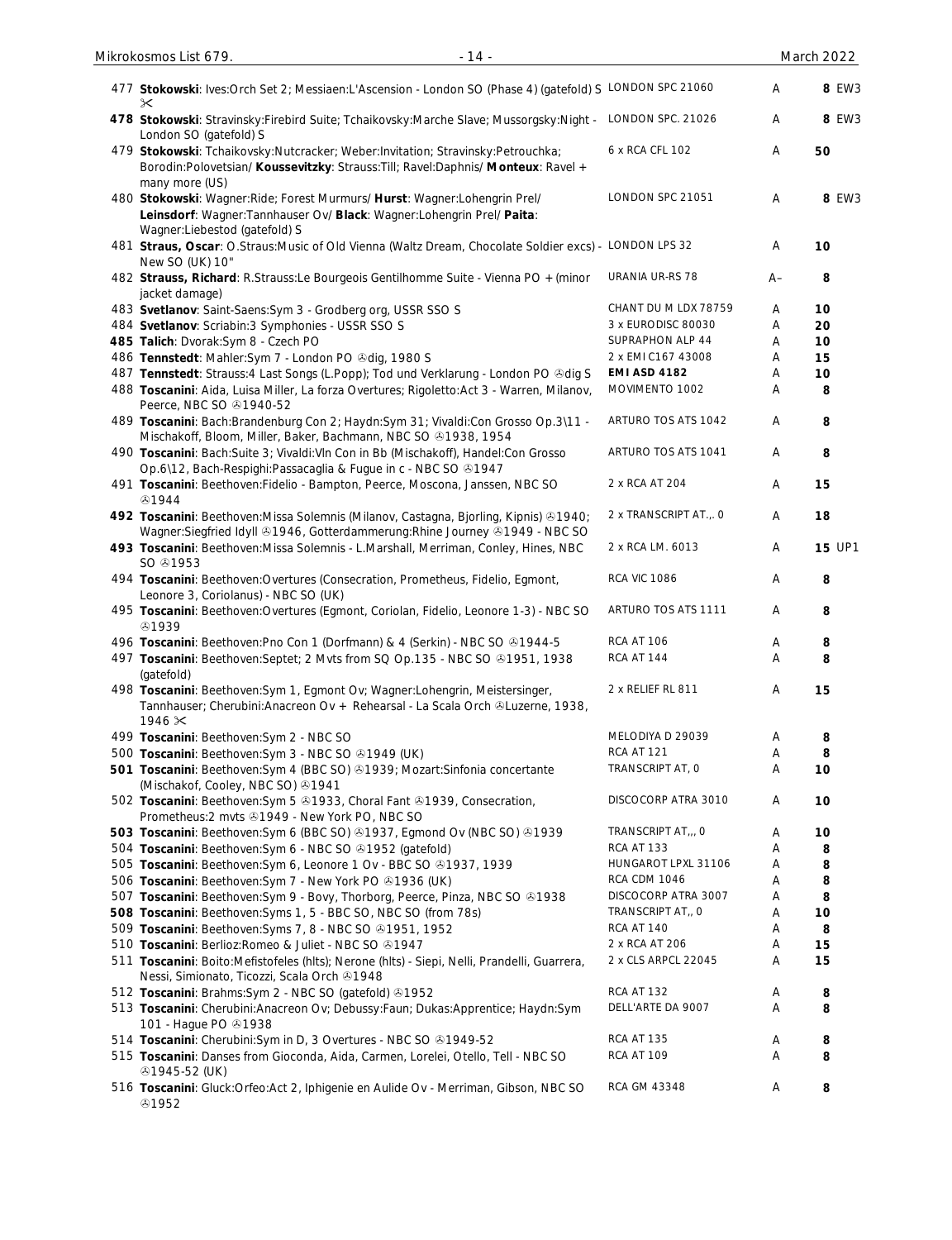| 517 Toscanini: Haydn:Sym 99; Sinfonia Concertante - Renzi, Sharrow, Mischakoff,<br>F.Miller, NBC SO 21949, 1948                                                                                                      | <b>RCA AT 149</b>            | Α | 8      |
|----------------------------------------------------------------------------------------------------------------------------------------------------------------------------------------------------------------------|------------------------------|---|--------|
| 518 Toscanini: Haydn: Syms 88, 104 - NBC SO 31938, 1943 + (white jacket)                                                                                                                                             | ARTURO TOS ATS 1001          | Α | 8      |
| 519 Toscanini: Haydn:Syms 94, 101 - NBC SO                                                                                                                                                                           | <b>RCA VIC 1262</b>          | Α | 8      |
| 520 Toscanini: Internazionale (arr. Toscanini); Kalinnikov: Sym 1; Glinka: Capriccio brillante; TRANSCRIPT AT 0<br>Mussorgsky: Boris: Prel & Polonaise - NBC SO @1943                                                |                              | Α | 10     |
| 521 Toscanini: L.Mozart:Kindersinfonie; Mozart:Bsn Con K.191, Div K.287 - Sharrow,<br>NBC SO $@1941, 1947$                                                                                                           | RCA AT 141                   | Α | 8      |
| 522 Toscanini: La Scala, 1946: Excs from Tell, Moses, Nabucco, etc; Manon Lescaut: Act<br>3, etc - Tebaldi, Favero, Stabile, etc                                                                                     | 2 x HRE 243                  | Α | 15     |
| 523 Toscanini: Liszt:Orpheus, From the Cradle to the Grave; Rubinstein:Valse Caprice;<br>Vieuxtemps: Ballade & Polonaise; Goldmark: Sym: Mvt 2 - NBC SO @1938-44                                                     | ARTURO TOS ATS 100           | Α | 10     |
| 524 Toscanini: Mendelssohn: Hebrides Ov; Sym 3 - NBC SO & 1941, 1945 (white jacket)                                                                                                                                  | ARTURO TOS ATS 1028          | Α | 8      |
| 525 Toscanini: Mendelssohn:Midsummer inc.music; Schumann:Sym 3 - NBC SO<br>(gatefold) S                                                                                                                              | RCA AT 138                   | A | 8      |
| 526 Toscanini: Mendelssohn: Sym 5; Schubert: Sym 5 - NBC SO 31953 (UK)                                                                                                                                               | <b>RCA AT 123</b>            | Α | 8      |
| 527 Toscanini: Mendelssohn: Vln Con: 2 Mvts (with MILSTEIN); Beethoven: Leonore 3;<br>Mozart:Sym K.550; Schubert:Sym 9 - New York PO @1936                                                                           | 2 x ARTURO TOS ATS 109       | A | 15     |
| 528 Toscanini: Mozart:Sym K.385 (New York PO) @1929, Sym K.550 (NBC SO) @1938- TRANSCRIPT AT,. 0                                                                                                                     |                              | A | 8      |
| 529 Toscanini: Mozart: Syms K.385, 543 - NBC SO (gatefold) 31946, 1948                                                                                                                                               | <b>RCA AT 126</b>            | Α | 8      |
| 530 Toscanini: Mozart:Syms K.385, 550 - NBC SO (UK)                                                                                                                                                                  | RCA RB 16137                 | Α | 10     |
| 531 Toscanini: Music of France (Bizet, Massenet, Roussel, Franck, Ravel, Debussy,<br>Berlioz, Dukas, etc)                                                                                                            | 4 x ARTURO TOS ATRA 3001     | A | 24     |
| 532 Toscanini: Overtures Vol.2 (Corinto, Oberon, Zauberflote, Don Giovanni, Don<br>Pasquale, Euryanthe, Matrimonio) - NBC SO 31945-52                                                                                | <b>RCA AT 134</b>            | Α | 8      |
| 533 Toscanini: Paganini:Moto perpetuo; Enescu:Rumanian Rhap 1; Kodaly:Marosszek<br>Dances; Smetana: Bartered Bride Ov; Nicolai; Mendelssohn, Brahms 31938-48                                                         | ARTURO TOS ATS 107           | Α | 10     |
| 534 Toscanini: Respighi: Feste Romane; Dukas: L'Apprenti Sorcier; Liadov: Kikimora;<br>Franck:Psyche - NBC SO 21949-52 (gatefold)                                                                                    | RCA AT 142                   | Α | 8      |
| 535 Toscanini: Rossini:Semiramide, Algeri, Barbiere, Tell Ovs, Sonata 3 - NEw York PO,<br>NBC SO @1929-52                                                                                                            | TRANSCRIPT AT O              | Α | 10     |
| 536 Toscanini: Schubert: Sym 2 - NBC SO & 1938 (other side: Zauberflote Finele) (white<br>jacket)                                                                                                                    | ARTURO TOS ATS 1027          | Α | 8      |
| 537 Toscanini: Schubert: Sym 8; Brahms: Haydn Vars - NBC SO (UK) + (spines taped)                                                                                                                                    | RCA RB 16092                 | Α | 8      |
| 538 Toscanini: Schubert: Sym 9 - NBC SO 31953                                                                                                                                                                        | RCA AT 151                   | Α | 8      |
| 539 Toscanini: Schubert: Sym 9; Rossini: La Scala di seta Ov; Verdi: Otello;<br>Tchaikovsky: Romeo; Mussorgsky-Ravel: Pictures - La Scala Orch &live, Sep 16, 1948<br>(gatefold)                                     | 2 x RELIEF RL 822            | Α | 15     |
| 540 Toscanini: Schumann: Sym 2; Mendelssohn: Die schone Melusine Ov - NBC SO<br><b>ふ1941, 1948 (white jacket)</b>                                                                                                    | ARTURO TOS ATS 1014          | Α | 8      |
| 541 Toscanini: Verdi: Excs from Luisa Miller, Lombardi, Rigoletto - Peerce, Milanova,<br>Warren, Moscona, (plain Melodiya jacket)                                                                                    | MELODIYA D 25803             | A | 8      |
| 542 Toscanini: Verdi:Falstaff - Stabile, Biasini, Borgioli, Oltrabella, Cravcenco & Salzburg,<br>1937                                                                                                                | 2 x CETRA LO 46              | Α | 15     |
| 543 Toscanini: Verdi: Otello - Vinay, Nelli, Valdengo, NBC SO 31947 (UK)                                                                                                                                             | 3 x RCA RB 16093             | A | 24     |
| 544 Toscanini: Verdi: Requiem - Milanov, Castagna, Bjoling, Moscona, NBC SO & 1940                                                                                                                                   | UNIQUE OPE UORC 229          | Α | 8      |
| 545 Toscanini: Verdi: Requiem - Milanov, Thorborg, Rosvaenge, Moscona, BBC SO<br><b>ේ</b> 1938                                                                                                                       | 2 x UNIQUE OPE UORC 108      | Α | 15     |
| 546 Toscanini: Verdi: Requiem - Nelli, Barbieri, Di Stefano, Siepi, NBC SO & 1951 WLI                                                                                                                                | 2 x MELODIYA M10 43815       | Α | 15     |
| 547 Toscanini: Verdi: Requiem - Tebaldi, Elmo, Prandelli, Siepi, La Scala Orch & 1950 +<br>Tebaldi recital 21956                                                                                                     | 2 x MDP 30                   | Α | 15     |
| 548 Toscanini: Verdi: Te Deum; Boito: Mefistofele: Prologue - Moscona, NBC SO                                                                                                                                        | RCA LM(GP) 1849              | Α | 8      |
| 549 Toscanini: Verdi:Traviata Prels; Gluck:Orfeo:Danse; Schumann:Manfred Ov;<br>Tchaikovsky: The Tempest sym poem; Dukas: L'Apprenti - New York PO, NBC SO                                                           | TRANSCRIPT AT. O             | A | 10     |
| <b>@1929, 1945-6</b><br>550 Toscanini: Wagner:Faust Ov; Berlioz:Harold in Italy (Primrose ) Le Francs Juges Ov;<br>Damnation of Faust sel (Harrell, Moscona) Franck: Sym in d; Haydn: Sym 92 & 98;<br>Ravel:La Valse | 5 x ARTURO TOS ATS +<br>1055 | A | 40     |
| 551 Toscanini: Wagner:Gotterdammerung:Rhine Journey, Lohenrin:2 Prels;                                                                                                                                               | TRANSCRIPT AT., O            | Α | 8      |
| Brahms: Haydn Vars (New York PO); Beethoven: Lonore 3 Ov (NBC SO) (from 78s)<br>552 Toscanini\Rubinstein: Beethoven:Pno Con 3 - NBC SO @1944 PS                                                                      | REPLAY MAS RMD 1003          | Α | 10     |
| 553 Vandernoot: Mozart:Syms 504, 543 - Conservatoire Orch (ds) (bklt)                                                                                                                                                | EMI FALP 485                 | Α | 25 FR3 |
| 554 Walter, Bruno: Beethoven: Egmont Ov; Mozart: Sym K.550; R.Strauss: Don Juan -                                                                                                                                    | DISCOCORP BWS 726            | Α | 10     |
| Berlin PO +live, 1950<br>555 Walter, Bruno: Strauss: Don Juan (Berlin PO), Till (Los Angeles PO), Tod &                                                                                                              | DISCOCORP BWS 1007           | Α | 8      |
| Verklarung (rehearsal also) (NBC SO) - (plain jacket)                                                                                                                                                                |                              |   |        |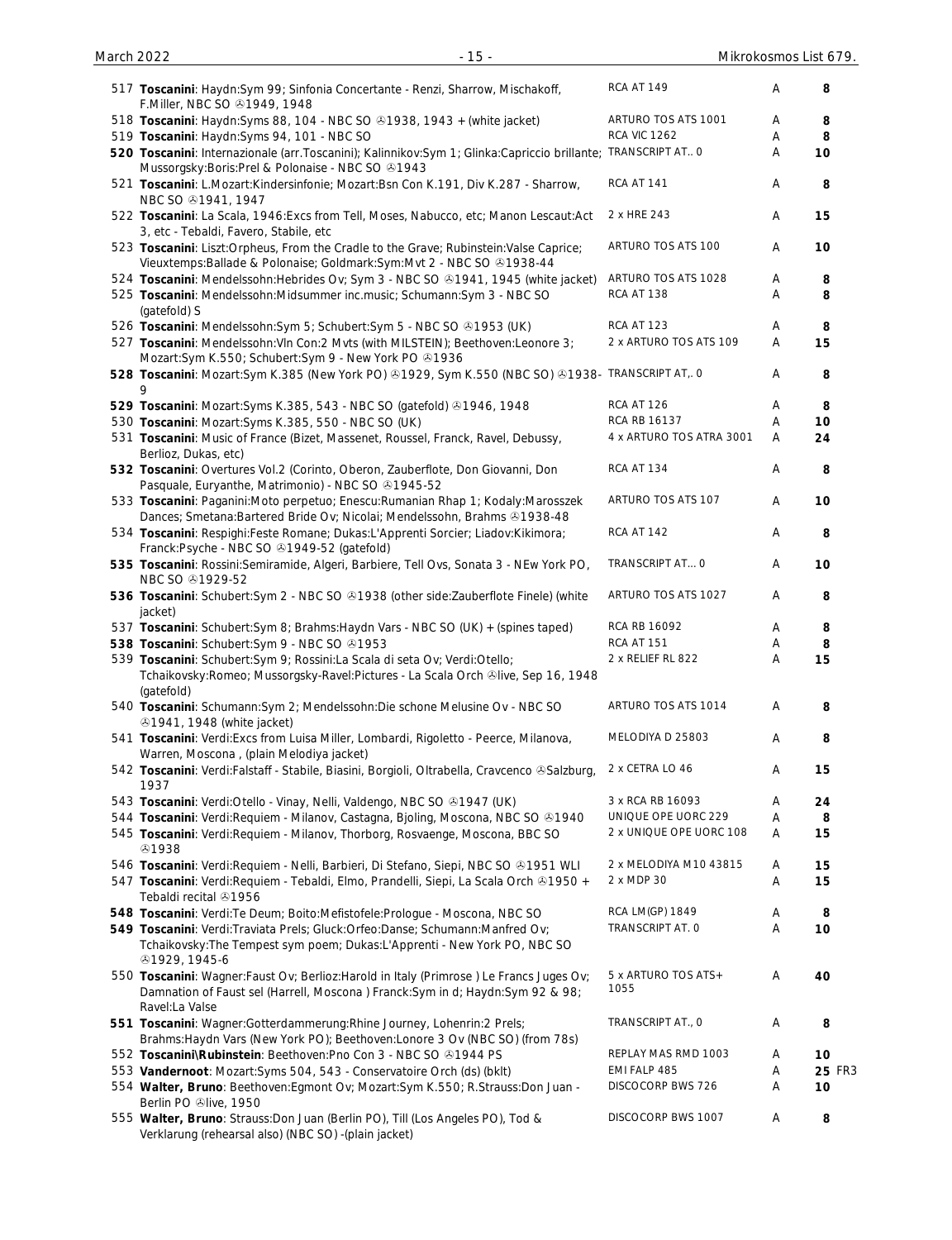| Mikrokosmos List 679.<br>$-16-$                                                                                                                                                          |                       |       | March 2022        |
|------------------------------------------------------------------------------------------------------------------------------------------------------------------------------------------|-----------------------|-------|-------------------|
| 556 Walter, Bruno: Brahms: Double Con (Francescatti, Fournier); Haydn Variations -<br>Columbia SO (French gatefold) + (copy 1712)                                                        | PHILIPS C 33          | A     | 10                |
| 557 Walter, Bruno: Mahler:Sym 9 - Columbia SO @1961 S                                                                                                                                    | 2 x CBS S 77275       | Α     | 15                |
| 558 Walter, Bruno: Mahler:Sym 9; Wagner:Siegfried Idyll - Vienna PO 31938, 1935<br>(gatefold) (UK) https:/classite.com/disk/world-record-club-sh-193-q271476                             | 2 x WORLD RECO SH 193 | Α     | 25                |
| 559 Walter, Bruno: Spoken tributes to him:L.Lehmann, Pinza, Szigeti, Melchior,<br>Bernstein, L.Rose, Tourel, etc 10"                                                                     | COLUMBIA LP 39039     | Α     | 18                |
| 560 Walter, Bruno: Verdi La forza - S.Roman, F.Jagel, Tibbett, Pinza &MET 1943 (BWS<br>1011)                                                                                             | 3 x TRANSCRIPT BW. O  | Α     | 20                |
| 561 Walter, Bruno: Verdi: Don Carlos excs 31937-11-07 & 1936-12-17;<br>Pfitzner:Palestrina excs @1937-10-14; Verdi:Aida excs @1937-09-26 - Masaroff,<br>Reining, M.Nemeth, etc           | TRANSCRIPT BW,,, O    | Α     | 10                |
| 562 Walter, Bruno: Wagner: Hollander Ov, Tannhauser: Venusberg (Royal PO) & 1926;<br>Meistersinger:Act 3 Prel (British Sym) & 1931, Gotterdammerung, Parsifal (London<br>PO) 31931, 1925 | TRANSCRIPT BW O       | A     | 12                |
| 563 Walter, Bruno: Wagner: Parsifal Prel; Mozart: Nachtmusik, Mass K.427 exc;<br>Haydn: Seasons excs - S. Mazzolini, San Francisco SO 31954                                              | CLS RPCL 2031         | Α     | 8                 |
| 564 Wand: Schubert: Syms 6, 8 - Gurzenich SO                                                                                                                                             | CLUB FRANC 299        | A     | 20                |
| 565 Weingartner: Beethoven: Syms 8, 9 - Vienna PO (individual LPs) - (early UK Odeon<br>label)                                                                                           | 2 x EMI PCOLC 27      | Α     | 20 ED1            |
| 566 Winograd: Schoenberg: Verklarte Nacht/ Ormandy: Hindemith: Mathis der Maler<br>(Philadelphia Orch) (plain Melodiya jacket)                                                           | MELODIYA D 17595      | A     | 8                 |
| 567 Wolf, Hans: Beethoven:Coriolan Ov; Egmont Ov/Singer, George: Mendelssohn:Ruy<br>Blas Ov - Austrian SO (p.1951) 10"                                                                   | REMINGTON RLP. 14948  | A     | <b>8 UR1</b>      |
| 568 Zecchi: Haydn: Syms 44, 49 - Slovak PO                                                                                                                                               | SUPRAPHON 100963      | Α     | 8                 |
| PIANISTS                                                                                                                                                                                 |                       |       |                   |
| 569 Aeschbacher: Schumann:Davidsbundlertanze (US) 10"                                                                                                                                    | DECCA DL 7531         | Α     | 10                |
| 570 Aibel, Howard: Barber: Sonata in eb; Debussy: Reflets dans l'eau; Jardins;<br>Schumann: Papillons; Schumann-Liszt: Widmung; Liszt: Hungarian Rhapsody 12<br><b>41984 S</b>           | <b>TR TRC 113</b>     | $A++$ | 20                |
| 571 Allen, Gregory: Scriabin: Sonata 7/A. Nemethy: Bartok: Suite/ N. Tadson:<br>Stravinsky: 3 Mvmts from Petrushka/ P.Gori: Ravel: Valses nobles & Queen Elisabeth<br>Comp.1978 S        | DGG 2531072           | Α     | 30                |
| 572 Andreae, Hans: Mozart: Pno Cons K.459, 537 - Camerata Academica Salzburg,<br>cond.W.von Karajan S                                                                                    | IMPRESSION 6099       | A     | 25                |
| 573 Arrau: Chopin:21 Nocturnes (p.1978) S                                                                                                                                                | 2 x PHILIPS 6747485   | Α     | <b>15 HB2</b>     |
| 574 Arrau: Chopin:24 Preludes (p.1979) S                                                                                                                                                 | COLUMBIA Y 35934      | Α     | 8                 |
| 575 Arrau: Chopin: 4 Scherzi, 4 Ballades, Impromptus, Barcarolle (US)                                                                                                                    | 2 x DECCA DX 130      | Α     | 15                |
| 576 Arrau: Chopin:Pno Con 2 (cond.F.Busch, 1950); Liszt:Pno Con 2 (cond.Cantelli,<br>1953)                                                                                               | DISCOCORP IGI 371     | Α     | 8                 |
| 577 Arrau: Debussy: Preludes Book 1 (p.1980) S                                                                                                                                           | PHILIPS 9500676       | Α     | 8 HR3             |
| 578 Arrau: Historic Recordings (Chopin, Balakirev, Busoni, Liszt, Schubert, Stravinsky)<br><b>ふ1927-57 (gatefold)</b>                                                                    | 2 x DESMAR GHP 4001   | Α     | 15                |
| 579 Arrau: Liszt:6 Chopin Song Transcs, Funerailles, Apres une lecture du Dante (p.dig,<br>1983) S                                                                                       | PHILIPS 6514273       | A     | 10                |
| 580 Arrau: Liszt:Sonata in b, Benediction, Gnomenreigen, Waldesrauschen (p.1970) S                                                                                                       | PHILIPS 6500043       | A     | 8 HR <sub>2</sub> |
| 581 Arrau: Mozart: Sonatas K.283, 576; Weber: Sonata Op.24 01941                                                                                                                         | RCA GM 43679          | A     | 8                 |
| 582 Arrau: Schubert: Impromptus Op.90, Sonata Op.120 (p.1981) S                                                                                                                          | PHILIPS 9500641       | A     | 8 HR3             |
| 583 Arrau\Ormandy: Beethoven: Pno Con 3; Liszt: Pno Con 1 - Philadelphia Orch                                                                                                            | COLUMBIA Y 34601      | Α     | 8                 |
| 584 Artymiw, Lydia: Haydn:Vars; Mozart:Vars K.455; Beethoven:6 Vars Op.34;<br>Mendelssohn: Variations serieuses 31979 (gatefold) S                                                       | CHANDOS ABR 1013      | A     | 8                 |
| 585 Artymiw, Lydia: Schubert: Sonata Op. 78; Grazer Fant @1982 S                                                                                                                         | CHANDOS ABRD 1075     | A     | 10                |
| 586 Artymiw, Lydia: Tchaikovsky: Seasons @1982 S                                                                                                                                         | CHANDOS ABRD 1070     | A     | 10                |
| 587 Artymiw, Lydia: Chopin: Sonata 3, Rondo, Andante spianato & grand polonaise<br><b>⊕1981 S</b>                                                                                        | CHANDOS ABRD 1040     | A     | 12                |
| 588 Artymiw, Lydia: Mendelssohn: Sonata Op.6, Andante & Rondo Capriccioso, Fantasy,<br>3 Fantasies (p.1983) S                                                                            | CHANDOS ABRD 1081     | A     | 10                |
| 589 Artymiw, Lydia: Schumann:Davidsbundlertanze, Humoreske 31981 S                                                                                                                       | CHANDOS ABR 1029      | Α     | 8                 |
| 590 Ashkenazy (also conducts): Mozart:Pno Cons K.459, 491 - Philh Orch (Dutch-only<br>issue) 31978-9 S                                                                                   | LONDON CS(HP) 7174    | Α     | 8 HR1             |
| 591 Ashkenazy: Beethoven: Sonatas Op. 10\1, 2, Op. 28 31976 S                                                                                                                            | LONDON CS 7024        | A     | 8 EM7             |
| 592 Ashkenazy: Brahms: Pno Con 2 - Vienna PO, cond. Haitink (p.dig, 1984)                                                                                                                | <b>LONDON 410199</b>  | Α     | 8                 |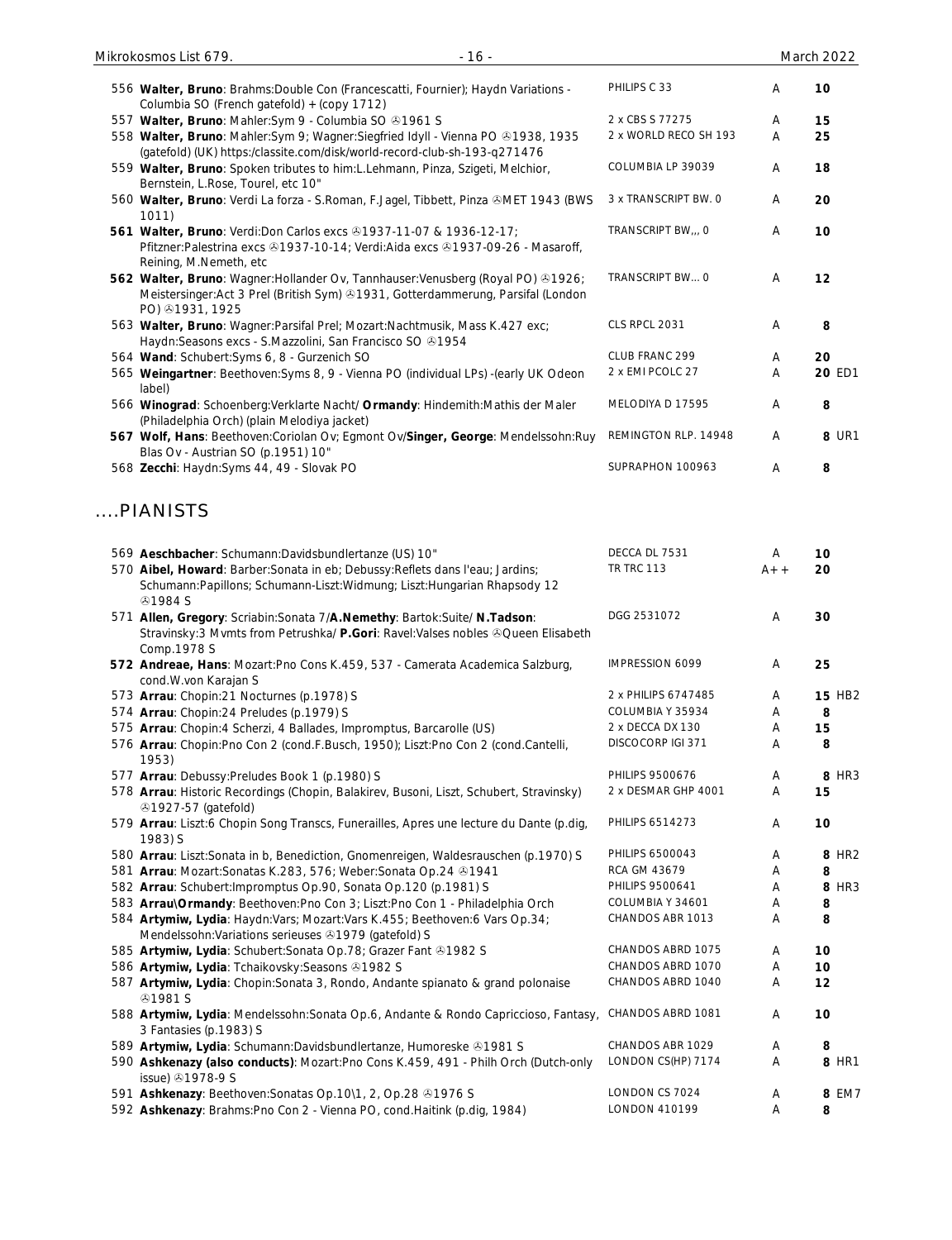| 593 Ashkenazy: Chopin: Allemand Var; 6 Polonaises; Rondo in c; 3 Ecossaises; Rondeau,<br>op 5 (Paino Works vol.15) (Dutch-only issue) 31979-80 S                                               | LONDON CS 7210         | Α                         | 8 HR1 |
|------------------------------------------------------------------------------------------------------------------------------------------------------------------------------------------------|------------------------|---------------------------|-------|
| 594 Ashkenazy: Chopin: Ballade 2, Preludes Op.28, etc (Piano Works Vol.9) 31978 S                                                                                                              | LONDON CS 7101         | A                         | 8 EM7 |
| 595 Ashkenazy: Chopin:Ballade 3, Mazurkas, etc (Vol.5) 31978-9 S                                                                                                                               | LONDON CS 7150         | Α                         | 8 EM7 |
| 596 Ashkenazy: Chopin: Ballade in g; Variations Brillantes; Mazurkas, op.17 (Piano Works LONDON 410258<br>Vol.11) +dig, 1983 S                                                                 |                        | Α                         | 10    |
| 597 Ashkenazy: Chopin: Impromptu, Ballade 4, 3 Mazurkas, Polonaise, Scherzo, Valse<br>(Piano Works Vol.4) 3dig, 1984-5 S                                                                       | LONDON 414465          | Α                         | 10    |
| 598 Ashkenazy: Chopin: Impromptu, Nocturnes, Waltz, Polonaise, Allegro de Concert, etc LONDON LDR 71093<br>(Piano Works Vol.6) & dig, 1981-2 S                                                 |                        | Α                         | 8     |
| 599 Ashkenazy: Chopin:Mazurkas, Nocturnes, Scherzo op 20, etc (Piano Works Vol.12)<br><b><i><u></u></i></b> dig, 1981, 1983 S                                                                  | LONDON 411896          | Α                         | 10    |
| 600 Ashkenazy: Chopin: Mazurkas, Nocturnes, Scherzo op.31, etc (Piano Works Vol.8)<br><b>⊙dig, 1982 S</b>                                                                                      | LONDON 410122          | Α                         | 10    |
| 601 Ashkenazy: Chopin: Mazurkas, Polonaise, Fant-Imp (Piano Works Vol. 10 & dig, 1983                                                                                                          | LONDON 410123          | Α                         | 10    |
| 602 Ashkenazy: Chopin: Pno Con 2 - Warsaw NPO, cond. Z. Gorzynski (plain Muza jacket)<br>10"                                                                                                   | MUZA L 17              | Α                         | 20    |
| 603 Ashkenazy: Chopin: Sonata 2; Scherzo op. 39; Polonaises; Mazurkas (piano Works<br>Vol.7) (Dutch-only issue) 31979-81 S                                                                     | LONDON CS 7235         | Α                         | 8 HR1 |
| 604 Ashkenazy: Chopin: Sonata 3, Berceuse, 3 Mazurkas, etc (Pno Music Vol.3) (p.1974)<br>S                                                                                                     | LONDON CS 7030         | Α                         | 8 EM7 |
| 605 Ashkenazy: Chopin: Sonata op. 4; Funeral March; Contredanse; 3 Mazurkas, etc<br>(Piano Works Vol.14) (Dutch-only issue) (p.1980) S                                                         | LONDON CS 7135         | Α                         | 8 HR1 |
| 606 Ashkenazy: Liszt:7 Etudes Transcendante, Gorchakov Impromptu, Mephisto Waltz<br>$(p.1971)$ S                                                                                               | DECCA SXL 6508         | Α                         | 8 ED4 |
| 607 Ashkenazy: Mussorgsky:Pictures; Taneyev:Prelude & Fugue; Liadov:Musical Snuff<br>Box; Borodin: Scherzo in Ab; Tchaikovsky: Dumka & dig, 1982-3 S                                           | DECCA SXDL 7624        | Α                         | 4     |
| 608 Ashkenazy: Rachmaninoff: Sonata 2; Etudes Tableaux Op.33 & 1980 S                                                                                                                          | DECCA SXL(HP) 6996     | Α                         | 10    |
| 609 Ashkenazy: Rachmaninov: Pno Con 3 - London SO, cond. Fistoulari S                                                                                                                          | LONDON CS 6359         | Α                         | 8 EM7 |
| 610 Ashkenazy: Schumann: Pno Con, 2 Intrs & Allegros Op.134, 92 - London SO,<br>cond.Segal (p.1978) S                                                                                          | LONDON CS 7082         | A                         | 8 EM7 |
| 611 Ashkenazy: Scriabin: Sonatas 2, 7, 10, 2 Dances, 2 Poems, 4 Morceaux ®1977 S                                                                                                               | DECCA SXL 6868         | Α                         | 8 ED5 |
| 612 Ashkenazy: Scriabin: Sonatas 2, 7, 10, 2 Poems, 4 Morceaux, 2 Dances (UK) S                                                                                                                | LONDON CS 7087         | Α                         | 8 EM8 |
| 613 Ashkenazy: Tchaikovsky: Sym 6 - Philh Orch & 1979 (Dutch-on; ly issue) S                                                                                                                   | LONDON CS(HP) 7170     | Α                         | 8 HR1 |
| 614 Ashkenazy\Previn: Rachmaninov:Sym Dances, Russian Rhap & 1979 S                                                                                                                            | LONDON CS 7159         | Α                         | 8 EM8 |
| 615 Ashkenazy\Solti: Bartok:Pno Con 2 & 3 - London PO (Dutch-only release) & 1978 S                                                                                                            | LONDON CS(HP) 7167     | $\boldsymbol{\mathsf{A}}$ | 8 HR1 |
| 616 Austbo, Hakon: Janacek:Street scene, In the mist, A recollection, 3 Moravian<br>dances, On an overgrown path (gatefold) 31980 S                                                            | SAVARAH SHL 1086       | Α                         | 8     |
| 617 Bachauer, Gina: Mozart:Pno Con K.537 - New London Orch, cond.Sherman, (flat<br>disc) 10"                                                                                                   | <b>EMI DLP 1006</b>    | A                         | 10    |
| 618 Bachauer\Bolet\Cherkassky\Darre\ Larrocha\ Lupu\ Ogdon\Ohlsson\etc: Gala<br>Concert, 1974:Albeniz, Bartok, Shchedrin, Friedman, etc (gatefold) (nice booklet) S                            | DESMAR DSM 1005        | Α                         | 10    |
| 619 Bachauer\Busoni\Cortot\I.Friedman\Hambourg\Levitzky\Solomon: Liszt:7<br>Hungarian Rhapsodies 31922-53                                                                                      | ARABESQUE 8011         | Α                         | 8     |
| 620 Backhaus: Beethoven:Pno Con 5 (cond.Knappertsbusch) @live, 1953-03-17; Sonata TRANSCRIPT WB 0<br>op.13 (from 78)                                                                           |                        | Α                         | 50    |
| 621 Badura-Skoda: Beethoven: Sonatas Op.53, 78, 90 31980 (gatefold) S                                                                                                                          | ASTREE AS 73           | A                         | 12    |
| 622 Banfield, Volker: Scriabin: Sonata 10; 3 Etudes; Killmayer: Nocturnes; L.Fiser: Sonata<br>4 31978 S                                                                                        | WERGO WER 60081        | Α                         | 8     |
| 623 Barenboim: Bartok: Pno Con 1 & 3 - New Philh Orch, cond. Boulez (gatefold) S                                                                                                               | EMI C069 1914          | Α                         | 8     |
| 624 Bartok at the Piano Vol.1: Gramophone records, Piano rolls, Live recordings<br>https:/classite.com/disk/hungaroton-lpx-12326-q329252                                                       | 8 x HUNGAROT LPX 12326 | Α                         | 50    |
| 625 Bartok plays & talks: Private and Family Recordings, Fragments (private recordings<br>for X-ray films) - Dohnanyi, Ansermet, etc https:/classite.com/disk/hungaroton-lpx-<br>12334-q135678 | 5 x HUNGAROT LPX 12334 | Α                         | 40    |
| 626 Berman: Mussorgsky:Pictures; Shostakovich:Preludes Op.34 (excs) (p.1979) S                                                                                                                 | DGG 2531096            | A                         | 8     |
| 627 Berman: Prokofiev: Toccata; Jongen/ Ashkenazy: Chopin: 2 Etudes, Nocturne/                                                                                                                 | MONITOR MCS 2135       | Α                         | 10    |
| Starkman: Chopin (5), Prokofiev, Rachmaninov, Scriabin PS                                                                                                                                      |                        |                           |       |
| 628 Bernstein\Copland\L.Smit: Copland:Piano Works 1926-48 31945-49 (gatefold)                                                                                                                  | NEW WORLD NW 277       | Α                         | 10    |
| 629 Bishop Kovacevich: Beethoven: Diabelli Variations (p.1968) S                                                                                                                               | <b>PHILIPS 839702</b>  | Α                         | 8 HR2 |
| 630 Block, Michel: Scriabin: Sonatas 3, 6, 10 @ Paris, 1976 S                                                                                                                                  | EMI C065 12120         | Α                         | 20    |
| 631 Bloser, Wolfgang: Liszt: Transcendental Etudes 1-3, 5, 10, 12; Consolations 1-6;                                                                                                           | EMI C057 30781         | A                         | 12    |
| Mephisto Waltzes (p.1978) S<br>632 Briguet, Michel: Chopin: 4 Polonaises; Schubert: 17 Valses D.366; Liszt: Funerailles                                                                        | APRAC 9CM 302          | Α                         | 50    |
| 31979 (gatefold) S                                                                                                                                                                             |                        |                           |       |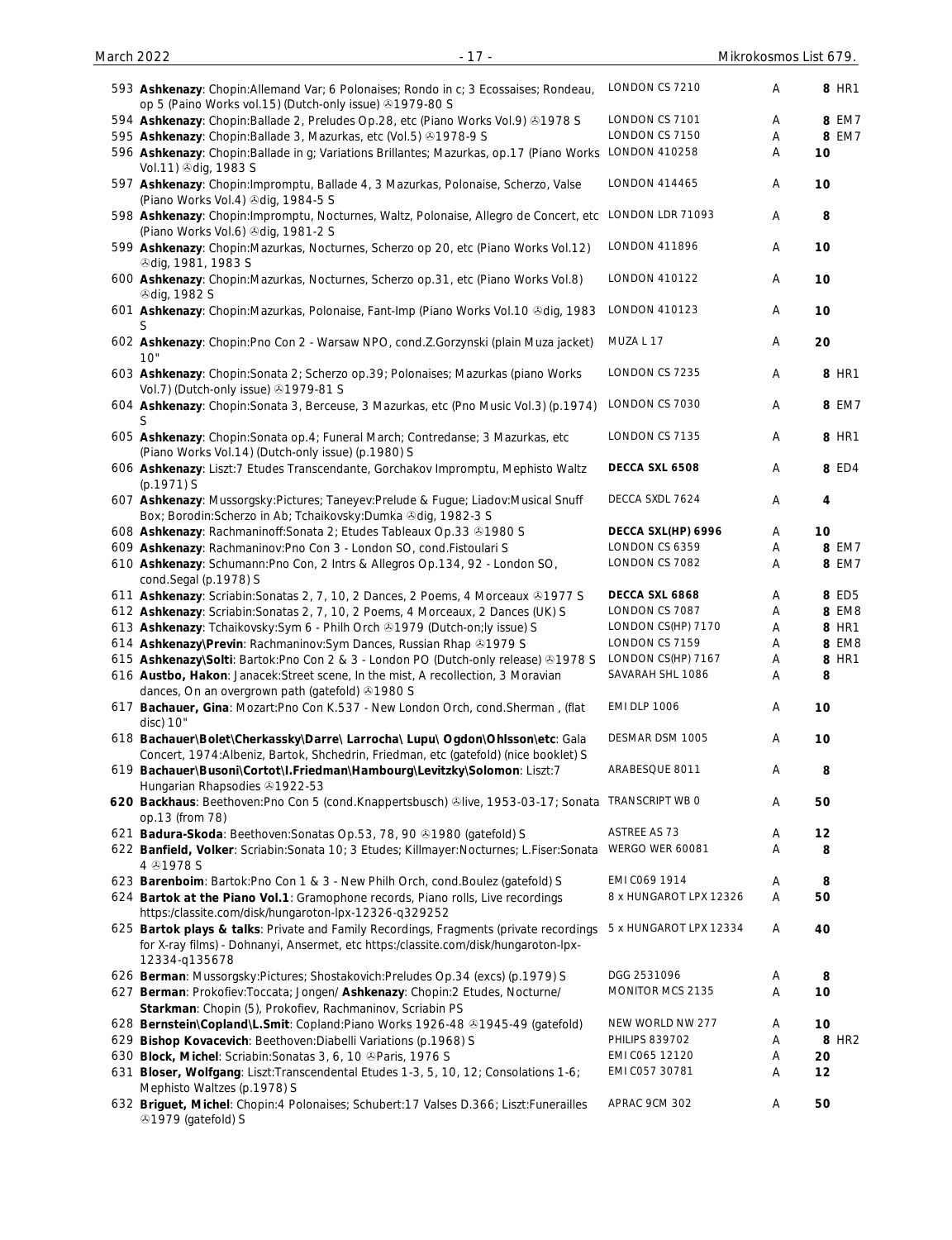| 633 Busoni: Chopin:24 Preludes Op.28 (from rolls) S                                                                                                         | KLAVIER KD 136                          | A      | 12            |
|-------------------------------------------------------------------------------------------------------------------------------------------------------------|-----------------------------------------|--------|---------------|
| 634 Carreno: Schumann: Fant in C; Chopin: Ballade 1/ Pugno: Bach: WTK II\12;                                                                                | MELODIYA D 32125                        | A      | 10            |
| Weber: Rondo brill; Liszt: Hungarian Rhap 11; Chopin, (plain Melodiya jacket)                                                                               |                                         |        |               |
| 635 Casadesus, Robert: Faure: Dolly (with G.Casadesus), Nocturne, Barcarolle,<br>Impromptu 10"                                                              | COLUMBIA ML 2205                        | Α      | <b>10 UB2</b> |
| 636 Casadesus: Beethoven: Pno Con 5 - Concertgebouw Orch, cond. Rosbaud S                                                                                   | COLUMBIA 32160326                       | Α      | 8             |
| 637 Casadesus: D'Indy:Sym on a French Montain Air (New York PO, Munch); Franck:Sym                                                                          | COLUMBIA ML 4298                        | Α      | <b>10 UB2</b> |
| Vars (Philh Orch, Weldon)                                                                                                                                   |                                         |        |               |
| 638 Casadesus: Schumann: Etudes Symphoniques; Beethoven: Sonata Op.110 PS                                                                                   | COLUMBIA P 14165                        | Α      | 8             |
| 639 Casadesus\Beinum: Beethoven:Pno Cons 1, 4 - Concertgebouw Orch S<br>640 Contiguglia Duo: Bartok: Suite for 2 Pfs; 14 Pieces from Mikrokosmos (p.1970) S | COLUMBIA 32160056<br>CONNOISSEU CS 2033 | Α<br>A | 8<br>10       |
| 641 Contiguglia Duo: Beethoven-Liszt:Sym 9 for 2 Pnos, Festival Cantata (Homage to                                                                          | 2 x CONNOISSEU CSQ 2052                 | Α      | 15            |
| Archduke Trio) (p.1973) (gatefold) S                                                                                                                        |                                         |        |               |
| 642 Contiguglia Duo: Liszt:Don Giovanni, Norma, Sonnambula, Ruslan & Ludmilla                                                                               | CONNOISSEU CS 2039                      | Α      | 10            |
| Fantasies (p.1972) S                                                                                                                                        |                                         |        |               |
| 643 Coop, Jane: Bach: Partita 5, English Suite 3 S                                                                                                          | SKYLARK 8301<br>SKYLARK 8201            | $A++$  | 20            |
| 644 Coop, Jane: Beethoven: Sonata Op. 109; Eroica Variations S                                                                                              |                                         | Α<br>Α | 12<br>12      |
| 645 Coop, Jane: Chopin, Liszt, Schumann, Debussy, Mendelssohn, Brahms, Rachmaninov CBC MV 1015<br>S                                                         |                                         |        |               |
| 646 Cooper, Frank: Herz:Puritani Vars, Parisienne Vars, Etude; Hunten:L'Elisir Vars,                                                                        | GENESIS GS 1006                         | A      | 10            |
| Norma Vars, Belisario Vars, Etude, etc (p.1971) S                                                                                                           |                                         |        |               |
| 647 Cooper, Franck: Raff:Piano Con Op.185; Dreyschock:Concert-Piece Op.27 -                                                                                 | GENESIS GS 1013                         | Α      | 10            |
| Nurnberg SO, cond.Deaky (p.1972) S                                                                                                                          | <b>NIMBUS 2107</b>                      |        |               |
| 648 Cooper, Imogen: Schubert: Sonata in a, Hungarian Melody; Beethoven: Sonata<br>Op.10\3 March 1973 S                                                      |                                         | Α      | 15            |
| 649 Cornman, Robert: Scriabin: Sonatas 2, 4, 8 & 9 S                                                                                                        | CHARLIN SLC 15                          | A      | 18            |
| 650 Cortot: Chopin:24 Preludes, Prelude Op.45, 4 Impromptus (COLH FA2 label)                                                                                | EMI C061 889                            | A      | 8             |
| 651 Cortot: Chopin: 4 Ballades, Fantasy Op. 49 (ds) 31933                                                                                                   | PATHE COLH 91                           | A      | 8 FA2         |
| 652 Cortot: Chopin: Etudes Op. 10, 25 31933 (ds)                                                                                                            | PATHE COLH 39                           | A      | <b>12 FA1</b> |
| 653 Cortot: Chopin: Waltzes 21934 (booklet)                                                                                                                 | ANGEL COLH(CP) 32                       | A      | 8             |
| 654 Cortot: Schumann: Kreisleriana; Davidsbundlertanze 21957, 1935 (ds)                                                                                     | PATHE COLH. 86                          | A      | 8 FA1         |
| 655 Cortot: Schumann: Pno Con; Frank: Sym Vars - London PO, cond. Ronald @1927,                                                                             | RCA PCOLH 31                            | A      | 10 ED1        |
| 1934                                                                                                                                                        |                                         |        |               |
| 656 Cortot: Schumann: Sym Etudes Op. 13; Franck: Prel, Chorale & Fugue ®1929 (ds)                                                                           | PATHE COLH. 69                          | A      | <b>10 FA1</b> |
| 657 Cortot\Munch: Saint-Saens:Pno Con 4; Ravel:Con for Left Hand (ds)                                                                                       | PATHE COLH. 98                          | A      | <b>10 FA2</b> |
| 658 Crommelynck\P.Guth: Mozart:Pno Con K.449, Nachtmusik K.525 - Wiener Streicher                                                                           | DUCHESNE DD 6084                        | Α      | 20            |
| S                                                                                                                                                           |                                         |        |               |
| 659 Crossley, Paul: Ravel:Complete Piano Works (p.1983) S                                                                                                   | 3 x CRD CRDD 1083                       | A      | 20            |
| 660 Czerny-Stefanska: Mozart:Sonata K.330; Scarlatti:2 Sonatas; Rameau:5 Pieces;<br>Daquin:La Coucou (German Decca pressing) + (worn jacket) 10" DJ         | MUZA XL. 28                             | Α      | 30            |
| 661 D'Albert: Beethoven, Mozart, Schubert, Goossens, d'Albert, Bax, Carreno                                                                                 | VERITAS VM 110                          | Α      | 10            |
| 662 Davis, Ivan: Liszt:Pno Cons 1, 2 - Royal PO, cond.Downes (Phase 4) (gatefold) S                                                                         | LONDON SPC 21081                        | Α      | <b>10 EW3</b> |
| 663 Davis, Ivan: Rachmnaninov:Pno Con 2 - Royal PO, cond.H.Lewis (Phase 4) (gatefold)                                                                       | LONDON SPC. 21057                       | Α      | 8 EW4         |
| S                                                                                                                                                           |                                         |        |               |
| 664 Davis, Ivan: Tchaikovsky: Pno Con 1 - Royal PO, cond. H. Lewis (4 Phase) (gatefold) S                                                                   | LONDON SPC 21056                        | Α      | <b>10 EW3</b> |
| 665 Davis, Ivan: Tchaikovsky: Pno Con 1 - Royal PO, cond. H. Lewis (p. 1970) S                                                                              | DECCA PFS 4196                          | $A-$   | 8 EW5         |
| 666 Davis, Ivan: Chopin: Ballade 1, Scherzo 3, Etude, Barcarolle, Waltzes, etc (Phase 4)                                                                    | LONDON SPC 21071                        | Α      | 8 EW3         |
| (gatefold) S                                                                                                                                                |                                         |        |               |
| 667 De Groote, Steven: Beethoven: Sonatas Op.53, 2\2 31979 S                                                                                                | FINLANDIA FA 319                        | Α      | 12            |
| 668 De Groote, Steven: Prokofiev: Sonata 8, Romeo Mvts @1979 S                                                                                              | FINLANDIA FA 309                        | Α      | 10            |
| 669 De Groote, Andre: Schumann: Sonata Op.11, Fantasiestucke Op.111 S                                                                                       | EMI CO61 23495                          | Α      | 10            |
| 670 Demus, Jorg: Bach: WTK Book 1, Chromatic Fant & Fugue ®live, 1968 S                                                                                     | 3 x INTERCORD INT 185705                | Α      | 30            |
| 671 Demus, Jorg: Bach: WTK Book 2 01971 S                                                                                                                   | 3 x INTERCORD INT 185706                | A      | 30            |
| 672 Demus\Badura-Skoda: Schubert:Grand Duo D.812 S                                                                                                          | HARMONIA M HM 30662                     | Α      | 10            |
| 673 Derembey, Parry: Brahms: Handel Vars Op.24 (Greek issue)<br>https:/classite.com/disk/philips-700502-q329279 10"                                         | <b>PHILIPS 700502</b>                   | Α      | 750           |
| 674 Deyanova, Marta: Schubert: Moments Musicaux, Impromptus Op.142\2, 3, 4                                                                                  | <b>NIMBUS 2115</b>                      | Α      | 10            |
| <b>@1978 S</b>                                                                                                                                              |                                         |        |               |
| 675 Douglas, Barry: Beethoven: Hammerklavier Sonata; Andante favori (p.1988) S $\times$                                                                     | <b>RCA 7720</b>                         | $A++$  | 8             |
| 676 Ellegaard, France: Liszt:Liebestraum, La Campanella; Nielsen:Chaconne (UK)                                                                              | DECCA LW 5051                           | Α      | 15            |
| (p.1953) 10"<br>677 Engel, Karl: Schumann: Pno Con - Cento Soli Orch, cond. Chabrun S                                                                       | OMEGA OSL 14                            | Α      | 8             |
| 678 Entremont: Ravel:2 Pno Cons - cond. Ormandy, Boulez (gatefold) S                                                                                        | CBS 76070                               | Α      | 8             |
| 679 Eresco, Victor: Rachmaninov, Glinka, Tchaikovsky, Scriabin (gatefold) ®Paris, 1984                                                                      | PIANISSIME MAG 2003                     | Α      | 10            |
|                                                                                                                                                             |                                         |        |               |

maninov, Glinka, Tchaikovsky, Scriabin (gatefold) ®Paris,  $S \times$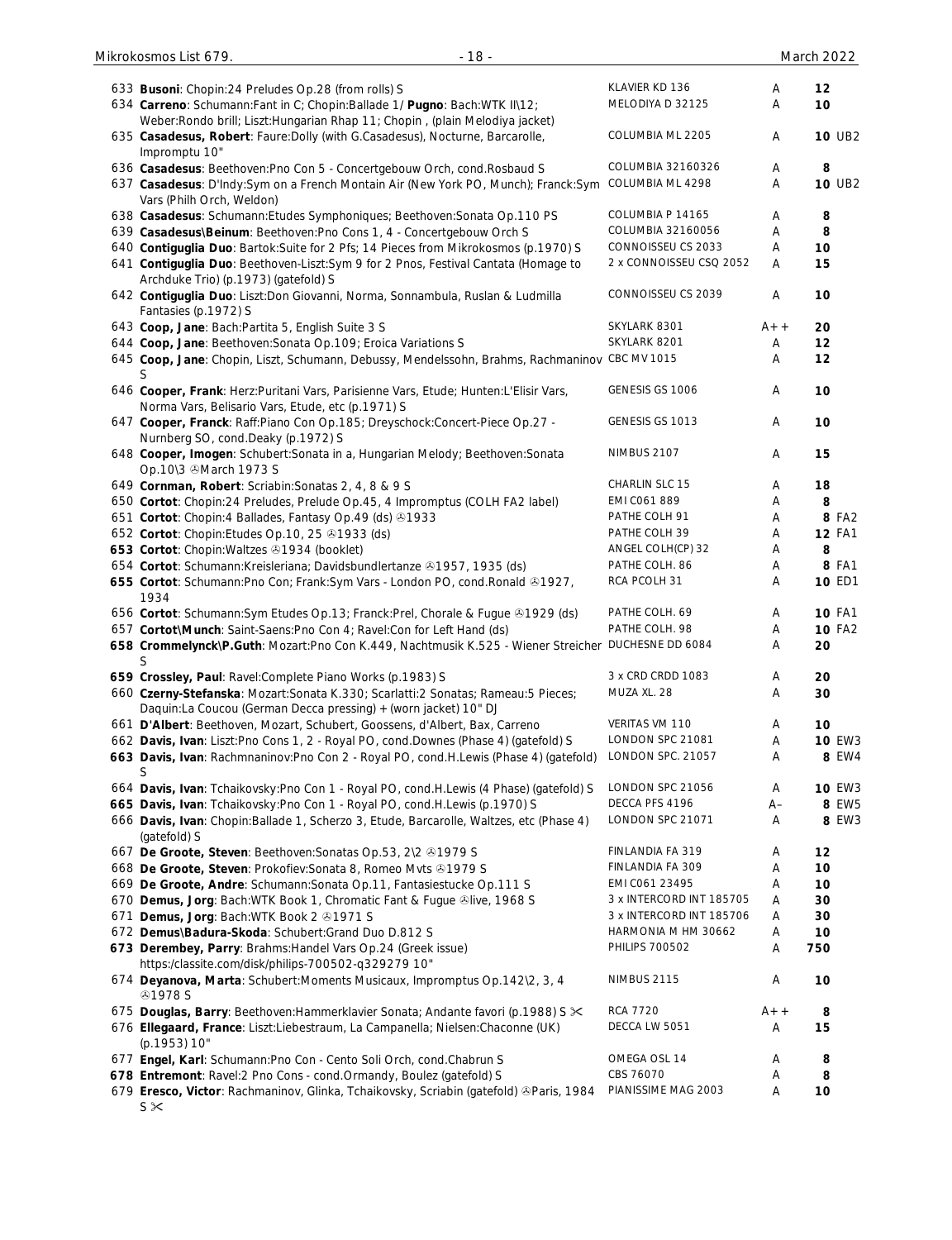| 680 Fiorentino, Sergio: Chopin: Nocturnes (recorded under nom du disque of "Paul<br>Procopolis") (UK)                                                            | <b>ARC FDY 2025</b>   | Α | 8             |
|------------------------------------------------------------------------------------------------------------------------------------------------------------------|-----------------------|---|---------------|
| 681 Firkusny, Rudolf: Chopin: Sonata 3 10"                                                                                                                       | COLUMBIA ML 2201      | A | 8 UB2         |
| 682 Firkusny: Beethoven: Sonatas Op. 27\2, 13, 53 (Phase 4) S                                                                                                    | LONDON SPC 21080      | Α | <b>10 EW3</b> |
| 683 First Piano Quartet: Gershwin: Rhapsody in Blue; Summertime; Bess, You is My<br>Woman; I Got Plenty of Nuttin', etc 10"                                      | <b>RCA LM 125</b>     | Α | <b>12 UM3</b> |
| 684 Fischer, Annie: Mozart: Pno Con K.466, 488 - Philh Orch, cond. Boult S                                                                                       | EMI A027 1004961      | Α | 10            |
| 685 Fischer, Annie: Mozart:Pno Cons K.466, 467 (cond.Boult, Sawallisch)/ Ferras:<br>Mozart: VIn Cons K.218, 219 (cond. Vandernoot) (gatefold) S                  | 2 x EMI A137 53552    | A | 15            |
| 686 Fischer, Edwin: Brahms: Sonata Op.5, (flat disc) 10"                                                                                                         | <b>EMI BLP 1017</b>   | Α | <b>15 ER1</b> |
| 687 Fischer, Edwin: Mozart:Pno Con K.466 (London PO)/ Schnabel: Mozart:Pno Con<br>K.466 (Philhg Orch, cond.Susskind) 31933, 1948                                 | EMI 2910881           | Α | 8             |
| 688 Fleisher, Leon: Ravel:Con for Left Hand, Alborada, Rhap Espagnole - Baltimore SO,<br>cond.Comissiona (p.1982) S                                              | VANGUARD VA 25014     | Α | 10            |
| 689 Flier: Chopin: Mazurkas Vol.1 (No.1-17) S                                                                                                                    | MELODIYA C10 10257    | Α | 10            |
| 690 Flipse, Marius-H.Oudenaarden Piano Duo: Debussy:Petite Suite; Poulenc,                                                                                       | CD6.6802757           | Α | 10            |
| Chabrier; Faure: Dolly Suite; Aubert, Thome @June 7, 1971, (autographed) S                                                                                       |                       |   |               |
| 691 Foldes, Andor: Encore (Chopin, Brahms, Debussy, Liszt, Gershwin, Shostakovich,<br>Granados) (p.1950) 10"                                                     | REMINGTON RLP. 1494   | A | <b>30 UR1</b> |
| 692 Francois, Samson: Chopin: Nocturnes 31966 (gatefold) S                                                                                                       | 2 x EMI 1121463       | Α | 30            |
| 693 Francois, Samson: Ravel:Complete Piano Works - Barbizet 2nd pno (French semi                                                                                 | 3 x EMI CVC 2054      | Α | 180           |
| circle label, ASD FR1) (nice booklet) 31967 S                                                                                                                    |                       |   |               |
| 694 Frantz, Justus: Mozart: Pno Cons K.446, 491 - Bamberg SO, cond. Flor & 1989 S                                                                                | EURODISC RL 69000     | A | 10            |
| 695 Gavrilov, Andrei: Tchaikovsky: Pno Con 1 (cond. Kitayenko)/ Pergamenshikov:                                                                                  | 2 x EURODISC 88245    | Α | 15            |
| Dvorak: Vcl Con; Tchaikovsky: Rococo Var (cond. Mansurov) & Tchaikovsky Comp. 1974<br>S                                                                          |                       |   |               |
| 696 Gieseking: Beethoven: Pno Con 1 - Philh Orch                                                                                                                 | COLUMBIA ML. 4307     | Α | 8 UB2         |
| 697 Gieseking: Beethoven: Sonatas Op.53, 109, 49\2, Bagatelle Op.33 (from 78s)                                                                                   | TRANSCRIPT WG 0       | Α | 12            |
| 698 Gieseking: Debussy:12 Etudes (Japanese pressing)                                                                                                             | ANGEL EAC 60119       | Α | 10            |
| 699 Gieseking: Debussy:15 Pieces (Japanese issue)                                                                                                                | ANGEL EAC 60122       | Α | 10            |
| 700 Gieseking: Debussy: Children's Corner, Suite Bergamasque (Japanese pressing)                                                                                 | ANGEL EAC 60120       | Α | 10            |
| 701 Gieseking: Debussy: Children's Corner, Suite Bergamasque (Vol.6) PS                                                                                          | EMI C053 1029         | Α | 8             |
| 702 Gieseking: Debussy: Etudes (Vol. 5) PS                                                                                                                       | EMI C053 1028         | Α | 8             |
| 703 Gieseking: Debussy: Images 1, 2, Pour le piano, Estampes (Japanese issue)                                                                                    | ANGEL EAC 60121       | Α | 10            |
| 704 Gieseking: Debussy: Preludes Book 1 (Japanese issue)                                                                                                         | ANGEL EAC 60117       | Α | 10            |
| 705 Gieseking: Debussy: Preludes Book 1 (Vol.3) S                                                                                                                | EMI C053 1026         | Α | 8             |
| 706 Gieseking: Debussy: Preludes Book 2 PS                                                                                                                       | EMI C061 815          | Α | 8             |
| 707 Gieseking: Debussy: Preludes Book 2 (Japanese issue)                                                                                                         | ANGEL EAC 60118       | A | 10            |
| 708 Gieseking: Debussy: Small Pieces PS                                                                                                                          | EMI CO61 1546         | Α | 8             |
| 709 Gieseking: Debussy: Suite Bergamasque, Children's Corner; Bach: Italian Concerto;<br>R.Strauss:Standchen, Freundliche Vision; Mozart:Sonata K.570 (from 78s) | TRANSCRIPT WG. 0      | Α | 10            |
| 710 Gieseking: Mozart: Pno Con K.271; Beethoven: Pno Con 1 - Berlin SOpO,<br>cond.Rosbaud 21936, 1937                                                            | DISCOCORP RR 411      | Α | 10            |
| 711 Gieseking: Mozart:Pno Con K.467 (cond.Cantelli) @1955, K.595 (Lousanne ChO)<br>۞1948                                                                         | DISCOCORP IGI 349     | Α | 10            |
| 712 Gieseking: Mozart: Pno Cons K.466, 503 - Philh Orch, cond. Rosbaud                                                                                           | EMI C 90412           | Α | 8             |
| 713 Gieseking: Ravel: Piano Works (individual LPs) PS                                                                                                            | 2 x EMI CO61 + 1565   | Α | 15            |
| 714 Gieseking: Schumann: Davidsbundlertanze Op.6 (p.1963) (UK)                                                                                                   | SAGA XID 5148         | Α | 8             |
| 715 Gieseking: Schumann: Sym Etudes, Waldszenen, 3 Romances Olive, 1952                                                                                          | DISCOCORP RR 492      | Α | 10            |
| 716 Gieseking\Karajan: Mozart:Pno Con K.488; Franck:Sym Vars - Philh Orch                                                                                        | COLUMBIA ML6EYE 4536  | Α | 8 UA1         |
| 717 Glaser, Liv: Grondahl: Pno Pcs (Concert Etudes, Ballade, etc) (p.1975) S                                                                                     | NORSK KULT NKF 30008  | Α | 8             |
| 718 Gold-Fizdale Piano Duo: Modern Waltzes (Auric, Rieti, Sauguet, Virgil Thomson,<br>Tailleferre, P.Bowles) 10"                                                 | COLUMBIA ML 2147      | Α | 8 UM2         |
| 719 Gould in Moscow (1957): Berg:Sonata; Webern:Vars Op.27; Krenek:Sonata 3:Mvts<br>1, 4; Bach: Kunst der Fuge excs, etc                                         | CHANT DU M LDX 78799  | Α | 10            |
| 720 Gould, Glenn: Bach: Goldberg Variations 31955 S                                                                                                              | CBS MY 38479          | Α | 8             |
| 721 Gould, Glenn: Bach: Preludes, Fughettas & Fugues S                                                                                                           | COLUMBIA M 35891      | Α | 8             |
| 722 Gould, Glenn: Mozart: Pno Con K.491 (cond. Susskind); Beethoven: Pno Con 1<br>(cond.Golschmann) S                                                            | CBS-SONY SOCM 89      | Α | 10            |
| 723 Gould, Glenn: Bach:Partita 5 @1954; Brahms:Pno Quintet @1957/ Montreal SQ:<br>G.Gould:SQ 21956 (gatefold)                                                    | 2 x CBC RCI 120140142 | A | 40            |
| 724 Gould, Glenn: Morawetz: Fant in d; Anhalt: Fantasia; Hetu: Vars (p.1967)                                                                                     | CBS 32110045          | Α | 10            |
| 725 Gould: Bach:6 Partitas (gatefold) 31957-63 S                                                                                                                 | 2 x CBS M2 42164      | Α | 15            |
| 726 Gould: Bach: 7 Toccatas (gatefold) 31976, 1979, 1963 S                                                                                                       | 2 x CBS M2 42161      | Α | 18            |
| 727 Gould: Bach: English Suites (gatefold) 31971-6 S                                                                                                             | 2 x COLUMBIA M2 34578 | Α | 18            |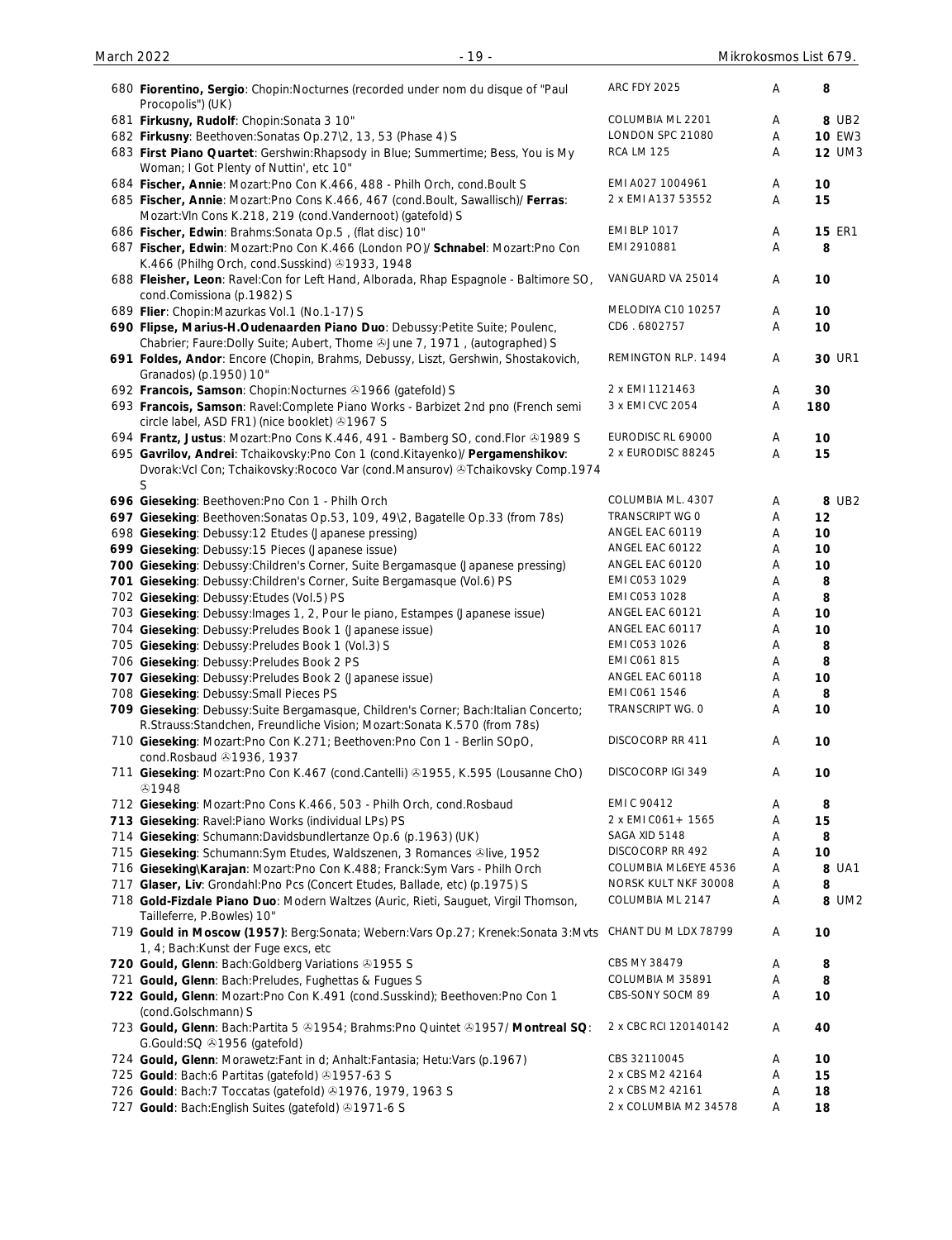| 728 Gould: Bach:Goldberg Variations & 1982 (dig) + Tim Page:Take Two - The Goldberg<br>Variations Revisited S                                                              | 2 x CBS IM + 37779           | A          | 20            |
|----------------------------------------------------------------------------------------------------------------------------------------------------------------------------|------------------------------|------------|---------------|
| 729 Gould: Bach: Goldberg Variations Odig, 1982 S                                                                                                                          | CBS IM 37779                 | Α          | 8             |
| 730 Gould: Beethoven: 5 Pno Cons - cond. Bernstein, Golschmann, Stokowski S                                                                                                | 4 x COLUMBIA Y4 34640        | Α          | 20            |
| 731 Gould: Beethoven: Bagatelles Op. 33, 126 S                                                                                                                             | COLUMBIA M 33265             | Α          | 8             |
| 732 Gould: Beethoven: Pno Con 2; Bach: Pno Con 1 - Columbia SO, cond. Bernstein                                                                                            | COLUMBIA ML(CP) 5211         | Α          | 8 CB2         |
| 733 Gould: Beethoven: Sonatas Op. 109, 110, 111                                                                                                                            | COLUMBIA ML(CP) 5130         | Α          | 10            |
| 734 Gould: Beethoven: Sonatas Op. 26, 27\1 +1979 S                                                                                                                         | CBS M 37831                  | Α          | 10            |
| 735 Gould: Beethoven: Sonatas Op. 2\1-3, 28 (gatefold) 31974, 1976, 1979 S                                                                                                 | 2 x CBS M2 35911             | Α          | 18            |
| 736 Gould: Brahms: Ballades Op.10, Intermezzi Op.79 & dig, 1982 S                                                                                                          | CBS IM 37800                 | Α          | 10            |
| 737 Gould: Haydn:6 Last Sonatas (gatefold) 3dig, 1980-1 S $\times$                                                                                                         | 2 x CBS I2M 36947            | A          | 15            |
| 738 Gould: Hindemith: Das Marienleben (original version) - R. Roslak sop [1] (gatefold)<br>$@1977S \times$                                                                 | 2 x COLUMBIA M2 34597        | A          | 15            |
| 739 Gould: The G.Gould Legacy Vol.4:Scriabin, Schoenberg, Berg, Prokofiev, Hindemith,<br>Krenek https:/classite.com/disk/cbs-m3-42150-q3929 S                              | 3 x CBS M3 42150             | Α          | 20            |
| 740 Gould\Laredo: Bach:6 Sonatas for VIn & Pno (gatefold) S                                                                                                                | 2 x COLUMBIA M2 34226        | A          | 15            |
| 741 Graffman, Gary: Chopin: Andante Spianato; Ballade in g; Scherzo 2; Preludes;<br>Nocturnes S                                                                            | COLUMBIA M 31934             | A          | 8             |
| 742 Graffman, Gary: Brahms: Paganini & Handel Vars S                                                                                                                       | COLUMBIA MS2EYE(CP)<br>7276  | A          | 8 CA1         |
| 743 Graffman: Beethoven: Sonatas Op.110, 111 (p.1976) S                                                                                                                    | COLUMBIA M 33890             | Α          | 10            |
| 744 Graffman: Schubert: Wanderer Fant; Prokofiev: Sonatas 2, 3                                                                                                             | <b>RCA LM(CP) 2012</b>       | Α          | 8             |
| 745 Graffman: Schumann: Sonata Op.22, Romance, Sym Etudes                                                                                                                  | <b>RCA LM(CP) 2190</b>       | Α          | 8             |
| 746 Grainger, Percy (from Duo-Art Rolls); Tchaikovsky: Pno Con Op.23 - Melbourne<br>SO, cond. Hopkins S                                                                    | RCA VRL1 342                 | Α          | 12            |
| 747 Grainger: Brahms: Sonata Op. 5, Waltz; Grainger: 6 Pieces & 1926-7                                                                                                     | <b>IMPRIMATUR IMP 3</b>      | Α          | 8             |
| 748 Grainger: Chopin, Grainger, Liszt, Debussy, Tchaikovsky, Grieg, Brahms & 1914-22                                                                                       | PEARL GEM 143                | Α          | 8             |
| 749 Grainger: Chopin: Sonata Op.58, Scherzo in b flat; Schumann: Sym Etudes, Romance;<br>Grieg, Grainger 31924-28                                                          | ENCORE E 304                 | Α          | 8             |
| 750 Grainger: Grainger, Grieg, Guion, Delius, Stanford ®piano roll, Sydney, 1918 S                                                                                         | LARRIKIN LRF 34              | Α          | 8             |
| 751 Gresko, Richard: Miniatures Vol.2 (Music for Children by Turina, Rebikov, Bartok)<br>(Canadian issue) (p.1979) S $\times$                                              | LONDON LCS 7176              | A          | 10            |
| 752 Gresko, Richard: Rachmaninov:Preludes, Moments Musicaux, Etudes Tableaux<br><b>@1973 S</b>                                                                             | CBC RCI 395                  | Α          | 10            |
| 753 Grinberg, Maria: Bach: 4 Duets B.802-5; Schubert: Sonata in a Op.42 (p.1980) S                                                                                         | ETERNA 827351                | $A-$       | 8 GD3         |
| 754 Grinberg, Maria: Mendelssohn: Songs without Words (p.1978)                                                                                                             | MELODIYA D 24203             | A          | 12            |
| 755 Grinberg: Shostakovich: Pno Con 1 (Popov, cond. Rozhdestvensky)/ Kondrashin<br>(cond): Shostakovich: Sym 8 (Moscow PO)                                                 | 2 x MELODIYA D 11185         | A          | <b>15 KD2</b> |
| 756 Gutman, Yulian: Mozart:2 Sonatinas K.439b, Anh.229; Beethoven:3 Sonatinas 10"                                                                                          | MELODIYA D 29167             | Α          | 50            |
| 757 Haba, Frantisek: Brahms: Pno Con 2 - Ungarischen Symphoniker, cond. Gyula Babos<br>(pseudonyms) S                                                                      | TOP CLASSI TC 9014           | A–         | 8             |
| 758 Haskil: Mozart:Pno Con K.271 (Vienna SO, Sacher); D.Scarlatti:Sonatas L.33, 171;<br>Ravel: Sonata WLI                                                                  | MELODIYA M10 42589           | Α          | 8             |
| 759 Haskil: Mozart:Pno Con K.280 (cond.Baumgartner), Variations K.265 (red stereo) S                                                                                       | DGG SLPM,. 138670            | Α          | 30 GY5        |
| 760 Haskil: Schubert:Sonata D.845 &1956/ Gieseking: Schubert:Sonata D.894 &1947                                                                                            | MOVIMENTO 1063               | Α          | 10            |
| 761 Haskil\Anda: Mozart:Con for 2 Pnos K.365; Bach:Con for 2 Pios in C - Philh Orch,<br>cond.Galliera, (deluxe), (dowel spine)                                             | ANGEL 35380                  | Α          | <b>10 ER2</b> |
| 762 Haskil\Schuricht: Mozart:Pno Cons K.271, 459 - Stuttgart RSO (gatefold) ®1952,<br>1956                                                                                 | <b>IPG 7618</b>              | Α          | 8             |
| 763 Hautzig, Walter: Bach:Con after B.Marcello; Mozart:Adagio K.540, Fant K.608<br>(p.1959)                                                                                | UNITED ART UAL 7006          | Α          | 10            |
| 764 Hautzig, Walter: Waltzes by Brahms (complete Op.39), J.Strauss-Grunfeld, Chopin<br>(5), Schubert (10) (p.1960)                                                         | UNITED ART UAL 7008          | Α          | 10            |
| 765 Heidsieck, Eric: Liszt:Concerto pathetique (with Tania Heidsieck); Sonata in b<br>(gatefold) (p.1980) S                                                                | METROPOLE 2599017            | Α          | 10            |
| 766 Heidsieck: Bach: Partitas 1, 6 (gatefold) S                                                                                                                            | CASSIOPEE 369197             | Α          | 15            |
| 767 Hnat, Zdenek: Chopin: Sonata Op.35; Liszt: Paganini Etude 2; Dobias: 3 Toccatas;                                                                                       | PANTON 81110027              | Α          | 8             |
| Ceremuga:Toccata; Szymanowski:Etude 31979 S<br>768 Hofmann, Josef: The Brunswick Recordings (Chopin, Beethoven, Rachmaninov,                                               | INTERN.PIA IPA 103           | Α          | 8             |
| Hofmann, etc) 31923                                                                                                                                                        |                              |            |               |
| 769 Hofmann, Josef: Casimir Hall Recital, 1938: Chopin, Schubert, Stojowski, Hofmann<br>770 Horowitz: Mozart:Sonata K.333, Pno Con K.488 - Scala Orch, cond.Giulini & dig, | VERITAS VM 101<br>DGG 423287 | $A++$<br>Α | 10<br>8       |
| 1987 (gatefold) S<br>771 Horowitz: The Young Horowitz: Kabalevsky: Sonata 3; D. Scarlatti, Tchaikovsky,<br>Debussy, Dohnanyi, Chopin, Horowitz & 1928-47 (UK)              | <b>RCA RB 6767</b>           | Α          | 8             |

Mikrokosmos List 679. - 20 - March 2022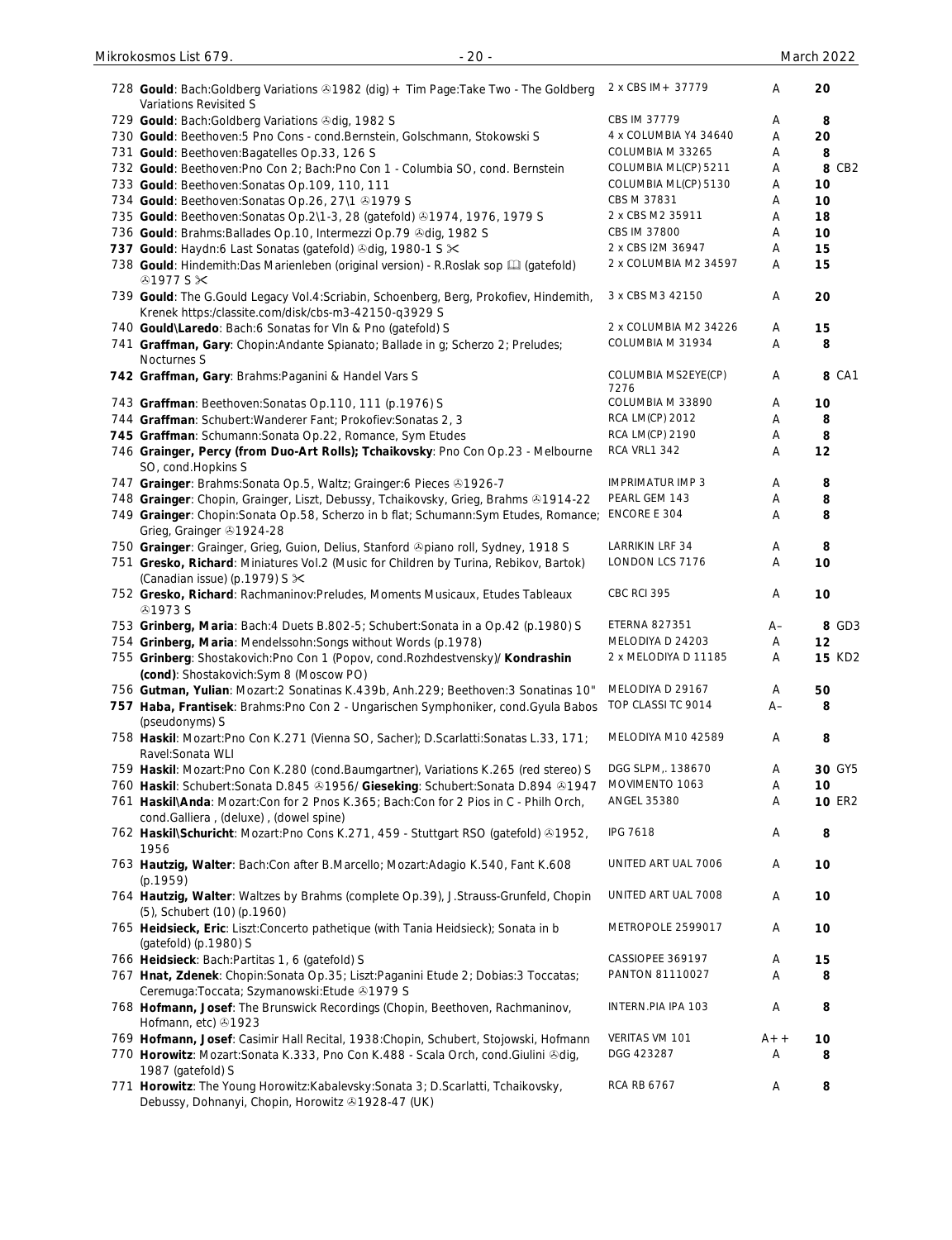| 772 Igumnov: Beethoven: Sonata Op. 10\3; Chopin: Sonata 3; Tchaikovsky: Grand Sonata;<br>Liadov: Glinka Vars &live, 1947 https:/classite.com/disk/melodiya-m10-42483-<br>q167675 WLI | 2 x MELODIYA M10 42483 | Α     | 15            |
|--------------------------------------------------------------------------------------------------------------------------------------------------------------------------------------|------------------------|-------|---------------|
| 773 Iturbi, Jose: Chopin:Polonaise, Nocturne, Impromptu; Czerny:Etude; Mozart:Sonata<br>K.311; Albeniz: Malaguena S                                                                  | TURIA S 101            | Α     | 15            |
| 774 Jacquinot: Rimsky-Korsakov: Pno Con in c; Liszt: Todtentanz - cond. Fistoulari 10"                                                                                               | <b>MGM E 182</b>       | Α     | 12            |
| 775 Jenner, Alexander: Brahms: Pno Con 2 - Vienna Volksoper Orch, cond. Dixon $\approx$                                                                                              | EURODISC 70498         | Α     | 8             |
| 776 Kamensky, Alexander: Liszt:Dante Sonata; Schubert:Valse Suite; Tchaikovsky:7<br>Pieces https:/classite.com/disk/melodiya-m10-41519-q167612                                       | MELODIYA M10 41519     | Α     | 100           |
| 777 Kann, Hans: Weber: Complete Piano Music - Rosario Marciano pno (German<br>pressing) S                                                                                            | 6 x VOX VXDS 107       | Α     | 40            |
| 778 Kempff: Bach: Goldberg Variations 31969 S                                                                                                                                        | DGG 139455             | A     | 8             |
| 779 Kempff: Brahms: Ballades Op.10; Schumann: Romances, Arabesque, Excs from<br>Waldszenen & Bunte Blatter (p.1973) S                                                                | DGG 2530321            | Α     | 8             |
| 780 Kempff: Schumann: Kinderszenen, Sonata in g (gatefold) (p.1973) S                                                                                                                | DGG 2530348            | Α     | 10            |
| 781 Kempff: Schumann: Kreisleriana, Sym Etudes (p.1973) S                                                                                                                            | DGG 2530317            | Α     | 8             |
| 782 Kocsis, Zoltan: Mozart:Sonata K.545; Schumann:Kinderszenen; Debussy:Children's<br>Corner; Bartok: Mikrokosmos excs +1990 S                                                       | QUINTANA QUI 103006    | Α     | 12            |
| 783 Kontarsky Duo: Schubert: Grand Duo D.812, Fanatsia in f (p.1980) S                                                                                                               | DGG 2531050            | Α     | 8             |
| 784 Kraus, Detlef: Brahms: Sonata Op. 2, Handel Var & Fugue S                                                                                                                        | TELEFUNKEN 6621419     | A     | 30            |
| 785 Lajos, Judit: Dohnanyi: 4 Pno Pcs Op. 2, Pastorale, 6 Pno Pcs Op. 41 @ 1982 S                                                                                                    | AFKA SK 295            | $A++$ | 10            |
| 786 Landowska: Haydn: Andante with Vars, Sonata 34; Mozart: Sonata K.311 & 1956-58                                                                                                   | RCA 731028             | Α     | 8             |
| 787 Landowska: Mozart:Sonata K.576; Lanner:Valses Viennoises; Beethoven:Sonata<br>Op.26, Andante Favori (piano rolls) S                                                              | EVEREST X 915          | Α     | 8             |
| 788 Larrocha: Piano Recital Vol.1:F.Couperin, Mozart, Weber, Mendelssohn, Chopin,<br>Tchaikovsky, Paderewski, Faure, Debussy (p.1973) S                                              | MHS 1730               | A     | 8             |
| 789 Larrocha: Piano Recital Vol.2:Mendelssohn, Schubert, Liszt, Falla, Chopin (p.1973) S                                                                                             | MHS 1747               | Α     | 8             |
| 790 Larrocha\Previn: Rachmaninov:Pno Con 3 - London SO 31974 S                                                                                                                       | DECCA SXL 6746         | Α     | <b>12 ED4</b> |
| 791 Laval, Danielle: Clementi: Gradus ad Parnassum 31981 S                                                                                                                           | 5 x ACCORD ACC 150036  | A     | 100           |
| 792 Lelchuk, Nina: Schumann: Fant in C; Liszt: Rhap Espagnole, Schubert & Schumann<br>Song Transcriptions 31982 S                                                                    | TELARC DG 10075        | Α     | 10            |
| 793 Leschetizky: Chopin:Nocturne, Polonaise/ Paderewski: Liszt:Hungarian Rhap 10;<br>Chopin:Ballade, 2 Etudes; Schubert & 1906-10, (plain Melodiya jacket)                           | MELODIYA D 31991       | Α     | 8             |
| 794 Levy, Ernst: Beethoven: Sonatas Op.109, 110                                                                                                                                      | UNICORN UNLP 1033      | Α     | 15            |
| 795 Levy, Ernst: Beethoven: Sonatas Op.57, 111                                                                                                                                       | UNICORN UNLP 1034      | A     | 25            |
| 796 Levy, Ernst: Beethoven: Sonatas Op.90, 101                                                                                                                                       | UNICORN UNLP 1051      | Α     | 18            |
| 797 Levy, Ernst: Liszt: Sonata in b; Benediction                                                                                                                                     | UNICORN UNLP 1035      | Α     | 15            |
| 798 Lipatti: Bach: Partita B.825; Mozart: Sonata K.310, (flat disc)<br>https:/classite.com/disk/emi-fc-1023-q303929 10"                                                              | <b>EMI FC 1023</b>     | Α     | <b>18 FB2</b> |
| 799 Lipatti: Schumann:Pno Con (cond.Karajan); Grieg:Pno Con (cond.Galliera), (flat disc)<br>$(ds)$ (bklt)                                                                            | EMI FCX 491            | Α     | <b>10 FB2</b> |
| 800 Lipatti: Schumann: Pno Con & 1950/ Ansermet (cond): Schumann-<br>Glazunov:Carnaval - Suisse Romande Orch S/PS $\times$                                                           | LONDON STS 15176       | Α     | 8 EO3         |
| 801 Lortie, Louis: Chopin: Etudes Op. 10 & 25; 3 nouvelles etudes @1986 S                                                                                                            | MHS 912141             | Α     | 10            |
| 802 Lympany\A.Simon\L.Kallir\Cherkassky: Chopin:Mazurkas, Etudes, Preludes,<br>Berceuse, Sonata 2, Ballade 1, Scherzo 2, Pno Con 2, etc (US) S                                       | 4 x READER'S D 688     | Α     | 30            |
| 803 Magaloff\Ansermet: Stravinsky:Pno Con, Capriccio - Suisse Romande Orch S                                                                                                         | LONDON STS 15048       | Α     | 8 EO3         |
| 804 Malcuzynski: Brahms: Pno Con 1 - Philh Orch, cond. Rieger, (deluxe), (dowel spine),<br>(flat disc)                                                                               | ANGEL 35014            | Α     | 8 ER1         |
| 805 Margalit, Israela: Chopin:Pno Con 1, Sonata Op.35 - New Philh Orch, cond.Maazel<br>(Phase 4) S                                                                                   | LONDON SPC. 21085      | Α     | 8 EW4         |
| 806 Micault, Jean: Beethoven: Sonatas Op. 27\2, 79, 57                                                                                                                               | RESONANCES 10          | $A-$  | 12            |
| 807 Micault, Jean: Beethoven: Sonatas Op.13, 78, 49\1 S                                                                                                                              | OXFORD 30548           | $A-$  | 15            |
| 808 Michelangeli: Haydn:2 Pno Cons - Zurich ChO, de Stoulz (gatefold) (p.1975) S                                                                                                     | EMI C065 2614          | Α     | 8             |
| 809 Miroshnikova, Iolantha: Brahms: Sonata 1, Ballade Op.10\4, Capriccio Op.116\3,                                                                                                   | MELODIYA C10 30983     | Α     | 30            |
| Rhap Op.119\4, Intermezzo Op.119\1 & 1989 S                                                                                                                                          |                        |       |               |
| 810 Musulin, Branka: Chopin:2 Pno Cons - Stuttgart SO, cond.Muller-Kray (French<br>pressing) S                                                                                       | MUSIDISC 30RC 817      | Α     | 8             |
| 811 Neihauz, Henrik: Mozart:Rondo; Brahms:3 Intermezzi; Chopin:Mazurkas, Barcarolle; 2 x MELODIYA M10 42341<br>Pno Con 1 (cond.Gauk); Scriabin 31947-53 WLI                          |                        | Α     | 15            |
| 812 Nikolayeva: Bach: 3 Pno Cons B.1052, 1056, 1060 - cond. Soneckis & 1975 S                                                                                                        | EURODISC 200056250     | Α     | 8             |
| 813 Nikolayeva: Tchaikovsky: Pno Con 2 Op.44 - USSR SSO, cond. Anosov                                                                                                                | CLASSICS C X 1059      | Α     | 8             |
| 814 Novaes: Chopin:24 Preludes Op.28 (p.1950)                                                                                                                                        | <b>VOX PL 6170</b>     | Α     | 10            |
| 815 Ogdon: Busoni: Fantasia Contrappuntistica; Fantasia after J.S.Bach (p.1986) S                                                                                                    | ALTARUS AIR-2 9074     | Α     | 8             |
| 816 Ortiz, Cristina: Grieg:Pno Con; Franck:Sym Variations, Les Djinns - Philh Orch,<br>cond.Ashkenzay 31979 S                                                                        | EMI ASD 3960           | A     | 8 EE1         |

March 2022 - 21 - Mikrokosmos List 679.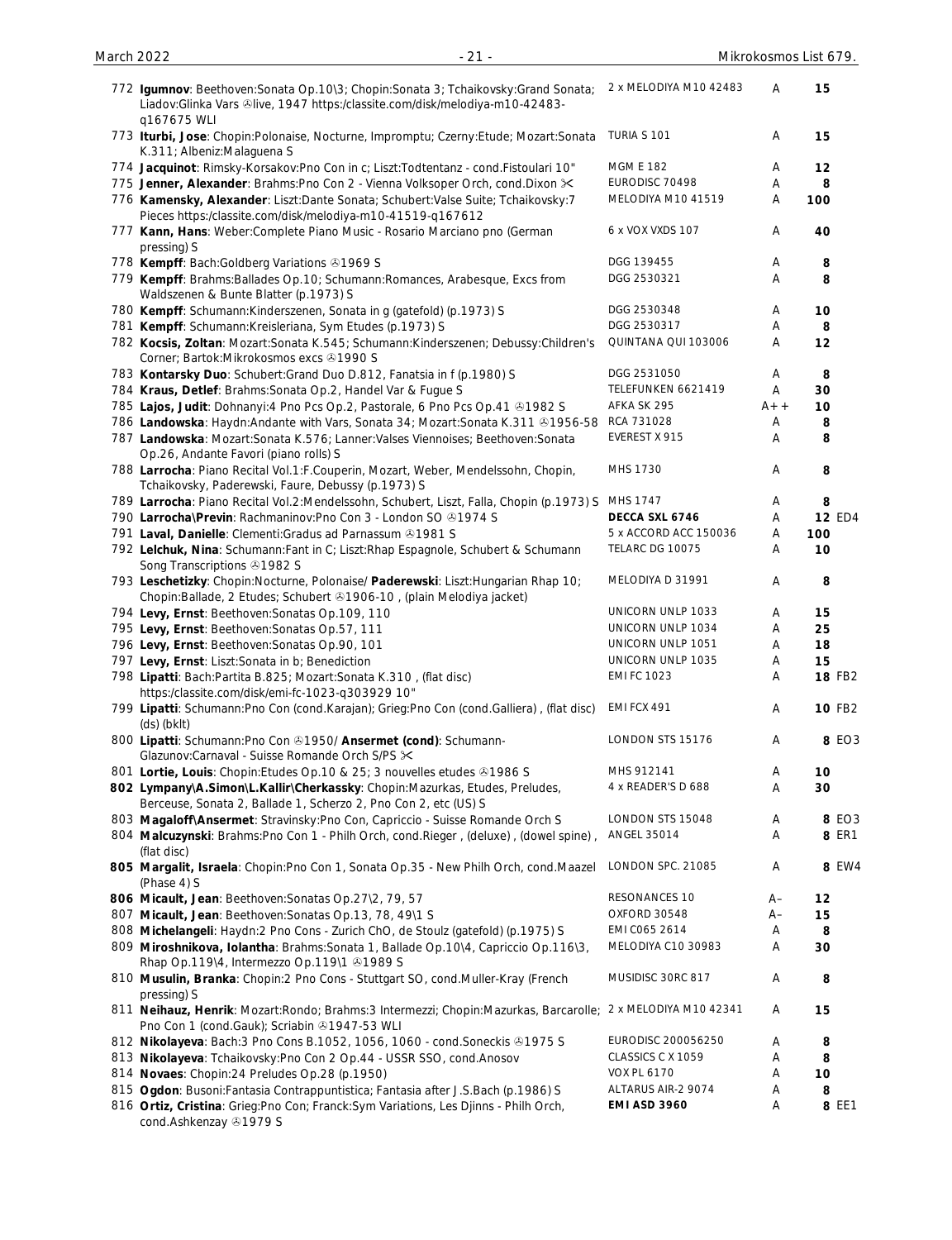| 817 Paderewsky\J.Hofmann\R.Ganz\I.Friedman\Cortot: Liszt:6 Hungarian Rhapsodies                                                                                                | CONCERT AR CAM 5009     | Α     | 10            |
|--------------------------------------------------------------------------------------------------------------------------------------------------------------------------------|-------------------------|-------|---------------|
| 818 Petri, Egon: Busoni: Fant Contrappuntistica; Bach Transcriptions by Busoni & Petri                                                                                         | WESTMINSTE W 9347       | Α     | 8             |
| 819 Petri, Egon: Schumann: Fantasiestucke Op.12; Liszt: Venezia e Napoli;<br>Busoni: Perpetuum Mobile, All'Italia                                                              | VERITAS VM 116          | $A++$ | 8             |
| 820 Petrov, Nikolai: Ravel: Sonatine, Valses nobles @1972/ Demus: Debussy: Children's<br>Corner, Clair de lune, La Cathedrale engloutie +1977 S                                | EURODISC 200282241      | Α     | 10            |
| 821 Pires: Mozart: Pno Cons K.595, 466 - cond. A. Jordan (gatefold) 31977 S                                                                                                    | ERATO STU 71125         | Α     | 8             |
| 822 Pogorelic: Chopin:Ballade Op.38, Etudes, Preludes, Nocturne, Polonaise Op.44<br><b>OInt.Chopin Comp 1980 S</b>                                                             | <b>MUZA SX 2055</b>     | Α     | 10            |
| 823 Pollini: Schoenberg: Piano Music (p.1975) S                                                                                                                                | DGG (UK) 2530531        | Α     | 8             |
| 824 Ponzoa, Gustavo: Chopin: Preludes, Nocturnes, Waltzes, Fant-Impromptu, Mazurkas,<br>Etudes                                                                                 | <b>OPUS SL 6015</b>     | Α     | 10            |
| 825 Postnikova: Mozart: Sonata K.311; Chopin: Sonata 3; Scriabin: Sonata 5 S                                                                                                   | MELODIYA CM 3983        | Α     | 12            |
| 826 Pressler, Menahem: Schumann:Carnaval; Arabesque; Traumerei; Schumann-<br>Liszt: Widmung 10"                                                                                | <b>MGM E 119</b>        | Α     | 18            |
| 827 Ranki: Bartok: For Children (gatefold) S                                                                                                                                   | 2 x HUNGAROT SLPX 12237 | Α     | 15            |
| 828 Reims, Harry: Beethoven: Waldstein Sonata; Gershwin: Rhapsody 2 (Berlin SO,<br>cond.Rubahn) (pseudonyms) (p.1954)                                                          | ALLEGRO 1512            | Α     | 10            |
| 829 Reingeissen, Bernard: Etudes Vol.2:Pierne, Chopin, Saint-Saens, Rachmaninov,<br>Scriabin 21963 10" S                                                                       | <b>ERATO STE 60036</b>  | Α     | 20            |
| 830 Reisenauer, Alfred: Schumann:Carnaval; Liszt:Hungarian Rhap 10/d'Albert: Saint-<br>Saens: Etude/ Friedheim: Liszt: Ballade 2 81905                                         | MELODIYA D 32123        | Α     | 12            |
| 831 Reubart, Dale: Chopin: Polonaise, Berceuse, Etudes, Fant-Impromptu S                                                                                                       | TAMPA TP 9              | Α     | 15            |
| 832 Richter: Mozart:Sonata K.333 &La Rogue d'Antheron, 1990-01-31; Brahms:Sonata<br>Op.1 Munster, 1988-03-16                                                                   | TRANSCRIPT SR, O        | Α     | 50            |
| 833 Richter: Richter: Beethoven: Diabelly Vars @Prague, 1986-05-18                                                                                                             | 2 x TRANSCRIPT SR., 0   | Α     | 10            |
| 834 Riuz Pipo, Antonio: Soler: Sonatas 62, 91, 94, 99 (p.1974) S                                                                                                               | GENIOS DE GML 2020      | Α     | 8             |
| 835 Rubinstein: Chopin: Pno Con 2; Andante Spianato - cond. Wallenstein (gatefold) S                                                                                           | <b>RCA SB 2067</b>      | Α     | <b>20 EM2</b> |
| 836 Rubinstein: Falla: Nights in the Gardens of Spain (cond. Jorda); Granados, Albeniz,<br>Falla, Mompou (UK)                                                                  | RCA RB 16067            | Α     | 8             |
| 837 Rubinstein: Grieg:Pno Con (cond.Wallenstein); Schumann:Romance; Villa-<br>Lobos:Pulcinella; Liszt:Valse oubliee; Prokofiev:3 Oranges March; Falla:El amor brujo<br>Danse S | RCA . 640717            | Α     | 8 FM4         |
| 838 Rubinstein: Schumann: Pno Con (Chicago SO, Giulini); Novelettes Op.21\1, 2 S                                                                                               | <b>RCA SB. 6747</b>     | Α     | <b>10 ER1</b> |
| 839 Rudnytsky, Roman: Beethoven: Sonata op.53; Chopin: Bercese, Polonaise Op.53;<br>A.Rudnystky:Sonata Op.10; Liszt:Hungarian Rhapsody 6; Y.Stepovy:3 Excs; Debussy            | <b>TOP BSA 4972</b>     | Α     | 25            |
| <b><i>@Austalian Tour, 1983 S</i></b><br>840 Schioler, Victor: Beethoven: Sonata Op.27\2; Chopin: Fant-Imp Op.66, Polonaise<br>Op.53 (US) 10"                                  | MERCURY MG 15037        | Α     | 18            |
| 841 Schnabel: Beethoven: Complete Sonatas (deluxe set with complete score in 2<br>volumes)                                                                                     | 13 x RCA LM 9500        | Α     | 150 UP1       |
| 842 Schwalb, Miklos: Dohnanyi: Ruralia Hungarica, Concert Etudes 4-6 & 1974 S                                                                                                  | AFKA SK 293             | Α     | 10            |
| 843 Segall, Bernardo: Rachmaninoff:Corelli Var; Villa-Lobos:6 Pieces 10"                                                                                                       | NEW RECORD NRLP 404     | Α     | 40            |
| 844 Sgrizzi: Rossini: Pno Works & 1965                                                                                                                                         | CYCNUS 30CM 33          | Α     | 10            |
| 845 Sheridan, Frank: Schumann:Carnaval 10"                                                                                                                                     | CONCERT HA CHC 53       | Α     | 12            |
| 846 Smeterlin, Jan: Chopin: Nocturnes 12-20 (Dutch pressing)                                                                                                                   | PHILIPS G 3151          | Α     | 10            |
| 847 Smith, Ronald: Liszt:Sonata in b, Mazeppa, Tannhauser Overture & 1970 (UK) S                                                                                               | UNICORN UNS 238         | Α     | 10            |
| 848 Sokonov, Josef: Hubay, Godard, Tchaikovsky, Steinhold, Massenet, Sarasate, Ponti,<br>Korngold, Monti, Heuberger, etc - London FO (Phase 4) (gatefold) S                    | LONDON SPC 21089        | Α     | <b>10 EW3</b> |
| 849 Sorin, Samuel: Chopin: Fant Op. 49; Granados: Maiden and the Nightingale;<br>Liszt: Hungarian Rhapsody 12; Scriabin: Nocurne for Left Hand 10"                             | <b>COOK 1038</b>        | Α     | 8             |
| 850 Spagnolo, Paolo: Debussy: Children's Corner (UK) 31955<br>https:/classite.com/disk/london-ld-9200-q148421 10"                                                              | LONDON LD 9200          | Α     | 10            |
| 851 Spagnolo, Paulo: D.Scarlatti, B.Marcello, Mompou, Padrigo, Margola (UK) 10"                                                                                                | LONDON LD 9135          | Α     | 12            |
| 852 Stravinsky: Stravinsky: Serenade, Capriccio (cond. Ansermet), Duo concertante,<br>Petrushka & Firebird excs (Dushkin), Piano-Rag-Music (COLH FA2 label)                    | EMI C053 11300          | Α     | 8             |
| 853 Tateno, Izumi: Sibelius: Piano Works 31978 S                                                                                                                               | 4 x TOSHIBA TA 60100    | Α     | 40            |
| 854 Valeska: Chopin: Polonaise in Ab; Etude in E; Valses; Mazurka; Revolutionay Etude,<br>etc                                                                                  | TOPS L 1624             | Α     | 8             |
| 855 Virsaladze: Chopin: Sonata 3; Ballade 3; 2 Mazurkas; Nocturne; Waltz @1970 S                                                                                               | MELODIYA CM 2403        | Α     | 18            |
| 856 Wallenborn, Robert: Ravel: Tombeau de Couperin; Couperin: 10 Pieces (UK), (jacket TELEFUNKEN LGX. 66041<br>+ album)                                                        |                         | Α     | 10            |
| 857 Weiss-Mann, Edith: Bach:Concerto after B.Marcello; Italian Concerto 10"                                                                                                    | ALLEGRO LA 5            | A     | 10            |
| 858 Weissenberg\Ozawa: Ravel:Pno Con in G; Prokofiev:Pno Con 3 - Orch de Paris (gold EMI C063 11301<br>label) S                                                                |                         | Α     | 10            |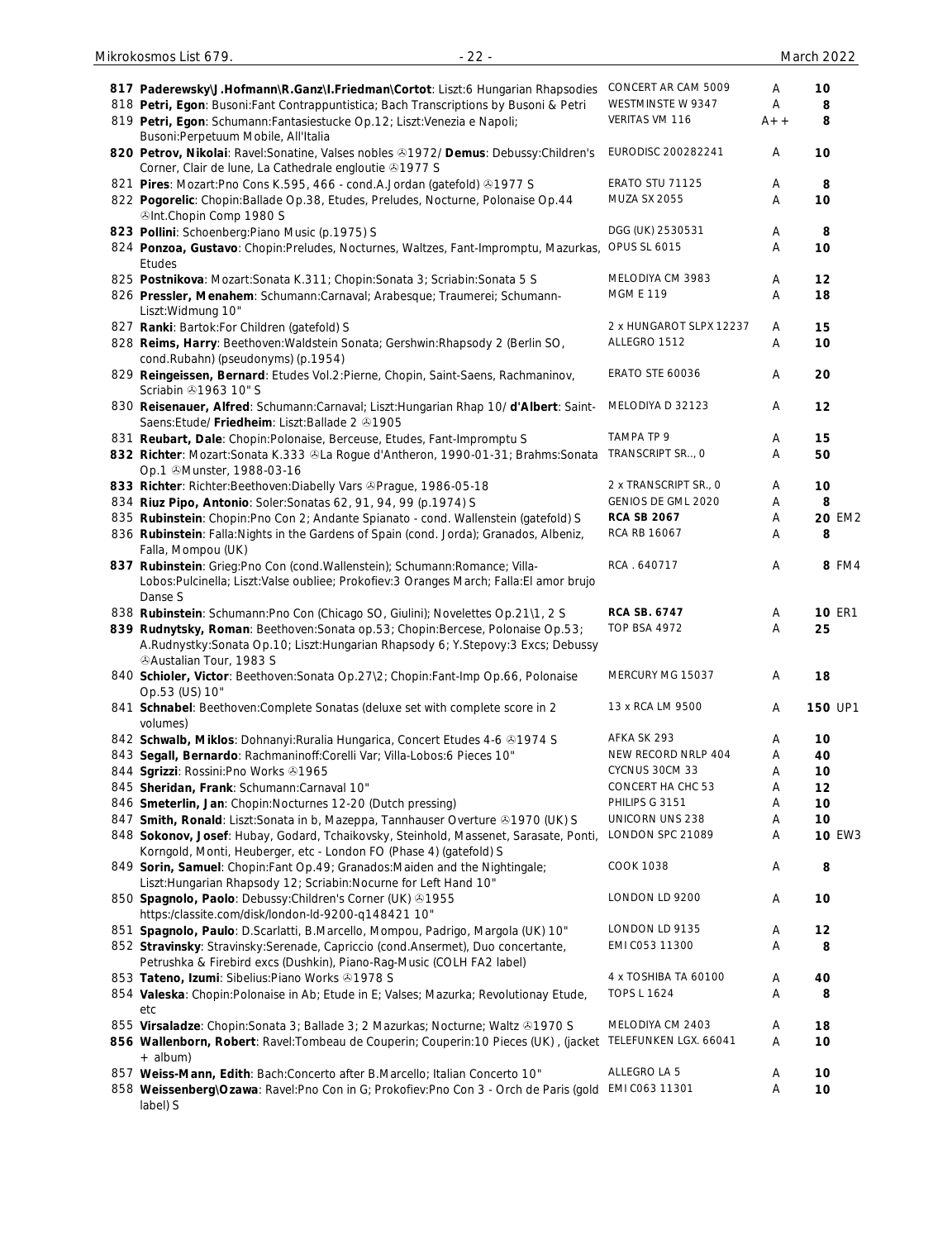| March 2022 |                                                                                                                                                                                                | $-23-$ |                         |   | Mikrokosmos List 679. |
|------------|------------------------------------------------------------------------------------------------------------------------------------------------------------------------------------------------|--------|-------------------------|---|-----------------------|
|            | 859 Werchowska, Marie-Claude: Chopin:2 Ballades, Berceuse, Nocturne, Etudes,<br>Andante spianato & grand polonaise (p.1983) S                                                                  |        | TERPSICHOR 1982026      | Α | 12                    |
|            | 860 Wild, Earl\D.Gamley\M.Block\Lympany\C.Steiner\Varella-Cid: Debussy:Clair de<br>lune, Cathedrale englourie, Reverie, etc S                                                                  |        | DURIUM DCS 48037        | Α | 10                    |
|            | 861 Wild, Earl\M.Block\Lympany\A.Simon\Votapek\Kallir: Chopin:Ballade 1,<br>Berceuse, Fant Impr, etc S                                                                                         |        | DURIUM DCS 48028        | A | 10                    |
|            | 862 Wuhrer, Friedrich: Grieg:Pno Con (Vienna PO, cond.Bohm)/ Karolyi:<br>Rachmaninoff: Paganini Rhapsody (Berlin RSO, cond. Rother)                                                            |        | URANIA UR-RS 715        | Α | 15                    |
|            | 863 Yablonskaya: Tchaikovsky:Concert Fantasia Op.56 - Moscow RSO, cond.Khaikin,<br>(TUF 16) 10" S                                                                                              |        | MELODIYA C 1539         | Α | 12 PB6                |
|            | 864 Zecchi, Carlo: Liszt, Chopin, Galilei, Bach, Debussy, Schumann, Chopin, D.Scarlatti,<br>Ravel & 1928-42, 1980, (autographed) + (jacket worn a bit)                                         |        | 2 x TIMA CLUB MT. 1     | A | 100                   |
|            | 865 Zimerman: Chopin: Pno Con 2, Andante spianato - Los Angeles PO, cond. Giulini<br>(p.1980) S                                                                                                |        | DGG 2531126             | Α | 10                    |
|            | 866 Ampico Piano Rolls: Nyiregyhazi, Munz, Chiapusso, Godowsky, Chaloff, Lerner,<br>Buhling, Moiseiwitch, Dohnanyi, Levitzki (UK)                                                              |        | ARGO DA 43              | A | 8                     |
|            | 867 Composers play their own works: Mahler & R.Strauss S                                                                                                                                       |        | <b>ETERNA 826406</b>    | Α | 8 GD1                 |
|            | 868 Golden Pages of Polish Pianistic Art: Hofmann, Friedman, Rosenthal, Godowsky,<br>Familier-Hepnerowa, Michalowski, Koczalski, Szpinalski, Rabcewitcz, Smidowicz, etc<br>(nice booklet)      |        | 4 x MUZA XL 157         | Α | 30                    |
|            | 869 Great Virtuosi of the Golden Age Vol. VII: Hofmann, Grieg, Lamond, Friedheim,<br>D'Albert                                                                                                  |        | PEARL GEM 107           | Α | 10                    |
|            | 870 Great Virtuosi of the Golden Age Vol. VIII: Hambourg, Rachmaninov, Scherwenka,<br>Michalowski, Cortot, Moiseiwitsch, Scharrer                                                              |        | PEARL GEM 108           | Α | 10                    |
|            | 871 Int. Tchaikovsky Comp, 1977: Pletnev, Demidenko, B. Petrov, Judd, G. Martin,<br>E.Rivkin, N.Grubert, Kakso, A.Laplant, Murakami, Blackshow S                                               |        | MELODIYA C10 10781      | Α | 30                    |
|            | 872 Keyboard Giants of the Past: Pachman, H.Bauer, Paderewski, Lhevinne,<br>Gabrilowich, Rosenthal, Levitzki, Kapell                                                                           |        | <b>RCA LM 2585</b>      | Α | <b>10 UR6</b>         |
|            | 873 Landmarks of Recorded Pianism Vol.1: BRAHMS, Debussy, Grieg, Saint-Saens,<br>Hofmann, Grainger, Eibenschutz, etc 31889-1924 X                                                              |        | DESMAR IPA 117          | Α | 8                     |
|            | 874 Lenedary Masters of the Piano: Busoni, Debysst, Ravel, Grieg, Carenno, Faure,<br>d'Albert, Saint-Saens, Scriabin, Grunfeld, R.Strauss, Mahler, Granados, Pachmann,<br>etc - (worn spine) S |        | 3 x BOOK-OF-TH SWB 6633 | Α | 20                    |
|            | 875 Pianists at the Turn of the Century: Pugno, Carenno, d'Albert, Sauer & 1905-13                                                                                                             |        | <b>TELEFUNKEN HT 37</b> | Α | 8                     |
|            | 876 Pupils of Clara Schumann: F.Davies, I.Eibenschutz, A.de Lara (mostly Schumann &                                                                                                            |        | 9 x PEARL CLA 1000      | Α | 70                    |
|            | Brahms pieces)                                                                                                                                                                                 |        |                         |   |                       |
|            | 877 Tchaikovsky: Comp Solo Pno Music Vol.1 - Nasedkin, Richter, Gilels, Nikolayeva<br>(Comp.Ed.Vol.4\2) S                                                                                      |        | 6 x MELODIYA CM + 2367  | Α | 60                    |
|            | 878 The Definitive Piano: Grieg, Reger, Debussy, Saint-Saens, R.Strauss, Mahler<br>⊕1905-13                                                                                                    |        | TELEFUNKEN TH(CP) 97009 | Α | 8                     |

**879 The Definitive Piano**: d'Albert, Carreno, Sauer, Lamond, Busoni, Lamond, Grunfeld, TELEFUNKEN TH(CP) 97013 A **8** Schwarwenka, Leschetizky 31905-13

## ....VIOLINISTS & VIOLISTS

| 880 Ayo, Felix: Albinoni: 4 Vln Conceros Op. 9\1, 7, 4, 10 - I Musici (p.1968) S                                                | <b>PHILIPS 9502082</b>    | A    | 8 HR3         |
|---------------------------------------------------------------------------------------------------------------------------------|---------------------------|------|---------------|
| 881 Bobescu, Lola: Faure: Sonata Op.13 - Genty pno (UK) (p.1951) 10"                                                            | <b>LONDON LPS 327</b>     | A    | 60            |
| 882 Bobescu, Lola: Franck: Sonata - Genty pno (UK) 10"                                                                          | LONDON LPS 326            | A    | 50            |
| 883 Bustabo, Guila: Wolf-Ferrari: VIn Con (Bavarian RSO, cond. Koetsier) 31972;<br>Nussio: VIn Con (Vienna RO, cond.comp) 31964 | THOMAS CLE TLC. 2583      | A    | 30            |
| 884 Campoli: Encores (Fibich, Ponce, Drdla, Fiocco, Schubert, Albeniz, Heuberger) -<br>Gritton pno (UK) 10"                     | LONDON LD 9192            | A    | 40            |
| 885 Campoli: Handel: Sonatas 4, 6 - G. Malcolm hrpschrd (UK) 10"                                                                | LONDON LD 9090            | A    | 15            |
| 886 De Vito: Brahms: Double Con - Baldovino, Philh Orch, cond. Schwarz, (flat disc) 10"                                         | <b>EMI BLP 1028</b>       | $A-$ | <b>18 ER1</b> |
| 887 Elman, Mischa: Brahms: Sonata Op. 108 - W. Rose pno 10"                                                                     | RCA LM 30                 | A    | <b>50 UM1</b> |
| 888 Enescu: Corelli:La Follia; Handel:Sonata 4; Pugnani:Mvts from Sonata 3;<br>Chausson:Poeme                                   | <b>VERITAS VM 111</b>     | A    | 18            |
| 889 Ferras: Schumann: 2 Sonatas, 3 Romances - Barbizet pno (p.1966) + (jacket worn a<br>bit) S                                  | DGG SLPM, 138998          | A    | <b>15 GY5</b> |
| 890 Francescatti: Lalo:Sym Espagnole (cond.Mitropoulos); Walton: VIn Con<br>(cond.Ormandy) S                                    | COLUMBIA MS6EYE 6201      | A    | <b>30 UA1</b> |
| 891 Grobholz, Werner: Vivaldi:5 VIn Cons P.106, 107, 147, 246, 419 - Prague ChO,<br>cond.Vajnar (p.1979) S                      | <b>EMI ASD 3690</b>       | A    | 8 ER3         |
| 892 Grumiaux: Bach:6 Solo Sonatas & Partitas (Japanese reissue??) S                                                             | 3 x PHILIPS (RI) + 835198 | A    | 45            |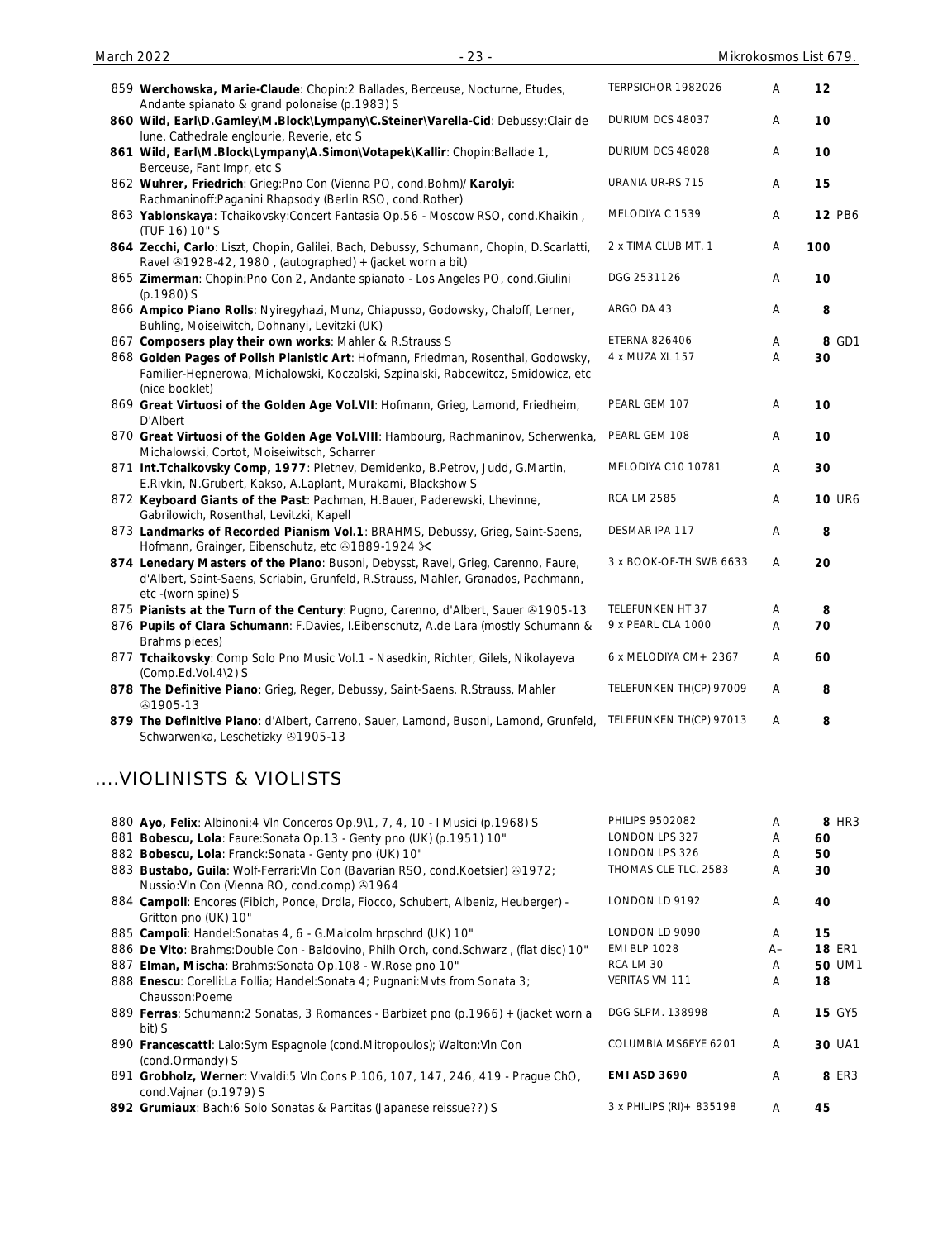| Mikrokosmos List 679.<br>$-24-$                                                                                                                                                    |                               |        | March 2022    |
|------------------------------------------------------------------------------------------------------------------------------------------------------------------------------------|-------------------------------|--------|---------------|
| 893 Grumiaux: Berg: VIn Con (cond. Markevitch); Stravinsky: VIn Con (cond. Bour) -<br>Concertgebouw Orch, (gatefold) S                                                             | PHILIPS, 802785               | Α      | <b>10 HR2</b> |
| 894 Grumiaux: Brahms: VIn Con - Concertgebouw Orch, cond. Beinum (South African<br>Stereorama label) S                                                                             | PHILIPS PSR 6001              | Α      | 10            |
| 895 Grumiaux\Haskil: Mozart:4 Sonatas K.378, 304, 376, 301 S                                                                                                                       | PHILIPS  835103               | Α      | <b>20 HR2</b> |
| 896 Grumiaux\Haskil: Mozart:Sonatas K.301, 304, 376, 378, 454, 526 (gatefold) S                                                                                                    | 2 x PHILIPS 6780017           | Α      | <b>15 HB1</b> |
| 897 Haendel, Ida: Lalo:Symphonie espagnole; Ravel:Tzigane - Czech PO, cond.Ancerl<br>$(p.1964)$ S                                                                                  | SUPRAPHON SUAST 50615         | A      | <b>15 ZB7</b> |
| 898 Harth, Sidney\Teresa Testa: Telemann: 4 Sonatas for 2 Violins 2                                                                                                                | ALLEGRO ALG 3039              | Α      | 8             |
| 899 Hasson, Maurice: Paganini: VIn Con 1 in D; Prokofiev: VIn Con 2 - New Philh Orch,<br>cond.G.Devos (p.1975) S                                                                   | EMI M047 52152                | A      | 8             |
| 900 Heifetz: Bach:6 Solo Sonatas & Partitas (German pressing) 31952                                                                                                                | 3 x RCA SMA 25092             | Α      | 20            |
| 901 Heifetz: Brahms, Bach, Prokofiev, Vieuxtemps, Wieniawski, Sarasate, Rachmaninov,<br>Debussy, Ravel, Foster, Medtner, etc +1937-50 WLI                                          | 2 x MELODIYA M10 44305        | Α      | 20            |
| 902 Heifetz: Elgar: VIn Con - London SO, cond. Sargent                                                                                                                             | RCA LM. 1090                  | Α      | 8 UM3         |
| 903 Heifetz: Mozart: VIn Con K.219; Beethoven: VIn Con; Mendelssohn: VIn Con in e;<br>Brahms: VIn Con - cond. Munch, Rodzinski, Toscanini, Szell 41944-51, (test pressing)         | 2 x DISCOCORP RR. 491         | Α      | 20            |
| 904 Heifetz\Reiner: Brahms: VIn Con - Chicago SO (p.1955)                                                                                                                          | <b>RCA LM 1903</b>            | A      | 8 UP1         |
| 905 Heifetz\Toscanini: Beethoven: VIn Con - NBC SO                                                                                                                                 | RCA RL 43411                  | $A++$  | 12            |
| 906 Henschel, Monika (vla): Schubert: Arpeggione Sonata; Sonatas by Eccles, Marcello,<br>Handel - Scheurich pno, hrpschrd (p.1985) S LC                                            | RBM 3081                      | A      | 12            |
| 907 Hishhorn, Plilipp: Lekeu:Adagio for Strings; Holst:St Paul's Suite; Vivaldi:Con in D;<br>Con in Bb - Wallonie ChO (gatefold) (p.1982) S                                        | CHANTEL CHL 6                 | Α      | 12            |
| 908 Ishikawa, Shizuka: Mozart: VIn Cons K.219, 216 - Dvorak ChO, cond. Pesek @1980<br>S                                                                                            | SUPRAPHON 11103177            | Α      | 10            |
| 909 Jarry, Alfred\Andre Girard (also conducts): Bach:2 VIn Cons B.1041, 1042;<br>Purcell:2 Chaconnes - ORTF ChO S                                                                  | RCA 640005                    | Α      | <b>10 FM2</b> |
| 910 Kaufman, Louis: Bach:Solo Partita 1:Sarabande; Con in E (cond.Rachmilovich)/<br>Ferrero (cond): Vivaldi:Con in A/ Tansini (cond): Corelli:Sarabande                            | TEMPO TT 2044                 | A–     | 12            |
| 911 Kaufman, Louis: Dvorak, Tchaikovsky, Drdla, Parry, Massenet, Schumann, Schubert<br>- Ulanowsky pno (US) 10"                                                                    | CAPITOL L 8165                | A      | 12            |
| 912 Kaufman: Barber: VIn Con Op.14 (cond.Goehr); Bloch:Sonata 1 (Pozzi pno) + (spine<br>worn a bit) PS                                                                             | ORION ORS 79355               | Α      | 8             |
| 913 Kim, Yong Uck: Bach:Solo Partita 1; Beethoven:Sonata Op.12\3 - Engel pno<br>$(p.1971)$ S                                                                                       | DGG 2555002                   | Α      | 8             |
| 914 Kim, Yong Uck: Mendelssohn: Vln Con in e; Bruch: Vln Con 1 - Bamberg SO,<br>cond.Kamu (p.1972) S                                                                               | DGG 2530224                   | A      | 10            |
| 915 Klasing, Walter\M.Bauml (gtr): Paganini:3 Sonatas S                                                                                                                            | EMI C053 28915                | Α      | 15            |
| 916 Klepper, Wilhelm: Beethoven: Vln Con - South German PO, cond. Maga (p.1976) S                                                                                                  | <b>FIRST CLAS 5227685</b>     | Α      | 10            |
| 917 Kogan, Leonid: Bach: Vln Cons B.1042, 1043, Sarabande from Solo Sonata 2 -<br>E.Gilels, Philharmonia String Orch, cond.Ackermann                                               | TRIANON TRX 6133              | Α      | 8             |
| 918 Kogan, Leonig: Veinberg: VIn Con - Moscow PSO, Kondrashin -(stereo MK label) -<br>(good jacket), (no GOST) 10"OLD S                                                            | MELODIYA C 203                | Α      | 25 EB7        |
| 919 Koldovsky\Steuermann: Schoenberg:Fantasy Op.49a; 6 Little Pno Pcs, 5 Pno<br>Pieces Op.23 &c.1951                                                                               | DIAL 14                       | $B+$   | 10            |
| 920 Krebbers (also conducts): Albinoni, Vivaldi, Bonporti, Locatelli, Pergolesi -<br>Amsterdam ChO S                                                                               | CBS 51216                     | Α      | 10            |
| 921 Krebbers (also conduts): Vivaldi:4 Seasons - Amsterdam ChO (p.1967) S                                                                                                          | CBS 51210                     | Α      | 10            |
| 922 Krebbers: Bach: VIn Cons B.1041, 1043; Vivaldi: Con Op.3\8 - Olof vIn, Amsterdam<br>ChO, cond.A.Rieu S                                                                         | CBS 51208                     | Α      | 12            |
| 923 Krebbers: Beethoven: VIn Con - Concertgebouw Orch, cond. Haitink S                                                                                                             | PHILIPS 6580115               | Α      | 8 HB1         |
| 924 Krebbers: Dvorak:Sonatine; Schubert:Sonatine Op.137\1; Valentini:Sonata in G -<br>Duchenne pno (p.1964) S                                                                      | CBS 51217                     | Α      | 10            |
| 925 Krebbers: Dvorak: Vln Con; Tchaikovsky: 3 Souvenirs - cond. Kersjes S                                                                                                          | <b>EMI SXLP 30170</b>         | Α      | 8 EB3         |
| 926 Krebbers: Haydn: VIn Con in C & G - Amsterdam ChO, cond. A. Rieu S                                                                                                             | CBS 51209                     | Α      | 8             |
| 927 Krebbers: Mozart: VIn Cons K.218, 211 - cond. Zinman S                                                                                                                         | PHILIPS . 6580120             | Α      | 8 HB1         |
| 928 Kreisler: Beethoven: Sonatas Op. 12\1, 2 - Rupp pno (ds) (booklet) (flat disc)                                                                                                 | PATHE COLH 6                  | Α      | 30 FA1        |
| 929 Kreisler: Beethoven: Sonatas Op.12\3, 23 - Rupp pno (ds) (booklet) (flat disc)                                                                                                 | PATHE COLH 7                  | Α      | 30 FA2        |
| 930 Kreisler: Beethoven: Sonatas Op.24, 30\1 - Rupp pno (booklet) (ds), (flat disc)                                                                                                | PATHE COLH 8                  | Α      | 30 FA2        |
| 931 Kreisler: Beethoven: Sonatas Op. 30\2, 96 - Rupp pno (ds) (bookelt) (flat disc)                                                                                                | PATHE COLH 9<br>ANGEL GR 2182 | A      | <b>40 FA2</b> |
| 932 Kreisler: Beethoven: Sonatas Op.47, 24 - Rupp pno (Japanese pressing) ⊕1936 $\times$<br>933 Kreisler: Brahms: VIn Con (cond. L. Blech); Schumann-Kreisler: Romance in A & 1929 | ANGEL GR 2222                 | Α<br>Α | 8<br>8        |
| (Japanese pressing)<br>934 Kreisler: In Immortal Performances with Rachmaninov, Farrar, McCormack, Zimbalist 2 x RCA LM(CP) 6099                                                   |                               | Α      | 15            |
| & H.Kreisler (nice booklet)<br>935 Kreisler: Kreisler (9), Dvorak (4), Dohnanyi - Lamson pno +1924-29                                                                              | <b>RCA VIC(UK) 1372</b>       | Α      | 10            |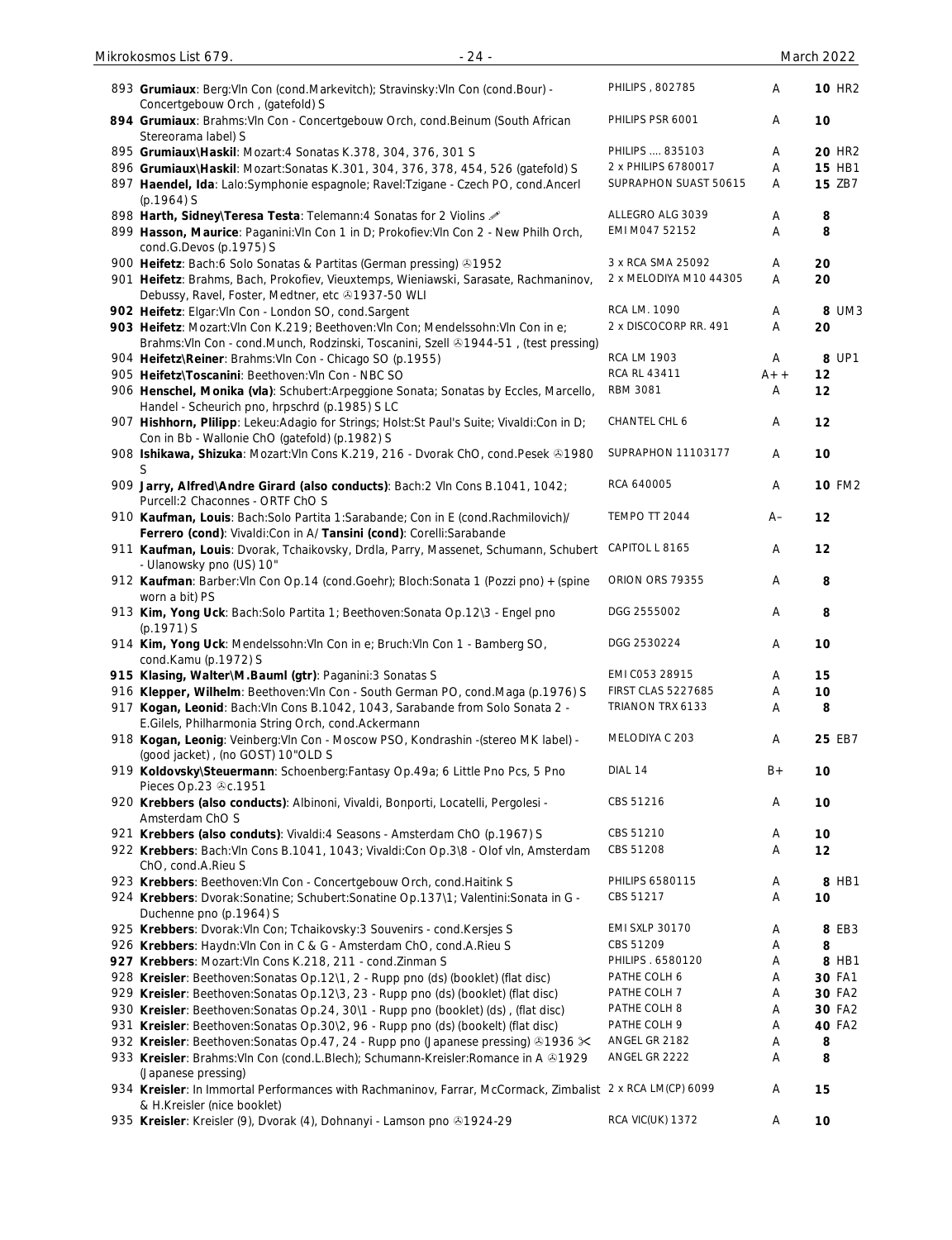| 936 Kreisler: Kreisler, Albeniz, Falla, Debussy, Dvorak - Lamson pno (UK)                                                                                                             | <b>RCA CDN 1026</b>    | Α    | 10            |
|---------------------------------------------------------------------------------------------------------------------------------------------------------------------------------------|------------------------|------|---------------|
| 937 Kreisler: Kreisler: 16 Pieces - Raucheisen, Rupp pno 21930-38 $\times$                                                                                                            | ANGEL 37925            | Α    | 8             |
| 938 Kreisler: Memories of Kreisler (14 pieces) - Rupp pno                                                                                                                             | EMI XLP 30009          | A    | 10 EB1        |
| 939 Kreisler: Mendelssohn: VIn Con in e (cond. Ronald) 21935; Kreisler arrangements of<br>Mozart, Schubert, Glazunov, etc 31930, 1938                                                 | <b>EMI HQM 1104</b>    | Α    | 8 ED1         |
| 940 Kreisler: The Acoustic Victor Recordings ®1910-25 (notes with all the recording<br>data)                                                                                          | 5 x THE STRAD LB 1     | Α    | 40            |
| 941 Kreisler: The Early Electric Recordings & 1925-29 (notes with all the recording data)                                                                                             | 5 x THE STRAD LB 6     | Α    | 40            |
| 942 Kreisler: Vol. VII: 14 Pieces breves - Rupp pno (ds)                                                                                                                              | PATHE COLH 19          | Α    | <b>12 FA2</b> |
| 943 Kreisler\Barbirolli: Brahms: VIn Con - London PO (Japanese pressing) 81936                                                                                                        | ANGEL GR 2022          | Α    | 8             |
| 944 Kremer: Bach:6 Solo Sonatas & Partitas (p.1981) https:/classite.com/disk/philips-<br>6769053-q316734 S                                                                            | 3 x PHILIPS 6769053    | Α    | <b>90 HR3</b> |
| 945 Kremer: Beethoven:Concert Mvt WoO.5, Romance Op.40; Schubert:Polonaise,<br>Concert Piece, Rondo - London SO, cond. Tchakarov (p.1979) S                                           | DGG 2531193            | Α    | 10            |
| 946 Kremer: Beethoven: VIn Con (cadences by A.SCHNITTKE) - cond. Marriner (p.dig,<br>1981) S                                                                                          | PHILIPS 6514075        | Α    | 8 HR3         |
| 947 Kremer: F.X.Mozart:Grande Sonata; Beethoven:12 Vars WoO.40; Schubert:Fant in C<br>- E.Kremer pno (p.1980) S                                                                       | PHILIPS 9500904        | Α    | 8 HR3         |
| 948 Kremer: Milhaud:Le Boeuf sur le toit; Chausson:Poeme; Vieuxtemps:Fant<br>appassionata - London SO, cond. Chailly (p. 1981) S                                                      | PHILIPS 9500930        | Α    | 8 HR3         |
| 949 Kremer: Ravel:Sonata Posth; Satie:Choses; Milhaud:Printemps; Stravinsky:Duo<br>Concertant; Prokofiev: Sonata Op.115 - E. Kremer pno (p.1980) S                                    | PHILIPS 9500912        | Α    | 8 HR3         |
| 950 Kremer: Tchaikovsky: VIn Con (cond. Temirkanov)/ Krainev: Tchaikovsky: Pno Con 1/<br>Geringas: Tchaikovsky: Rococo Variations (cond. Rozhdestvensky) & Tchaikovsky<br>Comp.1970 S | 2 x EURODISC 80979     | Α    | 15            |
| 951 Kremer: Tchaikovsky: Vln Con, Serenade melancolique - Berlin PO, cond. Maazel<br>(p.dig, 1980) S                                                                                  | DGG 2532001            | Α    | 8             |
| 952 Kremer: Vivaldi:4 Seasons - London SO, cond.Abbado (p.1981) S                                                                                                                     | DGG 2531287            | Α    | 10            |
| 953 Kremer\Karajan: Brahms: VIn Con - Berlin PO (p.1976) S                                                                                                                            | <b>EMI ASD 3261</b>    | A    | <b>10 ER3</b> |
| 954 Marschner: Beethoven: Kreutzer & Spring Sonatas - K. Elsner pno S                                                                                                                 | CHRISTOPHO SCGLX 75955 | Α    | 200           |
| 955 Menuhin: Berg: VIn Con; Bartok: 2 Rhaps - BBC SO, cond. Boulez S                                                                                                                  | <b>EMI ASD. 2449</b>   | A    | <b>8 ER4</b>  |
| 956 Menuhin: Brahms: 3 Sonatas - Kentner, H.Menuhin pno (booklet)                                                                                                                     | 2 x EMI FALP 700       | Α    | 40 FR3        |
| 957 Menuhin: Elgar: VIn Con - New Philh Orch, cond. Boult S                                                                                                                           | EMI SXLP 2900001       | A    | 8 ER5         |
| 958 Menuhin: Mendelssohn: VIn Con in e; Bruch: VIn Con 1 - Philh Orch, cond. Susskind<br>$(ds)$ S                                                                                     | EMI ASDF. 154          | Α    | <b>10 FR1</b> |
| 959 Menuhin: Paganini: VIn Cons 1 & 2 - cond. Erede (ds) S                                                                                                                            | EMI CVA 718            | A    | <b>10 FR2</b> |
| 960 Menuhin: Schubert: Sonata in A, Op. 162 - Baller pno 10"                                                                                                                          | <b>RCA LM 140</b>      | A    | 8 UM3         |
| 961 Milanova, Stoika: Ravel: Tzigane (D. Milanova pno); Shostakovich: Vln Con Op. 99<br>(cond.Defossez) (p.1967)                                                                      | QUEEN ELIS 30102       | Α    | 40            |
| 962 Milstein: Schubert, Faure, Poldini, Foster, Mendelssohn - cond.Fiedler -(light marks,<br>but nice copy) 10"                                                                       | RCA LM 77              | $A-$ | 60 UM3        |
| 963 Mutter, Anne-Sophie: Vivaldi:4 Seasons - Vienna PO, cond.Karajan (gatefold) (p.dig,<br>1984) S                                                                                    | EMI EL 270102          | Α    | 8             |
| 964 Oistrakh, David: Khachaturian: Vln Con - Moscow RSO, cond. Khachaturian S                                                                                                         | <b>ANGEL SR 40002</b>  | A    | 8             |
| 965 Oistrakh, David\Knushevitsky: Brahms:Double Con - cond.Eliasberg -(good jacket)<br>10" OLD                                                                                        | MELODIYA D,, 4848      | Α    | 10 CB1        |
| 966 Oistrakh, David (L.Kogan?): Paganini: Vln Con 1 - cond. Kondrashin (David Oistrakh<br>never recorded this work) S                                                                 | NAPOLEON NLC 16016     | Α    | 12            |
| 967 Oistrakh, David: Bruch: Scottish Fant (cond. Horenstein); Hindemith: VIn Con<br>(cond.comp) (p.1962)                                                                              | DECCA LXT 6035         | Α    | <b>10 EY3</b> |
| 968 Oistrakh, David: Kabalevsky: Vln Con (cond.comp); Prokofiev: Vln Con 1<br>(cond.Kondrashin) (not Prokofiev as mentioned)                                                          | COLOSSEUM CRLP 123     | Α    | 8             |
| 969 Perlman: Bruch:Scottish Fantasy; VIn Con 2 - New Philh Orch, cond.Lopez-Cobos S                                                                                                   | EMI C065 1028041       | Α    | 8             |
| 970 Perlman: Sibelius: VIn Con; Lalo: Sym Espagnole; Ravel: Tzigane - cond. Leinsdorf,<br>Previn S                                                                                    | RCA GL 86520           | Α    | 8             |
| 971 Perlman\Ashkenazy: Beethoven:Sonatas Op.12\1, Op.96 & 1975 S                                                                                                                      | LONDON CS 7013         | Α    | <b>10 EM7</b> |
| 972 Perlman\Ashkenazy: Beethoven: Sonatas Op.23, 24 31974 S                                                                                                                           | LONDON CS 6958         | Α    | 8 EM7         |
| 973 Perlman\Ashkenazy: Beethoven: Sonatas Op.30\1, 2 31975 S                                                                                                                          | LONDON CS 7014         | Α    | 8 EM7         |
| 974 Perlman\Ashkenazy: Beethoven: Sonatas Op.30\3, 12\3 & 1975 S                                                                                                                      | LONDON CS 7012         | Α    | 8 EM7         |
| 975 Plocek\Palenicek: Mozart:Sonatas K.454, 301, 304 + (minor jacket damage) (Italian<br>pressing)                                                                                    | SUPRAPHON B30R 43      | Α    | 8             |
| 976 Preves, Milton (vla): Bloch: 5 Jewish Pieces - Brahm pno 10"                                                                                                                      | COVENANT C E2CL 3628   | A    | 15            |
| 977 Rabin, Michael: Dvorak, Wieniawski, Kreisler, Bizet-Sarasate, Kroll - Balsam pno<br>(US) +1952 https:/classite.com/disk/columbia-aal-30-q321635 10"                               | COLUMBIA AAL 30        | A    | 70            |
| 978 Rabin: Mendelssohn:Con in e:Finale/ Iturbi: Debussy/ L.Pons: Poldini/ Farrell:                                                                                                    | MUSIC FROM EB 3019     | Α    | 12            |

Boheme/ **Sullivan**: Manon - cond.Voorhees 10"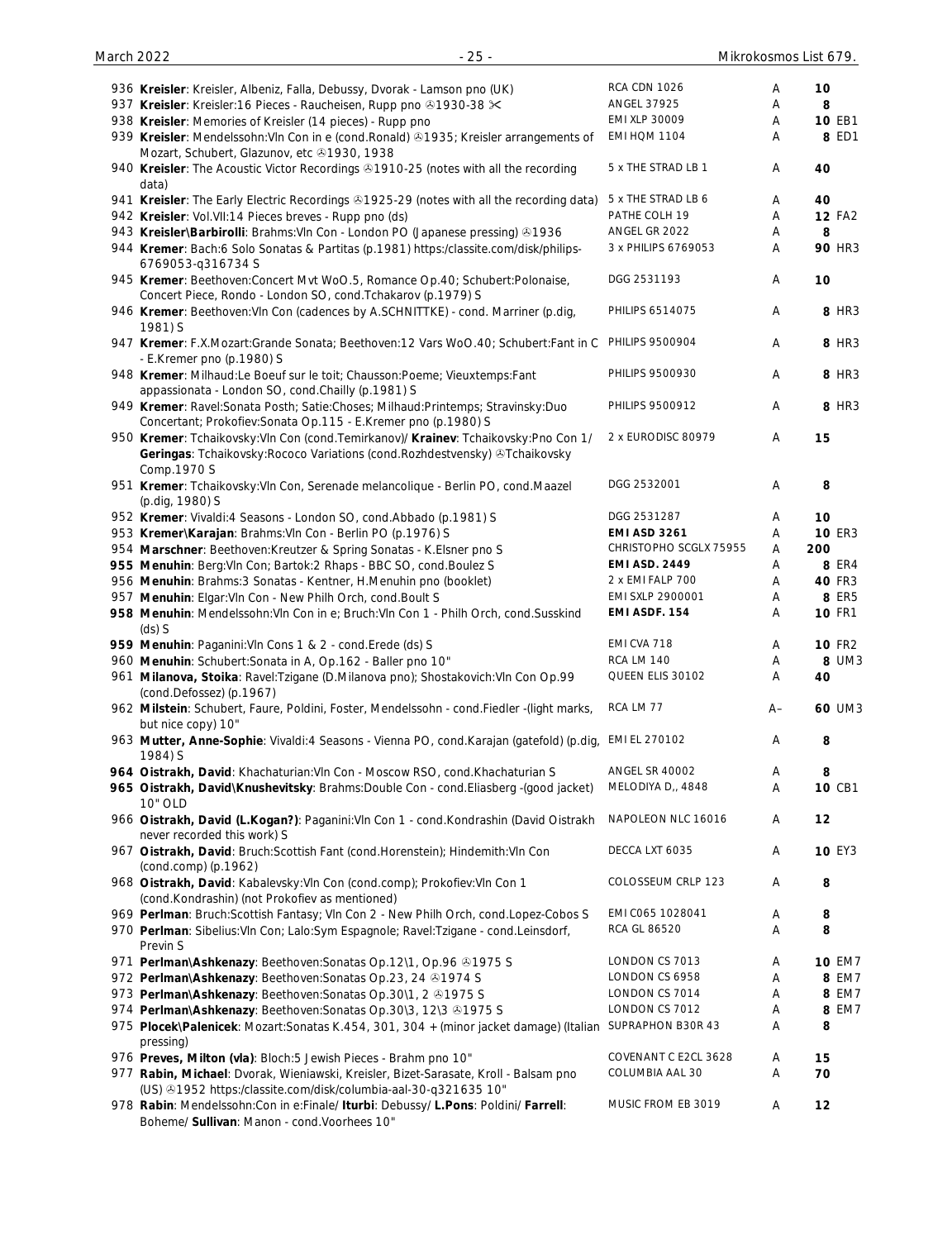| 979 Renardy: Bach:Solo Sonata 3 (UK) https:/classite.com/disk/london-lps-259-q145364 LONDON LPS 259                                                                                                                                            |                           | Α     | 50             |
|------------------------------------------------------------------------------------------------------------------------------------------------------------------------------------------------------------------------------------------------|---------------------------|-------|----------------|
| 10"                                                                                                                                                                                                                                            |                           |       |                |
| 980 Ricci: Paganini:La Streghe, Moses Fant, Molinara Vars, La Campanella, I Palpiti,<br>Sonata Op.3\6, etc - Persinger pno (French wide band) S                                                                                                | <b>DECCA 220062</b>       | Α     | 10             |
| 981 Schulz, Rudolf: Tchaikovsky: Vln Con - Leipzig RSO, cond. Abendroth 31950s                                                                                                                                                                 | URANIA UR-RS 77           | Α     | 40             |
| 982 Siskovsky, Jaro: Grieg: Sonata: Mvts 1, 2; d'Ambrosio: Canzonetta; Bach: Air (H. Abell,                                                                                                                                                    | TRANSRADIO TR 934         | Α     | 12             |
| E.Siskovsky pno)/ New York SQ: Dvorak, Boccherini, Grieg, Debussy (white jacket)<br>983 Spalding\Dohnanyi: Dohnanyi:Sonata &1952/ Enescu: Enescu:Sonata 2 (Chaillez-<br>Richez pno) 31951                                                      | VARESE SAR VC 81048       | $A++$ | 10             |
| 984 Spivakovsky, Tossy: Bach:Solo Sonata 1; Beethoven:Sonata Op.30\3 - Cornman<br>pno 10"                                                                                                                                                      | COLUMBIA ML 2089          | Α     | <b>10 UB2</b>  |
| 985 Sroubek: Paganini: Sonatinas Op.2 - Pitter guitar 10"                                                                                                                                                                                      | SUPRAPHON SUF 20334       | A     | 8              |
| 986 Staryk: Bartok: Romanian Folk Dances; Shostakovich: 3 Danses/ J. Pirie (gtr):<br>Dodgson, Duarte, Villa-Lobos/ Schenkman (vcl): Saint-Saens, Ravel, Rimsky-<br>Korsakov/ etc S                                                             | 2 x DUKE STREE DSR 31003  | Α     | 15             |
| 987 Suk: Bach:6 Solo Sonatas & Partitas (EMI license) S                                                                                                                                                                                        | 3 x SUPRAPHON 11112801    | A     | 30             |
| 988 Suske: Beethoven: Sonatas Op. 30 No. 1, 2 - Olbertz pno @1968 S                                                                                                                                                                            | <b>ETERNA 826020</b>      | Α     | 20 GD1         |
| 989 Suske: Beethoven: Sonatas Op. 47, Op. 30\3 - Olbertz pno 31968 S                                                                                                                                                                           | <b>ETERNA 826026</b>      | Α     | 12             |
| 990 Szigeti: Bach: VIn Con in g; Tartini: VIn Con in D (Columbia SO, cond. Szell); Tartini<br>:Sonata in g; Handel:Sonata 4 (Bussotti pno)                                                                                                     | COLUMBIA ML 4891          | Α     | <b>18 UB3</b>  |
| 991 Szigeti: Beethoven: Sonata Op. 30\2 - Horszowski pno 31953 10"                                                                                                                                                                             | COLUMBIA ML 2097          | Α     | 25 UB2         |
| 992 Szigeti: Mozart: Sonatas K.454, 481 - Szell pno 31955                                                                                                                                                                                      | COLUMBIA ML6EYE 5005      | A–    | <b>15 UA1</b>  |
| 993 Vardi, Emanuel (vla): Bach: Sonatas 1, 2 - Rivkin pno 10"                                                                                                                                                                                  | REGENT MG 5003            | Α     | 8              |
| 994 Zazofsky, Peter: Bartok: Vln Con 2 - cond. G. Octors (p. 1980) (autographed ?) S                                                                                                                                                           | <b>QUEEN ELIS 1980003</b> | Α     | 10             |
| 995 Zehetmair\Masur: Sibelius: VIn Con, Finlandia, Karelia Ov - Leipzig GH &dig, 1985-6                                                                                                                                                        | <b>ETERNA 725151</b>      | Α     | 8              |
| 996 Zukerman\Boulez: Berg:Vln Con, 3 Orch Pieces Op.6 - London SO, BBC SO (p.dig,<br>1986) S                                                                                                                                                   | CBS IM 39741              | $A++$ | 10             |
| 997 Int. Tchaikovsky Comp, 1974, Violin: T.Shimizu, Sung-Ju Lee, M.Martin, I.Grubert,<br>A.Vinnitsky, E.Oliveira, M.Dimitrov, D.Heifetz, I.Medvedeva, D.Jenson, A.Forough S                                                                    | MELODIYA C10 10787        | Α     | 10             |
| 998 Albin, Roger: Schubert: Arpeggione Sonata; Mendelssohn: Sonata 2 - C. Helffer pno<br>(UK) (p.1954)                                                                                                                                         | TELEFUNKEN LGX 66015      | Α     | 40             |
| 999 Borwitzky: Haydn:2 Vcl Cons - Vienna SO, cond.Ronnefeld -(black Royal Sound label) TELEFUNKEN SLT 43092<br>S                                                                                                                               |                           | Α     | <b>10 GD6</b>  |
| 1000 Brabec: Shostakovich: Sonata Op. 40 - Holetschek pno (UK) 10"                                                                                                                                                                             | LONDON LD 9075            | A     | 8              |
| 1001 Casals (also conducts): Beethoven: Sonatas Op. 5\1, 2, Pno Trios Op. 70\1, 1\3;<br>Fuaure: Elegie for 10 Vcls; Casals: Les rois mages - Horszowski, Vegh, Mareshal,<br>Bazelaire, Cassado, etc S                                          | 3 x PHILIPS 410334        | Α     | 20             |
| 1002 Casals: Bach:6 Solo Suites 31936-9 WLI                                                                                                                                                                                                    | 3 x MELODIYA M10 43299    | A     | 20             |
| 1003 Casals: Beethoven: Pno Trio Op. 1\3, Sonata Op. 17 - Horszowski, Vegh S                                                                                                                                                                   | PHILIPS . 6833054         | Α     | 8 HB1          |
| 1004 Casals: Beethoven: Sonatas & Variations - R. Serkin pno                                                                                                                                                                                   | 3 x CBS M3P 39659         | Α     | 20             |
| 1005 Casals: Brahms: Double Con (Thobaud, cond. Cortot); Boccherini: Vcl Con; Trios by<br>Mendelssohn, Schumann; Haydn, Vivaldi, Dvorak, etc                                                                                                   | 3 x EMI RLS 723           | Α     | 18             |
| 1006 Casals: Dvorak: Vcl Con (cond. Szell); Bruch: Kol Nidrei (cond. Ronald) 31937, 1936                                                                                                                                                       | <b>EMI HLM 7013</b>       | Α     | 8              |
| 1007 Cassado: Dvorak: Vcl Con; Tchaikovsky: Rococo Vars - Vienna SO, cond. Perlea<br>(p.1956)                                                                                                                                                  | <b>VOX PL 9360</b>        | Α     | 8              |
| 1008 Du Pre: Franck: Vcl Sonata; Chopin: Vcl Sonata - Barenboim pno (p.1972) S                                                                                                                                                                 | <b>EMI ASD 2851</b>       | Α     | 120 ER3        |
| 1009 Fournier\C.Krauss: Strauss: Don Quixote - Vienna PO (p.1953)                                                                                                                                                                              | DECCA LXT 2842            | A–    | <b>12 EY2</b>  |
| 1010 Gendron, Maurice: Bach:6 Solo Suites (canvas album) -(first label) 31964                                                                                                                                                                  | 3 x PHILIPS, 835272       | Α     | <b>750 HM4</b> |
| https:/classite.com/disk/philips-835272-q286359/pressing/51932 S<br>1011 Gutman, Natalia: Locatelli: Sonata in D; Tchaikovsky: Pezzo Capriccioso, Nocturne;                                                                                    | MELODIYA D. 10143         | Α     | 20 EB2         |
| Prokofiev:Adagio & Waltz from Ballets - Velichko pno -(good jacket) 10" OLD<br>1012 Holscher, Ludwig: Haydn:Cello Con in D (Berlin PO, cond.C.Krauss)/ Hendricks                                                                               | URANIA UR-RS 731          | Α     | 70             |
| $(vIn)\$ Tottcher $(ob)$ : Bach:Con B.1060 (cond.H.Koch) + (spines taped)<br>1013 Knushevitzky: Saint-Saens: Swan, Allegro appassionato; Ruzhitsky: Nocturne;<br>Mendelssohn; Davidov:4 Pcs; R.Strauss:An einsalle - N.Valter, Zubtsev pno 10" | MELODIYA HD 3328          | Α     | 50             |
| 1014 Kurtz, Edmund: Chopin: Sonata Op.65 - A. Balsam pno 10"                                                                                                                                                                                   | RCA LM 19                 | Α     | <b>10 UM1</b>  |
| 1015 Piatigorsky: Brahms: Sonata Op. 99 - Berkowitz pno 10"                                                                                                                                                                                    | COLUMBIA ML 2096          | Α     | <b>10 UB2</b>  |
| 1016 Ricci, George: Schubert: Arpeggione Sonata (Mittman pno); Schumann: Vcl Con                                                                                                                                                               | GUILDE EUR GEM 69         | $A-$  | 10             |
| (cond.Vittori)<br>1017 Rostropovich: Bach: Solo Suite 5 10" OLD                                                                                                                                                                                | MELODIYA D, 4958          | A     | 30 BW1         |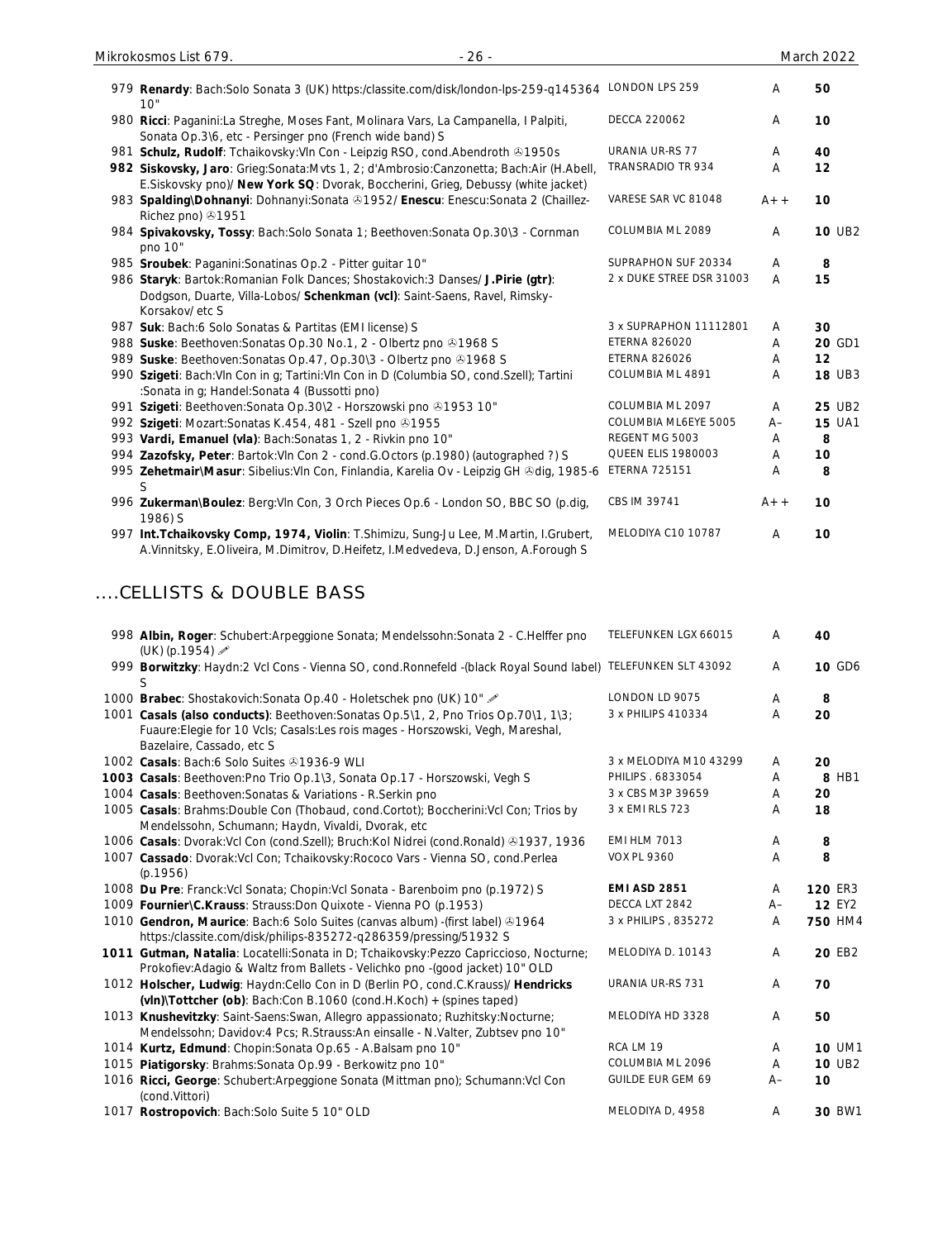| 1018 Sadlo: Haydn: Vcl Con in C; Boccherini: Vcl Con in B flat - cond. Klima (gatefold) S                                                                                                          | SUPRAPHON SUAST(RL).<br>50495                 | A      | <b>10 ZR5</b> |
|----------------------------------------------------------------------------------------------------------------------------------------------------------------------------------------------------|-----------------------------------------------|--------|---------------|
| 1019 Slobodkin, Yakov\Ginsburg, Grigory: Grieg:Sonata Op.36 10" OLD                                                                                                                                | MELODIYA D 2735                               | Α      | <b>12 DR1</b> |
| 1020 Solow, Jeffrey: Kodaly: Sonata; Dello Joio: Duo Concerto; Barber: Sonata -<br>A.Dominguez pno $@1977$ , (autographed) + (signed by Dominguez) S                                               | PELICAN LP. 2010                              | Α      | 12            |
| 1021 Sopkin, George: Bloch: Voice in the Wilderness - Kirsch pno 10"                                                                                                                               | ERNEST BLO E2CL 5606                          | Α      | 8             |
| 1022 Starker: Vivaldi: Vcl Con in D; Corelli: Vcl Sonata in d - M. Meyer pno ®1951 10"                                                                                                             | PARADOX PL 10003                              | Α      | 12            |
| 1023 Walevska, Christine: Saint-Saens: Vcl Cons 1, 2, Suite for Vcl & Orch - Monte Carlo                                                                                                           | PHILIPS 6500459                               | A      | <b>10 HR2</b> |
| OpO, cond.Inbal (p.1974) S<br>1024 Music Makers: Friends of the Musicians' Benevolent Fund: Suggia, Kreisler, Solomon, EMI HLM 7093<br>Bliss, Menuhin, Nash, etc                                   |                                               | Α      | 10            |
| MISCELLANEOUS SOLO INSTRUMENTS & OTHERS                                                                                                                                                            |                                               |        |               |
| 1025 Clarinet: Simm:Mendelssohn:Sonata in E flat (Casper pno)/ Lipka (vla):<br>Mendelssohn: Sonata in c (Czepski pno) 31982, 1983 S                                                                | <b>ETERNA 827693</b>                          | Α      | 8 DB1         |
| 1026 Clarinet: Zhelvakov:Mozart:Cl Con; Mercadante:Cl Con Op.101 - USSR MCO,<br>cond.Rozhdestvesnky 3dig, 1987 S                                                                                   | MELODIYA A10 511                              | Α      | 8             |
| 1027 Flute: A.Danesin\G.Finazzi:Sammartini:Sonata in F, A.& G.Gabrieli, Palestrina;<br>Locatelli: Sonata in E - Zamboni hrpschrd, A.& W. Battagliola tpt, Lipetti hrn, Castellini<br>trmb S        | VEDETTE VST 6003                              | Α      | 12            |
| 1028 Flute: Gazzelloni: Bach: Fl Sonata 4 in C; Vivaldi: Sonata in C; Mozart: Sonata K. 14;<br>Beethoven: Serenata Op. 41 - Canino hrpschrd, pno                                                   | <b>FABBRI EDI GIM 2</b>                       | A      | 8             |
| 1029 Flute: J.Castagner: Duos for FI & Harp (Handel, Mozart, Vivaldi, Bartok, Ibert,<br>Lemeland, Jolivet, Debussy) - E.Fontan-Binoche harp                                                        | <b>DECCA 164113</b>                           | Α      | 12            |
| 1030 Flute: Nicolet: Weber: 6 Sonatas Op.10, Trio Op.63 - Canino pno, Filippini vcl @1990<br>S                                                                                                     | <b>NOVALIS 150065</b>                         | Α      | 8             |
| 1031 Flute: Rampal: Khachaturian: FI Con (after the VIn Con) - cond. Martinon (p. 1976) S                                                                                                          | COLUMBIA Y 33906                              | Α      | 8             |
| 1032 Flute: Rampal:La Flute en Italie (Locatelli, Tessarini, Marcello, Bononcini) - Gerlin<br>hrpschrd (French gatefold)                                                                           | <b>PHILIPS 640513</b>                         | A      | 10            |
| 1033 Flute: W.Tast:French Flute Music:Ibert:Jeux; Roussel:Joueurs; Debussy:Syrinx;<br>Bozza:Agrestide; Milhaud:Sonatine; Messiaen:La Merle noir; Poulenc:Sonata -<br>Stockigt pno 31983 S          | <b>ETERNA 827769</b>                          | Α      | 8             |
| 1034 Guitar: Paco Pena: Art of Flamenco Guitar (phase 4) (gatefold) S $\times$                                                                                                                     | LONDON SPC 21083                              | Α      | 8 EW3         |
| 1035 Guitar: R.Bengtsson: Taube-Bengtsson: 4 Pcs; Bufano: 3 Pcs; Sor: 6 Etudes from<br>Op.60; Giuliani:2 Rondos; Bengtsson: Romance d'Amour & 1968 S                                               | TELESTAR TRS 11050                            | Α      | 10            |
| 1036 Guitar: S.Maroto:Bach, Handel, Haydn, Visee, Schubert, Rameau, Carcassi, Sor,<br>Parga-Marolo - (minor jacket damage) 10"                                                                     | PATHE DT 1028                                 | Α      | 10            |
| 1037 Harp: Grandjany:Bach-Grandjany:7 Trancriptions; C.P.E.Bach:Sonata for Harp                                                                                                                    | CAPITOL P 8459                                | Α      | <b>10 UD1</b> |
| 1038 Harp: Grandjany:Classique et Moderne (Respighi, Kirchhoff, Schobert, Couperin,<br>Mozart, Loillet, Tournier, Godefroid, Renie) S                                                              | CAPITOL SP 8514                               | Α      | 8             |
| 1039 Harp: Grandjany: French Music Transcriptions (Debussy, Daquin, Rameau, Ravel,<br>Couperin, Perilhou)                                                                                          | CAPITOL P 8401                                | Α      | 8 UG5         |
| 1040 Harp: Grandjany:Grandjany:Haydn Fant, Dans la foret, Divertissement; Faure:Imp;<br>Prokofiev:Prel; Hindemith:Sonata (gatefold)                                                                | CAPITOL PAO 8420                              | Α      | 8 UG5         |
| 1041 Harp: Grandjany: Handel: Hrp Con; Mozart: Con for FI & Hrp K.299 - Baron fl,<br>cond. Waldman (US) S                                                                                          | DECCA DL 710075                               | Α      | 10            |
| 1042 Harp: Grandjany: Ravel: Introduction & Allegro; Debussy: Danses sacree et profane;<br>Grandjany: The Children's Hour; Rhapsody; Roger-Ducasse: Barcarolle - Hollywood SQ,<br>cond.F.Slatkin S | SERAPHIM S 60142                              | Α      | 8             |
| 1043 Harpsichord: Gremy-Chauliac:Pieces by Louis, Francois, Armand-Louis & Gervais-<br>Francois Couperin S                                                                                         | CHARLIN CL 45                                 | Α      | 10            |
| 1044 Harpsichord: Haugsand:Marchand:Pieces de clavecin Book 1, 2 (gatefold) (p.1981)<br>S                                                                                                          | SIMAX PS 1007                                 | Α      | 8             |
| 1045 Harpsichord: Kipnis: Bach: Italian Con; English Ste 2; 12 Little Preludes; Fantasia in a<br>S                                                                                                 | COLUMBIA M 30231                              | Α      | 8             |
| 1046 Harpsichord: Kipnis: Soler: 10 Sonatas, Fandango (p.dig, 1981) S                                                                                                                              | NONESUCH D 79010                              | Α      | 8             |
| 1047 Harpsichord: Kirkpatrick: Bach: 4 Toccatas (gatefold) 31960 S                                                                                                                                 | ARCHIV SAPM 198184<br>3 x ARCHIV SAPM+ 198003 | Α      | 8             |
| 1048 Harpsichord: Kirkpatrick: Bach: 6 Partitas 31958 (individual gatefold LPs) S<br>1049 Harpsichord: Kirkpatrick: Bach: B.916, 904, 906, 903, 802-805 (gatefold) & 1959-                         | ARCHIV SAPM 198185                            | Α<br>Α | 30<br>8       |
| 60 S                                                                                                                                                                                               |                                               |        |               |
| 1050 Harpsichord: Kirkpatrick: Bach: Capriccio, Aria, 2 Toccatas (gatefold) 31960                                                                                                                  | ARCHIV SAPM 198183                            | Α      | 8             |
| 1051 Harpsichord: Kirkpatrick: Bach: Con in Italian Style, French Overture (gatefold)<br><b>@1959 S</b>                                                                                            | ARCHIV SAPM 198032                            | Α      | 8             |
| 1052 Harpsichord: Kirkpatrick: Bach: Goldberg Variations (gatefold) 31958 S                                                                                                                        | ARCHIV SAPM 198020                            | Α      | 10            |

March 2022 - 27 - Mikrokosmos List 679.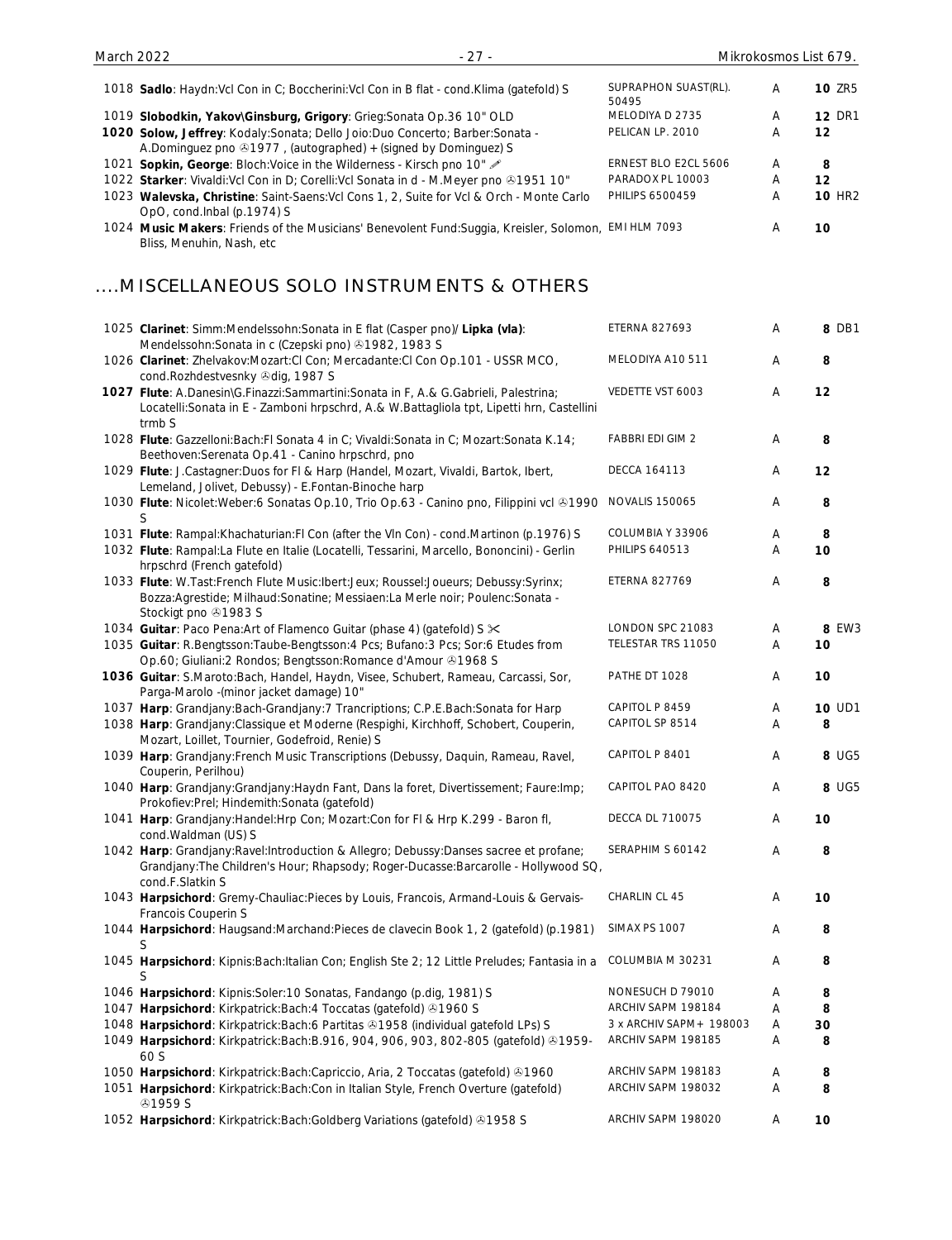| 1053 Harpsichord: Kirkpatrick: Bach: Inventions & Symphonies B.772-801 (gatefold)<br><b>⊕1960 S</b>                                                                                             | ARCHIV SAPM 198179      | Α     | 10            |
|-------------------------------------------------------------------------------------------------------------------------------------------------------------------------------------------------|-------------------------|-------|---------------|
| 1054 Harpsichord: Kirkpatrick: Bach: Suites B.818a, 819; 12+6 Little Preludes; 3<br>Menuets 31960 (gatefold) S                                                                                  | ARCHIV SAPM 198178      | Α     | 8             |
| 1055 Harpsichord: M.Kroll:Balbastre:5 Pieces; F.Couperin:23me Ordre; Duphly:3 Pieces<br>(TAS) (p.1976) https:/classite.com/disk/afka-sk-298-q9764 S                                             | AFKA SK 298             | Α     | 180           |
| 1056 Harpsichord: M.Kroll:Simon le Duc:3 Sonatas Op.1\1, 4\1, 4; C.P.E.Bach:Sonata<br>W.73 - C.Lieberman vln (p.1976) S                                                                         | AFKA SK 299             | Α     | 25            |
| 1057 Harpsichord: Paul Wolfe: Handel: 16 Suites (complete)                                                                                                                                      | 5 x EXPERIENCE EA 500   | Α     | 20            |
| 1058 Harpsichord: Sgrizzi:Corelli, Stradella, Pasquini, Rossi, Frescobaldi, etc (p.1962)                                                                                                        | CYCNUS 30CM 15          | A     | 10            |
| 1059 Harpsichord: W.Dohling:Bach:Italian Concerto, 6 Prels B.933-8, WTK Book I\1, 2,<br>Partita B.826 (p.1963) S                                                                                | SAGA STFID 2054         | Α     | 8             |
| 1060 Horn: Baumann: Glier: Hrn Con; Saint-Saens: Concert Piece; Chabrier: Largetto;<br>Ducas: Villanelle - cond. Masur (p. 1987) S                                                              | <b>ETERNA 725084</b>    | A     | 8             |
| 1061 Horn: Ifor James: Sonatas for hrn & pno by Beethoven, Chrubini (2) & Danzi -<br>Partridge pno S                                                                                            | KENWEST KNEWLP 201      | A     | 8             |
| 1062 Horn: Tuckwell: Beethoven: Sonata Op.17; Schumann: Adagio & Allegro;<br>Danzi:Sonata; Saint-Saens:Romance - Ashkenazy pno (p.1976) S                                                       | LONDON CS 6938          | Α     | 8 EM7         |
| 1063 Lute: S.Bloch:Rosseter, Straloch, Cara, Trombonicino, Attiagnant, Dowland,<br>Fiorentino, Waissel, Nigrino, etc 10"                                                                        | ALLEGRO AL 6            | Α     | 8             |
| 1064 Oboe\Harp: L.Lencses\G.Herbert:Faure:4 Pieces; Satie:Gnossiennes, Gymnopedies;<br>Koechlin: 2 Pieces; Pierne: Serenade 31986 S                                                             | AUDITE 68409            | A     | 8             |
| 1065 Organ: M-C.Alain:Bach:6 Trio Sonatas, 2 Fantasies (canvas gatefold)                                                                                                                        | 2 x DISCOPHILE DF 119   | A     | 20            |
| 1066 Organ: M.Alain:Bach:Orgelbuchlein Vol.1 S                                                                                                                                                  | <b>ERATO STE 50093</b>  | Α     | <b>12 FP1</b> |
| 1067 Organ: R.K.Biggs:Bach:T&F in d; Sibelius:Chorale; Boex:March; Dandrieu:Fifers;<br>Schubert: Ave Maria 10"                                                                                  | CAPITOL L 8089          | Α     | 8             |
| 1068 Organ: Roger Fisher:Mendelssohn: Organ Sonatas 1-6; 3 Preludes & Fugues<br>(gatefold) (p.1978) S                                                                                           | 2 x L'OISEAU-L SOL 350  | Α     | 18            |
| 1069 Recorder: W.van Hauwe: Telemann: Partita 4, 3 Fantasias 5, 9, 12, Methodische<br>Sonate 10, Sonata in f - Asperen hrpschrd, W.Moller vcl (p.1982) S                                        | GLOBE GLOCX 15005       | Α     | 8             |
| 1070 Trumpet: E.Head:Bozza:Caprice; Flor Peeters:Tpt Sonata; Enescu:Legend; Kent<br>Kennan: Tpt Sonata - R.H.Johnson pno (p.1978)                                                               | TRUMPETER TR 1490       | Α     | 10            |
| 1071 Trumpet: Scherbaum: Trp Cons by J.& M. Haydn, L. Mozart, Telemann - cond. Stepp,<br>Ristenpart, Stehli S                                                                                   | DGG SLPEM 136483        | Α     | 8 GY7         |
| 1072 Cornell University Wind Ens: Wilding-White: Band Music; J. Russo: 3 Band Pieces;<br>Joplin-Krasicky:Pine Apple Rag - cond.M.Stich @live, 1980 S                                            | CORNELL UN CUWE 28      | A     | 8             |
| 1073 North Texas State Univ. Concert Band: Sousa, Fauchet, G. Simons, Chavez,<br>J. Wagner, Lecuona, D. Gillis, Wagner - cond. M. McAdow                                                        | NORTH TEXA LCS 336328   | A     | 10            |
| 1074 Pipes & Drums of 1st Battalion Queen's Own Higlanders: Highland Festival<br>(Decca pressing) (UK) S                                                                                        | GREAT BAND GBS 1001     | Α     | 10            |
| 1075 UCLA Symphonic Wind Ensemble: Grainger, Benson, Erickson, White, Copland,<br>Sousa - cond.C.Sawhill                                                                                        | CUSTOM FID CFS 2572     | Α     | 10            |
| 1076 United States Marine Band: 185th anniversary concert (Schuman, Warren, Sousa,<br>Offenbach, Wagner, Stravinsky, Knox - cond.J.R.Bourgeois                                                  | 2 x UNITED STA JRB 8301 | A     | 20            |
| 1077 United States Marine Band: On Tour (Liszt, Verdi, Wagner, Grafulla, Knox, Rossini,<br>Sousa) (gatefold)                                                                                    | UNITED STA MBJRB 3002   | Α     | 12            |
| 1078 United States Marine Band: Wagner: Siegfried Fant; Eine Faust Ov; Die Walkure<br>Fantasie; Huldigungsmarsch; Trauersinfonie on Themes from Weber's Euryanthe;<br>Siegfried's Funeral March | 2 x UNITED STA JRB 4141 | Α     | 20            |
| 1079 United States Naval Academy Band: Heritage of March: J.F. Wagner, W. Scouton -<br>cond.A.E.Beck (vol.43)                                                                                   | U.S.NAVAL PDB 416       | Α     | 10            |
| 1080 United States Navy Band & Sea Chanters: The Tradition of Hannukah -<br>cond.J.Phillips                                                                                                     | UNITED STA USN 1        | $A +$ | 10            |
| 1081 United States Navy Band: In Concert (E.Goldman, Weber, J.Strauss, Lalo, Delibes) -<br>cond.J.Phillips                                                                                      | UNITED STA SO 16263     | $A +$ | 10            |
| 1082 United States Navy Band: J.S.Smith, Elgar, Verdi, Gimenez, Liszt-Kindig, C.T.Smith,<br>Vaughan Williams, Hindemith - cond.A.E.Beck (gatefold)                                              | 2 x UNITED STA 1186     | Α     | 18            |
| 1083 United States Navy Band: National Tour (Liszt-Kindig, G.Gimenez, E.S.Williams,<br>C.T.Smith, E.E.Bagley) - cond.A.E.Beck                                                                   | UNITED STA 45799        | $A +$ | 10            |
| CHAMBER MUSIC                                                                                                                                                                                   |                         |       |               |

| 1084 Alban Berg Quartet: Schubert: SQ 15 (p.1980) S                                     | EMI C065 3832   |       |
|-----------------------------------------------------------------------------------------|-----------------|-------|
| 1085 Amadeus Quartet: Brahms: Sextet Op. 18 - Aronowitz, Pleeth (p. 1967) S             | DGG SLPM 139353 | 8 GY7 |
| <b>1086 Antwerp Soloists:</b> Trio Sonatas by Bach, Handel, Telemann, C.Stamitz @1973 S | S.V.A. 1        |       |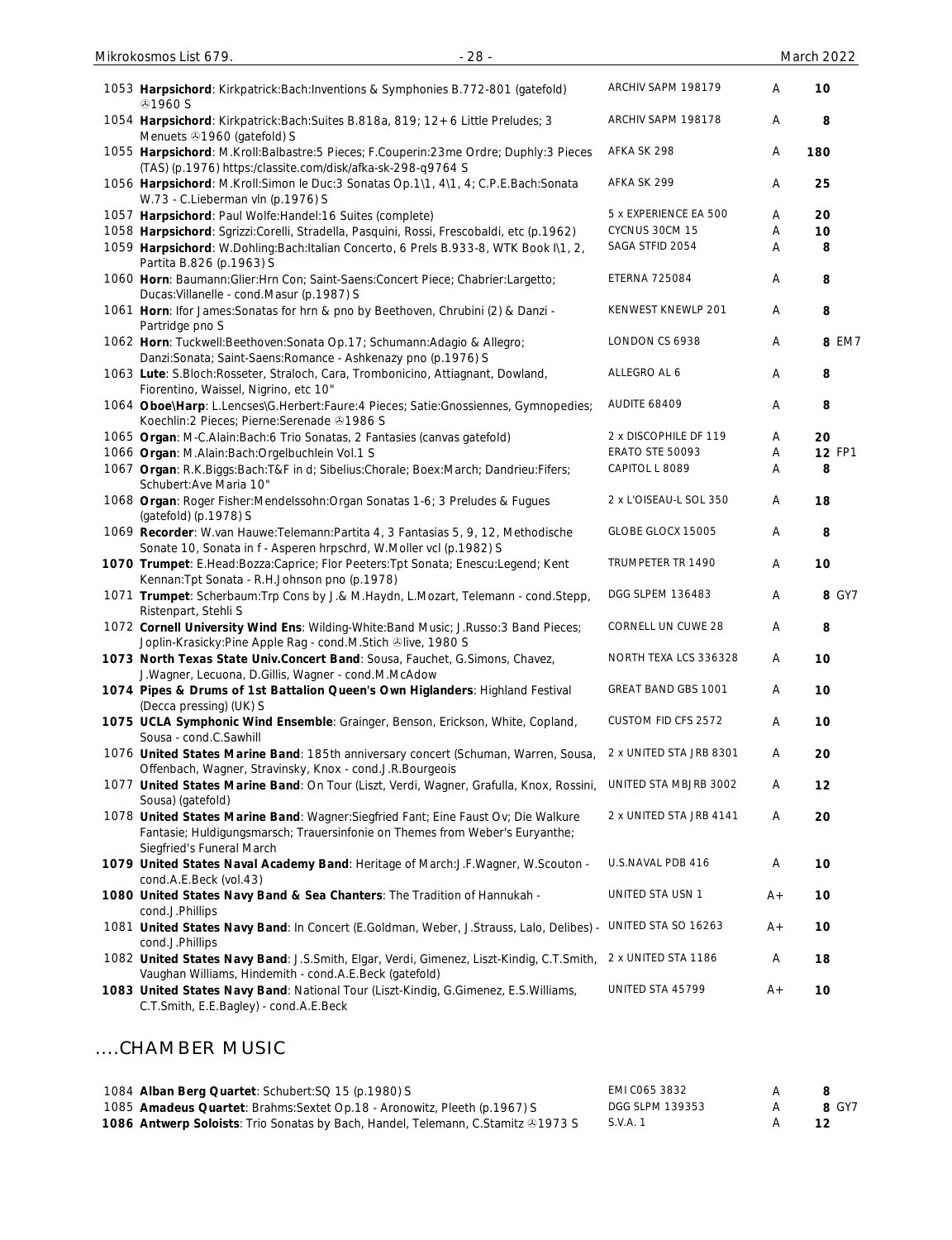| 1087 Beaux Arts Trio: Beethoven: Archduke Trio (gatefold) (p.1980) S                                                                      | PHILIPS 9500895                   | Α      | 8 HR3              |
|-------------------------------------------------------------------------------------------------------------------------------------------|-----------------------------------|--------|--------------------|
| 1088 Beaux Arts Trio: Beethoven: Piano Trios Op. 1\1, 2 (p. 1981) S                                                                       | PHILIPS 9500988                   | Α      | 8 HR3              |
|                                                                                                                                           |                                   |        |                    |
| 1089 Beaux Arts Trio: Brahms: 2 Piano Trios Op.posth, Op.101 S                                                                            | <b>PHILIPS 802748</b>             | Α      | 8 HR <sub>2</sub>  |
| 1090 Beaux Arts Trio: Brahms: Complete Pno Quartet - Trampler vla (p.1974) S                                                              | 3 x PHILIPS 6747068               | Α      | <b>18 HR2</b>      |
| 1091 Beaux Arts Trio: Brahms: Piano Trios Op.8, 87 S                                                                                      | <b>PHILIPS 802747</b>             | Α      | 8 HR2              |
|                                                                                                                                           |                                   |        |                    |
| 1092 Beaux Arts Trio: Dvorak: Complete Piano Trios S                                                                                      | 3 x PHILIPS 6703015               | Α      | <b>18 HR2</b>      |
| 1093 Beaux Arts Trio: Haydn: Pno Trios 25, 26, 27 (p.1969) S                                                                              | PHILIPS, 6500023                  | Α      | <b>8 ER1</b>       |
| 1094 Beaux Arts Trio: Haydn:Pno Trios Vol.1 (p.1979) S                                                                                    | 4 x PHILIPS 6747413               | Α      | 20 HB <sub>2</sub> |
|                                                                                                                                           |                                   |        |                    |
| 1095 Beaux Arts Trio: Mendelssohn: Pno Trios Op.49, 66 (p.1967) S                                                                         | PHILIPS 6570885                   | Α      | 8 HR3              |
| 1096 Beaux Arts Trio: Mozart: Pno Trios K.542, 502, 564 S                                                                                 | PHILIPS . 802834                  | Α      | <b>10 HR2</b>      |
| 1097 Beaux Arts Trio: Mozart: Pno Trios K.542, 502, 564 S                                                                                 | <b>PHILIPS 802833</b>             | Α      | <b>10 ER2</b>      |
|                                                                                                                                           |                                   |        |                    |
| 1098 Beaux Arts Trio: Schubert: Pno Trios Op.99, 100; Adagio Op.posth. 148; Trio D.28                                                     | 2 x PHILIPS 412620                | Α      | 15                 |
| <b><i></i></b> Odig, 1984 (gatefold) S                                                                                                    |                                   |        |                    |
| 1099 Beaux Arts Trio: Smetana: Pno Trio Op.15; Chopin: Pno Trio Op.8 (p.1971) S                                                           | PHILIPS, 6500133                  | Α      | 8 ER1              |
|                                                                                                                                           |                                   |        |                    |
| 1100 Beethoven: Trio Op.87, Variations WoO.28/ J. Wenth: La petite serenade - Feit                                                        | EMI C065 30835                    | Α      | 8                  |
| Concertino (Feit, Jonas ob, Wiedenhoff eng horn) (p.1978) S                                                                               |                                   |        |                    |
| 1101 Boccherini Quintet: Boccherini: Quintet "La Voliere"                                                                                 | CLUB NATIO CND 501                | Α      | 10                 |
|                                                                                                                                           |                                   |        |                    |
| 1102 Borodin Quartet: Shostakovich: 15 SQs; Pno Quintet - S. Richter pno S                                                                | 9 x MELODIYA A10+ 109             | Α      | 60                 |
| 1103 Bourdin (fl): Mozart: 4 Fl Quartets - Keller, Ales vln, Lequien, Schessl vla, Braun,                                                 | CLUB FRANC 229                    | Α      | 18                 |
|                                                                                                                                           |                                   |        |                    |
| Wiederker vcl (bklt)                                                                                                                      |                                   |        |                    |
| 1104 Budapest String Quartet: Haydn: SQs Op. 76\5, 6                                                                                      | COLUMBIA ML6EYE 4924              | Α      | <b>10 UA1</b>      |
| 1105 Busch Quartet\R.Serkin: Schumann:Pno Quintet Op.44 10"                                                                               | COLUMBIA ML 2081                  | Α      | <b>10 UB2</b>      |
|                                                                                                                                           |                                   |        |                    |
| 1106 Casals: Beethoven: Archduke Trio - Schneider, Istomin (UK)                                                                           | PHILIPS GBL 5639                  | Α      | 8                  |
| 1107 Casals: Beethoven: Piano Trio Op. 1\2 - Istomin, Schneider (Perpignan, 1951)                                                         | CBS 61760                         | Α      | 8                  |
| 1108 Casals: Beethoven: Pno Trios Op.11, 70\2 - Istomin, Schneider 31951                                                                  | CBS 61761                         | Α      | 8                  |
|                                                                                                                                           |                                   |        |                    |
| 1109 Casals: Haydn:Trio Op.73\2; Schubert:Trio Op.99 - Cortot, Thibaud ®1927, 1926                                                        | EMI COLH. 12                      | Α      | 8 EA2              |
| 1110 Casals\Istomin\J.Fuch\Schneider: Beethoven:Pnia Trios Op.70\1, 2 &1953                                                               | CBS-SONY SOCU 4                   | Α      | 12                 |
|                                                                                                                                           |                                   |        |                    |
| (Japanese pressing)                                                                                                                       |                                   |        |                    |
| 1111 Casals\Vegh\Engel: Beethoven:Pno Trio Op.70 No.1/ Brendel: Beethoven:Sonata                                                          | PHILIPS 6598334                   | Α      | 8 HB2              |
| Op.79 S                                                                                                                                   |                                   |        |                    |
|                                                                                                                                           | TURNABOUT TV-S 34411              |        |                    |
| 1112 Casals\Vegh\Horszowski: Beethoven:Archduke Trio & Bonn, 1958 S                                                                       |                                   | Α      | 8                  |
| 1113 Ceccarossi (horn): Brahms: Hrn Trio Op.40; Dusek: Notturno concertante Op.68 -                                                       | PENTAPHON MCB 15007               | Α      | 12                 |
| C.Rossi vln, Bacchelli pno (p.1977) S                                                                                                     |                                   |        |                    |
|                                                                                                                                           | WESTMINSTE XWN 18049              |        |                    |
| 1114 Curtis Quartet: Debussy: SQ; Ravel: SQ (p.1955)                                                                                      |                                   | Α      | 8                  |
| 1115 Festetics Quartet: Haydn:6 SQs Op.9 (p.dig, 1989) S                                                                                  | 3 x HUNGAROT SLPD 12976           | Α      | 20                 |
| 1116 French Wind Quintet (with Rampal): Milhaud:La cheminee du roi Rene, Suite                                                            | L'OISEAU-L DL. 53002              | Α      | 15                 |
|                                                                                                                                           |                                   |        |                    |
| d'apres Corrette (UK) (p.1953) 10"                                                                                                        |                                   |        |                    |
|                                                                                                                                           |                                   |        | 8 HB1              |
|                                                                                                                                           |                                   | Α      |                    |
| 1117 French Wind Quintet: Danzi: Wind Quintets Op.56\1, 2; Rossini: Wind Quartets 1, 4 PHILIPS 839312                                     |                                   |        |                    |
| S                                                                                                                                         |                                   |        |                    |
| 1118 Gieseking: Mozart: Quintet K.452; Beethoven: Quintet Op.16 - Philh Wind Quartet                                                      | EMI 1017831                       | Α      | 8                  |
| ⊙1955                                                                                                                                     |                                   |        |                    |
|                                                                                                                                           |                                   |        |                    |
| 1119 Gilels\Kogan\Rostropovich: Tchaikovsky: Trio Op.50                                                                                   | ULTRAPHONI 1662                   | $A++$  | 12                 |
| 1120 Goldberg, Szymon: Mozart: Trios K.502, 548 - J.& N.Graudan pno & vcl (gold label                                                     | DECCA DL. 9722                    | Α      | 30                 |
|                                                                                                                                           |                                   |        |                    |
| US)                                                                                                                                       |                                   |        |                    |
| 1121 Goodman (cl): Brahms: Cl Trio Op. 114; Cl Quintet Op. 115; Beethoven: Cl Trio Op. 11; 2 x MHS 827355                                 |                                   | Α      | 15                 |
| Weber:Cl Quintet Op.34 - Berkshire SQ, L.Pommers pno (gatefold) (p.1985) S                                                                |                                   |        |                    |
|                                                                                                                                           | PHILIPS 6500034                   | Α      | <b>10 HR2</b>      |
| 1122 Grumiaux Trio: Mozart: 4 FI Quartets - Bennett fl (p.1970) S                                                                         |                                   |        |                    |
| 1123 Grumiaux Trio: Mozart: Quintets K.174, 515 - Gerecz, Lesueur (p.1974) S                                                              | PHILIPS 6500619                   | Α      | <b>10 HR2</b>      |
| 1124 Grumiaux Trio: Mozart: Quintets K.593, 614 - Gerecz, Lesueur (p.1974) S                                                              | PHILIPS 6500621                   | Α      | <b>12 HR2</b>      |
|                                                                                                                                           | <b>RCA ARL1 4331</b>              | $A++$  |                    |
| 1125 Guarneri Qartet: Borodin: SQ 2; Dohnanyi: SQ 2 (p.1982) S $\times$                                                                   |                                   |        | 8                  |
| 1126 Harrell\Ashkenazy: Brahms: 2 Sonatas Op.38, 99 31980 S                                                                               | LONDON CS(HP) 7208                | Α      | 8 HR1              |
| 1127 Hummel: Septet Op.74 - Neckar Septet S                                                                                               | ORYX 1810                         | Α      | 8                  |
|                                                                                                                                           |                                   |        |                    |
| 1128 Kraus, Joseph Martin: Vienna Fl Quintet (Lorich fl, U.Kussmaul, Wickenhauser vln,                                                    | MUSICA RAR MUR 17                 | Α      | 8                  |
| J.Kussmaul vla, Wolf vcl); Piano Sonata in E (Krieger pno)                                                                                |                                   |        |                    |
| 1129 Kremer & His Friends: Lockenhaus 1982:Krenek, Schoenberg, J.Strauss, Mozart,                                                         | 2 x PHILIPS 411062                | Α      | 15                 |
|                                                                                                                                           |                                   |        |                    |
| Haydn, Schubert, Cage, Toch, Webern, etc - Hagen SQ, A.Schiff, M.Maisky,                                                                  |                                   |        |                    |
| Danczowska, etc (gatefold) S                                                                                                              |                                   |        |                    |
| 1130 Loewenguth SQ: Debussy:SQ; Ravel:SQ (early French gatefold)                                                                          | DGG 18312                         | Α      | 8                  |
|                                                                                                                                           | <b>EMI QIM 6319</b>               | Α      |                    |
| 1131 Martin\Loveridge\Hooton: Beethoven:Archduke Trio -(ALP IR2 label)                                                                    |                                   |        | 10 IR2             |
| 1132 Melos Quartet: Mozart: SQs K.464, 465 (p.1978) S                                                                                     | DGG 2530981                       | Α      | 8                  |
| 1133 Milano Piano Quartet: R.Strauss: Pno Quartet Op.13 (gatefold) (p.1980) S                                                             | ACCORD ACC 140016                 | Α      | 10                 |
|                                                                                                                                           | <b>TR TRC 105</b>                 | $A++$  |                    |
| 1134 Mirecourt Trio: Brahms: Pno Trio Op.8 S                                                                                              |                                   |        | 10                 |
| 1135 Paganini Quartet: Beethoven: SQ Op.135 10"                                                                                           | RCA LM 24                         | Α      | <b>15 UM1</b>      |
| 1136 Paganini Quartet: Ravel:SQ 10"                                                                                                       | <b>RCA LM 146</b>                 | Α      | <b>15 UM3</b>      |
|                                                                                                                                           |                                   |        |                    |
| 1137 Paris String Trio: Beethoven: String Trios 31977 S<br>1138 Perahia: Brahms: Pno Quartet Op. 25 - Mmbrs of Amadues SQ (p.dig, 1987) S | 3 x SYRINX 1077012<br>CBS M 42361 | Α<br>Α | 45<br>8            |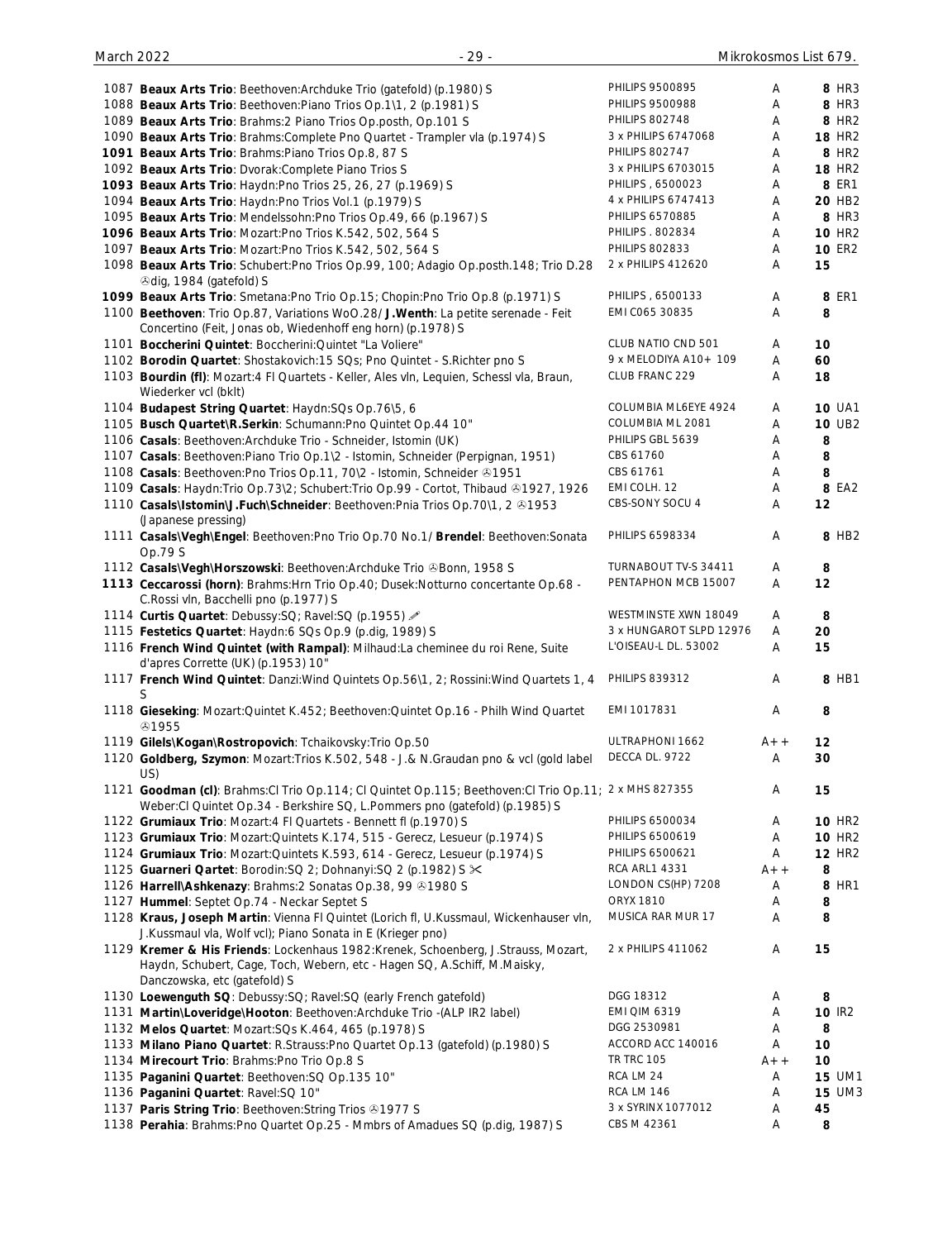| Mikrokosmos List 679.                                                                                          | $-30-$                                                                                                                                                                |                        |   | <b>March 2022</b> |
|----------------------------------------------------------------------------------------------------------------|-----------------------------------------------------------------------------------------------------------------------------------------------------------------------|------------------------|---|-------------------|
| 1139 Quartetto della Scala: Donizetti: SQ 9; Bazzini: SQ 3 (UK) (p.1956)                                       |                                                                                                                                                                       | TELEFUNKEN LGX 66063   | A | 12                |
| Veyron-Lacroix hrpschrd                                                                                        | 1140 Rampal (fl): Vivaldi: 3 Concertos & 2 Sonatas - Pierlot ob, Hongne bsn, Gendre vln,                                                                              | BAM LD 6               | A | 10                |
| Boston Brass Ens, cond. Simon) (gatefold)                                                                      | 1141 Rimsky-Korsakov: Quintet (Sanroma, Boston WQ)/ Janacek: Capriccio (Hambro,                                                                                       | <b>BRISTOL CO BL 2</b> | A | 10                |
| 1142 Roth String Quartet (with Starker): Kodaly:SQ 1 (US)<br>https:/classite.com/disk/mercury-mg-80004-q295066 |                                                                                                                                                                       | MERCURY MG 80004       | A | 10                |
| 1143 Smetana Quartet: Haydn: SQs Op. 64\5, 33\3 -(white & gold label) S                                        |                                                                                                                                                                       | <b>EMI SME 91447</b>   | A | 8 GW2             |
|                                                                                                                | 1144 Trio Cantabile: Clementi: Trio in D; Hummel: Adagio, Variations & Rondo; Lefebvre,<br>Charles Edouard: Ballade in F; Martinu: Trio (1944) @1986, (autographed) S | THOROFON MTH. 323      | A | 10                |
|                                                                                                                | 1145 Trio di Trieste: Rameau: 3 Pieces (arr.by Saint-Saens); Vivaldi: Sonata in c 10"                                                                                 | LONDON LS 600          | A | 10                |
| 1146 Vegh Quartet: Bartok: SQs 1, 2, (dowel spine)                                                             |                                                                                                                                                                       | <b>ANGEL 35240</b>     | A | 8 ER1             |
| 1147 Vegh Quartet: Bartok: SQs 5, 6, (dowel spine)                                                             |                                                                                                                                                                       | <b>ANGEL 35242</b>     | A | 8 ER1             |
| - K.Scheit gtr                                                                                                 | 1148 Vienna Konzerthaus SQ: Haydn: Guitar Quartet in D; Boccherini: Guitar Quintet in D                                                                               | AMADEO AVRS 6153       | A | 10                |

1149 **Vienna Philh Quartet**: Haydn:SQ Op.20\5; Schubert:SQ 10 (UK) (p.1954) TELEFUNKEN LGX 66034 A **10**

### ....SALE 20TH-CENTURY MUSIC

| 1151 Bacewicz: Vln Con 7/ Gorecki: Polonaise (orch) - Janowski vln, cond.Markowski<br><b><i><b>@Warsaw Autumn, 1969</b></i></b>                                                         | <b>MUZA XW 1183</b>    | А | 8              |
|-----------------------------------------------------------------------------------------------------------------------------------------------------------------------------------------|------------------------|---|----------------|
| 1152 Balassa: Chant of Glarus; The Island of everlasting Truth; Tresses; Motet - V.Kincses,<br>cond.Lehel (p.1981) S                                                                    | HUNGAROT SLPX 12223    | A | $\overline{7}$ |
| 1153 Belyi, Pyotr: Small Chamber Cantata; 4 Bagatelles; 4 Slow Waltzes; Humoresque/<br>Golovin: 2 Pcs for FI & Pno/ Ermolaev: Plantain - Miroshnikova sop, Tolpygo vla, etc<br>&0.1986S | MELODIYA C10 28543     | Α | 10             |
| 1154 Berkeley, Lennox: Trio Op.44/ Brahms: Trio Op.40 - Schiller Trio &1981 S                                                                                                           | PHOENIX DGS 1007       | Α | 5              |
| 1155 Bortkiewicz, Sergei: Fontaine lumineuse, 5 Preludes, 4 Etudes, Der kleine                                                                                                          | <b>PRIVATE 6814748</b> | Α | 10             |
| Wanderer, Wass die Amme Sang, 4 Impressions, etc - H.Mulholland pno S                                                                                                                   |                        |   |                |
| 1156 Bujarski: Contraria/ Sikorski: Squenza I (Turin RAI Orch, cond.A.Markowski)/                                                                                                       | MUZA XW 715            | Α | 5              |
| Bacewicz: SQ no.7 (Dimov Quartet) & Warsaw Autumn, 1966                                                                                                                                 |                        |   |                |
| 1157 Carpenter: Adventures/ B.Phillips: Selections from McGuffey's Readers -<br>cond.Hanson (FR2\FR1 stamper) (color back) S                                                            | MERCURY SR-EF 90136    | Α | <b>10 UM1</b>  |
| 1158 Charpentier, Jacques: Etudes Karnatiques excs (11 Etudes) - comp.pno                                                                                                               | CLUB NATIO CND 58      | Α | 7              |
| 1159 Cherney: 7 Miniatures/ Barnes: Lamentations/ Prevost: Improvisation III/ Jaeger:                                                                                                   | CENTREDISC WRC1 2785   | A | 5              |
| Favour/ O.Joachim: Requiem - R.Golani vla (p.1983) S                                                                                                                                    |                        |   |                |
| 1160 Coates, Eric: Merrymakers Ov, Summer Days Suite, 3 Bears, March 'Queen                                                                                                             | <b>LYRITA SRCS 107</b> | Α | 5              |
| Elizabeth', In the Country - cond. Boult (Nimbus pressing) (p.1979) S                                                                                                                   |                        |   |                |
| 1161 Dubois, Pierre Max: Misique dans l'espace/M.Fuste-Lambezat: Trajectoires                                                                                                           | LYRINX 8202030         | Α | 12             |
| imaginaires - Ens de Cuivres d'Aquitaine (gatefold) +1982 S                                                                                                                             |                        |   |                |
| 1162 Elgar: 5 Pomp & Circumstance Marches, Sea Pictures - Greevy, London PO,<br>cond.Handley 21981 S                                                                                    | EMI CFP 40363          | Α | 5              |
| 1163 Elgar: Falstaff, Cockaigne Ov, Intr & Allegro - London PO, cond. Handley (p.1979,<br>1983) (UK) S                                                                                  | EMI CFP 414476         | Α | 5              |
| 1164 Elgar: Sym 1 - London PO, cond.Handley 31979 (UK) S                                                                                                                                | EMI CFP 40331          | Α | 5              |
| 1165 Elgar: Sym 2 - London PO, cond. Handley 31980 (UK) S                                                                                                                               | <b>EMI CFP 40350</b>   | А | 5              |
| 1166 Finzi: Intimations of Immorality - Partridge, cond. Handley (HP's Golden List) (p.1975) LYRITA SRCS. 75<br>(Nimbus pressing) S                                                     |                        | А | 14             |
| 1167 Fotek, Jan: Apostrophes (Artysz bar, Krauze, Galgzka pno)/Warzecha: Penetration                                                                                                    | MUZA XW 1187           | Α | $\overline{7}$ |
| (cond.Masur)/K.Meyer: SQ 2 (Societa Cameristica Italiana SQ) & Warsaw Autumn,<br>1969                                                                                                   |                        |   |                |
| 1168 Gabeli, Iraki: Sym 1, Antiphons (Gudkova synthesizer, cond.Kitayenko); A Show,<br>1765 for fl (Korneyev fl, I.Schnittke hrpschrd, pno) 31981, 1985 S                               | MELODIYA C10 23983     | Α | 12             |
| 1169 Gershwin: Rhapsody in Blue; An American in Paris - Hala pno, Slovak PO,<br>cond.Burkh (gatefold) 31975 S                                                                           | OPUS 91100385          | Α | 5              |
| 1170 Gillis: The Alamo/ Rossini: Tell Ov/ Dukas: L'Apprenti Sorcier/ R.Strauss: Don Juan<br>- National High School Orch, cond.A.C.Roller, J.E.Maddy 31958                               | NATIONAL M NMC 195812  | A | $\overline{7}$ |
| 1171 Gliere: Hymn to a Great City/ A. Petrov: Creation excs/ Falik: 2 Solfeggios/                                                                                                       | 2 x MELODIYA C10 12955 | Α | 10             |
| Shostakovich/ Dargomizhsky/ Tchaikovsky/ Dunayevsky/ etc (Leningrad Souvenir with<br>some pops) S                                                                                       |                        |   |                |
| 1172 Gorecki: Elementi (Bruxelles Ens)/ Spisak: Sym Concertante                                                                                                                         | MUZA XW 569            | Α | 7              |
| (cond.Sanderling)/Lutoslawski: SQ (La Salle SQ) & Warsaw Autumn, 1965                                                                                                                   |                        |   |                |

**<sup>1150</sup> Neuburg Baroque Concert 1979**: Albinoni, Haydn, Telemann, Fux, Mozart, Chiesa PALLAS NB 1008 A **10** - Seitz, G.Lang vln, Schwamberger vcl, etc S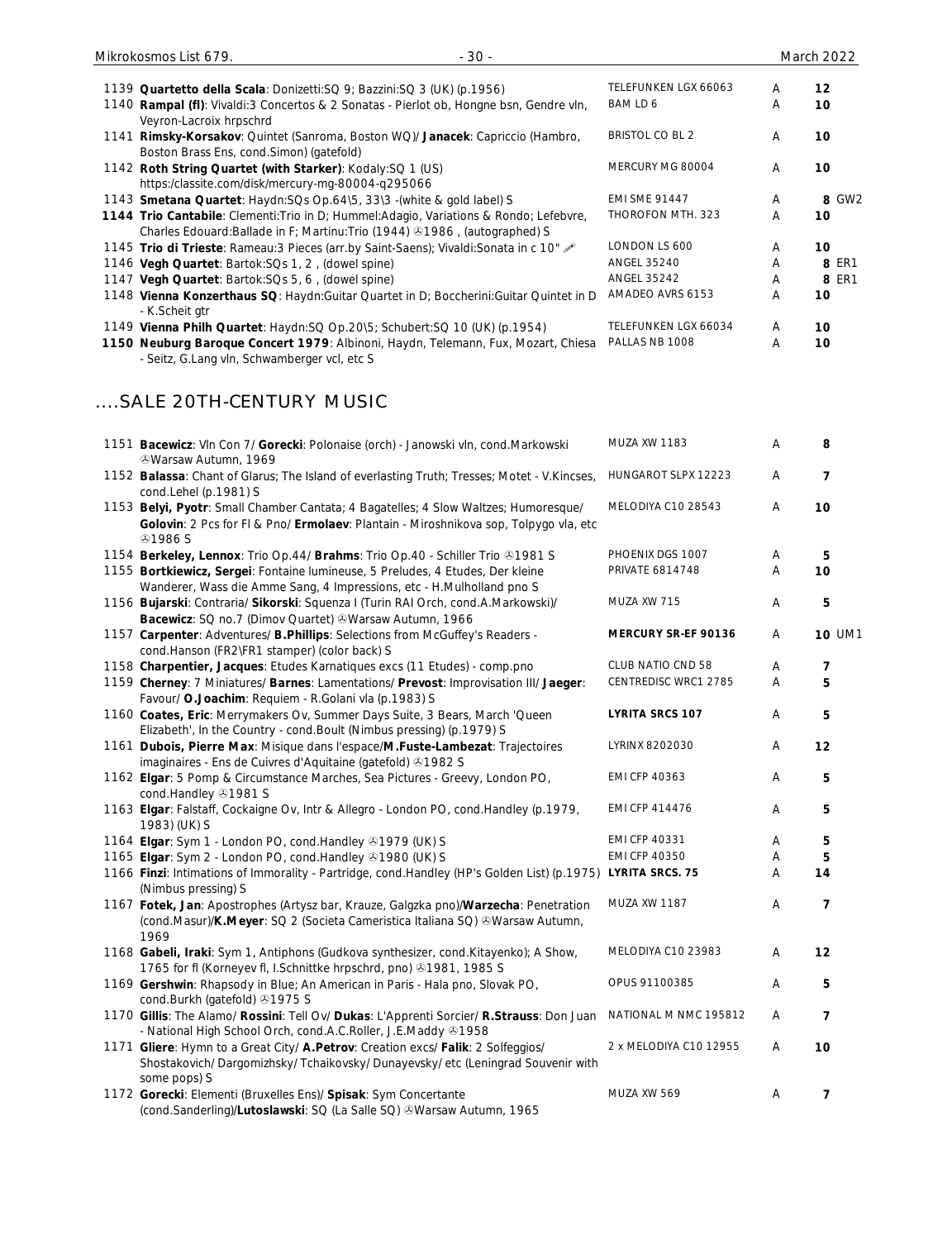| 1173 Gorecki: Refrain for Orch/ Turski: Titania l'ane ballet excs - cond. Krenz & Warsaw<br>Autumn, 1966                                                                                                                | MUZA XW 717                            | A                         | 7                    |
|-------------------------------------------------------------------------------------------------------------------------------------------------------------------------------------------------------------------------|----------------------------------------|---------------------------|----------------------|
| 1174 Gould: American Salute/ Akutagawa: Music for Orch/ J.Strauss: Perpetuum Mobile/ NATIONAL M NMC 196215<br>Tchaikovsky: Sym 4:Mvt 1 - National High School Orch, cond.Maddy&White House,<br>1962 + speach by Kennedy |                                        | Α                         | $\overline{7}$       |
| 1175 Haba: Nonet Op.40; SQs 11, 12, 13 - Czech Nonet, Novak SQ (bklt) S                                                                                                                                                 | SUPRAPHON SUAST(RL)<br>50524           | Α                         | <b>7 ZR7</b>         |
| 1176 Hindemith: FI Sonata/ Guarnieri: FI Sonatina/Milhaud: Sonatine/ Shaposhnikov:<br>Sonata for FI & Harp - Caratelli fl, Manley pno, Sacchi hrp                                                                       | NEW RECORD NRLP 406                    | A                         | $\overline{7}$       |
| 1177 Holst: Suite de Ballet/ Warlock: An Old Song, Serenata, Capriol - cond. Braithwaite,<br>Boult (Nimbus pressing) (p.1985) S                                                                                         | <b>LYRITA SRCS 120</b>                 | A                         | $\overline{7}$       |
| 1178 Houtkamp-Ten Hoorn-Den Boer: Klimaat - composers cl, vln, voice, bass, Sax<br><b><i></i></b> 91981 S                                                                                                               | OOYEVAERDI OLP 3530                    | A                         | 14                   |
| 1179 Janacek: Folk Nocturnes (Hala pno, cond.Kuhn), Songs of Hradcany (Kaslik fl, etc),<br>Wolf's Footprints (cond.Bakala)                                                                                              | SUPRAPHON LPV 475                      | Α                         | 5                    |
| 1180 Jolivet: Sonatina for ob & bsn/Tansman: Sonatina for bsn & pno/Poulenc: Trio (pno,<br>ob, bsn), Sonata (ob, pno) - D.Wickens ob, M.Tanaka bsn, J.Constable pno (gatefold)<br><b>41983 S</b>                        | EMI A065 270036                        | Α                         | 5                    |
| 1181 Kilar, Wojciech: Solenne (msop, orch)/ Hawel: Contrasts (orch)/ Sikorski: Clar Con -<br>Dymitrow cl, cond.Bruck, Rajter & Warsaw Autumn, 1967                                                                      | MUZA XW 893                            | Α                         | 8                    |
| 1182 Kilar: Upstairs Downstairs/A.Bloch: Enfiando/Szalonek: Douce terre/Kazanecki: 3<br>contra 3 - Hiolski, cond.Stryja & Warsaw Autumn, 1971 S                                                                         | <b>MUZA XW 1657</b>                    | Α                         | $\overline{7}$       |
| 1183 Knipper: Bsn Con; Ser of the Mountains - Popov bsn, cond. Terian, comp (p.1980) S                                                                                                                                  | MELODIYA C10 14171                     | Α                         | 17                   |
| 1184 Kodaly: Choral Works 5 (2-Part Singing Exercises) - Kodaly Choir, Andor S                                                                                                                                          | HUNGAROT SLPX 11469                    | A                         | 5                    |
| 1185 Kodaly: Choral Works Vol.8: Male, Female & Mixed Choruses - cond.Gy.Gulyas S                                                                                                                                       | HUNGAROT SLPX 11606                    | Α                         | 5                    |
|                                                                                                                                                                                                                         | HUNGAROT SLPX 11450                    |                           | 5                    |
| 1186 Kodaly: Orchestral Songs - Melis, Simandy, Szirmay, cond.Lehel [1] (gatefold) S                                                                                                                                    |                                        | Α                         |                      |
| 1187 Kodaly: Spinning Room - Tiszay, Pallo, Uher, Udvardy, Szecsodi, Rosler,<br>cond.Ferencsik [1] 31957                                                                                                                | 2 x HUNGAROT LPX 1009                  | Α                         | 10                   |
| 1188 Kokay, Rezso: Verbunkos Suite/ Brahms: Hungarian Dances 1-8, 10 - Hungarian<br>SSO, Lehel OLD                                                                                                                      | HUNGAROT LPX 1027                      | Α                         | 5                    |
| 1189 Krauze, Zygmunt: Con for Pno (comp.pno, cond.Zender)/K.Meyer: Polish Chants<br>(S. Woytowicz, cond. Maksymiuk) & Warsaw Autumn, 1977 S                                                                             | <b>MUZA SX 1521</b>                    | Α                         | 12                   |
| 1190 Krauze: SQ/ K.Meyer: SQ (Kawalla SQ)/ Madey: Transfiguration (Malewicz ms,<br>cond.comp)/ Kotonski: Wind Quintet & Warsaw Autumn, 1965                                                                             | MUZA XW 571                            | Α                         | 12                   |
| 1191 Landowski, Marcel: Les Adieux - Rhodes, Koenig, cond. Froment S                                                                                                                                                    | CONCERT HA SMS/GUILDE<br>2577          | A                         | 7                    |
| 1192 Liang San Po\Chok Yin Tai: Vln Con (Ng Tai-Kong, Kao-Hu Chinese violin); 2 Pcs for<br>Orch (Lau Chak Ti fl); Peach Blossom Time S                                                                                  | CANDIDE CE 31037                       | Α                         | 7                    |
| 1193 Liapunov: Sym 1 - USSR SSO, cond. Svetlanov @1980 S                                                                                                                                                                | MELODIYA C10 14385                     | Α                         | 5                    |
| 1194 Loeffler: 2 Rhapsodies/ Barlow: Night Song/ McCauley: 5 Miniatures - cond. Hanson MERCURY SR-VR 90277<br>(RFR1\RFR2 stamper), (color back) S                                                                       |                                        | $\boldsymbol{\mathsf{A}}$ | 24 UW2               |
| 1195 Lutoslawski: Jeux Venitiens, Concerto - cond. Rowicki S                                                                                                                                                            | MUZA SXL 132                           | Α                         | 5                    |
| 1196 Lutoslawski: Livre/ Baird: Sym 3 - cond.Krenz & Warsaw Autumn, 1969                                                                                                                                                | MUZA XW 1179                           | Α                         | 8                    |
| 1197 Matson, Sasha: Steel Chords, i-5 - cond.comp 41992 (180 gr vinyl) (gatefold) S                                                                                                                                     | 2 x AUDIOQUEST AQ-LP<br>1013           | $\boldsymbol{\mathsf{A}}$ | 35                   |
| 1198 Meyer, Krzysztof: SQ 3 (Wilanow SQ)/ Z.Penherski: Incantazioni (Poznan Perc Ens,<br>cond.Zgodzinski) & Warsaw Autumn, 1973 S                                                                                       | MUZA XW 1885                           | Α                         | 5                    |
| 1199 Mosolov, Alexander: Pno Con 1; Iron Foundry; Soldier's Songs - Khuntsariya pno,<br>cond.Kozhukhar, Svetlanov, Gnutov +1962-81 S                                                                                    | MELODIYA C10 17429                     | Α                         | 10                   |
| 1200 Novak, Vitezslav: Slovak Suite, South Bohemian Suite - Czech PO, cond. Vajnar<br><b><i>@dig, 1983, 1984 S</i></b>                                                                                                  | SUPRAPHON 11103406                     | A                         | 5                    |
| 1201 Oganesian: Saxophone Con Op.21/ Ibert: Chamber Con for Saxophone & Orch/<br>Glazunov: Saxophone Con - Gevorkyan sax, cond. Silantyev, etc S                                                                        | MELODIYA CM 3339                       | Α                         | 8                    |
| 1202 Ogawa, Hirooki: The Castle of Japan - Japan PO, cond. Toyama (French pressing) S                                                                                                                                   | CLASSIC 991063                         | Α                         | 7                    |
| 1203 Penderecki: Cosmogony; Dimensions of Time & Silence; De Natura Sonoris II -                                                                                                                                        | MUZA SX 781                            | Α                         | 5                    |
| Woytowicz, etc, cond.Markowski S                                                                                                                                                                                        |                                        |                           |                      |
| 1204 Pierne: Complete Piano Works - D.Andersen pno (booklet) 31976-7 S<br>1205 Poulenc: Sonata for CI & Pno, Sonata for Bsn & CI/ Hindemith: CI Sonata - Kelly cl,                                                      | 5 x EMI C165 16221<br>MERLIN MRF 80701 | Α<br>Α                    | 28<br>$\overline{7}$ |
| Gatt bsn, Pearson pno (p.1980) S<br>1206 Pregel, Boris: Vcl Rhapsody (G.Selmi vcl); Nocturne Dramatique (B.Canino pno); My                                                                                              | VITALFO CT 6788                        | Α                         | 14                   |
| City - Rome PSO, cond.d'Artega                                                                                                                                                                                          |                                        |                           |                      |
| 1207 Rodrigo: Concierto de Aranjuez, Fantasie pour un Gentilhomme - C.Bonell gtr,<br>Montreal SO, cond.Dutoit (p.dig, 1981) S                                                                                           | DECCA 642675                           | Α                         | 7                    |
| 1208 Rodrigo: Concierto de Aranjuez, Fantasie pour un Gentilhomme - J. Williams gtr, Philh CBS D 37848<br>Orch, cond.Fremaux (p.dig, 1984) S                                                                            |                                        | Α                         | 7                    |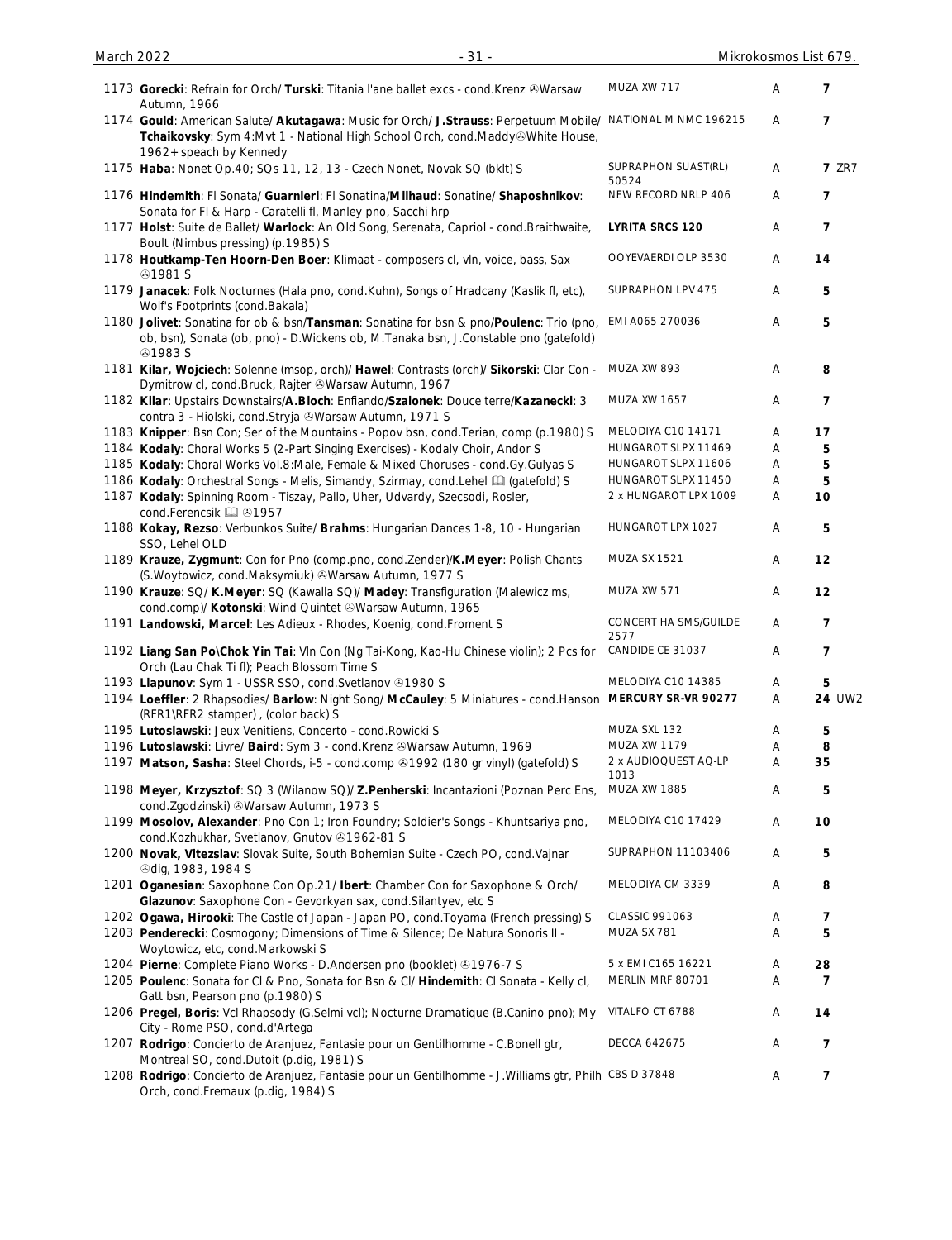| $-32-$<br>Mikrokosmos List 679.                                                                                                                                                                                       |                        |   | March 2022     |
|-----------------------------------------------------------------------------------------------------------------------------------------------------------------------------------------------------------------------|------------------------|---|----------------|
| 1209 Rutter: Requiem, Praise Ye the Lord, The Lord is My Light, Lord, Make Me an<br>Instrument of Thy Peace - Turtle Creek Chorale, Dallas Women's Chorus, N.Keith,                                                   | REFERENCE/RR 57        | Α | 35             |
| cond.T.Seeling (gatefold) 31993 S<br>1210 Sikorski: Con polyphonique (bsn, orch)/ A.Bloch: Dialogi (vln, orch) - Lemiszka bsn,<br>Wilkomirska vln, cond.Markowski &Warsaw Autumn, 1966                                | MUZA XW 713            | Α | 12             |
| 1211 Stockhausen: Studie I & II; Gesang der Junglinge I (electronic), (1959) + (worn spine) DGG LP. 16133<br>10"                                                                                                      |                        | A | <b>14 GY3</b>  |
| 1212 Svetlanov: Festive Poem, Lyric Waltz (cond.comp), Pno Con (comp pno,<br>cond.M.Shostakovich) S                                                                                                                   | MELODIYA C10 9583      | Α | 10             |
| 1213 Swanson, Howard: Cookoo/Coleridge-Taylor: Papillon/ Kay, Ulysses: 4 Inventions/<br>Walker, George: Spatials/ Still, William Grant: 3 Visions - F.Hall pno @1975 S                                                | DA CAMERA SM 93144     | Α | 10             |
| 1214 Szabelski: FI Con/ Wiszniewski: Tristia/ Koszewski: La Espero/B.Schaffer: Little<br>Sym (cond.Markowski) & Warsaw Autumn, 1965                                                                                   | MUZA XW 573            | Α | 10             |
| 1215 Szabo, Ferenc: Ludas Matyi suite; Lyric suite - Hungarian SO, cond.G.Nemeth<br>$(p.1976)$ S                                                                                                                      | HUNGAROT SLPX 11780    | A | 7              |
| 1216 Theodorakis: Marche de l'Esprit, Oedipus Tyrannus - Farantouri, Kaloyannis,<br>Theocharris, cond.comp. [1] (gatefold) (p.1970) S                                                                                 | POLYDOR 2490101        | Α | 5              |
| 1217 Tomasi: Highland's Ballad (hp, strings); Invocations et Danses Rituelles (hp, fl, cl), Con LYRINX LYR 41<br>de printemps (fl, cham orch) - M.Nordmann hp, A.Marion fl, M.Lethiec cl,<br>cond.Giovanietti 31985 S |                        | Α | 17             |
| 1218 Vierne: Sym 1, Carillon, Arabesque - Toren organ (gatefold) 31982 S                                                                                                                                              | OPUS 3 8203            | Α | 5              |
| 1219 Vierne: Sym 2, Aubade, Imprumptu, Toccata - Toren organ (gatefold) & 1982 S                                                                                                                                      | OPUS 3 8204            | Α | 5              |
| 1220 Vierne: Sym 3/ Tournemire: Fantasie/ Dupre: Prel & Fugue - Toren organ (gatefold)<br><b>@1977 S</b>                                                                                                              | <b>LYRICON LRC 1</b>   | Α | 5              |
| 1221 Vierne: Sym 4, Andantino, Clair de Lune - Toren organ (gatefold) 31983 S                                                                                                                                         | OPUS 3 8205            | A | 7              |
| 1222 Vierne: Sym 5 - Toren organ (gatefold) 31983 S                                                                                                                                                                   | OPUS 3 8206            | Α | 5              |
| 1223 Vierne: Sym 6, Triptyque - Toren organ (gatefold) 31982 S                                                                                                                                                        | OPUS 3 8207            | Α | 5              |
| 1224 Viski: Enigma sym poem/Liszt: Mazeppa - Hungarian SSO, cond.G.Nemeth & 1963 S HUNGAROT SLPX 1159<br><b>OLD</b>                                                                                                   |                        | Α | <b>7 MY3</b>   |
| 1225 Zarins, Margers: Suite for Pno & Orch (I.Vigner, cond.L.Vigner), Partita in Baroque<br>Style (L.Anderson ms, cond.Tons), Medea (cond.Lindbergs), Variations (Braun pno)<br>(p.1968)                              | MELODIYA D 21687       | Α | $\overline{7}$ |
| 1226 20th Century Organ Music: Jongen, Howells, Vaughan Williams, Slogedal,<br>Claussmann, Cabena - D.Patrick organ & 1980 S                                                                                          | OPUS 3 8005            | Α | 6              |
| 1227 Contemporary Organ Pieces: C.Steel:Suite; H.Darke:A Fantasy; Sowande:Joshua;<br>J.Rheinberger: Sonata Op.165 - Patrick organ (gatefold) @1981 S                                                                  | OPUS 3 8108            | Α | 7              |
| 1228 Gramophone Records with Bartok's Transcriptions: Hungarian Folk Music<br>(facsimile transcritions)                                                                                                               | 3 x HUNGAROT LPX 18058 | Α | 21             |
| 1229 More Lyrita Lillipops: Alwyn, Berners, Balfe, Grainger, Leigh, Bax, Elgar, Harty -<br>cond.Davis, Handly, etc (Nimbus pressing) (p.1985) S                                                                       | <b>LYRITA SRCS 99</b>  | A | 5              |
| 1230 New Piano Sounds: Krauze: Stone Music; Sikorski; Kazanecki: For one string;<br>Schaffer; Szalonek - Krauze pno 31973 S                                                                                           | MUZA SXL 987           | A | 12             |
| 1231 Sacred Music by Hungarian Composers: Kodaly, O.Nagy, Bardos, Gardonyi,<br>Lisznyay, Halmos, Banyai, Beharka, A.Harmat - Baptist Central Choir, cond.J.Banyai<br>(p.1980) S                                       | HUNGAROT SLPX 12174    | A | 5              |
| 1232 Sweden in Music & Painting: Alfven:Mittsommerwachen (cond.comp);<br>Larsson:Romance; Wiren:Marcia; Roman:Drittingholmsmusik exc (cond.Westerberg);<br>etc                                                        | PIA TONE P. 1          | A | 10             |

## ....SALE ROMANTIC MUSIC

| 1233 Berlioz: Symphonie Funebre et Triomphale - Cologne Orch, cond.F.Straub (p.1953)                                     | LYRICHORD LL 40      | Α | 5  |
|--------------------------------------------------------------------------------------------------------------------------|----------------------|---|----|
| 1234 Brahms: Sym 4 - Halle Orch, cond. Loughran 31974 (UK) S                                                             | <b>EMI CFP 40084</b> | A | 5. |
| 1235 Brahms: Sym 4 - Hungarian RSO, cond. Lehel @1970 S                                                                  | HUNGAROT SLPX 11512  | Α | 5. |
| 1236 Delibes: Coppelia - French OpO, cond.Mari (gatefold) (p.1977) S                                                     | 2 x EMI C151 2881    |   | 10 |
| 1237 Dvorak: American Flag Cantata; American Suite - Berlin RSO, cond. Tilson Thomas<br>(gatefold) $(p.1976)$ S          | CBS 76510            | A | 5. |
| 1238 Dvorak: Ser for Strings/ Tchaikovsky: Ser for Strings - Sofia ChO, cond. Kasandjiev<br><b><i>SJapan, 1976 S</i></b> | DENON OX 7078        |   | 5  |
| 1239 Schubert: Sym 9 - Austrian SO, cond.Josefowitz S                                                                    | CONCERT HA SMS 2597  |   |    |

....SALE CLASSICAL MUSIC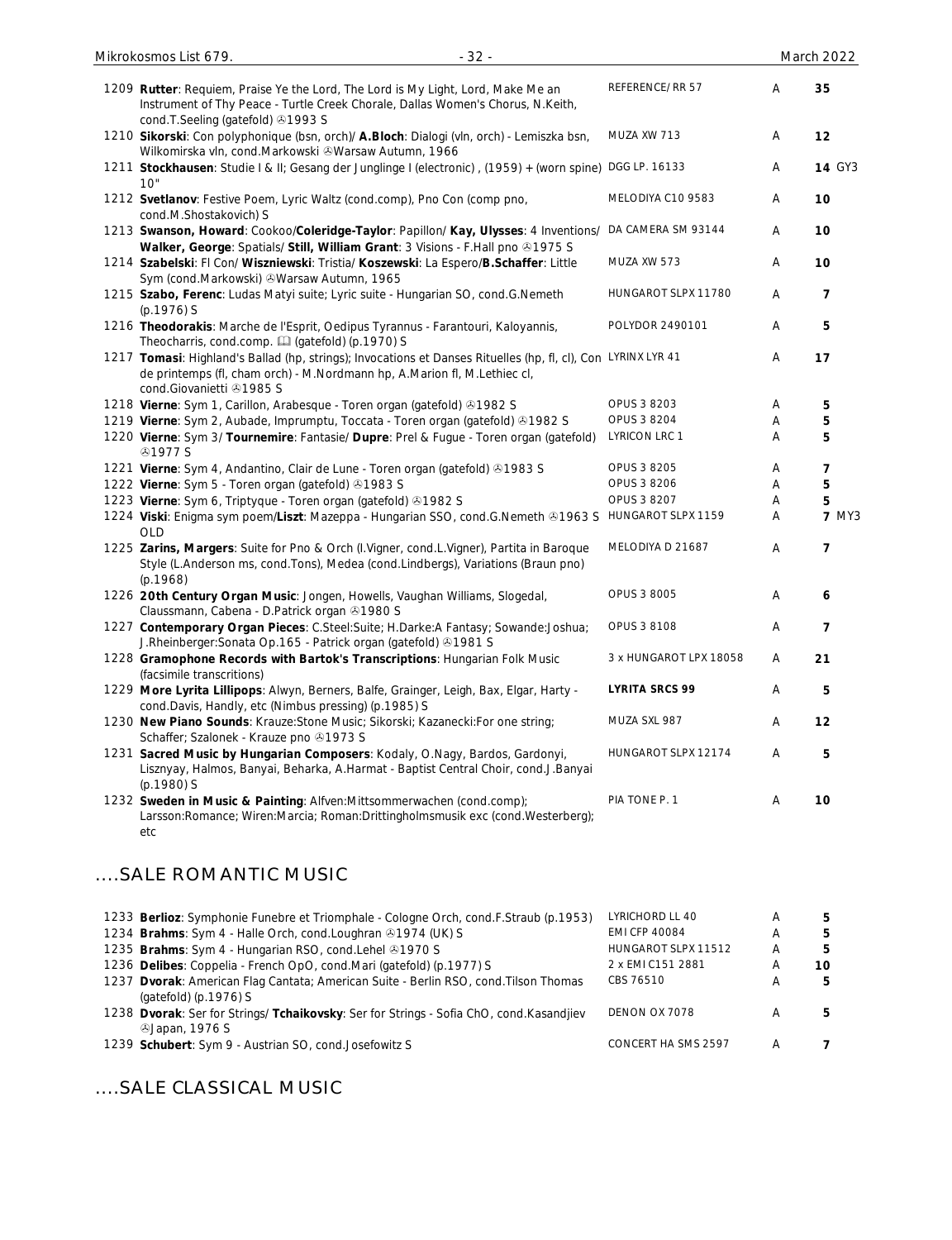| 1240 Albrechtsberger: Concertos for Jew's Harp, Manora & Orch in E & F - Mayr, Kirsch,<br>cond.StadImair 21981 S                                                                                               | <b>ORFEO S 35821</b>     | Α | 7              |
|----------------------------------------------------------------------------------------------------------------------------------------------------------------------------------------------------------------|--------------------------|---|----------------|
| 1241 Bach, C.P.E.: Con for Hpschd, Pno & Orch in Eb; Flute Con in d - Groschel, Zartner,<br>Leder, Pro Arte Orch, cond.K.Redel (p.1975) S                                                                      | <b>PYE GSGC 15007</b>    | Α | 7              |
| 1242 Beethoven: Sym 9 - Su Hai-Yan, Li Ke, Yu Ju-Xing, Yang Hong-Ji, Peking PO,<br>cond.Yan Liangkun (gatefold) (p.1983) S                                                                                     | KUKLOS BE 9              | A | 31             |
| 1243 Haydn: Syms 45, 49 - Liszt ChO (p.dig, 1983) S                                                                                                                                                            | HUNGAROT SLPD 12468      | Α | 5              |
| 1244 Mozart: Divertimenti K.136-138, 247 - Liszt ChO (p.1975) S                                                                                                                                                | HUNGAROT SLPX 11605      | Α | 5              |
| 1245 Mozart: Nachtmusik; Ser K.239; Div K.136; Adagio & Fugue K.546 - Liszt ChO S                                                                                                                              | HUNGAROT SLPD 12471      | Α | 5              |
| 1246 Mozart: Serenade K.203, March K.237 - Dresden SK, cond.de Waart ®1974 S                                                                                                                                   | <b>ETERNA 826570</b>     | Α | <b>5 GD1</b>   |
| 1247 Salieri: 2 Sinfonias, La Follia Variations - London SO, cond.Pesko (p.1982) S                                                                                                                             | CBS 74088                | Α | 5              |
| 1248 Spohr: Sonata concertante for Harp & VIn; Fantasia for Harp; Sonata for Harp & VIn -<br>M.& J.Hofmann (p.1981) S                                                                                          | <b>ETERNA 827567</b>     | Α | <b>5 GB1</b>   |
| SALE BAROQUE MUSIC                                                                                                                                                                                             |                          |   |                |
| 1249 Bach: Brandenburg Concerto 4, Con B.1044 (cond.Baumgartner); Hrpschrd Con<br>B.1056 (Pischner, cond.Sanderling) (p.1961) S                                                                                | MUSIQUE RO 199030        | Α | 7              |
| 1250 Bach: Brandenburg Concertos 2, 3 (Lucerne FO, cond.Baumgartner); VIn Con B.1043 MUSIQUE RO 199007<br>(Buchner, Guntner, cond.K.Richter), Double Con B.1060 (Buchner, Shann,<br>cond.K.Richter) (p.1964) S |                          | Α | 7              |
| 1251 Bach: Brandenburg Cons 4-6 - Netherlands ChO, Goldberg -(gold Stereorama label,<br>US) S                                                                                                                  | <b>EPIC BC 1044</b>      | Α | <b>7 US5</b>   |
| 1252 Bach: Cons for 2 & 4 Harpsichords B.1062, 1060, 1065 - Leonhardt Consort S                                                                                                                                | TELEFUNKEN SAWT. 9424    | Α | <b>5 GD6</b>   |
| 1253 Bach: Die Kunst der Fuge - Moscow ChO, cond. Barshai @1972 S                                                                                                                                              | 2 x CHANT DU M LDX 78531 | Α | 28             |
| 1254 Bach: Musikalisches Opfer - Yorkshire Sinfonia, cond.M.Parikian (p.1980) S                                                                                                                                | NONESUCH H 71384         | Α | $\overline{7}$ |
| 1255 Bach: Orch Suites 3, 4 - New Chamber Soloists, conjhd.G.Malcolm (UK) (p.1978) S                                                                                                                           | MERLIN MRF 78901         | Α | $\overline{7}$ |
| 1256 Frescobaldi: Arias & Instr Pieces - Ens Hoc Opus (with Claudine Ansermet (gatefold)<br><b><i>A</i></b> 1983 <b>QI</b> S                                                                                   | LYRINX LYR 38            | Α | 8              |
| 1257 Handel: Con grosso Op.6\11, Con in A (Schola Cantorum Basiliensis,<br>cond. Wenzinger), Ob Con in g (arr for trumpet) (M.Andre, cond. K.Richter) (p.1967,<br>1964) S                                      | MUSIQUE RO 199034        | Α | 5              |
| 1258 Handel: Double Cons 28, 29 - Halle Handel Orch, cond.Margraf (p.1973) S                                                                                                                                   | <b>ETERNA 825470</b>     | A | <b>7 GD1</b>   |
| 1259 Handel: Orch Concert 29 (cond. Wenzinger)/ Beer: Horn (Post & Jagd) Con in B flat<br>(Tarr, Neudecker, cond.Linde)/ Telemann: Con in F (Capella Academica,<br>cond.K.Redel) (p.1969) S                    | MUSIQUE RO 199037        | Α | 5              |
| 1260 Handel: Water Music (complete) - Virtuosi of England, cond.A.Davison (p.1974) S                                                                                                                           | EMI A021 58039           | Α | 5              |
| 1261 Handel: Water Music, Fireworks Music, Ob Con in g, Con for 2 Hrns, Con grosso in D<br>- Slovak ChO, cond. Warhal 31980 (gatefold) S                                                                       | 2 x RCA VL 30869         | Α | 10             |
| 1262 Haydn: Tpt Con in E falt, FI Con in D, Hrn Con in D - Schneidewind tpt, Noack fl,<br>Penzel hrn, cond.F.Lehan (p.1965) S                                                                                  | EMI C047 50801           | Α | 5              |
| 1263 Purcell: 15 Fantasies - Capella Fidicinia, cond.H.Gruss (p.1973) S                                                                                                                                        | <b>ETERNA 826368</b>     | Α | <b>7 GD1</b>   |
| 1264 Rameau: Tambourin (cond. Baumgartner), 2 Cantatas (Orphee & L'Impatience<br>(Verlooy sop, J.Koch, etc), Les Inde Galantes: Concert 3 (cond. Couraud) (p.1963) S                                           | MUSIQUE RO 199018        | Α | 5              |
| 1265 Telemann: Musique de Table - Schola Cantorum Basiliensis, cond. Wenzinger (canvas<br>album) 31965 S                                                                                                       | 6 x ARCHIV SAPM 198373   | A | 42             |
| 1266 Telemann: Serenade from Getreuen Music-Meister - Boettcher vcl, Ulsamer bass<br>gamba, Melkus vln, etc (p.1967) S                                                                                         | MUSIQUE RO 199011        | Α | 5              |
| 1267 Vivaldi: 5 Concerti for various inst - C.Glenn vln, cond.Ephrekian, Goldschmidt                                                                                                                           | PERIOD SPL 514           | Α | 8 UR1          |
| 1268 Gabrieli, Andrea: 4 Ricercars; La Buttaglia/ G.Gabrieli: 5 Canzons; 2 Arias -<br>Symposium musicum 31981 S                                                                                                | SUPRAPHON 11113363       | Α | 5              |
| SALE EARLY MUSIC                                                                                                                                                                                               |                          |   |                |
| 1269 Gregorian Chant: Easter - cond. Gajard                                                                                                                                                                    | DECCA LXT 5171           | A | <b>5 EY3</b>   |
| 1270 Gregorian Chants: Gloria Laus - Les Monies des Abbayes d'En-Calcat et de Liguge S                                                                                                                         | SM 30411                 | Α | 7              |
| 1271 La Pellegrina: Intermedi for the Midici Wedding 1589 - Stockholm ChCh, Linde<br>Consort, cond.Linde La S                                                                                                  | 2 x EMI SLS 1301143      | Α | 10             |
| 1272 Le Jardin Musical: Des Pres, Monteverdi, Praetorius, Susato, Lasso, Attaignant, C.le SUPRAPHON 1112126<br>June, Gussago, Marenzio - Musica Antiqua Vienna & 1975 S                                        |                          | A | 5              |
| 1273 Pro Musica Instrumentali: Anonymous, Senfl, Isaac, Holborne, Gastoldi, Attaignant, OPUS 3 7906<br>Scheidt, etc (gatefold) 31979-80 S                                                                      |                          | Α | 7              |

1274 **zzThe Boston Camerata**: Sing We Boel - cond.J.Cohen (p.1978) (TAS top 12) S NONESUCH H 71354 A 17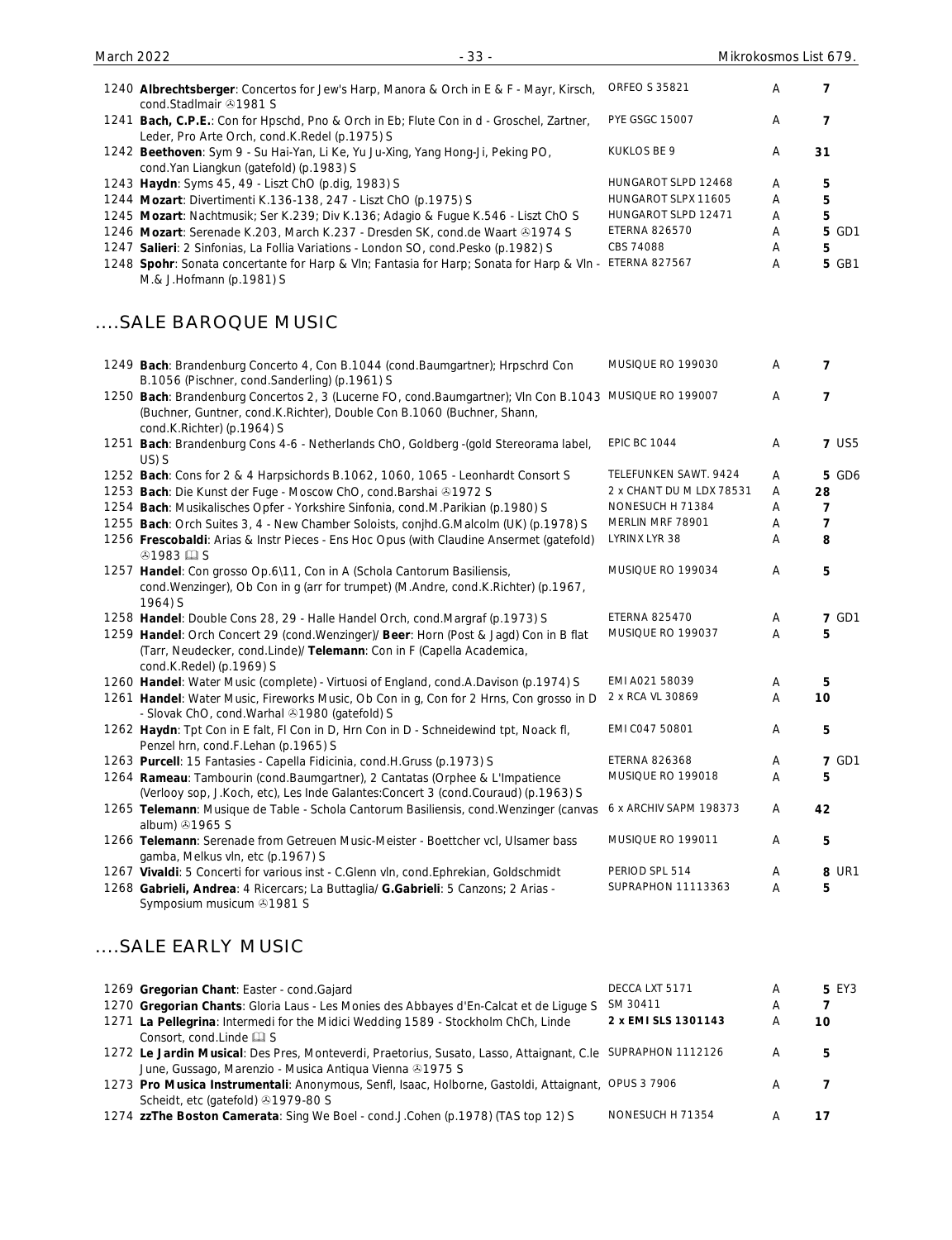# ....SALE OPERAS & OPERETTAS

| 1275 Bellini: La Sonnambula excs - Sutherland, Monti, Corena, cond. Bonynge Q S                                                                                    | DECCA SXLWB 6128<br>EMI ASDBR 2345 | Α     | <b>5 ED1</b>   |
|--------------------------------------------------------------------------------------------------------------------------------------------------------------------|------------------------------------|-------|----------------|
| 1276 Borodin: Igor excs - Christoff, Penkova, cond. Semkow (p.1967) S                                                                                              |                                    | Α     | <b>7 ER1</b>   |
| 1277 Janacek: Diary of one who Disappeared - BLACHUT, Stepanova, Palenicek (p.1963)                                                                                | SUPRAPHON SUA 10288                | A     | 5              |
| $\square$ S<br>1278 Janacek: Makropulos Case, Cunning Little Vixen & Jenufa excs - Blachut, Srubar,                                                                | SUPRAPHON SUA 10340                | Α     | $\overline{7}$ |
| Asmus, Steinerova, Kriupa, Domaninska, cond. Vogel, Jilek, Liska<br>1279 Mascagni: Cavalleria - Gigli, Simionato, Bechi, cond.comp [1] (individual LPs +<br>album) | 2 x EMI QALP 108                   | Α     | <b>12 IR1</b>  |
| 1280 Meyerbeer: L'Africana - Vinco, Campi, Rinaldi, Nikolov, Protti, cond.Capuana [11]<br>&1963                                                                    | 3 x MELODRAM MEL 459               | $A++$ | 14             |
| 1281 Ponchielli: Gioconda - Milanov, Di Stefano, Warren, cond. Previtali -Ø S                                                                                      | 3 x RCA VICSEP 6101                | $A++$ | <b>14 UM1</b>  |
| 1282 Puccini: Boheme excs - Hazy, Laszlo, Ilosfalvy, Malis, cond. Erdelyi S                                                                                        | HUNGAROT SLPX 11503                | Α     | 5              |
| 1283 Puccini: Fanciulla del West - Nilsson, Gibin, Mongelli, cond. Matacic [ GI -(ASD ER3<br>labels) S                                                             | 3 x EMI SLS 5079                   | Α     | <b>14 ER3</b>  |
| 1284 Puccini: Fanciulla del West - Tebaldi, del Monaco, Tozzi, cond. Capuana Q S                                                                                   | 3 x DECCA GOS 594                  | Α     | <b>16 EW3</b>  |
| 1285 Puccini: Turandot - Tebaldi, Del Monaco, Borkh, cond. Erede (individual LPs + album)                                                                          | 3 x DECCA LXT 5128                 | Α     | <b>14 EY3</b>  |
| (p.1955)                                                                                                                                                           |                                    |       |                |
| 1286 Rachmaninov: Aleko - Ghiuselev, Perkov, Karnabatlova, cond. Raichev (gatefold) S                                                                              | 2 x HARMONIA M HMU 135             | A     | 10             |
| 1287 Verdi: Aroldo - Caballe, Cecchele, H.Pons, cond.Queler [1] S                                                                                                  | 3 x CBS 79328                      | $A++$ | 12             |
| 1288 Verdi: Ernani - Domingo, Freni, Bruson, Ghiaurov, cond.Muti & dig, 1982 S                                                                                     | 3 x EMI C157 1435843               | Α     | 14             |
| 1289 Verdi: Falstaff - Evens, Freni, Merrill, Simionato, cond. Solti [1] (UK) S                                                                                    | 3 x DECCA 2BB 104                  | Α     | 14             |
| 1290 Verdi: Falstaff - Nechipaylo, Reshetin, Balaitis, Vishnevskaya, Arkhipova, Levko,<br>cond.Melik-Pashaiev +1964                                                | 3 x MELODIYA D 14197               | Α     | 62             |
| 1291 Verdi: Rigoletto - Kozlovsky, Maslenikova, A.Ivanov, Petrov, cond.Samosud - (good<br>jacket) OLD                                                              | 3 x MELODIYA D. 2117               | Α     | 21 CB1         |
| 1292 Verdi: Simon Boccanegra - Cappuccilli, Ricciarelli, Raimondi, Domingo,<br>cond.Gavazzeni [1] (p.1973) S                                                       | 3 x RCA SKH 25115                  | Α     | 12             |
| 1293 Verdi: Traviata - Albanese, Peerce, Merrill, cond. Toscanini (individual LPs)                                                                                 | 2 x EMI ALP. 1072                  | Α     | <b>10 ER1</b>  |
| 1294 Verdi: Traviata - Los Angeles, Del Monte, Sereni, cond. Serafin [1] S                                                                                         | 3 x EMI ASDWG. 359                 | Α     | 42 EW1         |
| 1295 Verdi: Traviata - Stella, Di Stefano, Gobbi, cond. Serafin (individual LPs), (UK jacket)                                                                      | 2 x EMI 33CX(HP) 1370              | Α     | 10             |
| 1296 Wagner: Die Meistersinger - Frantz, Frick, Kusche, Schock, Unger, Grummer, Hofgen,                                                                            | 5 x ETERNA . 820108                | Α     | 21 GG1         |
| Prey, Berlin PO, cond.R.Kempe [14] + (minor spine damage)                                                                                                          |                                    |       |                |
| 1297 Wagner: Lohengrin - Kupper, Braun, Fehenberger, Frantz, cond.Jochum (individual<br>gatefold LPs)                                                              | 5 x ETERNA LPM. 820007             | Α     | 21 GG2         |
| 1298 Wagner: Meistersinger - Schwarzkopf, Hopf, Edelmann, Kunz, cond.Karajan<br>(individual LPs), (flat disc)                                                      | 5 x EMI 33CX. 1021                 | $A-$  | 28 EB1         |
| 1299 Alonso, Francisco: La Parranda - Lorengar, Ausensi, Bermejo, Monreal, cond. Tejada COLUMBIA 1008<br>$(bklt)$ S                                                |                                    | A     | 7              |
| 1300 Bernstein: West Side Story - C.Lawrwnce, L.Kert, C.Rivera, cond.Goberman S                                                                                    | COLUMBIA OS6EYE 2001               | Α     | 5 UA2          |
| 1301 Gimenez: El Barbero de Sevilla - C.Dominguez, M.C.Ramirez, Villarejo, cond.B.Lauret<br>$\square$ S                                                            | COLUMBIA ZCL 1070                  | Α     | 5              |
| 1302 Guerrero: La Rosa del Azafran - Berganza, Ausensi, Bermejo, Monreal, cond. Tejada<br>@1968                                                                    | ALHAMBRA MCC 30050                 | Α     | 7              |
| 1303 Guerrero: Los Gavilanes - D. Ripolles, Armentia, P. Lavirgen, cond. F. M. Torroba S                                                                           | HISPAVOX S 30054                   | Α     | 7              |
| 1304 Jacobi: Leanyvasar (The Marriage Market) excs - Udvardy, Nemeth, Zentay, Ratonyi,<br>cond.Gyulai Gal OLD                                                      | HUNGAROT LPX 6527                  | Α     | 5              |
| 1305 Jimenez, Jeronimo: La Tempranica - Sagi-Vela, Berchman, Ramalle, , T. Silva,<br>cond.Navarro S                                                                | ZAFIRO ZOR 125                     | Α     | 8              |
| 1306 Jimenez: La Gatita Blanca excs/ Chapi: El Punao de Rosas - L.de Cordoba, E.Cuevas,<br>Barchman, Rubens, Ramelle, cond.Navarro S                               | ZAFIRO ZOR 130                     | Α     | 7              |
| 1307 Kalman & Lehar Operetta Excerpts: Honthy, Hazy, Sved, Sardy, Udvardy, Szabo<br><b>OLD</b>                                                                     | HUNGAROT LPX 6534                  | Α     | 5              |
| 1308 Kalman: Countess Marica excs - Melis, Ilosfalvy, Nemeth, Szonyi, Zentay,<br>cond.Gyulai Gaal S OLD                                                            | HUNGAROT SLPX 6551                 | Α     | <b>5 MY3</b>   |
| 1309 Kalman: Czardasfurstin & Zirkussprizessin excs - Honty, M.Nemeth, Baksay, Ratonyi,<br>Hazy, Udvardy, cond. Brody S                                            | HUNGAROT SPLA 302                  | Α     | 5              |
| 1310 Kalman: Gipsy Leader excs/ Lehar: Gipsy Love excs - Hazy, Radnai, Ilosfalvy,<br>cond.Breitner S OLD                                                           | HUNGAROT SLPX 6550                 | Α     | 5 MY5          |
| 1311 Kalman: The Bayadere excs - Udvardy, Zentay, Nemeth, cond. Brody S                                                                                            | HUNGAROT SLPX 6549                 | Α     | 5 MO1          |
| 1312 Lehar: The Merry Widow excs - Glynne, Lowe, McAlpine, cond. Reid S                                                                                            | <b>EMI CSD. 1259</b>               | Α     | <b>7 EG1</b>   |
| 1313 Luna: Molinos de Viento - Torrento, Redondo, Renom, cond.Ferrer (bklt) S                                                                                      | COLUMBIA ZCL 1014                  | Α     | 5              |
| 1314 Offenbach: Belle Helene excs - Blackham, Miller, Nash, cond. Matheson S                                                                                       | <b>EMI CSD 1505</b>                | Α     | <b>5 EG1</b>   |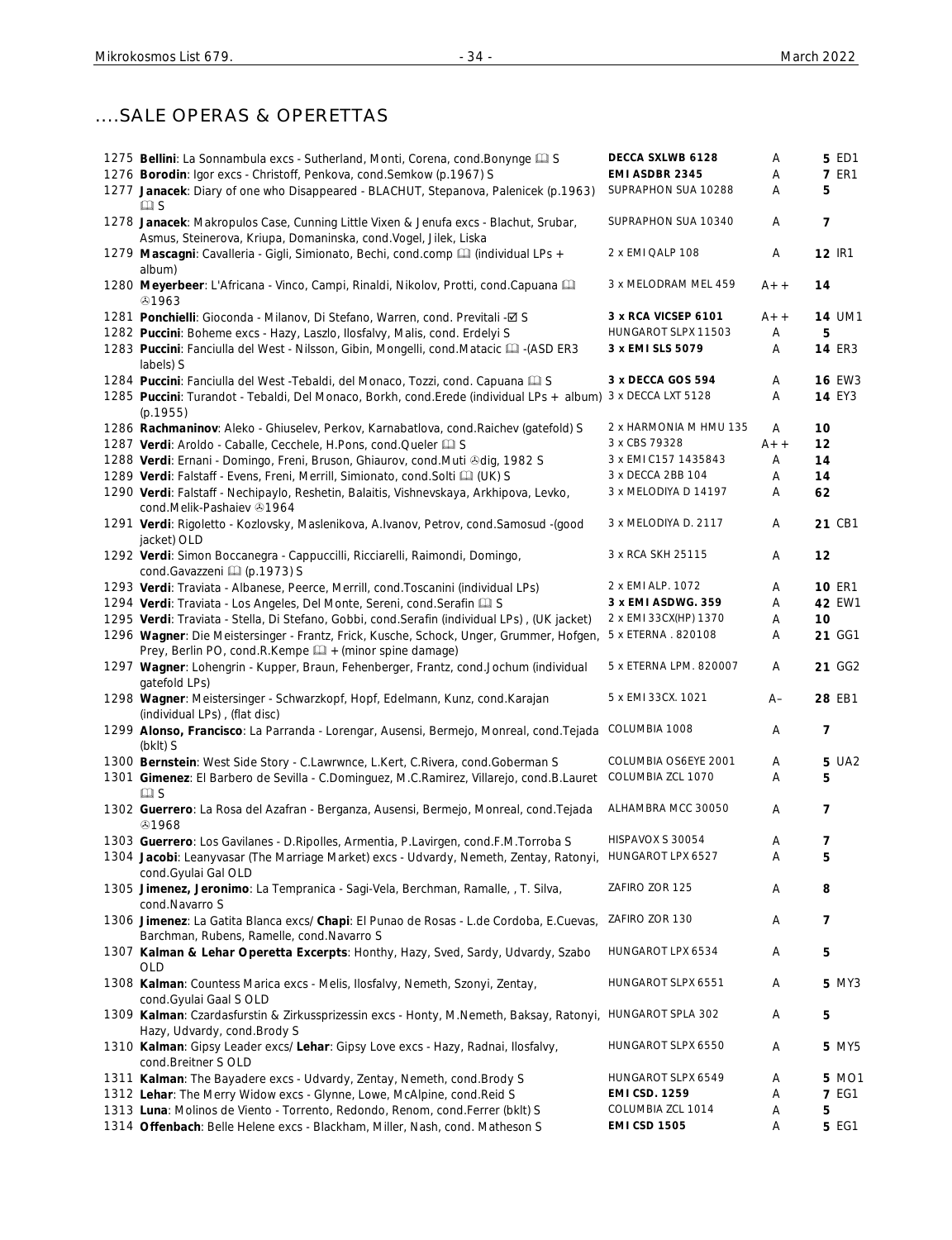| March 2022 | $-35-$                                                                                                                                                   |                      | Mikrokosmos List 679. |               |
|------------|----------------------------------------------------------------------------------------------------------------------------------------------------------|----------------------|-----------------------|---------------|
|            | 1315 Rodgers-Hammerstein: Sound of Music - Ted Heath Orch (p.1975) S                                                                                     | DECCA PFS 4065       | Α                     | <b>7 EW3</b>  |
|            | 1316 Romero-F.Shaw-Guerrero: La Rosa del Azafran - Berganza, Bermejo, Ausensi,<br>cond. Tejada S                                                         | COLUMBIA ZCL 1003    | Α                     | 8             |
|            | 1317 Romero-Shaw-Torroba: La Chulapona - T.BERGANZA, Lorengar, Faroaga, Uribe,<br>cond.Fruhbeck de Burgos S                                              | COLUMBIA ZCL 1036    | Α                     | 10            |
|            | 1318 Serrano: La Cancion del Olvido - C.Panades, J.Gual, J.Meseguer, cond.R.Ferrer                                                                       | ANGEL ACC 10         | Α                     | <b>7 EP1</b>  |
|            | 1319 Sorozabal: La del manojo de Rosas - Lorengar, Serrano, Cesari, Maroto, Fuentes,<br>cond.Sorozabal (gatefold) [1] (p.1962)                           | HISPAVOX GH 1036     | Α                     | 7             |
|            | 1320 Sorzabal: Bohemios - A.M.Higueras, P.Lavirgen, S.Garcia, P.Farres, cond.Sarzabal<br>(p.1981) S                                                      | HISPAVOX S 30052     | Α                     | 7             |
|            | 1321 Sorzabal: La del Manojo de Rosas - Lorengar, R.Cesari, E.Serrano, cond.Sarzabal S                                                                   | HISPAVOX S 30048     | A                     | 7             |
|            | 1322 Sullivan: Mikado, Pirates, Yeomen, HMS Pinafore, Gondoliers excs - R.Lewis,<br>E.Morison, M.Thomas, G.Evans, J.Cameron, cond.Sargent 21958-9 (UK) S | <b>EMI CFP 40238</b> | Α                     | 5             |
|            | 1323 Telleache-Soutullo-Vert: El Ultimo Romantico - Berganza, Rivadeneira, Torrano,<br>cond.Cisneros (booklet) S                                         | COLUMBIA ZCL 1034    | Α                     | 5             |
|            | 1324 Torroba, F.M.: Luisa Fernanda & Maravilla excs - Ripolles, Rojo, Rubio, Sierra, Vidal,<br>cond.comp (Dutch Minigroove)                              | PHILIPS N 596        | Α                     | 5             |
|            | 1325 Torroba: Luisa Fernanda - Berganza, del Campo, Blancas, cond.Fruhbeck de Burgos<br>$(p.1967)$ S                                                     | MMG 1151             | Α                     | 5             |
|            | 1326 Usandizaga: Las Golondrinas - Cubeiro, Rivas, Sardinero, R.Alonso,<br>cond.F.M.Torroba (gatefold) [2] S                                             | EMI VUL 207          | Α                     | 7             |
|            | 1327 Vives: Bohemios - Mateos, Zurakowska, Duran, Franco, cond.De Orduna (gatefold)<br>$\square$ S                                                       | EMI VUL 201          | Α                     | 5             |
|            | 1328 Vives: Dona Francisquita - Chamorro, Rivadeneyra, P.Torres, B.Marti, F.Saura,<br>cond.E.M.Marco (gatefold) S                                        | 2 x VERGARA 3004     | Α                     | 10            |
|            | 1329 Vives: La Generala - Espinalt, Torrento, Sanchez, A.Serra, cond.R.Ferrer                                                                            | REGAL LCX 7010       | Α                     | 5             |
|            | 1330 Vives: Maruxa - Chamorro, Penagos, C.Del Monte, Torres, cond.E.Marco (gatefold) S                                                                   | 2 x VERGARA 3006     | Α                     | 10            |
|            | 1331 Zerkovitz: Kissing Woman (Csokos asszony) excs - Kern, Darvas, Foldi, etc (p.1987) S HUNGAROT SLPM 16752                                            |                      | Α                     | 5             |
|            | 1332 Zerkovitz: Operetta & Other Songs - Honthy, Stenhardt, Sebo, Fekete, Kalmar, etc<br><b><i></i></b> C.1910-1940 S                                    | HUNGAROT SLPX 16630  | Α                     | 5             |
|            | 1333 Zerkovitz: Operetta & Other Songs - Udvardy, Ratonyi, Zentay, etc S                                                                                 | HUNGAROT SLPX 16561  | A                     | 5             |
|            | 1334 Paris, tu n'as pas change: Famous Strars of French Cabaret: Jean Sablon, Yvette<br>Giraud, Gilbert Becaut, Suzy Delair, Luis Mariano, etc @ 10"     | <b>EMI DLP 1076</b>  | Α                     | <b>7 EM1</b>  |
|            | SALE VOCAL RECITAL                                                                                                                                       |                      |                       |               |
|            | 1335 Agay, Karola: Zaberflote, Entfuhrung, Ariadne, Lucia, Rigoletto, Barbiere, etc -<br>cond.V.Komor (p.1970) S OLD                                     | HUNGAROT SLPX 11432  | A                     | 5             |
|            | 1336 Berganza: Chueca, Luna, Chapi, Gimenez songs - English ChO, cond.Asensio<br>(gatefold) (p.1975) S                                                   | ZAMBRA ZL 501        | A                     | 5             |
|            | 1337 Berganza: Excs from Zarzuelas (Gimenez, Chapi, Chueca, Luna) - cond.Asensio S                                                                       | FIDELIO FL 4474      | Α                     | 5             |
|            | 1338 Berganza: Romances from Zarzuelas - Lorengar, cond.Fruhbeck de Burgos,<br>Sorozabal, Lauret S                                                       | FORLANE UM 3922      | A                     | 5             |
|            | 1339 Berganza: Zarzuela Songs - cond.Asensio (gatefold) (p.1977) S                                                                                       | ZAMBRA ZL 505        | Α                     | 5             |
|            | 1340 Bjorling, Jussi: Aida, Rigoletto, Faust, Chenier, Tosca, Cavalleria, etc - cond. Grevillius EMI ALP 1841<br>51936-45                                |                      | A                     | <b>5 ER7</b>  |
|            | 1341 Caballe: Fiestas de la Zarzuela Vol.2 - cond.Marco S                                                                                                | ANACROUSE UM 3925    | A                     | 5             |
|            | 1342 Carreras: Zarzuela Songs - cond. Ros-Marba (p.1978) S                                                                                               | ZAMBRA ZL 506        | Α                     | 5             |
|            | 1343 Castelo, Isabel: Zarzuela Romances - cond. Sorozabal (p.1975)                                                                                       | ALHAMBRA C 7558      | Α                     | 7             |
|            | 1344 Del Monaco: Pagliacci, La Forza, Rigoletto, Juive, Loreley, Tabarro, Turandot,<br>Boheme, etc - cond.Erede, Ghione                                  | DECCA LXT 2964       | Α                     | <b>12 EY3</b> |
|            | 1345 Deller: Shakespeare Songs/ D.Dupre (lute): Dowland, Vautor, etc                                                                                     | <b>EMI ALP 1265</b>  | Α                     | <b>5 ER1</b>  |
|            | 1346 Dery, Gabriella: Nabucco, Ernani, Macbeth, Un ballo, La Forza, Otello -<br>cond.Korody S                                                            | HUNGAROT SLPX 11715  | A                     | 5             |
|            | 1347 Domingo: Fiestas de la Zarzuela Vol.1 - cond. Garcia-Navarro S                                                                                      | ANACROUSE UM 3906    | Α                     | 5             |

CBS IM 39210 A **5**

BASF CRO 841 **A** 5

HUNGAROT LPX 11393 A **5**

EMI ALP 1681 A **5** ER1

- 1348 **Domingo\Lorengar**: Zarzuela Arias & Duets cond.Novarro live, Salzburg Fest,  $1983 \overset{\bullet}{\boxplus}$  S 1349 **Egmond, Max van\W.Krumbach (hrpschrd)**: Beethoven:Bonner Lieder, Lieder Op.52, Dressler Variations (gatefold) S
- 1350 **Gigli**: Pagliacci, Rigoletto, Tosca, Boheme, Elisir, Manon, Carmen, Perles, Xerxes, Faust, etc 31931-37
- 1351 **Gueden, Hilde**: This is my Vienna (arr.M.Schonherr) cond.K.Adler (UK) 10" DECCA LX 3108 A– **5**
- 1352 **Gyurkovics, Maria**: Lucia, Rigoletto, Don Giovanni, Barbiere, Falstaff, Hunyadi, Pasquale, Dinorah, etc - cond.Somogyi, Korodi, KulkamKerekes OLD
- 1353 **Kurenko, Maria**: Rachmaninov:Songs; Mussorgsky:The Nursery Pastukhoff pno CAPITOL P(HP) 8265 A **5**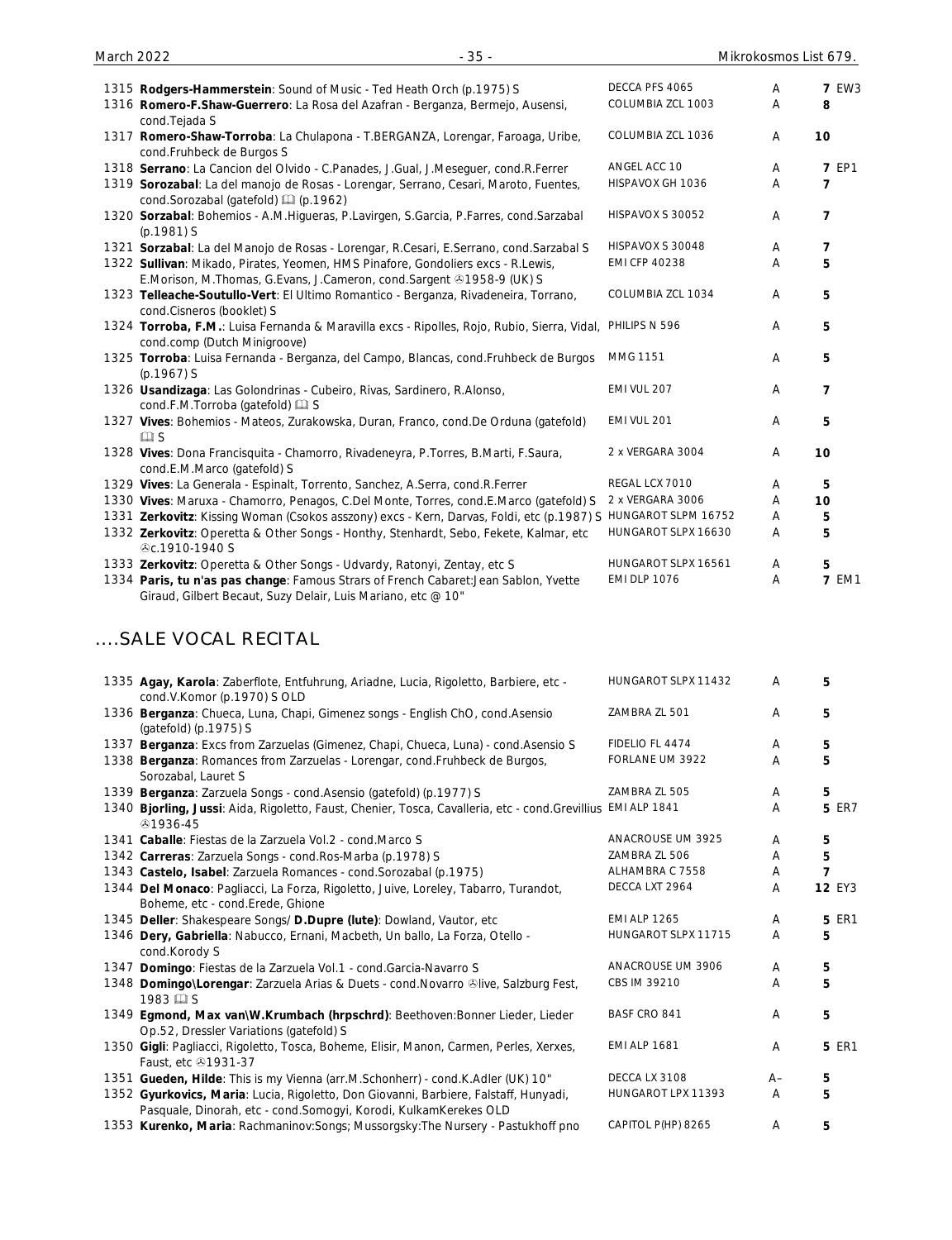| $-36-$<br>Mikrokosmos List 679.                                                                                                                                     |                        |   | March 2022   |
|---------------------------------------------------------------------------------------------------------------------------------------------------------------------|------------------------|---|--------------|
| 1354 Lorengar\Larrocha: Granados: Tonadillas & Canciones Amatorias 4 41977 S                                                                                        | DECCA SXL 6866         | A | 5 ED5        |
| 1355 Luxon, Benjamin: Wolf:Morike Lieder - Willison pno (UK) C S                                                                                                    | 3 x ARGO 3BBA 1008     | A | 14           |
| 1356 Markus, Laszlo: Operetta, Musical & Other Songs (Casablanca, Red, Hot & Blue,<br>Mary Poppins, etc) - Wold Ens +1985 S                                         | HUNGAROT SLPM 16695    | A | 5            |
| 1357 Maurane, Camille: Ravel:Don Quichotte; Debussy:3 Ballades/J.Micheau:<br>Britten: Illuminations; Ravel: Sheherazade - cond. Sacher, Fournet (Dutch pressing)    | PHILIPS A 469          | A | 14           |
| 1358 Merrill, Robert: Otello, Un ballo, Trovatore, Pagliacci, Don Carlos, La forzaChenier -<br>$cond.Downes \n\Box$                                                 | DECCA LXT 6083         | A | 5 EY3        |
| 1359 Milanov (as Zinka Kunc)\M.del Monaco: Opera Duets (Ernani, Chenier, La forza)<br><b><i>GMET, 1953-6 S</i></b>                                                  | JUGOTON LP. 6          | A | 8            |
| 1360 Moerdijk, Marie-Cecile: Abramsz, C.van Rennes, J.Worp, etc songs - C.Moerdijk<br>pno, etc, (autographed) S                                                     | MIRASOUND. 208019      | A | 7            |
| 1361 Paszthy, Julia: Brahms: Volkskinderlieder, 8 Songs Op.14 - Baranyay pno<br>$(p.1981)$ S                                                                        | HUNGAROT SLPX 12136    | A | 5            |
| 1362 Piersault, Jerome: Mendelssohn: 22 Songs - Riviere pno S                                                                                                       | <b>BAM LD 6015</b>     | A | 7            |
| 1363 Rothenberger\Berry\Gedda\Prey: Lighter Side of Beethoven - Eyron, Moore,<br>Werba pno [4] (gatefold) S                                                         | 2 x EMI C163 28522     | A | 10           |
| 1364 Sardy, Janos: Operetta scenes from Gul baba, Janos vitez, Prince Bob, Lili, Magnas<br>Miska, Csinom Palko; Hungarain Songs, etc - cond.F.Farkas, L.Polgar, etc | HUNGAROT LPX 16587     | A | 5            |
| 1365 Sass, Sylvia: Liszt & Bartok Songs - Schiff pno [1] (p.1981) S                                                                                                 | DECCA SXL(HP) 6964     | A | <b>7 HD1</b> |
| 1366 Seefried: Brahms & R.Strauss Songs - Werba pno (gatefold) (thin stereo) (flat disc) S                                                                          | DGG SLPM. 136010       | A | 24 GY5       |
| 1367 Turner, Eva: Aida, Trovatore, Cavalleria, Tosca, Turandot - cond. Beecham (booklet)                                                                            | EMI COLC 114           | A | <b>5 EA3</b> |
| 1368 Stars of the Hungarian Opera House: Eros, Krammer, Fodorne, Ney, Medek,                                                                                        | 2 x HUNGAROT LPX 11310 | A | 10           |

#### ....JAZZ & POP RECORDS FOR SALE

Pataky, Nemeth, Kornyei, Anday, Basilides, etc

| 1369 Bruce Katz Band: Crescent Crawl 31992 @ S                                  | AUDIOQUEST AQ 1012         | A | 35             |
|---------------------------------------------------------------------------------|----------------------------|---|----------------|
| 1370 Carol Sloane: Sophisticated Lady 31977 @ S                                 | TRIO PAP 9099              | Α | 10             |
| 1371 Carol Sloane: Summertime @ S                                               | LOBSTER KI LDC 1038        | A | 21             |
| 1372 Charlie Byrd: Great Guitars/Straight Tracks (p.1978) @ S                   | CONCORD CJD 1002           | Α | 10             |
| 1373 Chesky Jazz: S.Colley, R.Cruz, D.Finck, D.Freiberg, etc ®live, 1992 @ S    | CHESKY JR 82               | Α | 35             |
| 1374 Clair Marlo: Let It Be (p.1988) @ S                                        | SHEFFIELD TLP 29           | Α | 70             |
| 1375 Crooks: Jelly Roll, etc 31979 @ S                                          | OPUS 3 7916                | A | $\overline{7}$ |
| 1376 Dick Schory: Holiday for Percussion (US Stereo Auction label) (p.1964) @ S | <b>RCA LSA 2485</b>        | A | 8              |
| 1377 Dom Um Romao: Saudades 31990 @ S                                           | <b>WATER LILY WLACS 16</b> | Α | 87             |
| 1378 Frank Marocco\Ray Pizzi: New Colors 31979 @ S                              | TREND TR 516               | A | 10             |
| 1379 Gogi Grant: Torch Time (early US) (p.1959) S                               | <b>RCA LSP 1940</b>        | A | 8              |
| 1380 Jeff Palmer: Ease On (gatefold) 31982 @ S                                  | 2 x AUDIOQUEST AQ 1014     | A | 17             |
| 1381 John Klemmer: Finesse (gatefold) ((p.1981) @ S                             | NAUTILUS NR 22             | Α | 16             |
| 1382 Lames Leary: James (p.1991) @ S                                            | 2 x VITAL 3                | A | 21             |
| 1383 Lames Leary: James II (individual LPs) (p.1992) @ S                        | 2 x VITAL 5                | A | 21             |
| 1384 Larry Wills: Steal Away (p.1992) @ S                                       | AUDIOQUEST AQ-LP 1009      | A | 8              |
| 1385 McBroom\Mayorga: West of Oz @ S                                            | SHEFFIELD LAB 15           | A | 14             |
| 1386 Munyungo Jackson: Munyungo James (p.1991) @ S                              | 2 x VITAL 2                | A | 21             |
| 1387 Patrick, B.P\M.Lawyer: Rock of Ages (Gospel Songs) - Shell pno $@1987$ S   | WATER LILY WLA-GS 9        | A | 28             |
| 1388 Robin Davis Orchestra: On the Lighter Side Vol.1 (p.1977) @ S              | MERLIN MRF 77901           | A | $\overline{7}$ |
| 1389 Robin Davis Orchestra: On the Lighter Side Vol.2 (p.1977) @ S              | MERLIN MRF 771201          | A | $\overline{7}$ |
| 1390 Roy Ayers Quartet: All Blues @ S                                           | DENON YX 7404              | A | 14             |
| 1391 Sekou Bunch: Sekou (p.1991) @ S                                            | 2 x VITAL 4                | A | 21             |
| 1392 Sharp, Randy: The First in Line (direct to disk) (Styrofoam-Box) @ S       | NAUTILUS NR 1              | A | $\overline{7}$ |
| 1393 Todd Cochran: Todd (p.1991) @ S                                            | 2 x VITAL 1                | A | 21             |
| 1394 Tommy Tedesco: Alone at Last 31979 @ S                                     | TREND TR 517               | A | 10             |
| 1395 Tommy Tedesco: Autumn 31978 @ S                                            | TREND TR 514               | A | 10             |
| 1396 Tracy Nelson: Doin'it My Way (gatefold) @ S                                | AUDIO AND AD 101           | A | 10             |
| 1397 Victor Feldman: Secret Of The Andes (gatefold) @ S                         | NAUTILUS NR 50             | A | $\overline{7}$ |
|                                                                                 |                            |   |                |

### ....SALE CHORAL MUSIC

| 1398 Bach: Cantatas 36, 64 - Freisenhausen, Ramm, Ochs, Feyerabend, cond. Ehmann [1] CANTATE 651213 |                   | .5  |
|-----------------------------------------------------------------------------------------------------|-------------------|-----|
|                                                                                                     |                   |     |
| 1399 Bach: Cantatas 56, 82, 159, 170 - Baker, R.Tear, Shirley-Quirk, Academy of                     | 2 x DECCA 6745003 | 10. |
| St. Martin-in-the-Fields, cond. Marriner (gatefold) (Dutch pressing) S                              |                   |     |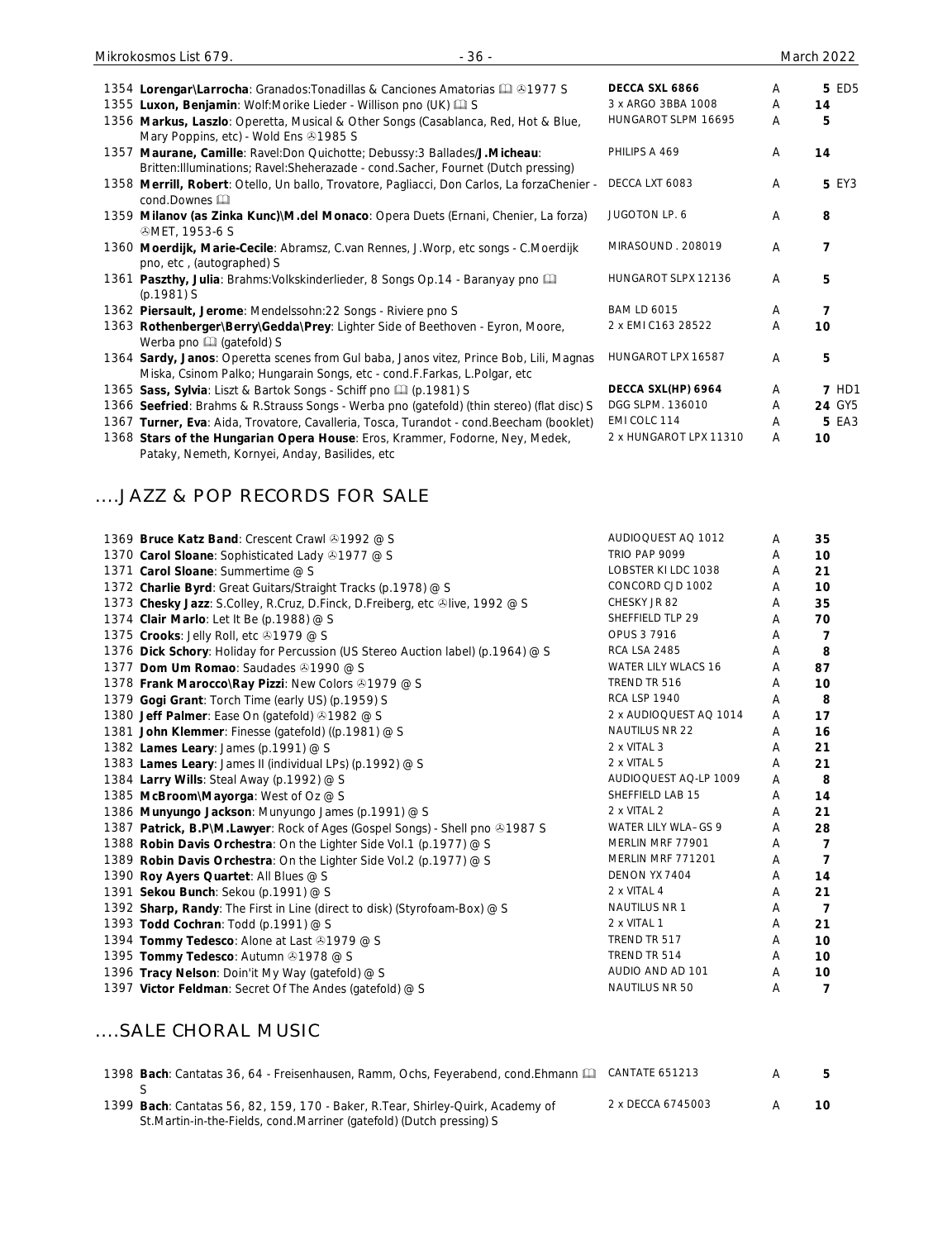| 1400 Berlioz: Faust - Baker, Gedda, Bacquier, cond. Pretre [1] - (SAN EY1 labels) (p.1970) S 2 x EMI SLS 947                                                                             |                              | A     | <b>10 EY1</b>  |
|------------------------------------------------------------------------------------------------------------------------------------------------------------------------------------------|------------------------------|-------|----------------|
| 1401 Berlioz: L'Enfance du Christ - Vanzo, Barbie, Soyer, Cales, cond.Martinon Q S                                                                                                       | 2 x NONESUCH HB 73022        | A     | 10             |
| 1402 Brahms: Fest-und Gedenkspruche; 3 Motets/R.Strauss: 2 Gesange - Kuhn Choir [1]<br><b>@1979 S</b>                                                                                    | SUPRAPHON 11123147           | A     | 5              |
| 1403 Campra: Tancrede excs - Le Bris, Quilico, cond. Zaffini (p. 1965) S                                                                                                                 | MUSIQUE RO 199015            | A     | 5              |
| 1404 Haydn: Die Erwahlung eines Kappelmeister; Choral works - K.Takacs, Szokefalvi,<br>A.Fulop, cond. F.Szekeres S                                                                       | HUNGAROT SLPX 11527          | A     | 5              |
| 1405 Janacek: Glagolitic Mass - Kopcak, Beanckova-Capova, Randova, Pribyl, cond.Jilek<br><b>@1979 S</b>                                                                                  | <b>SUPRAPHON 11122698</b>    | $A +$ | 5              |
| 1406 Liszt: Hungarian Coronation Mass - Kincses, Takacs, Gulyas, Polgar, Hungarian RTO,<br>cond.Lehel (p.1980) S                                                                         | HUNGAROT SLPX 12148          | Α     | 5              |
| 1407 Reger: Psalmsonntagsmorgen/Edlund: Communio/Mendelssohn: Psalm                                                                                                                      | <b>OPUS 3 8001</b>           | A     | $\overline{7}$ |
| 22/Leighton: Crucifixus pro nobis - KFUM Chamber Choir, cond.H.Bostrom &1980 S                                                                                                           |                              |       |                |
| 1408 Schubert, Ferdinand: Requiem/ Schubert: Deutsches Requiem - Degos, Markus,<br>Soyer, cond.Lore (gatefold) 31980-1 S                                                                 | <b>EROL 7415</b>             | Α     | 7              |
| 1409 Vivaldi: Juditha Triumphans - Barlay, Laszlo, Reti, Bende, cond. Szekeres (gatefold) S<br><b>OLD</b>                                                                                | 2 x HUNGAROT SLPX 11359      | A     | <b>10 MY3</b>  |
| 1410 Christmas Time in Prague: Brixi:Aria Pastoralis; Masek:Eja vos Pastorculi;<br>Vitasek: Hymnus Pastoralis; Labler: Graduale Pastorale; Vanura: Laetentur coeli/etc -<br>cond.Hercl S | SUPRAPHON 1120707            | A     | 5              |
| 1411 King's Singers: Lollipops S                                                                                                                                                         | <b>EMI EMC 3093</b>          | Α     | 7              |
| 1412 Morriston Orpheus Male Choir\ Pendyrus Male Choir\ Treorchy Male Choir:<br>The World of Wales in Song (Hyfrydol, Cwm Rhondda, Myfanwy, etc) S/PS                                    | DECCA SPA 42                 | A     | 5              |
| 1413 Prague Madrigal Singers: Czech Traditional Advent Chants of the 16th Century -<br>cond.Venhoda (p.1966) S                                                                           | SUPRAPHON SUAST(RL)<br>50759 | A     | <b>5 ZR7</b>   |
| 1414 Ruthin Castle Singers: Music from Mediaeval Banquets (mostly traditional airs)<br>(p.1969)                                                                                          | PRIVATE MB 100               | A     | 5              |
| 1415 Singing Youth 2: Dowland, Farkas, Stravinsky, Debussy, Bartok, Kodaly, etc -<br>Various Children's Choirs S                                                                         | HUNGAROT SLPX 11762          | A     | 5              |
| 1416 Uppsala Academy Choir: S.Fabri, Ch.Bernhard, Vesi, Peranda, J.H.Schmelzer,<br>Albrici - Drottingholms Baroque Ens & 1978 [12] (gatefold) S                                          | PROPRIUS PROP 7800           | A     | $\overline{7}$ |

### ....SALE CONDUCTORS

| 1417 Adler, Charles: Mahler:Sym 3 - Rossel-Majdan, E.Koerner, W.Schneiderhan, Vienna<br>SO (individual LPs)                   | 2 x DELTA DEL 12002           | A     | 14             |
|-------------------------------------------------------------------------------------------------------------------------------|-------------------------------|-------|----------------|
| 1418 Ancerl: Bartered Bride, Zauberflote & Tell Ovs/ Chalabala: Feischutz & La forza Ovs<br>- Czech PO                        | SUPRAPHON SUA 10179           | A     | 5              |
| 1419 Ancerl: Brahms: Sym 1 - Czech PO (p.1962) S                                                                              | SUPRAPHON SUAST(RL).<br>50430 | A     | <b>17 ZR7</b>  |
| 1420 Ancerl: Janacek: Glagolitic Mass - Czech PO [1] (p.1963) S                                                               | SUPRAPHON SUAST(RL)<br>50519  | A     | <b>5 ZR8</b>   |
| 1421 Ancerl: Prokofiev: Romeo & Juliet Suites 1 & 2 - Czech PO                                                                | SUPRAPHON SUA 10104           | A     | 5              |
| 1422 Ancerl: Prokofiev: Romeo & Juliet Suites 1 & 2 - Czech PO (p. 1962) + (minor jacket<br>damage) S                         | SUPRAPHON SUAST(RL)<br>50104  | A     | <b>7 ZR7</b>   |
| 1423 Anosov: Prokofiev: Lieutenant Kije Suite/Gauk: Shostakovich: Sym 9 - USSR SSO                                            | CLUB NATIO CND 577            | Α     | $\overline{7}$ |
| 1424 Ansermet: F.Martin:Concerto for Seven Wind Instruments; Etudes for Strings - Suisse<br>Romande Orch                      | DECCA LXT 5676                | Α     | <b>5 EY3</b>   |
| 1425 Ansermet: Mendelssohn: Sym 4, 3 Overtures - Suisse Romande Orch S $\times$                                               | DECCA SXL. 6166               | A     | 8 ED4          |
| 1426 Ansermet: Ravel: Daphnis & Chloe - Suisse Romande Orch S                                                                 | DECCA SXLWB. 6204             | Α     | 21 ED3         |
| 1427 Ansermet: Stravinsky: Sym of Psalms; Les Noces - Suisse Romande Orch (1961)                                              | DECCA LXT 5639                | A     | 5 EY3          |
| 1428 Asensio, Enriqe Garcia: Prels & Intermedes from Zarzuelas- English ChO (gatefold)<br>$(p.1975)$ S                        | ENSAYO ZL 502                 | Α     | $\overline{ }$ |
| 1429 Asensio, Garcia: Zarzuela Preludes & Intermezzi Vol.1 - English ChO (gatefold)<br>$(p.1976)$ S                           | ZAMBRA ZL 502                 | $A++$ | 5              |
| 1430 Asensio, Garcia: Zarzuela Preludes & Intermezzi Vol.2 - English ChO (gatefold)<br>$(p.1976)$ S                           | ZAMBRA ZL 503                 | A     | 5              |
| 1431 Barbirolli: Elgar: The Dream of Gerontius - Baker, R.Lewis, Borg, Halle Orch [1] (SLS<br>770) S                          | 2 x EMI ASDBR 648             | A     | <b>10 ER1</b>  |
| 1432 Barbirolli: Franck: Sym in d - Czech PO                                                                                  | SUPRAPHON SUA 10438           | A     | 5              |
| 1433 Barbirolli: Sibelius: Sym 2, Tuonela - Halle Orch S                                                                      | <b>EMI ASD 2308</b>           | Α     | <b>8 ER3</b>   |
| 1434 Barbirolli: Strauss: Ein Heldenleben - London SO (p.1970) (UK) S                                                         | <b>EMI CFP 40325</b>          | A     | 7              |
| 1435 Barenboim: Berlioz: Sym Fantastique - Berlin PO (gatefold) (p.dig, 1985) S                                               | CBS M 39859                   | A     | 5              |
| 1436 Beinum: Tchaikovsky:Nutcracker Suite/ Szell: Mendelssohn:Midsummer excs -<br>Concertgebouw Orch - (Hi-Fi Stereo label) S | PHILIPS . 835006              | Α     | <b>14 HM1</b>  |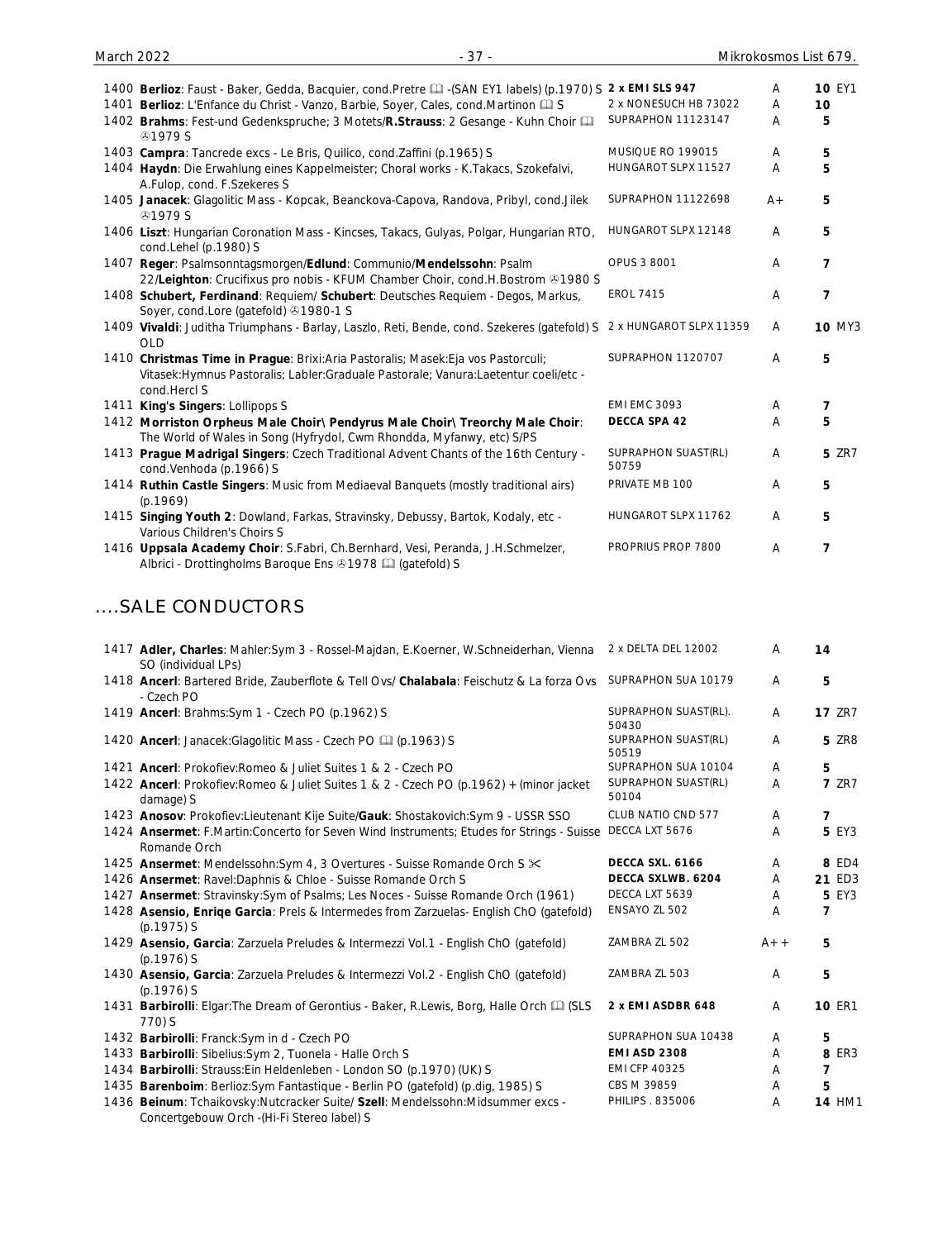| 1437 Bernstein\B.Walter: Beethoven: Sym 5 (rejected sketches and the performance) -<br>New York PO (gatefold with illustrations) (red label)                                                   | COLUMBIA CL6EYE 918          | Α | 8              |
|------------------------------------------------------------------------------------------------------------------------------------------------------------------------------------------------|------------------------------|---|----------------|
| 1438 Bohm: Bruckner: Sym 3 - Vienna PO S $\times$                                                                                                                                              | LONDON JL 41038              | Α | 5              |
| 1439 Bohm: Mozart:46 Syms - Berlin PO S                                                                                                                                                        | 16 x DGG 2720002             | Α | 56             |
| 1440 Bonynge: Chopin-Douglas:Les Sylphides; Thomas:Hamlet Ballet Music - National PO<br><b><i>®dig, 1982 S</i></b>                                                                             | DECCA SXDL 7583              | Α | 5              |
| 1441 Bonynge: Tchaikovsky: Nutcracker excs - National PO @1974 S                                                                                                                               | DECCA SXL 6821               | Α | <b>5 ED5</b>   |
| 1442 Boskovsky: Danses of Old Vienna (Schubert, Strauss, Lanner) - Boskovsky Ens<br>$(p.1968)$ S                                                                                               | DECCA SXL 6344               | Α | <b>5 ED4</b>   |
| 1443 Boulez: Beethoven: Sym 5, Meeresstille und gluckliche Fahrt - New Philh Orch (UK) S                                                                                                       | CBS S 72862                  | A | 5              |
| 1444 Boulez: Dukas:La Peri; Roussel:Sym 3 - New York PO (gatefold) (p.1976) S                                                                                                                  | CBS 76519                    | Α | 5              |
| 1445 Boulez: Stravinsky: Firebird Suite (1910 version) - New York PO (p.1979) S                                                                                                                | CBS 76418                    | Α | 5              |
| 1446 Boulez: Stravinsky: Renard (Giraudeau, Devos, Rondeleux, Depraz), Sym for Winds,<br>Concertino/Parrenin Quartet: Stravinsky:3 Pieces/G.Deplus (cl): Stravinsky:3<br>Pieces S              | VEGA MA30LA 1003             | A | 14             |
| 1447 Boult: Elgar: Enigma Vars, Intr & Allegro - London PO (p.1962) (UK) S                                                                                                                     | <b>EMI CFP 40022</b>         | Α | 5              |
| 1448 Boult: Elgar: Sym 2 - London PO S                                                                                                                                                         | WORLD RECO STZ 991           | Α | 5              |
| 1449 Boult: Elgar: Symhonies 1, 2 - London SO (gatefold) (p.1968) S                                                                                                                            | 2 x LYRITA SRCS 131          | A | 14             |
| 1450 Boult: Miniatures for Orch (Walton, Saint-Saens, Gershwin, Stravinsky, Falla, etc) -<br>London PO (UK) S                                                                                  | <b>EMI CFP 4533</b>          | Α | $\overline{7}$ |
| 1451 Boult: Tchaikovsky: Capriccio Italian, Marche Slave, Gopak from Mazeppa; Rimsky-<br>Korsakov:Capriccio Espagnol, Mlada excs (p.1975) S                                                    | <b>EMI ASD 3093</b>          | Α | <b>10 ER3</b>  |
| 1452 Britten: Bach: Brandenburg Cons 4, 5, 6 - English ChO ®1968 S                                                                                                                             | DECCA SXL 6775               | A | <b>14 ED4</b>  |
| 1453 Busch, Adolf: Bach:6 Brandenburg Cons - Rothwell, A.Busch, Moyse, etc, Busch<br>Chamber Players & 1935 (Japanese issue) (individual LPs)                                                  | 2 x ANGEL GR 2250            | Α | 10             |
| 1454 Busch, Adolf: Bach: Orch Suites 3 & 4 - Busch Ch Players 31936                                                                                                                            | EMI 1039611                  | Α | 5              |
| 1455 Busch, Fritz: Haydn:Sym 100, Trumpet Con, Italian Overture - A.Holler tr, Vienna SO COLUMBIA HR 1029<br>⊕1950 (Japanese pressing)                                                         |                              | Α | 10             |
| 1456 Casals: Beethoven: Symphonies 1, 4, Athens Overture; Brahms: Haydn Variations -<br>Barcelona Casals Orch, London SO 31928-29                                                              | 2 x EMI C187 3039            | Α | 10             |
| 1457 Casals: Brahms: Serenade 2 (Marlboro FO) @1968; Mozart: Sym K.201 (Perpignan<br>FO)                                                                                                       | TRANSCRIPT PC O              | A | 21             |
| 1458 Casals: Brahms: Sym 1 - Puerto Rico FO &live, 1963                                                                                                                                        | BATON 1004                   | A | 21             |
| 1459 Casals: Haydn:Sym 102; Bach:Brandenburg Con 6 - Marlboro FO ®1972, 1970                                                                                                                   | TRANSCRIPT PC. O             | A | 21             |
| 1460 Casals: Haydn:Syms 94, 95 - Marlboro FO 31967 S                                                                                                                                           | COLUMBIA M 31130             | Α | 5              |
| 1461 Casals: Mozart:Div K.251 (Perpignan FO)/ Mozart: Ob Quartet K.370 (Tabuteau,<br>Primrose, Stern, Tortelier) 2                                                                             | COLUMBIA ML 4566             | Α | 5 UB2          |
| 1462 Casals: Mozart:Sym K.297; Beethoven:Sym 6 - Marlboro FO @1971, 1969                                                                                                                       | DISCOCORP RR 226             | Α | 7              |
| 1463 Casals: Mozart:Sym K.550, Nachtmusik K.525 - Marlboro FO S                                                                                                                                | CBS 60274                    | A | 5              |
| 1464 Casals: Schubert: Sym 8; Brahms: Haydn Variations - Marlboro FO (UK) S                                                                                                                    | CBS S 73270                  | A | 5              |
| 1465 Celibidache: Debussy:La Damoiselle elue; La Mer; Ravel:Ma mere l'oye; Bolero; Le<br>Tombeau de Couperin; Milhaud:Les saudades do Brazil - Torino SO, Milan SO,<br>A.Scarlatti CO 31954-60 | 3 x CETRA LAR 38             | A | 16             |
| 1466 Chalabala: Rimsky-Korsakov: Scheherazade - Czech PO                                                                                                                                       | SUPRAPHON SUA 10010          | Α | 5              |
| 1467 Cluytens: Beethoven: 9 Syms, Ruins, Prometheus, Fidelio, Egmont, Leonore 3,<br>Coriolan Ovs - Berlin PO (individual LPs) (UK) S                                                           | 8 x EMI CFP + 187            | Α | 56             |
| 1468 Cluytens: Stravinsky:Le Rossignol - Micheau, Moizan, Giraudeau, French RSP, (flat<br>disc)                                                                                                | EMI FCX. 439                 | A | 5 FB2          |
| 1469 Collins, Anthony: Mozart: Syms K.550, 551 - London SO                                                                                                                                     | CLUB NATIO CND 575           | Α | 7              |
| 1470 Davis, Colin: Stravinsky: Oedipus Rex - J. Marais, Dowd, P. Johnson, R. Herinxs, Royal<br>PO (ds) S                                                                                       | EMI ASDF 762                 | Α | <b>7 FR2</b>   |
| 1471 De Almeida: Gounod: Faust: Ballet Music; Offenbach: Orpheus in the Underworld Ov;<br>Thomas: Mignon Ov; Auber: Bronze Horse Ov; Herold: Zampa Ov - New Philh Orch<br>(UK) (p.1973) S      | RCA VICS 1678                | Α | 5              |
| 1472 De Sabata: Brahms: Sym 4; Kodaly: Galanta Dances - Berlin PO S                                                                                                                            | <b>HELIODOR (US) 2548703</b> | A | 5              |
| 1473 De Sabata: Mozart: Requiem - Tassinari, Stignani, Tagliavini, Tajo, RAI Orch                                                                                                              | CETRA LPO 2025               | Α | 7              |
| 1474 De Sabata: R.Strauss: Tod und Verklarung; Berlioz: Carnaval Romain; VerdiL I Vespri<br>Ov - Vienna PO & Salzburg, 1953                                                                    | MELODRAM MEL 706             | Α | 5              |
| 1475 De Sabata: Ravel:La Valse, Bolero; Stravinsky:Chant du Rossignol; Dukas:L'Apprenti<br>- New York PO, Vienna PO, etc +147-53                                                               | CETRA DOC 59                 | A | 5              |
| 1476 De Sabata: Respighi: Roman Festivals; Mosolov: Iron Foundry; Stravinsky: Fireworks;<br>Sabata: Juventus; Glazunov: Middle Ages Suite excs - EIAR SO                                       | DISCOCORP IGI 356            | Α | 5              |
| 1477 Delogu: Mahler:Sym 1 - London PO (UK) 31976 S                                                                                                                                             | <b>EMI CFP 40264</b>         | A | 5              |
| 1478 Desormiere: Bizet:L'Arlesienne Suite 1 & 2 - Czech PO                                                                                                                                     | SUPRAPHON ALPV 61            | Α | 7              |
| 1479 Desormiere: Debussy:La Mer/Silvestri: Ravel:Rapsodie espagnole - Czech PO                                                                                                                 | SUPRAPHON SUA 10006          | A | 5              |
| 1480 Dorati: Respighi: The Birds; Impressions Bresiliennes - London SO S                                                                                                                       | MERCURY 131012               | Α | 5 FB2          |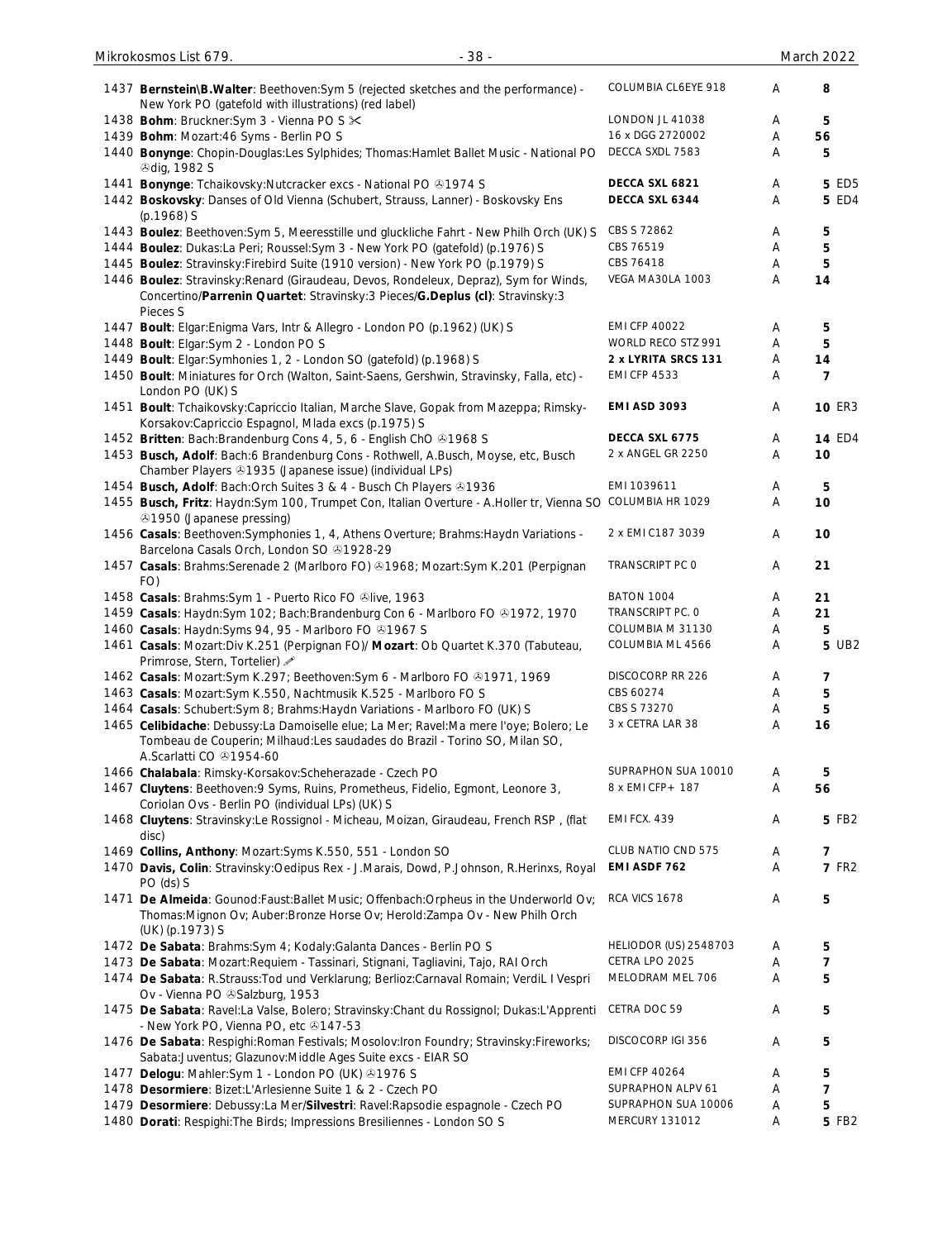| 1481 Dorati: Tchaikovsky: Nutcracker ballet - Minneapolis SO (individual LPs) (UK)<br>1482 Douatte: A.Scarlatti:Con grosso 2, 4; Vivaldi:Con grosso, Con Op.3\10 - M.Andre,                | 2 x PHILIPS GL 5732<br>CRITERE CRD 186 | Α<br>A | 10<br>8            |
|--------------------------------------------------------------------------------------------------------------------------------------------------------------------------------------------|----------------------------------------|--------|--------------------|
| Pierlot, Wallez, Larrieu, Collegium Musicum de Paris (gatefold) 31964<br>1483 Enescu: Enescu: Rumanian Rhaps 1, 2 (Colonne Orch)/ Villa-Lobos: Villa-<br>Lobos:Choros 6 (RIAS SO) (p.1953) | REMINGTON R 199207                     | Α      | 5 UD2              |
| 1484 Fedoseyev: Rachmaninov: Sym Dances - USSR RTVSO & dig, 1982 S                                                                                                                         | MELODIYA A105                          | Α      | 5                  |
| 1485 Fennell: Pomp & Pipes (Karg-Elert, A.Reed, Wills, Dupre, Widor, Weinberger, etc) -<br>P.Riedo org, Dallas Wind Sym (gatefold) (p.1994) S                                              | 2 x REFERENCE/RR 58                    | Α      | 70                 |
| 1486 Ferencsik: Handel: Water Music - Brno SO                                                                                                                                              | SUPRAPHON SUA 10066                    | Α      | 5                  |
| 1487 Ferencsik: J.Strauss: Waltzes & Polkas - Hungarian NO (p.1983) S                                                                                                                      | HUNGAROT SLPD 12600                    | Α      | 5                  |
| 1488 Fistoulari: Adam: Giselle - London SO (gatefold) 31959 S                                                                                                                              | 2 x PHILIPS 6768602                    | Α      | 10 HB <sub>2</sub> |
| 1489 Fistoulari: Adam: Giselle excs - London SO @1954                                                                                                                                      | CAPITOL P 8306                         | Α      | 5                  |
| 1490 Fjeldstad: Grieg:Peer Gynt inc music - London SO S                                                                                                                                    | DECCA SDD,, 111                        | Α      | <b>5 EW2</b>       |
| 1491 Fremaux: Britten: Purcell Vars; Milhaud: Carnaval d'Aix; Turina: Danzas Fantasticas -<br>Monte Carlo OpO (red stereo) S                                                               | DGG SLPM 138654                        | Α      | 8 GY5              |
| 1492 Fremaux: Satie: Parade; Dukas: Apprentice - Monte Carlo OpO, (French gatefold<br>jacket) S                                                                                            | DGG SLPM,. 138649                      | Α      | <b>7 GY5</b>       |
| 1493 Fruhbeck de Burgos: Weber: CI Con 1, CI Concertino; Rossini: Int & Variations - G.de<br>Peyer cl, New Philh Orch (p.1969) S                                                           | EMI CFP 414502                         | Α      | 5                  |
| 1494 Furtwangler: Bach:Brandenburg Con 5 (SCHNEIDERHAN vln); Mozart:Pno Cons<br>K.482, 365 (Badura-Skoda, Bella) - Vienna PO +1940, 1949, 1952 (gatefold)                                  | 2 x FRENCH FUR SWF 8401                | Α      | 28                 |
| 1495 Furtwangler: Beethoven: Sym 9 - Schwarzkopf, Hongen, Hopf, Edelmann, Bayreuth<br>FO (individual LPs), (FALP sticker on ALP record number)                                             | 2 x EMI FALP, 30048                    | Α      | <b>17 HR2</b>      |
| 1496 Furtwangler: Brahms: Pno Con 2 - E. Fischer, Berlin PO 31942 (UK)                                                                                                                     | UNICORN UNI 102                        | Α      | 5                  |
| 1497 Furtwangler: Bruckner: Sym 9 - Berlin PO PS                                                                                                                                           | ETERNA 825380                          | Α      | 5 GD1              |
| 1498 Furtwangler: Handel: Con grossi Op.6\5, 10; Bach: Suite 3 - Berlin PO ®1950, 1948                                                                                                     | DGG 2535806                            | Α      | 5                  |
| 1499 Furtwangler: Wagner:Goterdammerung excs - Flagstad, Vienna PO, Berlin PO,<br>Philharmonia Orch 21933, 1949 - (old 12)                                                                 | MELODIYA D, 33213                      | A      | 5 PP5              |
| 1500 Furtwangler: Wagner: Gotterdammerung excs - Flagstad, Melchior, Janssen,<br>Thorborg, Covent Garden Orch 31937, (Other cover 1)                                                       | 2 x DISCOCORP RR 429                   | Α      | 10                 |
| 1501 Furtwangler: Wagner: Ring of the Nibelung - Flagstad, Hofgen, Svanholm, Lorenz & La 11 x EVEREST 473<br>Scala, 1950                                                                   |                                        | Α      | 49                 |
| 1502 Furtwangler: Wagner: Tristan & Lohengrin excs - Volker, Klose, Suthaus, Bayreuth<br>FO, Berlin PO, Berlin SK 21936, 1954, 1947                                                        | CETRA FE 25                            | Α      | 5                  |
| 1503 Furtwangler\E.Fischer: Beethoven:Pno Con 5 - Philh Orch PS                                                                                                                            | <b>EMI SME 90048</b>                   | Α      | <b>5 GR1</b>       |
| 1504 Galliera: Borodin: Sym 1; Rimsky-Korsakov: Capriccio Espagnole - Philh Orch                                                                                                           | EMI 33CX 1356                          | Α      | 5 EB1              |
| 1505 Georgescu, Georges: Beethoven: Sym 7 - Czech PO                                                                                                                                       | SUPRAPHON E 10008                      | Α      | 5                  |
| 1506 Gibson: Sibelius: Sym 1 - Scottish NO (UK) 31973 S                                                                                                                                    | <b>EMI CFP 40055</b>                   | Α      | 5                  |
| 1507 Gibson: Sibelius: Sym 5, En Saga - Scottish NO (UK) 31974 S                                                                                                                           | <b>EMI CFP 40218</b>                   | Α      | 5                  |
| 1508 Giulini: Beethoven: Mass in C - Ameling, Baker, Altmeyer, Rintzler, New Philh Orch<br>$(p.1971)$ S                                                                                    | <b>EMI ASD 2661</b>                    | Α      | <b>7 ER2</b>       |
| 1509 Giulini: Tchaikovsky:Sym 2; Mussorgsky:Bare Mountain - Philh Orch                                                                                                                     | EMI 33CX 1523<br><b>FONTANA 700101</b> | Α      | <b>7 EB1</b>       |
| 1510 Goldberg, Szymon: Haydn: Syms 83, 57 - Netherland ChO (Dutch pressing) S<br>1511 Golovanov: Balakirev: Tamara sym poem; Rachmaninov: Utes fant - USSR RSO                             | MELODIYA D 14281                       | Α<br>Α | 5<br>7             |
| 1512 Goossens, Eugene: Rimsky-Korsakov:Le Coq d'Or Suite, Russian Easter Ov;                                                                                                               | EMI CFP 126                            | Α      | 5                  |
| Balakirev: Islamey - Philh Orch (UK) S<br>1513 Gorenstein, Mark: Tchaikovsky:Nutcracker & Swan Lake Suites - MAV SO (p.dig,                                                                | HUNGAROT SLPD 31110                    | Α      | 5                  |
| 1988) S                                                                                                                                                                                    |                                        |        |                    |
| 1514 Haitink: Haydn:Syms 96, 99 - Concertgebouw Orch S                                                                                                                                     | PHILIPS 6580151                        | $A++$  | 5 HB1              |
| 1515 Haitink: Ravel: Rapsodie espagnole; Menuet antique; Valses N&S Alborada -                                                                                                             | PHILIPS . 9500347                      | Α      | 5 HR3              |
| Concertgebouw Orch S                                                                                                                                                                       |                                        |        |                    |
| 1516 Handley, Vernon: Tchaikovsky:Sym 6 - Liverpool PO (p.1978) S                                                                                                                          | <b>ENIGMA K 23526</b>                  | Α      | 5                  |
| 1517 Hanson, Howard: Sibelius: Sym 1 - National High School SO @1963                                                                                                                       | NATIONAL M NMC 196319                  | Α      | $\overline{7}$     |
| 1518 Hybrechts, Francois: Janacek:Taras Bulba, Lachian Dances - London PO (p.1971) S                                                                                                       | DECCA SXL 6507                         | Α      | <b>7 ED4</b>       |
| 1519 Ivanov: Beethoven: Sym 3 - USSR SO S                                                                                                                                                  | MELODIYA C 715                         | Α      | 5                  |
| 1520 Jochum: Beethoven: Sym 2; Leonore Ov 2 - Concertgebouw Orch (p.1969) S                                                                                                                | PHILIPS 6570168<br>PHILIPS 6570174     | Α      | 5 HB2              |
| 1521 Jochum: Beethoven: Sym 4, 2 Leonore Overtures - Concertgebouw Orch (p.1969) S                                                                                                         | PHILIPS 6570166                        | Α<br>Α | 5 HB2<br>5 HB2     |
| 1522 Jochum: Beethoven: Sym 5; Fidelio Ov - Concertgebouw Orch (p.1969) S<br>1523 Jochum: Beethoven: Sym 6 - Concertgebouw Orch S                                                          | <b>PHILIPS 839782</b>                  | Α      | 5 HR <sub>2</sub>  |
| 1524 Jochum: Beethoven: Sym 7 - Concertgebouw Orch (p.1969) S                                                                                                                              | PHILIPS 6570102                        | Α      | 5 HB2              |
| 1525 Jochum: Beethoven: Syms 1, 8 - Concertgebouw Orch (p.1969) S                                                                                                                          | PHILIPS 6500087                        | Α      | 5 HR <sub>2</sub>  |
| 1526 Jochum: Bruckner: Sym 8 - Hamburg State PO (individual LPs) (p.1958)                                                                                                                  | 2 x DGG LPM. 18051                     | Α      | <b>10 GY3</b>      |
| 1527 Jochum: Haydn:Sym 103; Sibelius:Sym 7 - Hamburg PO, Hamburg SOpO & 1942,                                                                                                              | MELODIYA M10 46747                     | Α      | 5                  |
| 1943 MH<br>1528 Jochum: Mozart: Syms K.319, 425 - Bavarian RSO (US)                                                                                                                        | DECCA DL 9920                          |        |                    |
| 1529 Jochum: Mozart:Syms K.425, 319 - Bavarian RSO S                                                                                                                                       | HELIODOR (UK) 89621                    | A<br>Α | 5<br>5             |
|                                                                                                                                                                                            |                                        |        |                    |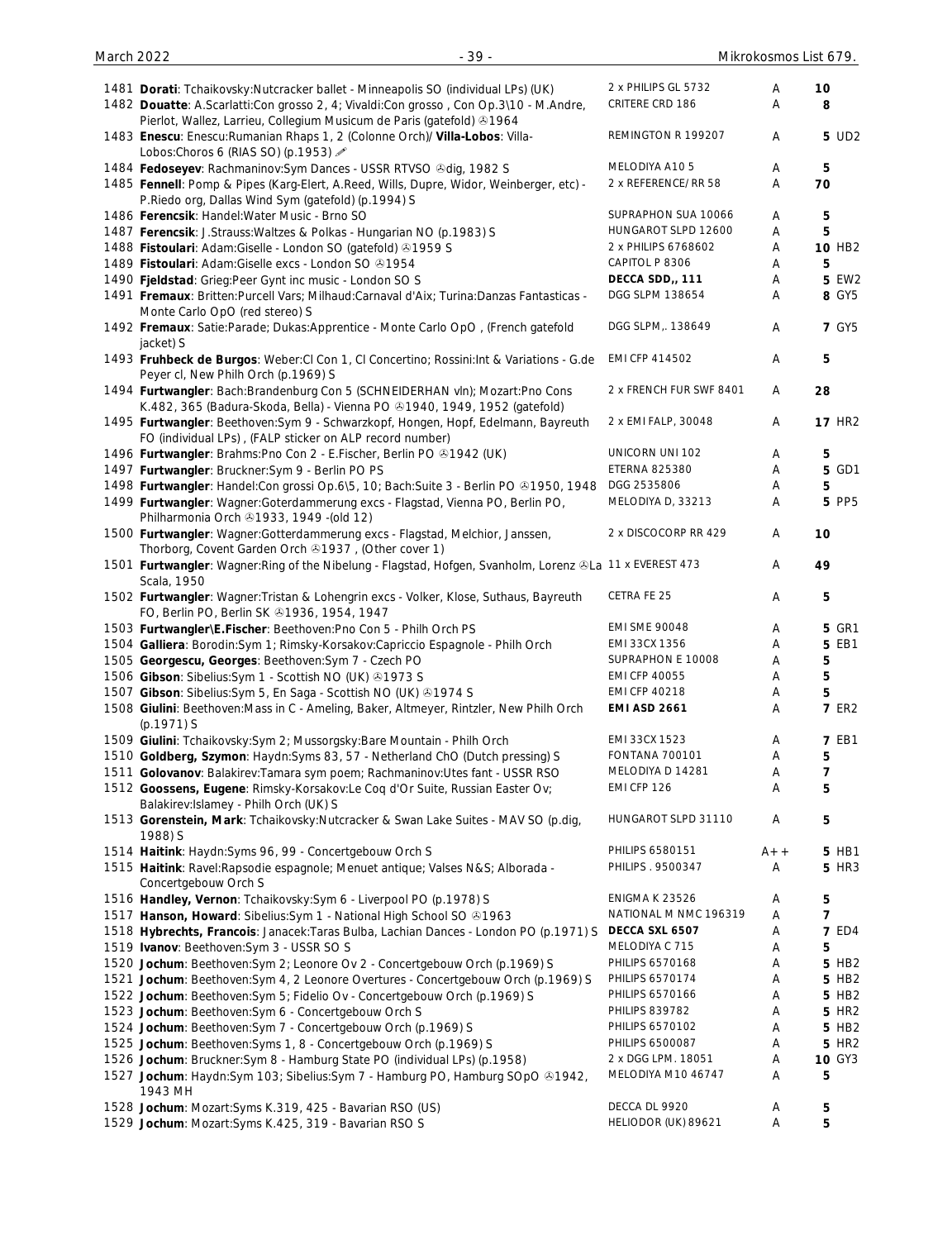| 1530 Kamu, Okko: Sibelius: Lemminkainen Ste, Karelia Ste - Helsinki RSO (p. 1976) S<br>1531 Karajan: Ballet Music (Gioconda, Aida, Khovanshchina, Tannhauser, Igor) - Philh<br>Orch, (deluxe), (dowel spine) | DGG 2530656<br>ANGEL 35307                 | Α<br>A | 5<br><b>7 ER1</b>   |
|--------------------------------------------------------------------------------------------------------------------------------------------------------------------------------------------------------------|--------------------------------------------|--------|---------------------|
| 1532 Karajan: Bartok: Concerto - Philh Orch                                                                                                                                                                  | EMI 33CX 1054                              | Α      | 5 EB1               |
| 1533 Karajan: Dvorak: Sym 9; Smetana: Moldau - Berlin PO S                                                                                                                                                   | EMI CVB. 814                               | Α      | <b>5 FR4</b>        |
| 1534 Kertesz: Dvorak: 9 Symphonies - London SO -(SET EP5 labels) S                                                                                                                                           | 7 x DECCA D 6                              | Α      | 28 EP5              |
| 1535 Kertesz: Kodaly: Psalmus Hungaricus; Peacock Variations - L. Kozma, London SO<br>$(p.1971)$ S                                                                                                           | DECCA SXL 6497                             | Α      | <b>7 ED4</b>        |
| 1536 Klemperer: Beethoven: Missa Solemnis - Soderstrom, Hoffgen, Kmennt Talvela, New<br>Philharmonia Orch (gatefold) S                                                                                       | 2 x HUNGAROT SLPXL<br>12792                | Α      | 10                  |
| 1537 Klemperer: Mahler: Sym 2 - Steingruber, Rossel-Majdan, Vienna SO (p.1953)                                                                                                                               | 2 x VOX PL(UK) 7012                        | Α      | 14                  |
| 1538 Konwitschny: Wagner: Tannhauser & Gotterdammerung scenes - E.Grummer, Frick,<br>Berlin SOpO S                                                                                                           | <b>ANGEL S 35844</b>                       | Α      | <b>7 UR1</b>        |
| 1539 Kurtz, Efrem: Glinka: Life for the Tsar: Ballet Music; Gounod: Faust: Ballet Music - Philh EMI ALP 1962<br>Orch + (minor jacket damage)                                                                 |                                            | A      | <b>5 ER1</b>        |
| 1540 Leibowitz, Rene: Rossini-Respighi:La Boutique Fantasque - London PO (p.1974)<br>$(UK)$ S                                                                                                                | <b>SAGA 5257</b>                           | Α      | 7                   |
| 1541 Leppard: Haydn: Syms 94, 103 - London PO (UK) 31976 S                                                                                                                                                   | <b>EMI CFP 40269</b>                       | Α      | 5                   |
| 1542 Loughran: Viennese Nights (Josef, Edward Strauss, Johann Strauss (8)) - Halle Orch<br><b>31976 (UK) S</b>                                                                                               | <b>EMI CFP 40256</b>                       | Α      | $\overline{7}$      |
| 1543 Macal, Zdenek: Bruckner: Sym 4 - Halle Orch & dig, 1984 S                                                                                                                                               | EMI CFP 4144711                            | Α      | 8                   |
| 1544 Macal, Zdenek: Dvorak:Sym 9 - London PO +1982 S                                                                                                                                                         | <b>EMI CFP 4382</b>                        | Α      | 5                   |
| 1545 Maksymiuk, Jerzy: Mendelssohn:String Symphonies 2, 3, 5, 6 - Polish ChO (p.1981)<br>S                                                                                                                   | EMI C053 43034                             | Α      | 5                   |
| 1546 Markevitch: Panorama of the Spanish Operetta (Zarzuela) - Chamorro, Lerer, del<br>Monte, Spanish RTV SO (gatefold) S                                                                                    | 2 x PHILIPS 6701027                        | Α      | 10                  |
| 1547 Markevitch: Tchaikovsky: Sym 6 - London SO (gatefold) (Luxus Serie) S                                                                                                                                   | <b>PHILIPS 835126</b>                      | A      | 5 HM4               |
| 1548 Marriner: Bartok: Music, Divertimento - Academy of St. Martin-in-the-Fields S                                                                                                                           | ARGO 411254                                | Α      | 5                   |
| 1549 Matacic: Borodin: Prince Igor Ov; Rimsky-Korsakov: Russian Easter Ov;<br>Mussorgsky: Night on Bald Mountain - Philh Orch S                                                                              | TRIANON CTRE 6128                          | Α      | 5                   |
| 1550 Matacic: Tchaikovsky: Sym 5 - Czech PO (p.1963) S                                                                                                                                                       | SUPRAPHON SUAST(RL)<br>50141               | Α      | <b>9 ZR7</b>        |
| 1551 Matacic: Tchaikovsky: Sym 5 - Zagreb PO @live, 1975 (gatefold) S                                                                                                                                        | JUGOTON ULS 175<br>2 x DECCA SXL 6671      | Α<br>Α | 28<br><b>14 ED4</b> |
| 1552 Mehta: Bruckner: Sym 8 - Los Angeles PO (gatefold) 31974 S<br>1553 Mehta: Saint-Saens: Sym 3 - Los Angeles PO (p.1971) S                                                                                | DECCA SXL 6482                             | Α      | <b>5 ED4</b>        |
| 1554 Mengelberg: Bach, Beethoven, Weber, Brahms, Tchaikovsky, Ravel, Wagner -<br>Concertgebouw Orch 21928-42                                                                                                 | 2 x DISCOCORP RR 443                       | Α      | 10                  |
| 1555 Mengelberg: Bach, Mozart, Berlioz, Wagner; Beethoven: Sym 3; Brahms: VIn Con<br>(Krebbers); Dvorak: VIn Con (M. Neuss); Weber, Rachmaninov: Pno Con 2 81939-43 -                                        | 5 x DISCOCORP 234                          | Α      | 28                  |
| (minor spine damage)<br>1556 Mengelberg: Bach:Double Con B.1043 (Zimmerman, Helman, Concertgebouw                                                                                                            | DISCOCORP RR 501                           | A      | 5                   |
| Orch); Mozart:Nachtmusik; Beethoven:Sym 1 (NYPO)<br>1557 Mengelberg: Bach:St.Matthew Passion - Erb, Vincent, Schey, Concertgebouw Orch<br><b>ふ1939 □ (Dutch Minigroove)</b>                                  | 3 x PHILIPS A 320                          | Α      | 52                  |
| 1558 Mengelberg: Beethoven: Sym 1; Con 5 (De Groot pno); Liszt: Hungarian Fant;<br>Handel: Alcina; Tchaikovsky: Marche Slave; Schelling - New York PO, etc                                                   | 2 x ARCHIVE DO AD 105                      | Α      | 10                  |
| 1559 Mengelberg: Beethoven: Sym 7 - Concertgebouw Orch @1940 (gatefold) (Dutch<br>Minigroove)                                                                                                                | PHILIPS W 9904                             | Α      | 8                   |
| 1560 Mengelberg: Brahms:A German Requiem; Bach:St Matthew Passion (excerpts) -<br>Concertgebouw Orch (silver) (gatefold)                                                                                     | 2 x TURNABOUT TV-M 4445                    | Α      | 10                  |
| 1561 Mengelberg: Brahms: Sym 2 - Concertgebouw Orch (US)                                                                                                                                                     | TELEFUNKEN TH 97005                        | Α      | 5                   |
| 1562 Mengelberg: Cherubini: Anacreon Ov; Wagner: Tannhauser Ov; Tchaikovsky: Romeo<br>4927, 1932, 1930                                                                                                       | EMI CO47 1298                              | Α      | 5                   |
| 1563 Mengelberg: Mozart: Zauberflote Ov; Wagner: Tristan; Mahler: Fahrenden;<br>Bach:Cantata 57; Schubert-Cassado:Arpeggione Sonata (Cassado vcl) @1938-42                                                   | 2 x ARCHIVE DO AD 103                      | Α      | 10                  |
| 1564 Mengelberg: Schubert:Sym 8, Rosamunde - Concertgebouw Orch ®1939, 1941<br>(Japanese pressing) (OBI)                                                                                                     | PHILIPS PC 5554                            | Α      | 5                   |
| 1565 Mengelberg: Wagner: Meistersinger: Prel 1; Berlioz: Faust: 3 Excs;<br>Schubert: Rosamunde Ov; R. Strauss: Don Juan - Concertgebouw Orch @1938-42                                                        | PAST MASTE PM 27                           | Α      | 5                   |
| 1566 Menuhin: Bach: Orch Suites 3, 4 - Bach FO, (grooved) S                                                                                                                                                  | <b>EMI ASDWG 405</b>                       | Α      | <b>14 EW1</b>       |
| 1567 Monteux: Beethoven: Sym 2, Fidelio Ov, King Stephen Ov - London SO S                                                                                                                                    | DECCA SPA 584                              | Α      | $\overline{7}$      |
| 1568 Monteux: Beethoven: Sym 7 - London SO (p.1964) S                                                                                                                                                        | DECCA SPA 586                              | Α      | 10                  |
| 1569 Monteux: Tchaikovsky: Sym 5 - Hamburg SO 31963 S                                                                                                                                                        | CONCERT HA SMS 2333                        | Α      | 7                   |
| 1570 Morris, Wyn: Mehul, Saint-Saens: Intr & Rondo Cap. Havanaise; Debussy,<br>Ravel:Pavane, Tzigane - Y.P.Tortelier vln, Manson hrp.Sym of London (p.1974) S                                                | VIRTUOSO TPLS 13062                        | A      | 8                   |
| 1571 Mravinsky: Schubert:Sym 8; Weber:Oberon Ov - Leningrad PO &live, 1978 S<br>1572 Mravinsky: Tchaikovsky: Sym 5 - Leningrad PO & 1956                                                                     | MELODIYA C10 15691<br><b>ETERNA 820022</b> | Α<br>Α | 5<br>6 GG1          |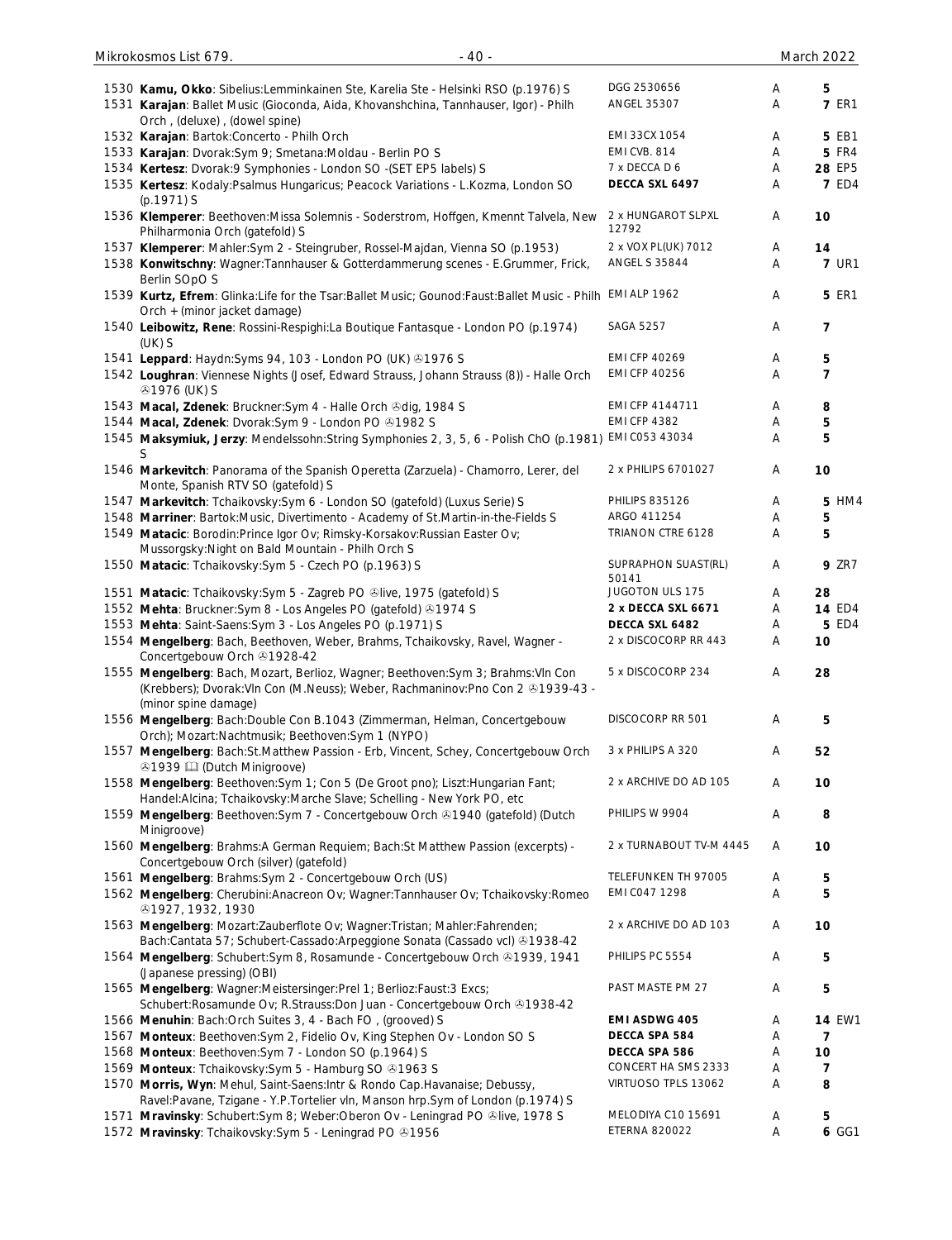| 1573 Muller, Wayne E: Sibelius: Sym 2 - Intermediate SO 31963<br>1574 Munch: Berlioz:Damnation of Faust - Danco, Poleri, M.Singher, Gramm, Boston SO<br>Ш                                   | NATIONAL M NMC 196311<br>3 x RCA LM. 6114 | A<br>Α | $\overline{7}$<br><b>14 UP1</b> |
|---------------------------------------------------------------------------------------------------------------------------------------------------------------------------------------------|-------------------------------------------|--------|---------------------------------|
| 1575 Munch: Berlioz:L'Enfance du Christ - Kopleff, Souzay, Tozzi, Valletti, Boston SO [11]<br>(p.1957)                                                                                      | 2 x RCA LM. 6053                          | A      | 10 UP1                          |
| 1576 Munch: Berlioz: Romeo & Juliet - Elias, Valetti, Boston SO & 1961 (gatefold) WLI S                                                                                                     | 2 x MELODIYA C10 18919                    | Α      | 10                              |
| 1577 Munch: Franck: Sym; Sym Vars - Joyce pno, Conservatoire Orch                                                                                                                           | LONDON B(CP) 19022                        | Α      | 5                               |
| 1578 Munch: Roman Carnaval, Cellini Ov, Royal Hunt, Le Corsaire - Boston SO (p.1969) S                                                                                                      | RCA VICS(UK) 1044                         | Α      | 5 EP1                           |
| 1579 Neumann, Vaclav: Smetana:Ma Vlast - Leipzig GH S                                                                                                                                       | 2 x LONDON CSA. 2222                      | Α      | <b>10 EM7</b>                   |
| 1580 Neumann, Vaclav: Dvorak:Sym 1 - Prague SO                                                                                                                                              | SUPRAPHON LPV 370                         | Α      | 5                               |
| 1581 Nyazi: Tchaikovsky: Sym 4 - Czech PO                                                                                                                                                   | SUPRAPHON ALPV 212                        | Α      | 5                               |
| 1582 Oistrakh, David\Barshai (vla): Berlioz: Harold in Italy - Moscow PO OLD                                                                                                                | MELODIYA D 14717                          | Α      | 5 EB3                           |
| 1583 Ormandy: Rachmaninov: The Bells; Isle of the Dead - Lloyd, Yeend, Harrel,                                                                                                              | MELODIYA M10 44441                        | A      | 5                               |
| Philadelphia Orch +1954 WLI                                                                                                                                                                 | SUPRAPHON SUA 10014                       | Α      |                                 |
| 1584 Pedrotti: Brahms: Sym 4 - Czech PO (p.1963)                                                                                                                                            | SUPRAPHON SUA 10164                       |        | 5                               |
| 1585 Pedrotti: Mussorgsky-Ravel:Pictures - Czech PO                                                                                                                                         | SUPRAPHON SUA 10364                       | A      | 5                               |
| 1586 Pedrotti: Respighi: Feste Romane, Fontane di Roma - Czech PO                                                                                                                           |                                           | Α      | 5                               |
| 1587 Pesek, Libor: Debussy:La Mer; Images - Czech PO & dig, 1988 S                                                                                                                          | SUPRAPHON 110396                          | Α      | 7                               |
| 1588 Pretre: Poulenc:Les Biches; Dutilleux:Le Loup; Milhaud:Creation du monde -                                                                                                             | EMI ASDF. 258                             | Α      | <b>8 FR2</b>                    |
| Conservatoire Orch (1962) (ds)<br>1589 Previn: Britten: 4 Sea Interludes & Passacaglia from P.Grimes, Sin da Requiem -                                                                      | <b>EMI ASD. 3154</b>                      | A      | <b>5 ER5</b>                    |
| London SO (TAS) (p.1976) S<br>1590 Pritchard: Copland: El Salon Mexico; Gershwin: An American in Paris; Gershwin-                                                                           | <b>EMI CFP 40240</b>                      | Α      | 5                               |
| Bennett: Porgy Suite - London PO 21975 S                                                                                                                                                    | CLUB NATIO CND-S 821                      |        |                                 |
| 1591 Remoortel: El sombrero de 3 Picos, El amor brujo - Madeira, Vienna SO S                                                                                                                | CLUB NATIO CND 854                        | A      | 5                               |
| 1592 Remoortel: Mendelssohn: Sym 3; Midsummer excs - Vienna OpO                                                                                                                             |                                           | A      | 5                               |
| 1593 Romero, Redentor: Brahms: Sym 4 - Moscow SO (autographed) S                                                                                                                            | PHILHARMON . 0                            | Α      | 21                              |
| 1594 Ros-Marba, Antonio: Breton:La Dolores:Jota; Soutullo y Vert:La Leyenda del<br>Beso:Intermedio; Gimenez:La Boda:Intermedio; Granados:Goyescas:Intermedio -<br>Madrid PO                 | DISCOPHON 3035                            | Α      | 7                               |
| 1595 Ros-Marba, Antoni: Chueca:Dances from Zarzuelas - English ChO & 1977 S                                                                                                                 | ZAMBRA ZL 507                             | A      | 5                               |
| 1596 Ros-Marba, Antoni: Rossini: Sonatas 1-4 - English ChO (gatefold) (p.1974) S                                                                                                            | ENSAYO ENY 807                            | Α      | 5                               |
| 1597 Rostropovich: Tchaikovsky: Sym 1-6; Manfred Sym - London PO @1976 S                                                                                                                    | 7 x EMI C165 2900                         | Α      | 28                              |
| 1598 Rozhdestvensky: Bach-Webern: Ricercare; Rimsky-Kosrakov: Bright Festival Ov;<br>Prokofiev: They Are 7; Shostakovich: Bolt - Orch de Paris, Stockholm PO, etc +1967-<br><b>79 S WLI</b> | MELODIYA C10 19293                        | Α      | 7                               |
| 1599 Rozhdestvensky: Prokofiev: Stone Flower - Bolshoi ThO -(ASD ER7 labels) S                                                                                                              | 3 x EMI SLS 5024                          | Α      | <b>14 ER7</b>                   |
| 1600 Rozhdestvensky: Sibelius: Syms 6, 7 - USSR RSO S                                                                                                                                       | MELODIYA C10 5643                         | A      |                                 |
| 1601 Samosud (not Khachaturian): Khachaturian: Masquerade (L.Kogan vln)/ Golovanov: GOLDEN MUS LPG 3502<br>Rimsky-Korsakov: Tsar Saltan Suite                                               |                                           | A      | 10                              |
| 1602 Sanderling: Rachmaninov: Sym 1 - Leningrad PO, (US jacket) OLD                                                                                                                         | MELODIYA D 5246                           | A      | 5 ER2                           |
| 1603 Sargent: Dvorak:Sym Var; Tchaikovsky: Theme & Var from Suite 3 - Philh Orch                                                                                                            | CAPITOL G 7131                            | Α      | 5                               |
| 1604 Sargent: Gilbert-Sullivan: Sels from H.M.S.Pinafore, Mikado, Pirates, Ruddigore -<br>Royal PO (p.1966) S                                                                               | DECCA PFS 4097                            | Α      | 5 EW7                           |
| 1605 Sargent: Prokofiev: Sym 5 - London SO S                                                                                                                                                | CONCERT HA SMS 2538                       | A      | 7                               |
| 1606 Sargent: Respighi: Pines & Fountains of Rome - London SO S                                                                                                                             | CONCERT HA SMS 2532                       | A      | 5                               |
| 1607 Sargent: Sibelius: Finlandia, Tuonela, Karelia Suite, En Saga - Vienna PO (UK)<br>$(p.1963)$ S                                                                                         | <b>EMI CFP 40247</b>                      | Α      | 5                               |
| 1608 Sawallisch: Dvorak: Sym 9, Carnival Ov - Philh Orch S                                                                                                                                  | EMI C037 650                              | Α      | 5                               |
| 1609 Sawallisch: Mozart: Syms K.504, 543 - Czech PO & 1978 S                                                                                                                                | EURODISC 200150366                        | A      | 5                               |
| 1610 Sawallisch: Orff:Carmina Burana - Giebel, Cordes, Cologne RSO                                                                                                                          | EMI 33CX 1480                             | Α      | <b>7 EB1</b>                    |
| 1611 Scherchen: Beethoven: Sym 5 (London PO); Haydn: Sym 100 (Vienna SO)                                                                                                                    | WESTMINSTE XWN 18579                      | Α      | 5 UB1                           |
| 1612 Scherchen: Haydn:Sym 48/ Swarowsky: Haydn:Sym 97 - Vienna SOpO                                                                                                                         | SUPRAPHON CLPV 208                        | A      | 5                               |
|                                                                                                                                                                                             | PYE PVC 16007                             | A      | 7                               |
| 1613 Scherchen: Tchaikovsky: Romeo Ov Fant, 1812 Ov, Marche Slave - London SO<br>(French pressing)                                                                                          | MELODIYA M10 46003                        |        |                                 |
| 1614 Schmidt-Isserstedt: Bach:Brandenburg Con 2; Wagner:Prel to Meistersinger;<br>Hindemith: Mathis - Hamburg RSO Olive, 1961 LRO                                                           |                                           | Α      | 5                               |
| 1615 Schreker, Franz: Grieg:Peer Gynt; Bizet:L'Arlesienne Suites; Schreker:Der<br>Schatzgraber - Berlin PO 31924-32                                                                         | ADRIANO ADRE 9                            | A      | 7                               |
| 1616 Schuricht: Beethoven: Sym 9 - Lipp, Hoffgen, Dickie, Frick, Conservatoire Orch S                                                                                                       | EMI CFP(HP) 142                           | Α      | 5                               |
| 1617 Schuricht: Brahms: Sym 4; Tragic Ov - Bavarian RSO                                                                                                                                     | CONCERT HA M(MMS) 2249                    | A      | 5                               |
| 1618 Sejna: Beethoven: Sym 6 - Czech PO                                                                                                                                                     | SUPRAPHON SUA 10002                       | Α      | 5                               |
| 1619 Sejna: Dvorak: Sym 5; Smetana: Shakespeare Festive March - Czech PO                                                                                                                    | SUPRAPHON SUA 10153                       | A      | 5                               |
| 1620 Sejna: Dvorak: Sym 7 - Czech PO                                                                                                                                                        | SUPRAPHON LPV 27                          | A      | 5                               |
| 1621 Serafin: Verdi: 7 Overtures - Royal PO (p.1960) S                                                                                                                                      | EMI C047 50808                            | A      | 5                               |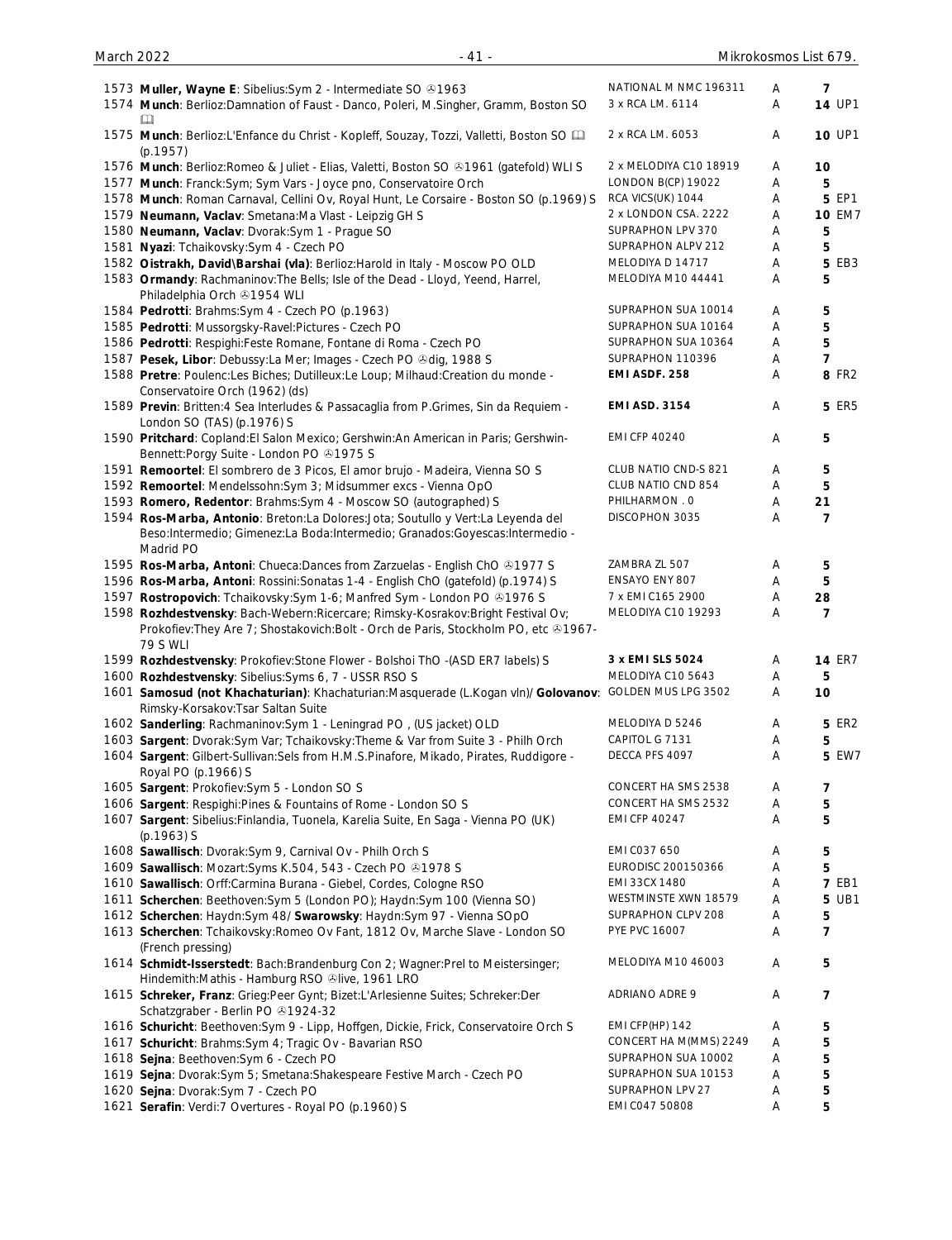| 1622 Silvestri: Stravinsky: Sym in 3 Mvts, Song of the Nightingale - Philh Orch (UK)<br>$(p.1961)$ S                              | <b>EMI CFP 40094</b>    | Α | 7             |
|-----------------------------------------------------------------------------------------------------------------------------------|-------------------------|---|---------------|
| 1623 Solti: Bartok: Hary Suite, Dances of Galanta - London PO (UK)                                                                | DECCA ACL 75            | A | 5             |
| 1624 Solti: Bartok: Music; Kodaly: Hary Suite - London PO 31955                                                                   | DECCA LXT 5059          | Α | <b>10 EY1</b> |
| 1625 Solti: Haydn: Symphonies no. 96, 101 - London PO & dig, 1981 S                                                               | DECCA SXDL 7544         | Α | 7             |
| 1626 Solti: Haydn: Syms 100, 102 - London PO (p.1954)                                                                             | DECCA LXT 2984          | Α | <b>7 EY2</b>  |
| 1627 Stokowski: Brahms: Sym 3 - Houston SO (UK) S                                                                                 | <b>HALLMARK SHM 551</b> | Α | 5             |
| 1628 Stokowski: Rimsky-Korsakov:Scheherazade - Gruenberg, London SO -(early Phase 4,<br>UK) (p.1965) S                            | DECCA PFS. 4062         | Α | <b>7 EW1</b>  |
| 1629 Stravinsky\Craft: Stravinsky: The Flood - Columbia SO La S                                                                   | COLUMBIA MS6EYE. 6357   | Α | <b>7 UA2</b>  |
| 1630 Suitner: Mozart: Syms K. 543, 550 - Dresden SK @1974-5 S                                                                     | <b>ETERNA 826852</b>    | Α | <b>7 GD1</b>  |
| 1631 Svetlanov: Rachmaninov: Sym 2 - Bolshoi ThO S                                                                                | MELODIYA C 1739         | Α | 5             |
| 1632 Svetlanov: Rachmaninov: Sym 3 - Moscow RSO @1962 S                                                                           | MELODIYA C 345          | Α | 5             |
| 1633 Svetlanov: Rachmaninov: Vocalise (transc by Kin), Prince Rostislav, The Rock - USSR<br>SSO <sub>S</sub>                      | MELODIYA CM 4193        | Α | 5             |
| 1634 Svetlanov: Scriabin: Sym 1-3 - USSR SSO S                                                                                    | 3 x MELODIA 782049      | Α | 14            |
| 1635 Svetlanov: Sviridov: Poem in memoriam Yesenin - Maslennikov, Mosco PO 21957 S                                                | MELODIYA CM 3067        | Α | 14            |
| 1636 Swarowsky: Haydn:Sym 1 & 45 (Farewell) - Vienna SO                                                                           | SUPRAPHON CLPV 78       | Α | 5             |
| 1637 Swarowsky: R.Strauss: Rosenkavalier Waltzes (Vienna OpO)/Smet6acek:                                                          | SUPRAPHON SUC 10274     | Α | 7             |
| J.Strauss: Wine, Women & Songs/Krenovsky: J.Strauss: 1001 Nights Intermezzo,<br>Pizzicato Polka, Perpetuum Mobile                 |                         |   |               |
| 1638 Swarowsky: Schubert:German Dances; Josef Strauss:Frauenherz; J.Strauss:Tales,<br>Tritsch-Tratsch, Excursion Polka - Czech PO | SUPRAPHON SUA 10116     | A | 6             |
| 1639 Szell: Mahler: Sym 4 - Raskin, Cleveland Orch S                                                                              | CBS MP 42464            | Α | 5             |
| 1640 Szell: Mozart: Syms K.550, 551 - Cleveland Orch (UK) S                                                                       | CBS S 61228             | A | 7             |
| 1641 Talich: Dvorak: Sym 8 - Czech PO                                                                                             | SUPRAPHON ALPV 44       | Α | 6             |
| 1642 Talich: Dvorak: Sym 9 - Czech PO 31954                                                                                       | SUPRAPHON LPV 264       | Α | 7             |
| 1643 Talich: Dvorak:Sym 9 - Czech PO @1954                                                                                        | SUPRAPHON ALPV 264      | A | 7             |
| 1644 Talich: Tchaikovsky: Sym 6 - Czech PO                                                                                        | SUPRAPHON ALPV 204      | Α | 5             |
| 1645 Vlach: Mozart:Nachtmusik K.525, Div K.136, Adagio & Fugue K.546 Czech ChO                                                    | SUPRAPHON SUA 10190     | Α | 5             |
| 1646 Wallenstein: Rachmaninov: Sym 2 - Los Angeles PO (early UK)                                                                  | <b>EMI MFP 2030</b>     | Α | 7             |
| 1647 Walter, Bruno: Beethoven: Syms 2, 4 - New York PO                                                                            | COLUMBIA ML6EYE 4596    | Α | 5 UA1         |
| 1648 Walter, Bruno: Beethoven: Syms 1, 2 - Columbia SO -(Hi-Fi Stereo label) S                                                    | PHILIPS SABL 168        | Α | <b>14 EM1</b> |
| 1649 Walter, Bruno: Mahler: Syms 1, 2 - Cundari, Forrester, New York PO, Columbia SO S                                            | 3 x CBS M3P 39635       | Α | 14            |
| 1650 Weller, Walter: Smetana:Ma Vlast - Israel PO -(SET EP5 label) (gatefold) @1978 S                                             | 2 x DECCA D 108         | Α | <b>10 EP5</b> |
| 1651 Wilson, George C: R.Strauss: Tod und Verklarung, Rosenkavalier Waltzes;<br>Weber: Oberon Ov - World Youth SO 31968           | NATIONAL M NMC 196820   | Α | 7             |
| 1652 Wolff: Berlioz:Carnaval Romain, Le Corsaire, Les Francs, Le Roi Lear Overtures/                                              | DECCA ECS 637           | A | 5             |
| Denzler: Berlioz: Benvenuto Cellini Ov (UK) S                                                                                     |                         |   |               |
| 1653 Wood, Henry: Schubert: Sym 8; Mozart: Don Giovanni Ov; Franck: Sym Vars -<br>Gieseking, London SO, London PO 21930s WLI      | MELODIYA M10 43701      | Α | 5             |
| 1654 Zecchi: Haydn: Syms 44 & 49 - Slovak PO (p.1970) S                                                                           | SUPRAPHON 1100963       | A | 5             |
| 1655 Netherlands ChO: Goldberg: Haydn, Honegger; Otterloo: Francaix, C.P.E. Bach; Ros-                                            | 4 x RADIO NEDE 85049    | Α | 21            |
| Marba:Beethoven:Con 1 (Frager), Haydn, Roussel/ Milhaud: Milhaud; Zinman:Fasch;                                                   |                         |   |               |

Mikrokosmos List 679. - 42 - March 2022

....SALE PIANISTS

Bakels:Shostakovich S

| 1656 Akl, Walid: Liszt:Dante Sonata; Scriabin:Sonata 9; Bach:Chromatic Fant & Fugue,<br>Prel & Fugue in e flat S                            | PIERRE CAR PC 93503    | A |               |
|---------------------------------------------------------------------------------------------------------------------------------------------|------------------------|---|---------------|
| 1657 Argerich: Chopin:2 Preludes, Etude, Nocturne, Valse Brillante 31965/ Pollini:<br>Chopen: Sonata 2 31960 S                              | RICORDI OCL 16280      | A | 14            |
| 1658 Ashkenzay: Beethoven: Sonatas Op. 110, 111 0 1971-2 S                                                                                  | DECCA SXL, 6630        | A | 5 ED4         |
| 1659 Backhaus: Beethoven: Hammerklavier Sonata                                                                                              | DECCA LXT. 2777        | A | <b>14 EY3</b> |
| 1660 Badura-Skoda: Beethoven: Pno Con 4 - Vienna SOpO, cond. Scherchen (UK)                                                                 | NIXA WLP 5143          | A |               |
| 1661 Beroff: Stravinsky: Piano Works Vol. 2 (Piano Rag-Music, Tango, etc) (gatefold)<br>&0.1979S                                            | EMI C069 73032         | A | 8             |
| 1662 Blumental, Felicja: G.Viotti:Pno Con in g - Torino SO, cond.Zedda (p.1968) S                                                           | AUDITORIUM AUD 103     | A | 5             |
| 1663 Brendel: Beethoven: Pno Con 5 (Vienna Pro Musica, cond. Mehta), Fantasy in g<br>(Decca pressing) (p.1968) S                            | TURNABOUT TV(UK) 34209 | A | 5             |
| 1664 Brendel: Liszt: Malediction; Totentanz; Mephisto Waltz; Czardas macabre, etc -<br>Vienna SO, cond.Gielen (2 speakers label) (p.1963) S | VOX ST-PL 511030       | A |               |
| 1665 Brendel: Liszt: Sonata in b; Dante Sonata; Mephisto Waltz 1 (silver) S                                                                 | TURNABOUT TV-S 34424   | A | 5             |
| 1666 Brendel: Stravinsky: Petrushka Suite; Mussorgsky: Pictures; Balakirev: Islamey (silver<br>label) S                                     | TURNABOUT TV 34258     | A | 5             |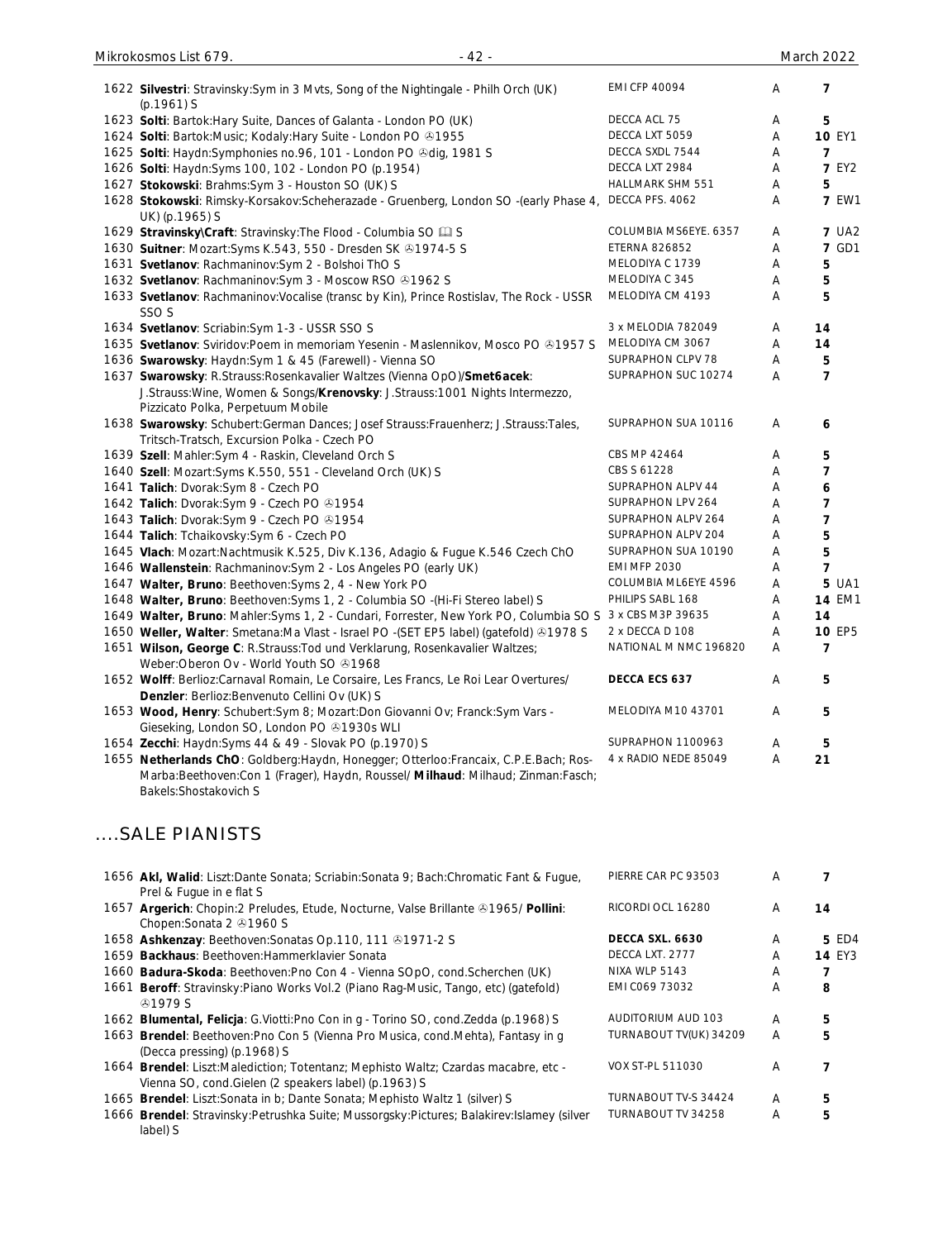| 1667 Casadesus: Ravel: 2 Pno Cons - Conservatoire Orch, cond. Dervaux                                                  | CLUB NATIO CND 516     | Α     | 7              |
|------------------------------------------------------------------------------------------------------------------------|------------------------|-------|----------------|
| 1668 Ciccolini: Chopin: 18 Waltzes 31968 S                                                                             | EMI C053 10013         | A     | 5              |
| 1669 Cliburn: Rachmaninov: Pno Con 3 - cond. Kondrashin OLD                                                            | MELODIYA D., 4330      | A     | <b>7 FR3</b>   |
| 1670 Corrigan, John: Medtner:Sonata Romantica in bb; Bach:Partita in a B.827 (p.1983)                                  | ORION ORS 83445        | $A++$ | 8              |
| S                                                                                                                      |                        |       |                |
| 1671 Czerny-Stefanska: Chopin:6 Mazurkas, Waltz Op.18, 2 Prels, 2 Polonaises                                           | SUPRAPHON E 10012      | A     | 7              |
| 1672 Dumont, Lily: Mozart: Sonata K.576, Fantasia K.397 + (spines taped)                                               | CONCERT HA CHS 1115    | A–    | 70             |
| 1673 Effenbach Piano Duo: Infante: Andalucian Dances; Benjamin: Jamaican Rumba;                                        | OMEGA OML 1043         | A     | 7              |
| Milhaud:Scaramouche; Debussy:Nocturnes:Fetes                                                                           |                        |       |                |
| 1674 Engel, Karl: Mozart: Sonatas K.333, 283, Rondo K.511                                                              | EMI E 80461            | A     | 8              |
| 1675 Entremont: Saint-Saens: Pno Cons 1, 5 - Toulouse SO, cond. Plasson (French gatefold)                              | CBS 76532              | A     | 5              |
| (p.1976) S                                                                                                             |                        |       |                |
| 1676 Estrella: La musique en prison: Bach: Partita 2; Beethoven: Sonata Op. 31\2;                                      | ERATO ERA 9193         | Α     | 5              |
| Bartok: Bagatelles; Tauriello: 4 Sonatines 31971 S                                                                     |                        |       |                |
| 1677 Estrin, Morton: Great Hits You Played When You Were Young, vol 2 (Beethoven,                                      | CONNOISSEU CSQ 2059    | Α     | 7              |
| Brahms, Chopin, Liszt, Bach, Paderewski, Brahms, Massenet) (p.1974) S                                                  | CONNOISSEU CSQ 2065    |       |                |
| 1678 Estrin, Morton: Great Hits You Played When You Were Young, vol 3 (Liszt,                                          |                        | A     | 7              |
| Massenet, Poldini, Grieg, Satie, Mozart, Bach, Schubert, Chopin, Beethoven,<br>Schumann, Debussy, Cheinade) (p.1974) S |                        |       |                |
| 1679 Estrin, Morton: Great Hits You Played WhenYou Were Young, vol 1 (Schumann,                                        | CONNOISSEU CSQ 2058    | A     | 7              |
| Mendelssohn, Bach, Sinding, C.P.E.Bach, Clementi, Mozart, Brahms, Chopin)                                              |                        |       |                |
| $(p.1974)$ S                                                                                                           |                        |       |                |
| 1680 Estrin, Morton: Rachmaninov, Rubinstein, Debussy, Lange, Schubert (p.1976) S                                      | CONNOISSEU CS 2095     | Α     | 7              |
| 1681 Estrin, Morton: Scriabin:12 Etudes Op.8 (p.1969) S                                                                | CONNOISSEU CS 2009     | A     | $\overline{7}$ |
| 1682 Estrin, Morton: Rachmaninov:13 Preludes Op.32 (p.1970) S                                                          | CONNOISSEU CS 2028     | Α     | 5              |
| 1683 Faerman, Mikhail: Prokofiev: Sonata 6; Brahms: Paganini Vars ®live 1980 S                                         | DGG 2535013            | Α     | $\overline{7}$ |
| 1684 Feinberg: Scriabin: 10 Mazurkas Op.3 10"                                                                          | MELODIYA D 8885        | A+    | 7              |
| 1685 Ferrier-Moselle Piano Duo: Liszt:Les Preludes, Mephisto Waltz, Funerailles, etc                                   | ORION ORS 80396        | Α     | 6              |
| (p.1980) S                                                                                                             |                        |       |                |
| 1686 Firkusny: Beethoven: Pno Con 3 - Philh Orch, cond. Susskind S                                                     | CAPITOL SP 8468        | Α     | <b>7 UD5</b>   |
| 1687 Firkusny: Beethoven: Pno Con 5 - Pittsburgh SO, cond. Steinberg S                                                 | CAPITOL SP 8419        | Α     | <b>7 UD7</b>   |
| 1688 Firkusny: Beethoven: Sonatas Op.27\2, 13                                                                          | CAPITOL P 8322         | Α     | <b>7 UD1</b>   |
| 1689 Firkusny: Debussy: Small Piano Pieces                                                                             | CAPITOL P 8451         | Α     | 5 UD1          |
| 1690 Firkusny: Schubert:8 Impromptus 31951                                                                             | COLUMBIA ML 4527       | Α     | 8 UB2          |
| 1691 Firkusny: Schumann: Davidsbundlertanze, Sym Etudes                                                                | CAPITOL P 8337         | Α     | 5 UG5          |
| 1692 Firkusny: Schumann: Kinderszenen; Chopin: Sonata 3 S                                                              | CAPITOL SP(CP) 8526    | Α     | 5              |
| 1693 Firkusny: Smetana: Czech Polkas & Dances                                                                          | CAPITOL P 8372         | Α     | <b>7 UG6</b>   |
| 1694 Firkusny\A.Weiss: Mozart:Complete works for piano, 4-hands - Rochester SO,                                        | 3 x VOX 3-VCL 9010     | Α     | 21             |
| cond.D.Zinman 21978-9 S                                                                                                |                        |       |                |
| 1695 Fischer, Annie: Beethoven: Sonatas Op.13, 53 (deluxe UK) - (dowel spine missing)                                  | ANGEL, 35569           | A     | <b>10 ER1</b>  |
| 1696 Fischer, Edwin: Beethoven: 3 Pno Cons 3, 4, 5 - Philh Orch, cond.FURTWANGLER,                                     | 2 x EMI RLS 2900013    | Α     | 10             |
| Parikian (large dog label)                                                                                             |                        |       |                |
| 1697 Fischer, Edwin: Beethoven: Sonatas Op.28, 53, 111, 10\3 & 1948, 1954 (gatefold)                                   | 2 x CETRA DOC 38       | A     | 10             |
| 1698 Fischer, Edwin: Haydn: Pno Con in D (Vienna PO) 31942; Furtwangler: Sym Pno                                       | OPUS RECOR MLG 74      | Α     | 5              |
| Con:2nd mvmt (Berlin PO, cond.Furtwangler) @1941; Brahms:Pno Quartet Op.25                                             |                        |       |                |
| (Breronel Quartet) 31939                                                                                               |                        |       |                |
| 1699 Fischer, Edwin: Schumann: Fantasie in C; Brahms: Sonata 3 81949                                                   | EMI 2905751            | Α     | 5              |
| 1700 Fischer, Annie: Beethoven: Pno Con 3/H. Esser: Beethoven: Leonore Ov 2 - Budapest                                 | HUNGAROT SLPX. 1288    | A     | <b>5 MY5</b>   |
| SO $@1966$ S OLD                                                                                                       |                        |       |                |
| 1701 Fischer, Edwin (also conducts): Mozart:Pno Cons K.491, 482, Sym K.385 - Royal                                     | 2 x DISCOCORP IGI 329  | A     | 10             |
| Danish Orch & 1954                                                                                                     |                        |       |                |
| 1702 Fischer, Edwin: Bach:Triple Con in C (R.Smith, D.Matthews); Schubert:Moments                                      | EMI QALP 10064         | Α     | <b>7 IR1</b>   |
| musicaux                                                                                                               |                        |       |                |
| 1703 Fischer, Edwin: Beethoven: Pno Cons 3, 4 - Philh Orch                                                             | <b>EMI FALP 30306</b>  | A     | 5 FG1          |
| 1704 Fischer, Edwin: Beethoven: Sonatas Op. 28, 53 & Salzburg, 1954                                                    | DISCOCORP RR 435       | A     | $\overline{7}$ |
| 1705 Fischer, Edwin: Mozart:Pno Cons K.466, 503 - Philh Orch, cond.Fischer, Krips                                      | <b>EMI OVD 49324</b>   | Α     | <b>7 FA2</b>   |
| 21933, 1947 - (COLH FA2 label)                                                                                         |                        |       |                |
| 1706 Fleisher, Leon: Beethoven: 5 Pno Cons - Cleveland Orch, cond. Szell (individual LPs + 4 x EPIC SC 6051            |                        | Α     | 21 UB1         |
| slipcase album)                                                                                                        |                        |       |                |
| 1707 Fleisher\Szell: Beethoven: 5 Pno Cons - Cleveland Orch S                                                          | 4 x COLUMBIA M4X 30052 | A     | 14             |
| 1708 Flier, Yakov: Khachaturian: Pno Con - cond. Kondrashin S                                                          | MELODIYA C 749         | Α     | 10 PB7         |
| 1709 Foldes, Andor: Bartok: Vol. 2: Gyerekeknek (For Children, sel); 7 Sketches; 6                                     | DGG LPM 18797          | Α     | 8 GY3          |
| Romanian Folk Dances; Sonatina; 9 Little Piano Pieces; Pno Sonata                                                      | DGG 2530061            |       |                |
| 1710 Gilels in Salzburg, 1970: Mozart: Sonatas K.281, 310, Paisiello Vars K.398, Fant<br>K.397 S                       |                        | Α     | $\overline{7}$ |
|                                                                                                                        |                        |       |                |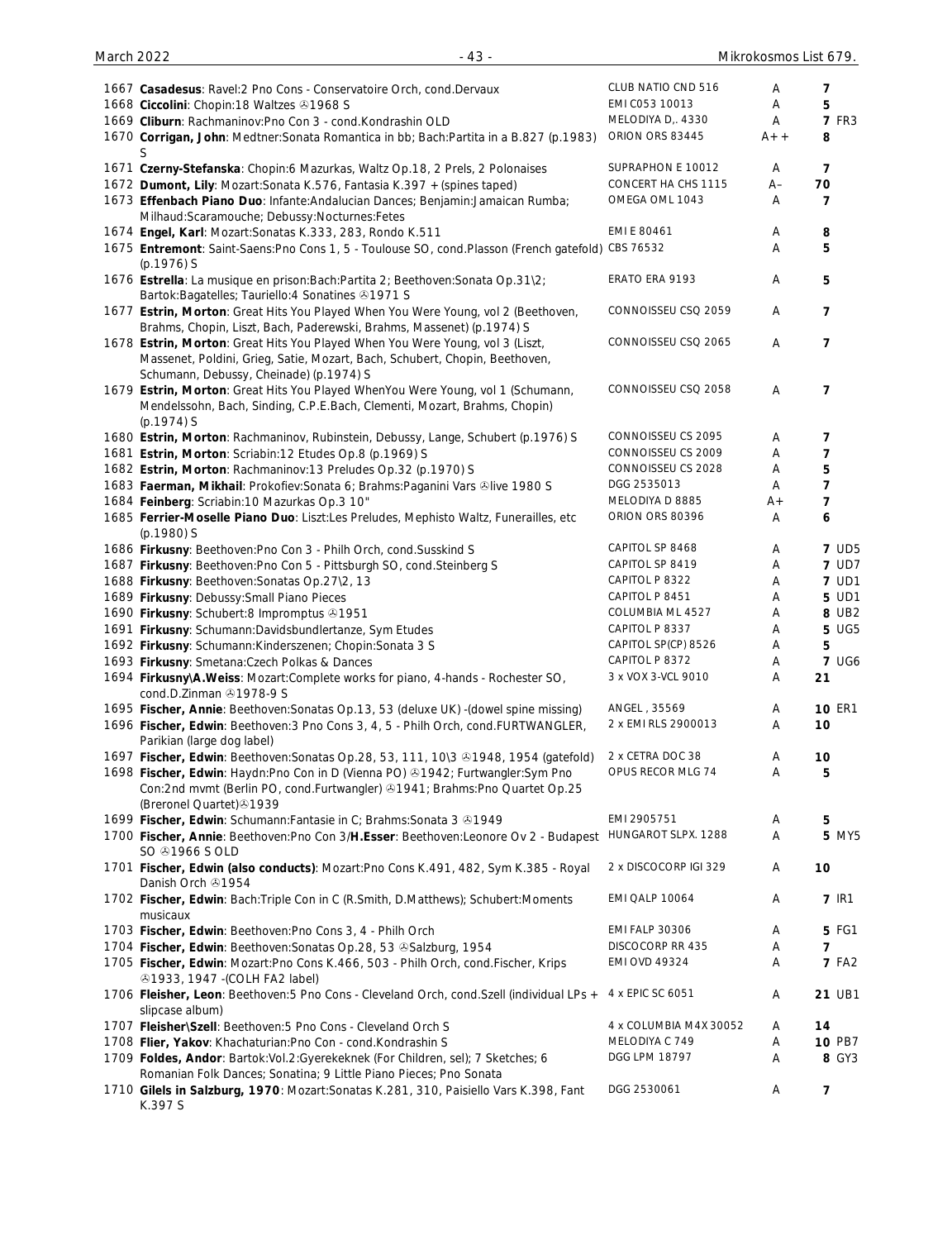| 1711 Gilels: Beethoven: Pno Cons 1-3/M. Grinberg: Beethoven: Pno Con 4/R. Kerer:<br>Beethoven: Pno Con 5 - cond. Kondrashin, Sanderling, Jarvi S/PS | 5 x MELODIA 783001     | Α     | 28               |
|-----------------------------------------------------------------------------------------------------------------------------------------------------|------------------------|-------|------------------|
| 1712 Gilels\Sanderling: Beethoven:Pno Con 2 - Leningrad PO (good jacket) OLD                                                                        | MELODIYA D. 4828       | Α     | 5 CB1            |
| 1713 Gilels\Sanderling: Beethoven:Pno Con 4 - Leningrad PO (good jacket) OLD                                                                        | MELODIYA D. 4106       | Α     | 5 FB1            |
| 1714 Gilels\Sanderling: Beethoven:Pno Con 5 - Leningrad PO (good jacket) OLD                                                                        | MELODIYA D. 4108       | Α     | 5 FB1            |
| 1715 Godowsky: Chopin (5), Liszt, Godowsky, Verdi-Liszt, Chopin-Liszt                                                                               | VERITAS VM 103         | Α     | 5                |
| 1716 Godowsky: Schumann:Carnaval; Beethoven:Sonata Op.81a; Grieg:Ballade                                                                            | INTERN.PIA IPL 105     | Α     | 5                |
| 1717 Gold\Fizdale: Schubert: Grand Duo Op. 140 81961 S                                                                                              | COLUMBIA MS6EYE 6317   | Α     | <b>8 UA2</b>     |
| 1718 Goldberger, David: Beethoven: Rondo in C; Sonatas Op. 49\1, 2, 27\2; Fur Elise; 6                                                              | <b>OPUS SL 6012</b>    | Α     | 7                |
| Ecossaises; 4 Bagatelles; God Save the King Variations ®1971 S                                                                                      |                        |       |                  |
| 1719 Goldberger, David: Clementi:6 Sonatinas; Beethoven:2 Sonatinas                                                                                 | <b>OPUS L 6010</b>     | Α     | 5                |
| 1720 Goldenweiser: Grieg:Lyric Pcs Book 7, 8                                                                                                        | MELODIYA D. 3296       | Α     | 12               |
| 1721 Goldenweiser: Grieg:Lyric Pieces Book 1, 2                                                                                                     | MELODIYA HD. 3286      | Α     | 8                |
| 1722 Goldenwieser: Grieg:Lyric Pcs Book 9, 10                                                                                                       | MELODIYA HD 3308       | Α     | 8                |
| 1723 Goldsand, Robert: Schumann: Carnaval, Faschingsschwank aus Wien                                                                                | CONCERT HA MMS/GUILDE  | Α     | $\overline{7}$   |
|                                                                                                                                                     | 2053                   |       |                  |
| 1724 Gould: Beethoven-Liszt:Sym 5 S                                                                                                                 | CBS S 72714            | Α     | 7                |
| 1725 Gousseau, Lelia: Roussel: Suite; Sonatine; Trois pieces                                                                                        | PLEIADE P 3072         | Α     | 70               |
| 1726 Gulda, Friedrich: Beethoven: Diabelli Variations @1970 (gatefold) S                                                                            | BASF CRO 829           | Α     | 5                |
| 1727 Gulda, Friedrich: Beethoven: Sonata Op.111; Gulda: Wintermeditation & dig, S                                                                   | <b>PHILIPS 412114</b>  | A     | 7                |
| 1728 Gulda: Chopin: Pno Con 1 (cond. Boult)/ Lympany: Saint-Saens: Pno Con 2                                                                        | DECCA ACL 94           | Α     | $\boldsymbol{6}$ |
| (cond.Martinon) - London PO                                                                                                                         |                        |       |                  |
| 1729 Guller, Youra: Beethoven: Sonatas Op.110, 111 (gatefold) (p.1973) S                                                                            | ERATO STU 70797        | Α     | 210 FB2          |
| 1730 Gutierrez, Horacio: Liszt:Sonata in b, Petrarca Sonnet 104, Mephisto Waltz 1, Au<br>bord d'une source (p.1979) S                               | EMI C063 3463          | Α     | 7                |
| 1731 Gutierrez\Previn: Tchaikovsky:Pno Con 1; Liszt:Pno Con 1 - London SO (p.1976) S                                                                | EMI C063 2766          | Α     | 5                |
| 1732 Haas, Werner: Chopin: Etudes Op. 10, 25 (French pressing)                                                                                      | <b>FONTANA 697103</b>  | Α     | 7                |
| 1733 Hambro: Bartok: Pno Con 1; Rhap 1 - Zimbler Sinfonietta, cond. R. Mann @1959                                                                   | <b>BARTOK REC 313</b>  | Α     | 5                |
| 1734 Harasiewicz: Chopin: 7 Polonaises (Dutch pressing) S                                                                                           | FONTANA 894060         | Α     | 5                |
| 1735 Hass, Werner: Chopin:14 Waltzes (Canadian pressing) S                                                                                          | FONTANA 6549502        | Α     | 5                |
| 1736 Heidsieck, Eric: Beethoven: Sonatas Op.57, 81a                                                                                                 | EMI FALP. 639          | Α     | 21 FR3           |
|                                                                                                                                                     | SUPRAPHON 11112618     | $A +$ | $\overline{7}$   |
| 1737 Hnat, Zdenek: Beethoven: Hammerklavier Sonata 21978 S                                                                                          | 2 x OPAL 819           |       |                  |
| 1738 Hofmann, Josef: Columbia Recordings 1911-1919 (Schubert, Mendelssohn,<br>Chopin, Grieg, Rachmaninov, etc) (gatefold)                           |                        | Α     | 10               |
| 1739 Horszowski: Mozart:Pno Con K.595 - Perpignan PO, cond.Casals                                                                                   | COLUMBIA ML 4570       | Α     | 5 UB2            |
| 1740 Janis, Byron: Rachmaninov:Con 2, 2 Preludes - Minneapolis SO, cond.Dorati S                                                                    | MERCURY SR(CP) 90260   | Α     | <b>7 CM1</b>     |
| 1741 Jochum: Beethoven: Sym 3 - Concertgebouw Orch (p.1969) S                                                                                       | <b>PHILIPS 839779</b>  | Α     | <b>5 HR2</b>     |
| 1742 Kacso, Diana: Liszt:Sonata in b; Chopin:Pol Fant, Etude Op.10\10 & 1978 (p.1980)                                                               | DGG 2535008            | Α     | 14               |
| S                                                                                                                                                   |                        |       |                  |
| 1743 Kahane, Jeffrey: Bach: Partita 4, 3-Part Inventions 31985 S                                                                                    | NONESUCH 79121         | Α     | 7                |
| 1744 Kalichstein\Previn: Mendelssohn:Pno Con 1, Fant in f sharp, Var serieuses - London                                                             | <b>RCA LSC 3239</b>    | Α     | 5                |
| SO (p.1971) S                                                                                                                                       |                        |       |                  |
| 1745 Kalish, Gilbert: Schubert: Sonata D.840, 3 Pcs D.946 (p.1980) S                                                                                | NONESUCH H 71386       | Α     | 5                |
| 1746 Kamenikova: Brahms: Sonata 3; Rhaps Op. 79 @ 1980 S                                                                                            | SUPRAPHON 11112978     | Α     | 5                |
| 1747 Kamenikova: Chopin: 4 Ballades; 3 Mazurkas (p.1968) S                                                                                          | SUPRAPHON SUAST 50862  | Α     | 5                |
| 1748 Kamyshov, Valeri: Glinka: Piano works - Cherkasov pno S                                                                                        | 3 x MELODIYA C10+ 8031 | A     | 14               |
| 1749 Kann, Hans: Boieldieu:6 Sonatas (gatefold) (p.1975) S                                                                                          | 2 x MHS 3148           | Α     | 10               |
| 1750 Kann, Hans: Czerny: Etudes, Fant Op.345, Valses di Bravura Op.35, Ricordanza                                                                   | MHS 973                | Α     | 7                |
| Op.33, Toccata Op.92 (p.1973) S                                                                                                                     |                        |       |                  |
| 1751 Katchen: Grieg: Pno Con; Schumann: Pno Con - Israel PO, Kertesz S                                                                              | DECCA SXLWB. 6028      | $B+$  | 5 ED1            |
| 1752 Keller, Christoph: Thalberg: 24 Pensees Musicales, Don Giovanni Fantasie (gatefold)                                                            | ACCORD 140079          | Α     | 7                |
| <b>⊕1983 S</b>                                                                                                                                      |                        |       |                  |
|                                                                                                                                                     | DGG SLPM 138776        |       |                  |
| 1753 Kempff: Beethoven: Pno Con 3 - Berlin PO, cond. Leitner (red stereo) S                                                                         |                        | Α     | 5 GY5            |
| 1754 Kempff: Beethoven: Sonatas Op. 10\3, 13 (gatefold)                                                                                             | DGG LPM 18019          | Α     | <b>12 GY1</b>    |
| 1755 Knor, Stanislav: Chopin: 4 Scherzi                                                                                                             | SUPRAPHON SUA 10176    | Α     | 5                |
| 1756 Kocsis: Rachmaninoff: Pno Cons 1, 4 - San Francisco SO, cond.de Waart (p.dig,<br>1985) S                                                       | HUNGAROT SLPD 12693    | Α     | 5                |
| 1757 Kocsis: Rachmaninov:Con 3, Prel Op.3\2; Rachmaninov-Kocsis: Vocalise - cond.de<br>Waart (p.dig, 1985) S                                        | HUNGAROT SLPD 12806    | A     | 7                |
| 1758 Kocsis: Rachmaninov: Pno Con 2, Paganini Rhap - cond.de Waart (p.dig, 1985) S                                                                  | HUNGAROT SLPD 12928    | A     | 5                |
|                                                                                                                                                     | MUSIQUE RO 199008      | Α     | 5                |
| 1759 Kuchler Piano Duo (fortepiano): Muthel: Sonata for 2 hpschds/Schneiderhan:                                                                     |                        |       |                  |
| Bach: VIn Sonata B.1015/Brandis\Rehm\E.Koch\Grebe: J.G.Goldberg: Sonata for 2                                                                       |                        |       |                  |
| Vins in a S<br>1760 Larrocha: Grieg: Nocturne, Sonata Op.7; Mendelssohn: Capriccio, Vars Serieuses                                                  | DECCA SXL 6466         | Α     | 5 ED4            |
| (p.1970) S                                                                                                                                          |                        |       |                  |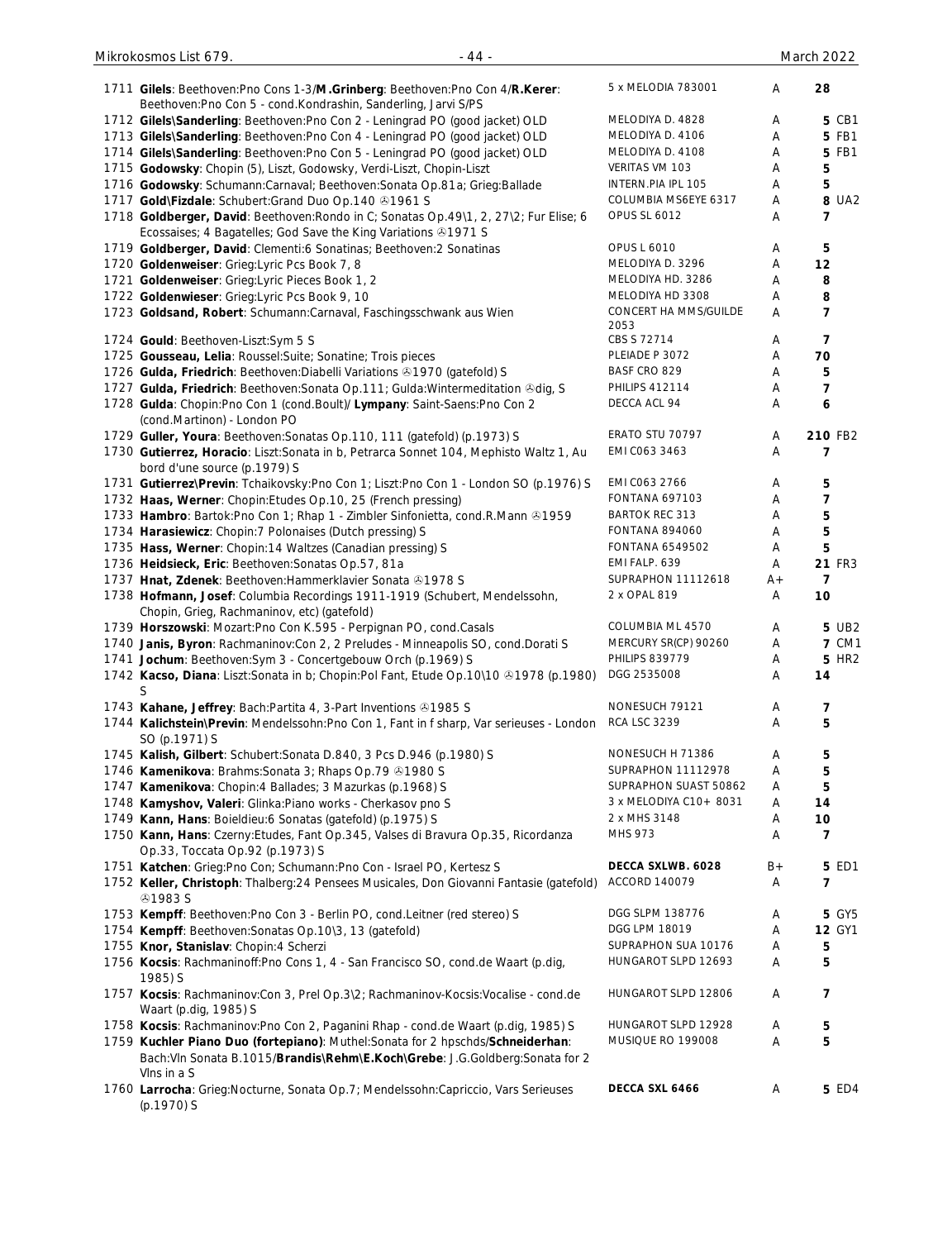| 1761 Laval, Danielle: Chopin: Rondos Op.1, 5, 12, 16, 73, Variations brillantes - Llacuna<br>pno +1978 (gatefold) S                                             | EMI C069 16384               | Α     | 7              |
|-----------------------------------------------------------------------------------------------------------------------------------------------------------------|------------------------------|-------|----------------|
| 1762 Lill, John: Brahms: Pno Con 1 - Halle Orch, cond. Loughran (p.1978) S                                                                                      | <b>ENIGMA K 53570</b>        | Α     | 5              |
| 1763 Lipatti: Chopin: Sonata 3, Barcarolle, Nocturne Op.27\2, Mazurka Op. 50\3                                                                                  | MELODIYA D 31641             | Α     | 5              |
| 1764 List, Eugene: Shostakovich: Pno Cons 1, 2 - Moscow RTVSO, cond. M. Shostakovich S                                                                          | COLUMBIA M 35116             | Α     | 5              |
|                                                                                                                                                                 |                              |       |                |
| 1765 Long, Marguerite: Ravel:Con (cond.RAVEL?, 1931); Chopin:Mazurka Op.59\3;<br>Faure: 3 Pieces WLI                                                            | MELODIYA M10 45031           | Α     | $\overline{7}$ |
| 1766 Lympany: Mendelssohn: Pno Con 1, Rondo brillant; Turina: Rapsodia Sinfonica -<br>cond.Menges, Kubelik, Susskind (US)                                       | RCA LHMV 1025                | A     | 5              |
| 1767 Lympany: Mozart: Pno Cons K.414, 467 - Philh Orch, cond. Menges                                                                                            | <b>EMI CLP 1038</b>          | Α     | <b>10 EM1</b>  |
| 1768 Magalhaes, Homero de: Villa-Lobos: 16 Cirandas (p.1960)                                                                                                    | PLAZA PZ 102                 | Α     | 10             |
| 1769 Magaloff: Chopin: Sonata 3, 4 Impromptus (p.1955) - (UK jacket)                                                                                            | DECCA LXT(FP) 5037           | Α     | $\overline{7}$ |
| 1770 Malcuzynski: Chopin: 7 Mazurkas & 3 Polonaises                                                                                                             | EMI 33CX 1138                | Α     | 8 EB1          |
| 1771 Malcuzynski: Portrait of the Artist (Chopin: 6 Polonaises; 14 Waltzes; Sonatas 2 & 3)                                                                      | 3 x ANGEL SCB 3746           | Α     | <b>14 UB5</b>  |
| S                                                                                                                                                               |                              |       |                |
| 1772 McSwiney, Veronica: Filed:Nocturnes (gatefold) (p.1973) S                                                                                                  | 2 x CEIRNINI C CSM 50        | A     | 10             |
| 1773 Meyer, Marcelle: Stravinsky: Petrouchka, Ragtime, Serenade, Piano Rag Music,<br>Sonata (canvas gatfold)                                                    | DISCOPHILE DF 163            | A     | 175            |
| 1774 Michelangeli: Debussy: Images I, II, Children's Corner S                                                                                                   | DGG. 2530196                 | Α     | 5              |
| 1775 Migdal, Marian: Galuppi: 7 Sonatas (p.1977) S                                                                                                              | EMI C057 30718               | Α     | 5              |
| 1776 Moiseiwitsch: Chopin, Schumann, Brahms, Henselt, Rubinstein, Granados, Strauss                                                                             | PEARL GEMM 300               | Α     | 6              |
| \$1916-28                                                                                                                                                       |                              |       |                |
| 1777 Moore, Edward: Chopin:Preludes, Etude, Nocturne, etc/ N.Karp: Chopin:Fant-Imp,<br>Mazurka, Cantabile, etc/ L.Rev: Chopin: Nocturne op.posth. S             | <b>OPUS 1004</b>             | $A++$ | 14             |
| 1778 Moravec: Beethoven: Pno Con 3 - Czech PO, cond. Neumann @1979 S                                                                                            | SUPRAPHON 11102800           | Α     | 5              |
| 1779 Moravec: Beethoven: Pno Con 4; Sonata Op. 90 - Vienna Musikverein Orch,                                                                                    | SUPRAPHON SUAST(RL)<br>50738 | Α     | <b>7 ZR7</b>   |
| cond.Turnovsky (p.1965) S                                                                                                                                       |                              |       |                |
| 1780 Nikolayeva: Tchaikovsky: Pno Con 2 - USSR SSO, cond. Anosov OLD                                                                                            | MELODIYA D, 749              | Α     | <b>7 FR4</b>   |
| 1781 Paraskivesco\Stejskal: Mozart:Pno Con K.415; Schubert:Overture in C - Prague<br>ChO (gatefold) (45 rpm LP) 31978 S                                         | SARASTRO SAR 7814            | A     | 12             |
| 1782 Perahia: Beethoven: 5 Pno Cons - Concertgebouw Orch, cond. Haitink (p.dig, 1986-7)<br>S                                                                    | 3 x CBS IM + 42177           | Α     | 14             |
| 1783 Petermandl: Brahms: Handel Variations, Variations Op. 21\1, 2 31974 S                                                                                      | SUPRAPHON 1111614            | Α     | 6              |
| 1784 Petri, Egon: Beethoven: Sonata Op. 78; Schubert-Liszt (2), Liszt (4), Busoni (4)<br>(Japanese pressing)                                                    | ANGEL GR 2181                | A     | 5              |
| 1785 Petri, Egon: Busoni:Indian Diary, All'Italia, Perpetuum Mobile; Beethoven:Sonata<br>Op.90; Liszt:Con 2 (cond.Wallenstein)                                  | DISCOCORP RR 430             | Α     | 5              |
| 1786 Petrov, Nicolai: Chopin: 4 Ballades & 1976 (UK) S                                                                                                          | <b>EMI CFP 40346</b>         | Α     | 8              |
|                                                                                                                                                                 | DGG 2532093                  |       |                |
| 1787 Pogorelich: Ravel: Gaspard de la Nuit; Prokofiev: Sonata No.6 & dig 1983 S                                                                                 |                              | Α     | 5              |
| 1788 Pollini: Beethoven: 5 Pno Cons - Vienna PO, cond.Jochum, Bohm (individual LPs) S                                                                           | 4 x HUNGAROT SLPDL<br>31220  | Α     | 21             |
| 1789 Ponzoa, Gustavo: Chopin: Preludes, Nocturnes. Waltzes, Fant-Impromptu, Mazurkas,<br>Etudes, (autographed)                                                  | OPUS SL. 6015                | Α     | 10             |
| 1790 Previn: Gershwin: Rhap in Blue, Pno Con in F - A. Kostelanetz & His Orch (red label)<br>$(US)$ S                                                           | COLUMBIA CS6EYE 8286         | Α     | 10             |
| 1791 Rachmaninov: Rachmaninov: Pno Con 3 - Philadelphia, Ormandy, (plain Melodiya<br>jacket)                                                                    | MELODIYA D 4650              | Α     | 5              |
| 1792 Rauch: Beethoven: Mondschein Sonata/ Vondrovic: Beethoven: Appassionata Sonata                                                                             | SUPRAPHON LPV 163            | A–    | 5              |
| 1793 Richter: Bach:Con in d B.1052; Schumann:Pno Con - cond.Sanderling, Gauk PS                                                                                 | MONITOR MCC 2050             | Α     | 5              |
| 1794 Richter: Beethoven: Sonata Op. 13; Bagatelles - (good jacket) OLD                                                                                          | MELODIYA D, 5490             | Α     | <b>7 CR1</b>   |
| 1795 Richter: Rachmaninov:6 Preludes/ Firkusny: Mussorgsky:Pictures S                                                                                           | DGG 2535272                  | Α     | 5              |
|                                                                                                                                                                 |                              |       |                |
| 1796 Richter: The Art of Richter: Beethoven: Op. 90, Schubert: D. 960, Schumann: Sym<br>Etudes, Bunte Blatter; Brahms: Intermezzi & Ballade -(ASD ER7 labels) S | 3 x EMI SLS 890              | Α     | <b>14 ER7</b>  |
| 1797 Richter\Ancerl: Tchaikovsky:Pno Con 1 - Czech PO                                                                                                           | SUPRAPHON ALPV 242           | Α     | 5              |
| 1798 Roesgen-Champion, Marguerite: Mozart:Pno Cons K.467, 503 - Lamoureux Orch,                                                                                 | PERIOD SPL 571               | Α     | <b>17 UM1</b>  |
| cond.Goldschmidt                                                                                                                                                |                              |       |                |
| 1799 Rubinstein: Chopin: Barcarolle, 4 Etudes, etc; Schumann: Abends; Debussy: Ondine;<br>Villa-Lobos: Polichinello & Moscow, 1964 LRO S                        | MELODIYA C10 21327           | Α     | 5              |
| 1800 Rubinstein: Chopin: Polonaise Op. 44, Impromptu Op. 51, Nocturne Op 27\2, Sonata<br>2 Olive in Moscow 1964 LRO S                                           | MELODIYA C10 21325           | Α     | 5              |
| 1801 Rubinstein: Haydn, Schubert, Chopin, Debussy, Liszt, Brahms, Falla, Granados,<br>Albeniz 31920-63 WLI                                                      | 2 x MELODIYA M10 44403       | Α     | 10             |
| 1802 Rudy, Mikhail: Prokofiev: Visions fugitives, Prelude in C, Sonata 2; Romeo et Juliette                                                                     | EMI 1162191                  | Α     | 7              |
| (sel) (gatefold) 31977-8 S<br>1803 Rutstein, Sedmara Zakarian: Shostakovich: Sonata 2; Scriabin: 4 Preludes; 2 Etudes ORION ORS 82429                           |                              | $A++$ | 7              |
| (p.1981) S                                                                                                                                                      |                              |       |                |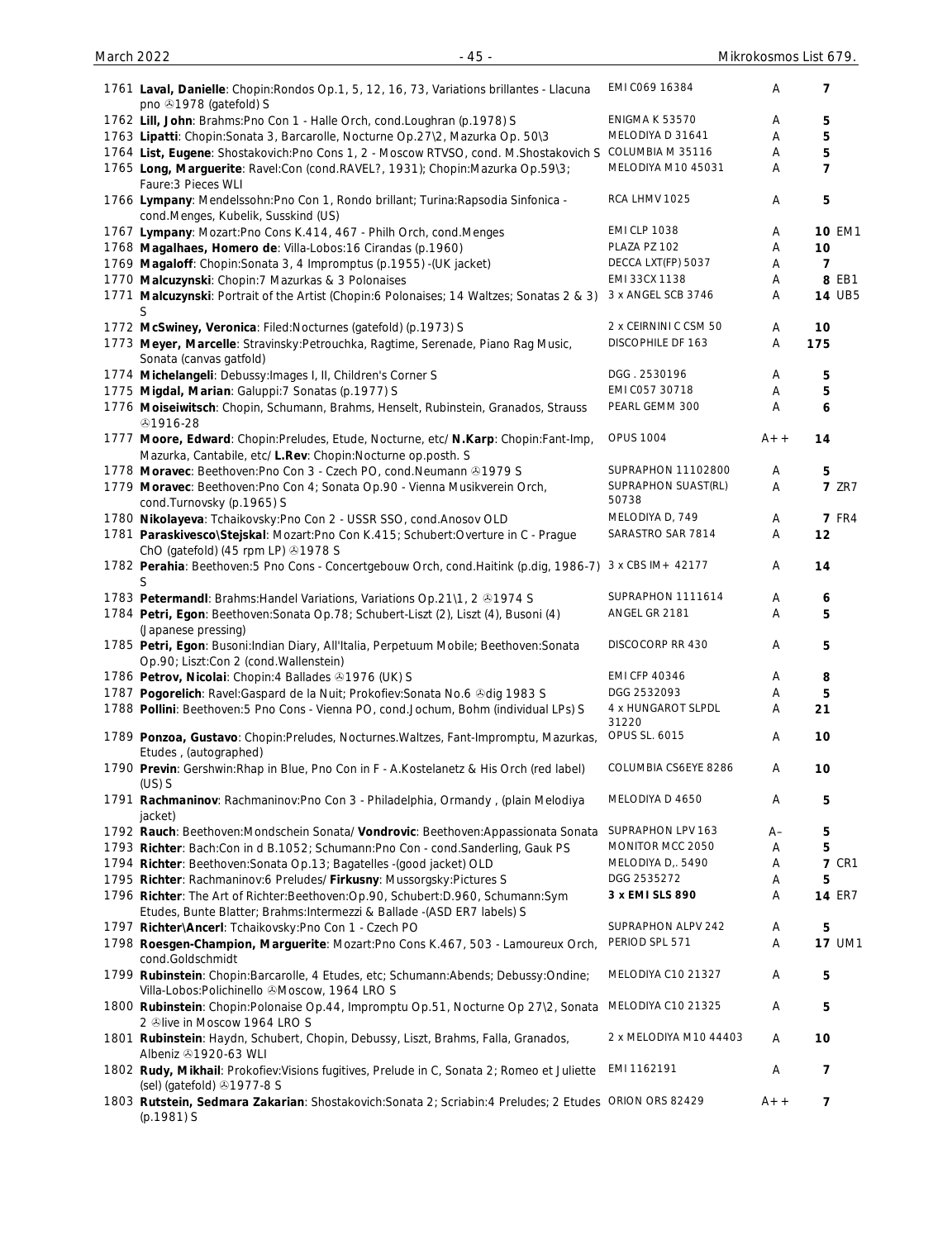| 1804 Schnabel: Beethoven: 5 Pno Conc - cond. Sargent, Dobrowen, Galliera & 1932-47<br>(COLH UA1 label)                 | 5 x ANGEL GRE 4006     | Α   | 28             |
|------------------------------------------------------------------------------------------------------------------------|------------------------|-----|----------------|
| 1805 Seidlhofer: Bach: WTK selections                                                                                  | SUPRAPHON A 10028      | A   | 7              |
| 1806 Serkin, Rudolf: Beethoven: Pno Cons 2, 4 - Philadelphia Orch, Ormandy                                             | COLUMBIA ML6EYE 5037   | A   | 5              |
| 1807 Silverman, Robert: Brahms: Sonata in f; Intermezzo Op.117\1 (gatefold) & 1990 (2<br>single sided discs) S         | 2 x STEREOPHIL STPH+ 3 | A   | 10             |
| 1808 Solomon: Beethoven: Sonatas Op. 27\2, 13, 81a (UK)                                                                | REGAL REG 1064         | Α   | 5              |
| 1809 Solomon: Chopin: Polonaises, Etudes, Berceuse, Ballade 4, Nocturnes, Waltzes<br>1932-46                           | ARABESQUE 8104         | Α   | 5              |
| 1810 Solomon: Mozart:Pno Cons K.450, 488, 491 (cond.Ackermann, Menges), Sonata<br>K.331 (gatefold) 31952-5             | 2 x EMI C147 50183     | A   | 10             |
| 1811 Solomon: Schubert: 2 Sonatas D.664, 784                                                                           | EMI E 80651            | A   | 5              |
| 1812 Solomon: Tchaikovsky: Pno Con 1 - Philh Orch, cond. Dobrowen 31950                                                | EMI C053 1412          | A   | 5              |
| 1813 Steuermann: Schoenberg: Complete Pno Music (p.1957)                                                               | COLUMBIA ML6EYE 5216   | A   | 5 UA1          |
| 1814 Stokkermans, Joop: Poulenc:Napoli/ H.Uhlhorn: Chopin:Barcarolle/ J.Wijn:                                          | DELTA DK 1001          | A   | 8              |
| Soler:Sonata in D/P.de Haas: Orthel:5 Etudes-Caprices/ H.Dercksen:<br>Haydn: Andante con variazioni 31966              |                        |     |                |
| 1815 Tchaikowsky, Andre: Chopin: Preludes, Barcarolle, Mazurkas, Ballade 3 (1S\1S<br>stamper) S                        | RCA LSCSD 2360         | A/B | <b>10 UE9</b>  |
| 1816 Tipo, Maria: Schumann:Davidsbundlertanze, Sonata 2 (p.1976) S                                                     | RICORDI RCL 27008      | Α   | 12             |
| 1817 Trouard, Raymond: Liszt:2 Pno Cons - Colonne Orch, cond. Bigot                                                    | ODEON XOC 131          | A   | 8              |
| 1818 Vondrovic: Beethoven: Sonata Op.106                                                                               | SUPRAPHON ALPV 169     | A   | 5              |
| 1819 Ward, David: Mozart:Piano Pieces: K.24, 312, 355, 540, 533, 494 & 1978 S                                          | MERIDIAN E 77023       | Α   | 7              |
| 1820 Whittington: MacDowell:Pno Con Op.23:Largetto/K.McCann: Beethoven:Rondo                                           | NATIONAL M NMC 165617  | A   | $\overline{7}$ |
| Op.15/B.Finkelstein: Weber:Konzertstuck Op.79 - cond.O.Dalley, D.R.Robertson<br><b>ේ</b> 1956                          |                        |     |                |
| 1821 Zechlin: Beethoven: Sonatas Op. 53, 54, 78 81968-9 S                                                              | <b>ETERNA 826021</b>   | A   | 5 GD1          |
| 1822 Zechlin: Beethoven: Sonatas Op. 7, 22 31966-8 S                                                                   | <b>ETERNA 825972</b>   | A   | 5 GD1          |
| 1823 Czerny: Piano Music for 2, 4 & 6 Hands (Brillant Polonaise, Brillant Rondo, etc) -<br>I.Beyer, H.& G.Dagul (UK) S | FOUR HANDS FHM 855     | A   | 5              |
| 1824 Czerny: Piano Music for 2, 4 & 6 Hands (Grand Sonata, etc) - I.Beyer, H.& G.Dagul<br>$(UK)$ S                     | FOUR HANDS FHM 854     | A   | 5              |

# ....SALE VIOLINISTS

| <b>5 HR3</b>      |
|-------------------|
|                   |
| 5                 |
| 5                 |
| 10                |
| 14                |
| 7                 |
| <b>5 ZR7</b>      |
| 10                |
| 28                |
| <b>7 HB2</b>      |
| 10                |
| <b>5 HR3</b>      |
| 5 HR <sub>2</sub> |
| 8 FR2             |
| 5                 |
| <b>5 UR4</b>      |
|                   |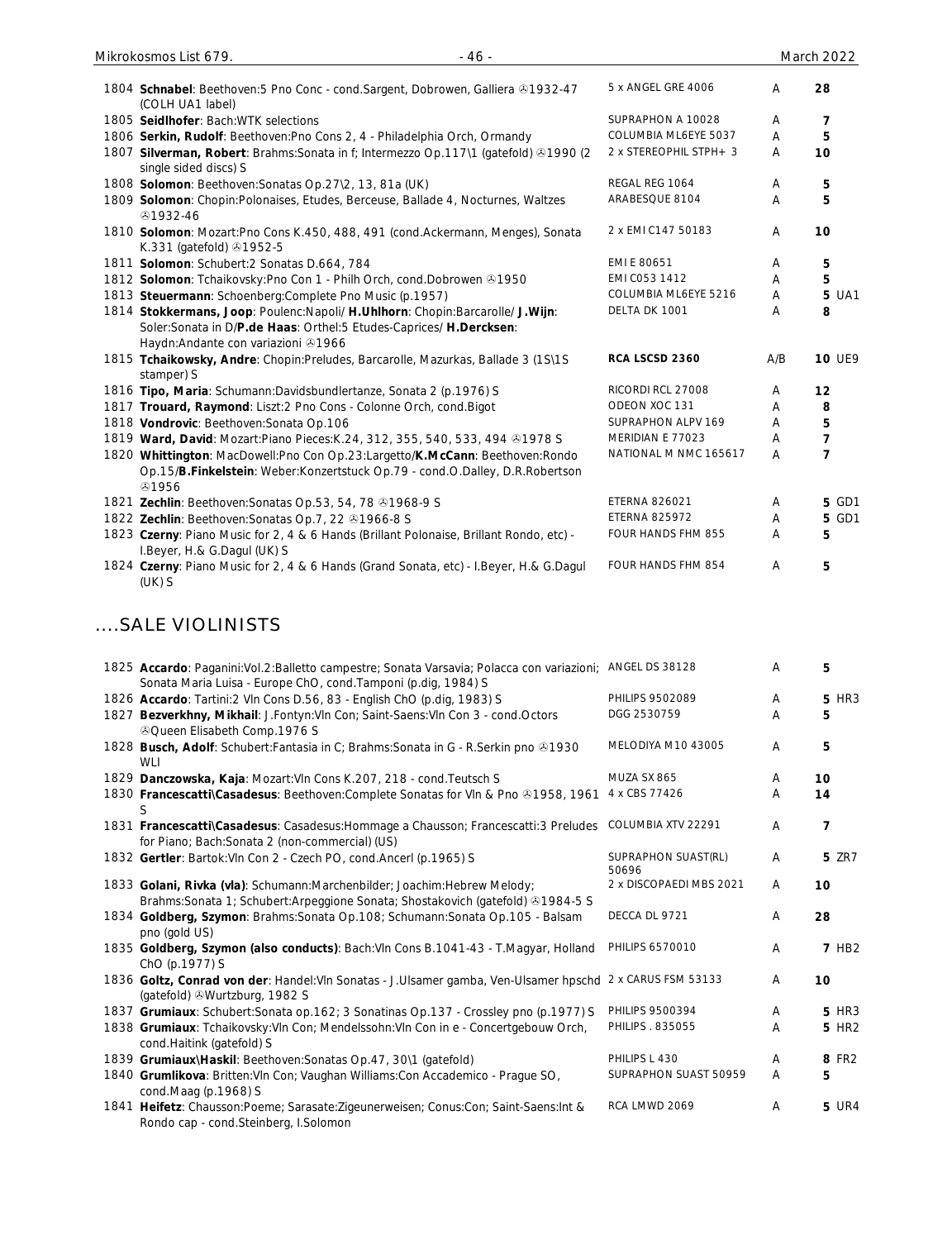| Mikrokosmos List 67 |  |
|---------------------|--|
|                     |  |

| March 2022 | $-47-$                                                                                                                                                                                       |                           |     | Mikrokosmos List 679. |
|------------|----------------------------------------------------------------------------------------------------------------------------------------------------------------------------------------------|---------------------------|-----|-----------------------|
|            | 1842 Heifetz: Rozsa: VIn Con; Spohr: VIn Con 8; Tchaikovsky: Ser Melancholique -<br>cond.Hendl, I.Solomon, Wallenstein (p.1956)                                                              | RCA LM. 2027              | Α   | 5 UP1                 |
|            | 1843 Hlinka, Oldrich: Tchaikovsky: 3 Pieces Op.42, Valse-Scherzo (Holacek pno)/<br>F.Maxian (pno): Smetana:Macbeth & the Witches; Scriabin:Sonata 9, Etude Op.2\1<br><b>41978 S</b>          | PANTON 81110047           | Α   | $\overline{7}$        |
|            | 1844 Hoelscher, Ulf\Mattes: Korngold: Violin Con, Much ado about nothing suite, Theme<br>& Variations O South German RSO (gatefold) (p.1974) S                                               | <b>EMI EMD 5515</b>       | A   | 5                     |
|            | 1845 Isakadze: Brahms: Sonatas 1-3, Pno Trio Op.101 - Georgian vcl, Alexeyev pno<br><b>@1980 S</b>                                                                                           | 2 x MELODIYA C10+ 16165   | A   | 10                    |
|            | 1846 Juda, Jo: Nardini: Sonata in D; Corelli: La Follia - Hengeveld pno S                                                                                                                    | DISKANTO SP 65004         | Α   | 5                     |
|            | 1847 Kantorow: Bach: VIn Cons B. 1041-43 - Cebariu, Munich ChO, cond. Stadlmair<br><b>@1979 S</b>                                                                                            | DENON OX 7196             | Α   | $\overline{7}$        |
|            | 1848 Kantorow: Brahms: Sonatas Op. 108 & F.A.E.- Plantes pno 31975-6 S                                                                                                                       | DENON OX 7095             | Α   | 7                     |
|            | 1849 Kantorow: Brahms: Sonatas Op. 78, 100 - Plantes pno 31975 S                                                                                                                             | DENON OX 7094             | Α   | $\overline{7}$        |
|            | 1850 Kantorow: Le Chevalier de St.-Georges: VIn Cons Op. 5\1, 3\1 - B. Thomas ChO<br>(gatefold) (p.1976) S                                                                                   | ARION ARN 38346           | Α   | 5                     |
|            | 1851 Kodousek (vla): Britten:Lacrymae Op.48; H.Eccles:Sonata in g; R.Clarke:Sonata -<br>Novotna pno 31979 S                                                                                  | SUPRAPHON 11112694        | Α   | 5                     |
|            | 1852 Kogan, Leonid: Khachaturian: VIn Con; Saint-Saens: Havanaise - Boston SO,<br>cond.Monteux (early German pressing) S                                                                     | RCA VICSEP(GP) 1153       | Α   | 10                    |
|            | 1853 Kreisler: Beethoven: Complete Sonatas - Rupp pno @1935-36 (Japanese pressing)                                                                                                           | 5 x ANGEL GR 2055         | Α   | 28                    |
|            | 1854 Kreisler: Brahms: VIn Con (cond.L.Blech); Hungarian Dance 17; Mendelssohn: VIn Con<br>(cond.L.Blech); Paganini:VIn Con 1 (cond.Ormandy); Kreisler:2 Pcs (gatefold) WLI                  | 2 x MELODIYA M10 44821    | Α   | 10                    |
|            | 1855 Kreisler\Barbirolli: Beethoven: VIn Con - London PO @1936                                                                                                                               | MELODIYA D 20333          | Α   | $\overline{7}$        |
|            | 1856 Kreisler\Barbirolli: Beethoven: VIn Con - London PO 31936 (ds) (bklt), (flat disc)                                                                                                      | PATHE COLH 11             | A   | <b>7 FA2</b>          |
|            | 1857 Kremer, Gidon: Bach: 3 Solo Partitas 31975 S                                                                                                                                            | EURODISC 27258            | Α   | 5                     |
|            | 1858 Kremer: Paganini: VIn Con Op.6; Schumann: Fantasia; Kupkovic: Souvenir -<br>cond. Wallberg 31978 S                                                                                      | EURODISC 313940           | Α   | 5                     |
|            | 1859 Kremer: Schubert: 2 Duets Op. 160, 162 - Meisenberg pno 31977 S                                                                                                                         | MELODIYA C 4525           | Α   | 7                     |
|            | 1860 Kulka: Szymanowski: 2 Vln Cons - Polish RSO, cond. Maksymiuk (gatefold) & 1978 S                                                                                                        | EMI C069 3597             | A   | 5                     |
|            | 1861 Mann, Robert: Bartok: Solo Sonata, Contrasts (Drucker cl, Hambro pno)                                                                                                                   | <b>BARTOK REC BRS 916</b> | A   | 5                     |
|            | 1862 Menuhin: Brahms: Sonata 3; Beethoven: Sonata Op. 96; Bartok: Sonata 1;<br>Mozart: Mvts from K.526, 481 - H. Menuhin pno @live, Moscow, 1962 WLI                                         | 2 x MELODIYA M10 44227    | A   | 12                    |
|            | 1863 Menuhin: Bruch: VIn Con in g; Paganini: VIn Con 2 - cond. Susskind, Erede S                                                                                                             | <b>ETERNA 826555</b>      | A   | <b>5 GD1</b>          |
|            | 1864 Milanova, Stoika: Prokofiev: VIn Cons 1, 2 - Bulgarian RTV SO, cond. Stefanov S                                                                                                         | BALKANTON BCA 1422        | A/B | $\overline{7}$        |
|            | 1865 Milstein: Glazunov: Vln Con; Dvorak: Vln Con - New Philh Orch, cond. Fruhbeck de<br>Burgos S                                                                                            | EMI ASDBR 2365            | A   | <b>196 ER1</b>        |
|            | 1866 Milstein: Goldmark: VIn Con (cond.H.Blech); Bach: VIn Con B.1041 (cond.L.Blech);<br>Milstein: Paganiniana & 1950s WLI                                                                   | MELODIYA M10 44761        | Α   | 5                     |
|            | 1867 Milstein: Saint-Saens:Int & Rondo Cap (Susskind)/Menuhin: Saint-Saens: Havanaise/<br>Yordanoff: Saint-Saens:Danse Macabre/ Smith\Sellick: Saint-Saens:Carnaval/<br>Pretre: Bacchanale S | EMI C053 11671            | A   | $\overline{7}$        |
|            | 1868 Milstein: Saint-Saens: Vcl Con 3; Chausson: Poeme - Philh Orch, cond. Fistoulari S                                                                                                      | MELODIYA C10 18079        | A   | 5                     |
|            | 1869 Milstein: Tchaikovsky: Vln Con; Mendelssohn: Vln Con in e - Vienna PO, cond. Abbado<br>(p.1973) S                                                                                       | DGG 2530359               | Α   | 5                     |
|            | 1870 Morini, Erica: Mozart: VIn Con K.219 - Perpignan FO, cond. Casals                                                                                                                       | COLUMBIA ML 4565          | Α   | <b>12 UB2</b>         |
|            | 1871 Morini, Erica: Vivaldi: Sonata in D; Tartini: Didone Abbandonata Sonata;<br>Pergolesi:Andante; Nardini:Sonata - Pommers pno (gold label, US) $\times$                                   | DECCA DL 10102            | Α   | 49                    |
|            | 1872 Novak, Jiri: Paganini: VIn Con in D (cond. Smetacek)/ Smetana (vcl): Kraft: Vcl Con in<br>C (cond.Neumann) - Prague SO                                                                  | SUPRAPHON SUA 10030       | A   | 5                     |
|            | 1873 Oistrakh, David: Beethoven: VIn Con - Stockholm PO, cond. Ehrling, (deluxe), (dowel ANGEL 35162<br>spine), (flat disc)                                                                  |                           | Α   | <b>5 ER1</b>          |
|            | 1874 Oistrakh, D\Stern\Ormandy: Vivaldi:4 Cons for 2 VIns R.514, 509, 517, 512 -<br>Philadelphia Orch (p.1974) S                                                                             | ETERNA 825612             | A   | <b>5 GD1</b>          |
|            | 1875 Olevsky: Brahms: Vln Con - Washington SO, cond.H.Mitchell                                                                                                                               | WESTMINSTE XWN 18439      | A   | <b>10 UB1</b>         |
|            | 1876 Perlman: Lalo:Sym Espagnole; Ravel:Tzigane - London SO, cond.Previn (p.1976) S                                                                                                          | RCA GL 43705              | Α   | 5                     |
|            | 1877 Perlman\Ashkenazy: Beethoven: Sonatas Op.47, 12 01973 S                                                                                                                                 | DECCA SXL, 6632           | Α   | <b>5 ED5</b>          |
|            | 1878 Rabin, Michael: Paganini: Vln Con 1; Wieniawski: Vln Con 2 - Philh Orch,<br>cond.Goossens S                                                                                             | EMI CO37 82112            | Α   | 5                     |
|            | 1879 Ricci\Ansermet: Prokofiev: VIn Cons 1, 2 - Suisse Romande Orch & 1958                                                                                                                   | DECCA LXT 5446            | A   | <b>7 EY3</b>          |
|            | 1880 Sailer, Emil (vla): J.C.F.Bach:Double Con (Zartner hrpschrd, Berlin Bach Orch,<br>cond.Gorvin)/F.Henker (bsn): J.Ch.Bach:Bsn Con (Saare ChO, cond.Ristenpart)<br>(p.1967, 1963) S       | MUSIQUE RO 199017         | Α   | 5                     |

1881 **Schneider, Alexander**: Mozart:5 Sonatas - Kirkpatrick hrpschrd (individual LPs) 2 x COLUMBIA SL 152 A– 14 UB2<br>1882 Schneiderhan\Celibidache: Beethoven: VIn Con - RAI Orch ®live, 1956 ELECTRECOR ELE 2957 A 5 1882 **Schneiderhan\Celibidache**: Beethoven:Vln Con - RAI Orch ®live, 1956 ELECTRECOR ELE 2957 A 5<br>1883 Spivakovsky: Bartok:Sonata 2, Rumanian Dances - Balsam pno CONCERT HA CHC. 39 A 8

1883 Spivakovsky: Bartok: Sonata 2, Rumanian Dances - Balsam pno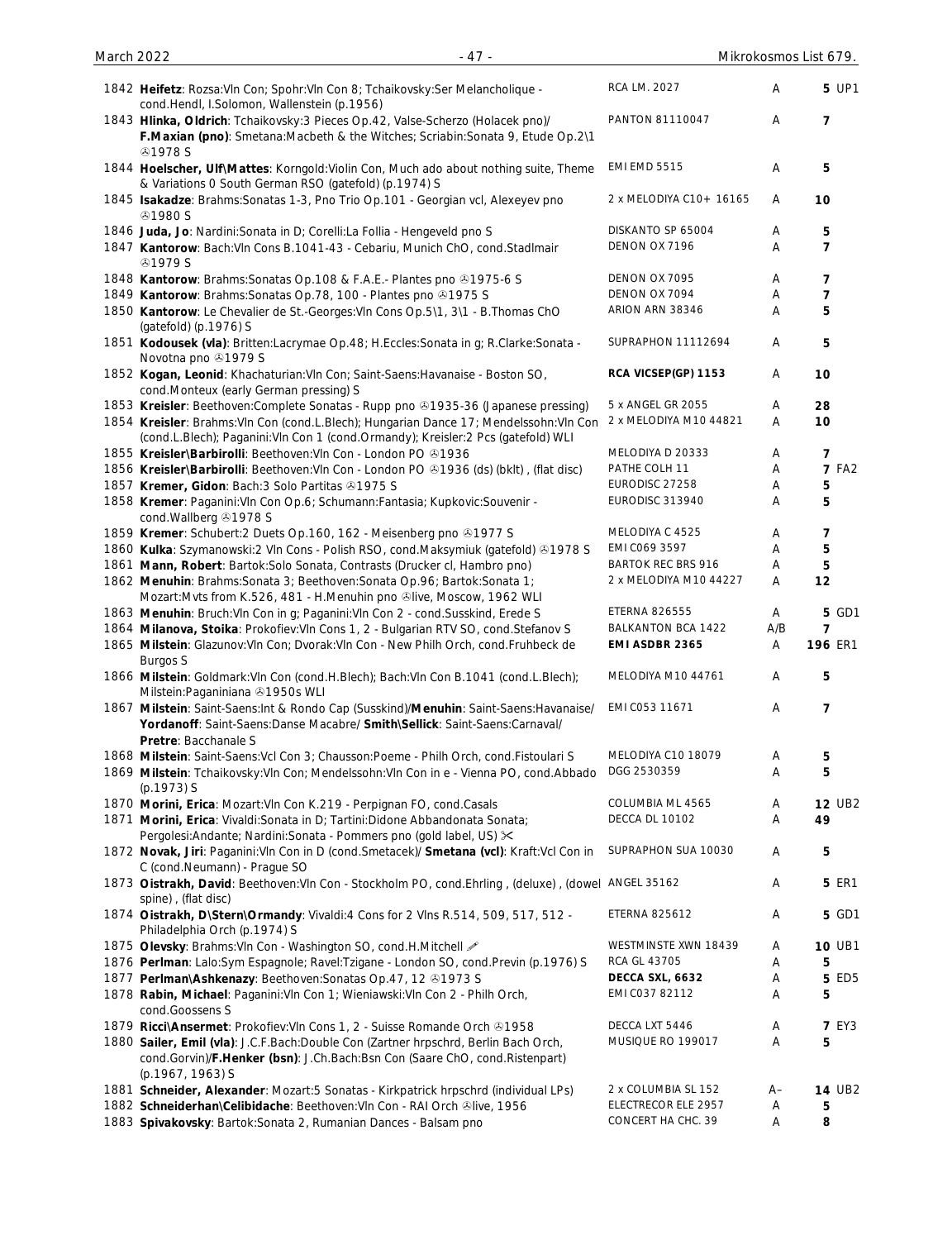| 1884 Stucki, Aida: Mozart: Vln Con K.207, 211 - cond. G. Lund @Stuttgart, Nov 1951                           | PERIOD SPLP 549        | A    | <b>17 UM1</b>  |
|--------------------------------------------------------------------------------------------------------------|------------------------|------|----------------|
| 1885 Subramaniam: Electric Modes (Winter Session Vol.1) - comp.vln, V.Subramaniam                            | WATER LILY WLA-CS 4    | Α    | 35             |
| tambura 41987 S                                                                                              |                        |      |                |
| 1886 Suk, Josef (vla): Berlioz: Harold in Italy - Czech PO, Fischer-Dieskau (p.1976) S                       | SUPRAPHON 4102005      | A    | 5              |
| 1887 Suk: Dvorak:Complete Works for Vln & Pno - Holecek pno (gatefold) +1971 S                               | 2 x SUPRAPHON 1111311  | Α    | 10             |
| 1888 Szeryng: Khachaturian: Vln Con (cond. Dorati); Prokofiev: Vln Con 2                                     | PHILIPS 6585002        | Α    | 5 HB1          |
| (cond.Rozhdestvensky) - London SO S                                                                          |                        |      |                |
| 1889 Szeryng: Khachaturian: VIn Con; Prokofiev: VIn Con 2 - Cologne SO, cond. Dervaux -                      | ODEON XOC 110          | Α    | 35             |
| (early French pressing)                                                                                      |                        |      |                |
| 1890 Szigeti: Bach:Con in g B.1056; Tartini:Con in D, D.45 (Columbia SO, cond.Szell);                        | COLUMBIA ML6EYE 4891   | Α    | 21 UA1         |
| Tartini : Sonata in g op. 2\12; Handel: Sonata 4 (Bussotti pno) 31954                                        |                        |      |                |
| 1891 Szigeti: Bach: Solo Sonata 3; Vln Con in d, B.1052 (cond. Stiedry)                                      | COLUMBIA ML 4286       | $A-$ | <b>7 UB2</b>   |
| 1892 Szigeti: Beethoven: Sonata Op.12\1 (Horszowski); Schubert: Sonatina No.1 (Foldes)                       | COLUMBIA ML 4133       | Α    | <b>12 UB2</b>  |
| 1893 Szigeti: Brahms: Sonatas Op. 78, 108 - Horszowski pno 31956                                             | COLUMBIA ML6EYE 5266   | Α    | <b>70 UA1</b>  |
| 1894 Szigeti: Prokofiev: VIn Con 1 (London SO, cond. Menges); Stravinsky: Duo Concertant                     | MERCURY SR-MR 90419    | Α    | 8 UM3          |
| (Bogas pno) (RFR1\RFR1 stamper) S $\times$                                                                   |                        |      |                |
| 1895 Szigeti: Schubert:Fant Op.159; Corelli:La Folia; Debussy, Lalo, Tchaikovsky -                           | COLUMBIA ML. 4338      | Α    | <b>28 UB2</b>  |
| J.Levine, Foldes, Farkas, Kaufman pno                                                                        |                        |      |                |
| 1896 Szigeti\Hess: Schubert: Sonata in A/ Wummer (fl): Schubert: Trock'ne Blumen                             | COLUMBIA ML6EYE 4717   | Α    | <b>14 UA1</b>  |
| Variations (Mannes pno)                                                                                      |                        |      |                |
| 1897 Tarack, Gerald: Grieg: Sonatas Op.8, 13, 45 - Hancock pno (p.1984) S                                    | BRIDGE BDG 2003        | Α    | 7              |
| 1898 Tomasow, Jan (also conducts): Nardini: VIn Con in e; Tartini: VIn Con in d; Sinfonia                    | AMADEO AVRS 6142       | A    | 8              |
| pastorale - Vienna SOpO S                                                                                    |                        |      |                |
| 1899 Warchal, Bohdan: Vivaldi: 4 Seasons - Slovakian ChO (p.1966) S                                          | OPUS 91110025          | А    | 5              |
|                                                                                                              |                        |      |                |
|                                                                                                              |                        |      |                |
| SALE CELLISTS                                                                                                |                        |      |                |
|                                                                                                              |                        |      |                |
|                                                                                                              |                        |      |                |
| 1900 Banda\Tatrai: Kodaly:Duo/ V.Denes\Petri: Kodaly:Cello Sonata, Adagio & 1963 S                           | HUNGAROT SLPX 1149     | Α    | <b>7 MY3</b>   |
| 1901 Casals\R.Serkin: Beethoven:Complete Sonatas @1951, 1953 (gatefold) PS                                   | 2 x CBS S 78291        | Α    | 10             |
| 1902 Chuchro: Dvorak: Vcl Con - Czech PO, cond. Neumann (t. 1976) S                                          | SUPRAPHON 11102075     | Α    | 5              |
| 1903 Chuchro\Ruzickova: Bach:3 Sonatas (p.1964) S                                                            | SUPRAPHON SUAST 50579  | A    | 5              |
| 1904 Cohen, Robert\Del Mar: Elgar:Vcl Con, In the South Ov, Elegy - London PO ®1978                          | <b>EMI CFP 40342</b>   | Α    | 5              |
| S                                                                                                            |                        |      |                |
| 1905 Du Pre\Barenboim: Beethoven:Complete Sonatas & Variations & 1970 S                                      | 3 x MELODIYA C10 15581 | Α    | 14             |
| 1906 Feuermann: Mendelssohn:Sonata 2; Canteloube:Bourree; Faure-Casals:Apres un                              | VIOLONCELL CS 198      | Α    | 17             |
| reve; Handel:Adagio & Allegro; Beethoven:12 Vars; Chopin:Polonaise brillante - Rupp                          |                        |      |                |
| pno                                                                                                          |                        |      |                |
| 1907 Fournier: C.P.E.Bach:Vcl Con Wq.170/Linde (tr fl): C.P.E.Bach:Fl Con Wq.22 -                            | MUSIQUE RO 199038      | Α    | 5              |
| Lucerne FO, cond.Baumgartner (p.1968) S                                                                      |                        |      |                |
| 1908 Fournier: Dvorak: Vcl Con - Berlin PO, cond. Szell                                                      | DGG LPM 18755          | Α    | <b>5 GY3</b>   |
| 1909 Fournier: Haydn:Vcl Cons in D & C - Lucerne FO, cond.Baumgartner, (French                               | DGG SLPM, 139358       | Α    | 5 GY7          |
| gatefold jacket) S                                                                                           |                        |      |                |
| 1910 Fournier: Mendelssohn: Variations Concertantes; Schumann: Fantasiestucke, 5 Pieces; CONCERT HA M/GUILDE |                        | Α    | 14             |
| Schubert: Arpeggione Sonata - Handman pno                                                                    | 2298                   |      |                |
|                                                                                                              | COLUMBIA ML6EYE 5465   | Α    | <b>7 UA1</b>   |
| 1911 Gendron: Beethoven: Sonata Op.69; Brahms: Sonata Op.99 - Entremont pno                                  |                        |      |                |
| 1912 Janigro: Boccherini: Vcl Con (cond.M.Horvath) &Prague Fest 1948; Vivaldi: Vcl Con                       | MELODIYA M10 43933     | Α    | 5              |
| Op.3\9; Bach-Kelemen: Vcl Con BWV.592 (Zagreb ChO) +1948, 1960 WLI                                           |                        |      |                |
| 1913 Janigro: Dvorak: Vcl Con - Vienna SOpO, cond. Dixon (UK)                                                | NIXA WLP 5225          | Α    | 14             |
| 1914 Mainardi\Zecchi: Beethoven: Sonatas Op. 5\1, 2 ®live in Budapest, 1964                                  | HUNGAROT LPX 31281     | Α    | 35             |
| 1915 Marechal: Lalo: Vcl Con (cond. Gaubert); Faure: Elegy; Ravel: Habanera; Falla: 4 Pcs                    | MELODIYA M10 43651     | A    | $\overline{7}$ |
| from Suite Populaire; Gaubert: Cortege (M. Faure pno) +1930's WLI                                            |                        |      |                |
| 1916 Michelin, Bernard: Schumann: Vcl Con (cond. Hupperts)/ J. Marx (ob): Schumann: 3                        | CONCERT HAG 5          | Α    | 35             |
| Romances (Rosenberg pno) (red vinyl) + (copy:1777)                                                           |                        |      |                |
| 1917 Perenyil Zecchi: Beethoven: Sonatas Op. 5\1, Op.69 & 1966 S OLD                                         | HUNGAROT SLPX, 1282    | Α    | <b>14 MY5</b>  |
| 1918 Piatigorsky: Schumann: Vcl Con (Barbirolli, 1930)/Chopin: Sonata (Firkusny);                            | 2 x MELODIYA M10 44841 | Α    | 10             |
| Dvorak: Vcl Con (Munch); Debussy: Sonata (Foss) WLI                                                          |                        |      |                |
| 1919 Piatigorsky\Solomon: Beethoven: 5 Sonatas & 1954 (gatefold)                                             | 2 x EMI RLS 731        | Α    | <b>10 EN1</b>  |
| 1920 Renard, Michel: Vcl Con in D/ H.Dreyfus: Haydn:Hrpschrd Con in G - P.Kuentz ChO,                        | MUSIQUE RO 199026      | Α    | 5              |
| cond.Kuentz (p.1969) S                                                                                       |                        |      |                |
| 1921 Rostropovich: Chopin, Schubert, Rachmaninov, Shaporin, Schumann, Debussy,                               | MELODIYA D 15567       | Α    | 5              |
| Ravel, Granados, Popper - Yampolsky, Walter, Dedushkin pno, (plain Melodiya                                  |                        |      |                |
| jacket)                                                                                                      |                        |      |                |
| 1922 Rostropovich: Dvorak: Vcl Con - Czech PO, cond. V. Talich                                               | SUPRAPHON LPV 222      | Α    | 5              |
| 1923 Rostropovich: Saint-Saens: Vcl Con (cond. Stolyarov)/ Anosov (cond):                                    | MELODIYA D. 2578       | Α    | <b>7 CB1</b>   |
| Grieg: Norwegian Dances (USSR SSO) OLD                                                                       |                        |      |                |
|                                                                                                              |                        |      |                |

Mikrokosmos List 679. - 48 - March 2022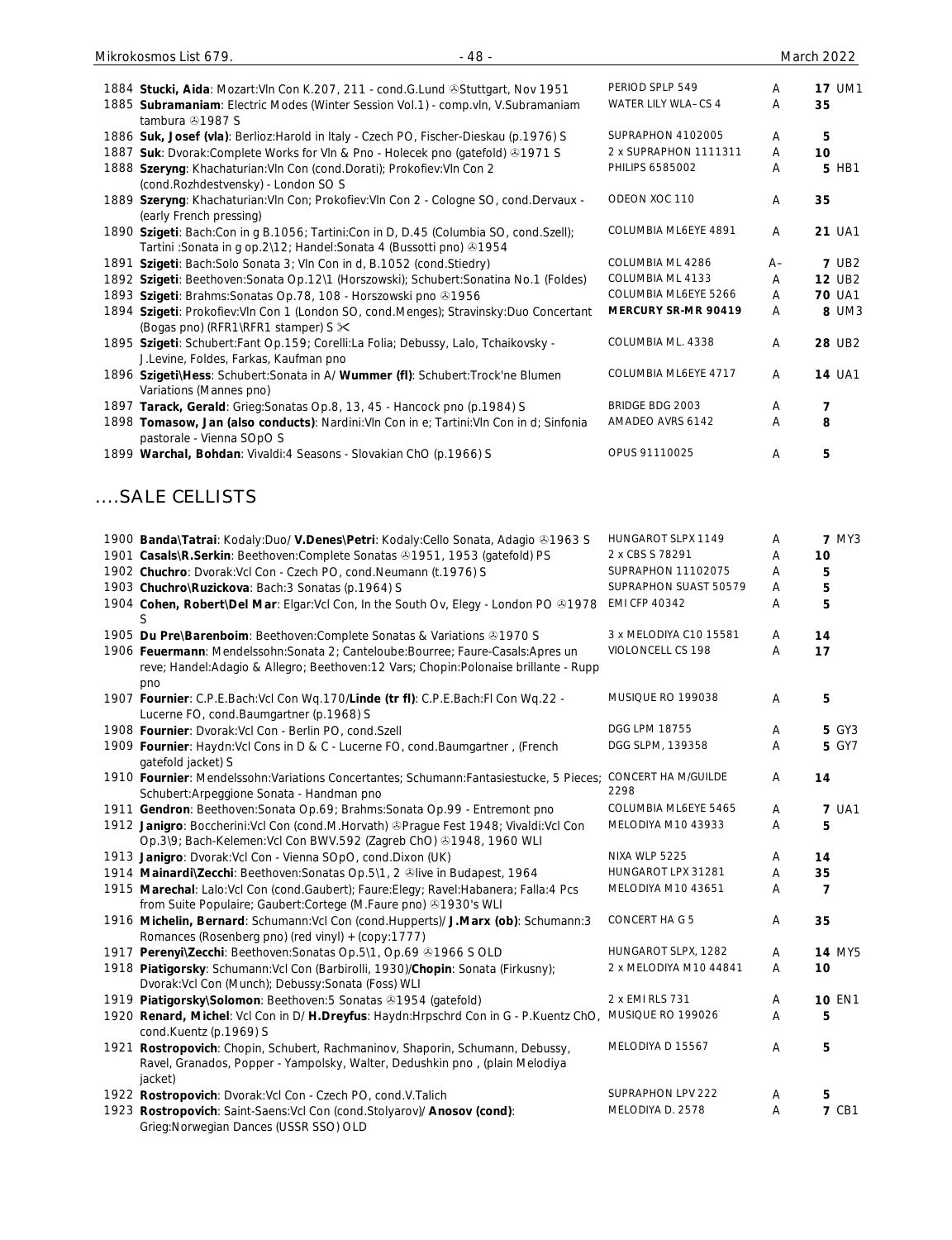| 1924 Solow, Jeffrey: Kodaly: Sonata; Dello Joio: Duo Concerto; Barber: Sonata -<br>A.Dominguez pno 31977 S | PELICAN LP 2010                 | $A++$ | 8             |
|------------------------------------------------------------------------------------------------------------|---------------------------------|-------|---------------|
| 1925 Starker: Beethoven: Complete Sonatas - Bogin pno (gatefold)                                           | 2 x CONCERT HA MMS(MMS)<br>2086 | A     | 10            |
| 1926 Starker: Mozart-Fischer: Vcl Con K.447; Boccherini: Vcl Con in B flat - cond. Pilzer                  | PERIOD SPL 579                  | Α     | <b>7 UM1</b>  |
| 1927 Starker\Dorati: Dvorak: Vcl Con; Bruch: Kol Nidrei - London SO S                                      | MERCURY SR-CP 90303             | A     | 24 CM1        |
| 1928 Starker\Dorati: Tchaikovsky: Rococo Vars; Saint-Saens: Con 1- London SO S                             | <b>MERCURY 131025</b>           | Α     | <b>21 FB1</b> |

1929 Straker\Szeryng\Arrau: Beethoven:Triple Con - New Philh Orch, cond.Inbal **⑧1970** MELODIYA C10 18647 A 5 S

# ....SALE MISCELLANEOUS

| 1930 Cuivres "Belle Epoque": L'Age d'Or du Kiosque a Musique (Hamel, Lohmann,<br>Reynaud, Siebert, Lust, Labole, Metra) (gatefold) 31979 S                                                          | LYRINX 7902015             | Α | 5              |
|-----------------------------------------------------------------------------------------------------------------------------------------------------------------------------------------------------|----------------------------|---|----------------|
| 1931 Flute: C.Monteux:Cons by Quantz, Loeillet, Gretry, Leclair - Academy of St.Martin-in- DECCA 641511<br>the-Fields, cond.Marriner (p.1965) S                                                     |                            | Α | 5              |
| 1932 Flute: C.Taylor: Vivaldi: 4 Fl Cons (P.440, 118, 80, 140) - Philomusica of London,<br>cond.C.Pini (p.1978) S                                                                                   | MERLIN MRF 78101           | Α | 7              |
| 1933 Flute: Galway:Ibert:FI Con; Cheminade:Concertino; Poulenc-Berkeley:Sonata;<br>Faure: Fantasie - Royal PO, cond. Dutoit (p.1985) S                                                              | <b>RCA GL 85448</b>        | Α | 5              |
| 1934 Flute: L.Kovacs: Haydn: FI Con in D; M.Haydn: FI Con in D - Gyor PO, cond. J.Sandor S                                                                                                          | HUNGAROT SLPX 11530        | Α | 5              |
| 1935 Flute: Rampal: Benda: FI Con in e; Quantz: FI Con in c; Frederick the Great: FI Con in D - CBS IM 39702<br>Ens Orch de Paris, cond. Wallez (p.dig, 1986) S                                     |                            | Α | 6              |
| 1936 Flute: Rampal: Handel: Complete Flute Sonatas - Veyron-Lacroix hrpschrd (gatefold)<br>(p.1973) S                                                                                               | 2 x COLUMBIA Y2 32370      | Α | 10             |
| 1937 Guitar: E.Fisk:Bach:Suite B.996, Prel, Fugue & Allegro B.998; D.Scarlatti:3 Sonatas;<br>Froberger: Suite XV (p.1981) S                                                                         | MUSICMASTE MM 20032        | Α | 5              |
| 1938 Guitar: E.Fisk:E.Fisk:English Lute Music; Britten:Nocturnal; Beaser-Fisk:Notes;<br>Paganini-Fisk: 4 Caprices & dig, 1984 S                                                                     | EMI EL 270217              | Α | 6              |
| 1939 Guitar: E.Hill: Villa-Lobos: Suite Popular Brasiliera, 5 Preludes, 8 Etudes (p.1977) S                                                                                                         | <b>DECCA 642385</b>        | Α | 7              |
| 1940 Guitar: Evangelos & Liza Guitar Duo:D.Scarlatti, A.Marcello, Vivaldi, Corelli, Bach S                                                                                                          | EMI C063 70989             | Α | 8              |
| 1941 Guitar: Evangelos & Liza Guitar Duo: Tchaikovsky, Sor, Granados, Falla, Albeniz,<br>Chopin (p.1979) S                                                                                          | EMI C063 70968             | Α | 8              |
| 1942 Guitar: Falla Trio: Bach, Mozart, Vivaldi, Falla, Almeida (p.1984) S                                                                                                                           | CONCORD CC 2007            | A | 5              |
| 1943 Guitar: J.Zaradin: Rodrigo: Concierto de Aranjuez (Philomusica of London,<br>cond.G.Barbier); Weiss, Frescobaldi, Lauro, Albeniz, Malats (p.1981) S                                            | EMI A021 58052             | Α | 8              |
| 1944 Guitar: Lagoya:Carulli-Lagoya:Gtr Con in A; Haydn-Lagoya:Con in F - English ChO,<br>cond.Rampal (p.dig, 1982) S                                                                                | CBS D 37202                | Α | 5              |
| 1945 Guitar: Lagoya\Presti:Music for 2 Guitars (Handel, Scarlatti, Albinoni, Marcello<br>(RFR2\RFR2 stamper) S                                                                                      | <b>MERCURY SR-VR 90457</b> | Α | <b>10 US4</b>  |
| 1946 Guitar: Segovia: Couperin, Weiss, Haydn, Torroba, etc (early French pressing)                                                                                                                  | DGG 19138                  | Α | 8              |
| 1947 Harp: M.Hofmann:Handel:Passacaglia; Couperin; C.Ph.E.Bach:;Spohr; Saint-<br>Saens: Harp Fant; Tournier: Lolita; Salzedo: hanson; Britten: Suite 31986 S                                        | <b>ETERNA 729194</b>       | Α | 5              |
| 1948 Harpsichord: A.Volkonsky:Bach:WTC Book I & 1983 S                                                                                                                                              | 2 x LYRINX LYR 36          | Α | 21             |
| 1949 Harpsichord: L.Pearson:Bach:Italian Con, French Suite 6, Chromatic Fant & Fugue,<br>Fant B.906 31973 S                                                                                         | <b>EMI CFP 40049</b>       | A | 5              |
| 1950 Harpsichord: Lyubimov\B.Berman:Bach:Hrpsch Cons B.1060-62 - cond.Markiz S                                                                                                                      | MELODIYA CM 2981           | Α | 5              |
| 1951 Harpsichord: Pertis: Bach: Fantasias & Fugues (B.903, 904, 944, 906, 894) (p.1983)<br>S                                                                                                        | HUNGAROT SLPX 12449        | A | 5              |
| 1952 Harpsichord: Sebestyen:Bach:Cons for 2 Hrpsch B.1061, 1060; W.F.Bach:Con for 2 HUNGAROT SLPX 1221<br>Hrpsch in F - Hungarian ChO, cond. Tatrai S OLD                                           |                            | A | <b>5 MY3</b>   |
| 1953 Harpsichord: Volkonsky: Rossi, Frescobaldi, Purcell (gatefold) S                                                                                                                               | LYRINX 8103025             | Α | 5              |
| 1954 Horn: Damm: Weber: Concertino; Lortzing: Konzertstuck; Saint-Saens: Konzertstuck;<br>Scumann:Konzertstuck - Dresden SK, cond.S.Kurz (p.1985) S                                                 | <b>ETERNA 827873</b>       | Α | 5 GB1          |
| 1955 Oboe: J.Caldwell: Vaughan Williams: Ob Con/ P.Hadcock (cl): Mozart: Rondo in B flat/<br>E.Zoro (cl): Debussy: Rhap 1/ Bramblett (fl): Ibert: FI Con: Mvt 3/ R.Bobo (tuba):<br>Vaughan Williams | NATIONAL M NMC 195619      | Α | 7              |
| 1956 Organ: H.Vollenweider:Bach:B.572, 745, 650, 729, 543, 528 S                                                                                                                                    | EX LIBRIS EL 16636         | Α | 5              |
| 1957 Organ: J.Guillou: Vivaldi-Bach: 4 Organ Concerti B.593, 594, 596, 972 (French                                                                                                                  | <b>PHILIPS 837910</b>      | A | $\overline{7}$ |
| gatefold) S                                                                                                                                                                                         |                            |   |                |
| 1958 Organ: Jaquet\Plasse: Works for 2 Organs by Schubert, Lachner, Merkel, Hesse,<br>Langalis (gatefold) 31976 S                                                                                   | LYRINX 7609003             | Α | 5              |
| 1959 Organ: M.Phillips:Buxtehude:Organ Pieces (gatefold) +1981 S                                                                                                                                    | OPUS 3 8107                | Α | 5              |
| 1960 Organ: R.Engso:Hindemith:Org Sonata 1; Lindberg:Vars; Bach:B.768, 615, 604<br><b>@1978 S</b>                                                                                                   | OPUS 3 7707                | Α | 5              |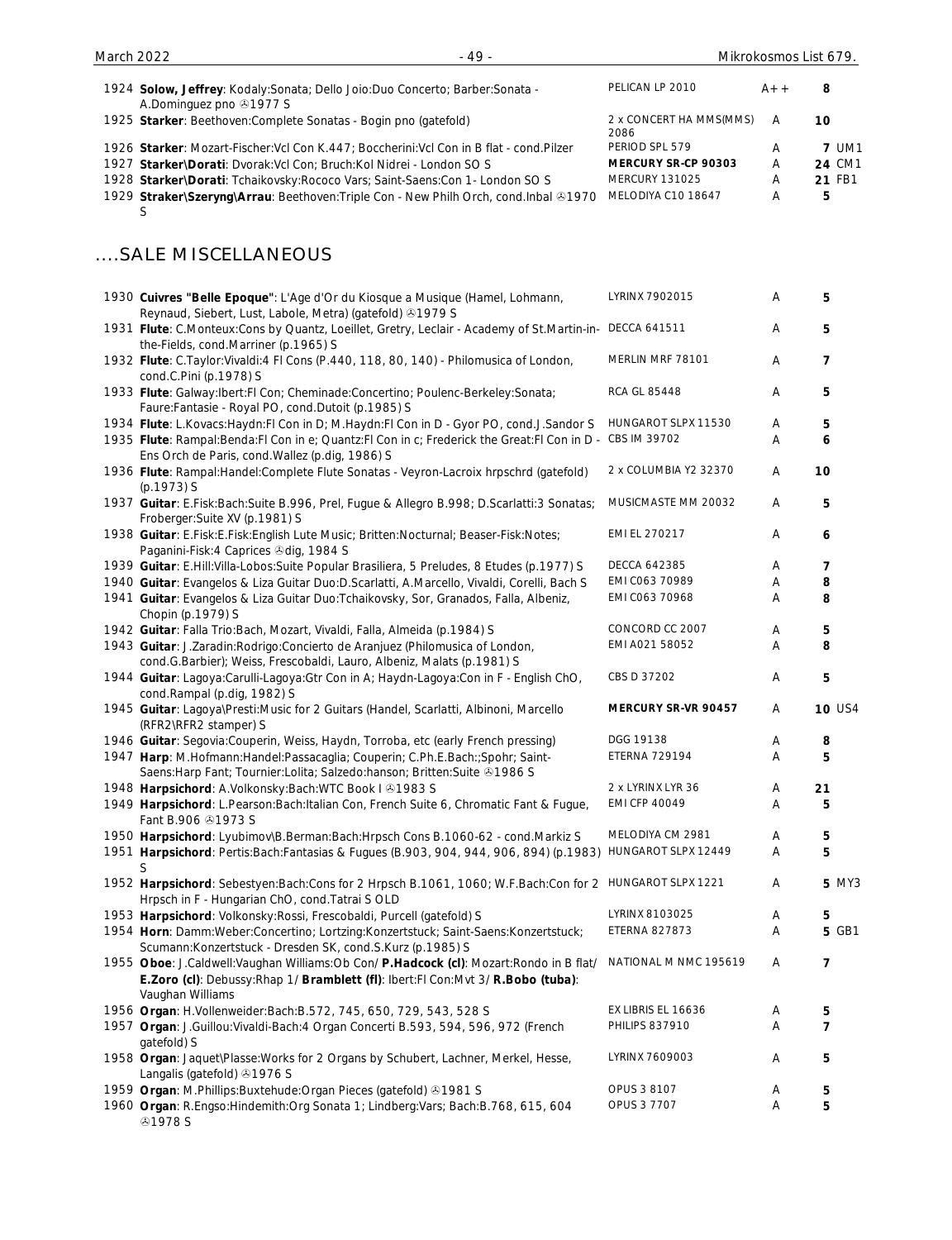| Mikrokosmos List 679.<br>$-50-$                                                                                                                                                              |                       |                | March 2022               |
|----------------------------------------------------------------------------------------------------------------------------------------------------------------------------------------------|-----------------------|----------------|--------------------------|
|                                                                                                                                                                                              |                       |                |                          |
| 1961 Organ: U.Sundman:Bach:B.572, 562, 730, 731, 537, 654 31980 S                                                                                                                            | OPUS 3 8002           | Α              | 7                        |
| 1962 Recorder: Bruggen (also conducts): Vivaldi: 6 FI Concertos Op.10 - Orch of the XVIIIth<br>Century S                                                                                     | <b>RCA RL 70951</b>   | A              | $\overline{\phantom{a}}$ |
| 1963 Recorder: Bruggen (also conduts): Vivaldi, Bach, Handel, Hotteterre - Asperen,<br>Bylsma, W.Kuijken, Leonhardt 311974-79 S                                                              | RCA 30384             | $\overline{A}$ | 5                        |
| 1964 Recorder: Bruggen: Handel: 5 Sonatas - Arperen, Bijlsma (p. 1974) S                                                                                                                     | PHILIPS 6575079       | A              | <b>5 HR3</b>             |
| 1965 Recorder: Bruggen: Vivaldi: 2 Rec Cons in D & F; Telemann: Con in F - A. Harnoncourt,<br>Bylsma, O.Fleischmann, Concentus Musicus, cond.Harnoncourt 31965-8 S                           | TELEFUNKEN 642324     | A              | 5                        |
| 1966 Recorder: T.L.Christiansen:Mattheson:12 Sonatas (1717) - J.B.Christensen hrpschrd<br>(gatefold) 31980 S                                                                                 | 2 x CANZONE CAN 104   | $\overline{A}$ | 9                        |
| 1967 Sitar: Ravi Shankar: Alap & Vilambit, Madh & Drut - Alla Rakha tabla (UK) S                                                                                                             | MELODISC SMLP 12160   | A              | $\overline{7}$           |
| 1968 Trumpet: R.Mendez Borodin-Mendez:Danse Polovtsienne; Puccini-Mendez:Musetta;<br>Brahms-Mendez:Hungarian Dance 5; Bizet-Mendez:Habanera; Mendez:Scherzo, Jota<br>2, Hungarian Chant, etc | DECCA DL 8624         | A              | $\overline{\phantom{a}}$ |
| 1969 Band of the Grenadier Guards: Trooping the Colour - cond. Bashford S                                                                                                                    | DECCA PFS. 4037       | A              | 8 EW1                    |
| 1970 Die grossen Deutschen Reitermarsche: Bayerische Trompetenkorps,<br>cond.P.Lippert (gatefold) S                                                                                          | 2 x ARIOLA 85367      | A              | 9                        |
| 1971 Marches of Hannover & Dresden Vol.2: Luftwaffen-Musikkorps, cond.H.Schaal<br>(gatefold) (p.1973) S                                                                                      | 2 x TELEFUNKEN 628049 | A              | 10                       |
| 1972 Oud-Limburgs: Blaasfeest: Band Music by Schriebl, Reynders, Rappel, Hoes, etc<br>$(p.1986)$ S                                                                                           | TELSTAR TLP 17099     | A              | 5                        |
| 1973 Philips Goes Super Stereo: Demonstration Records (Deluxe edition with 2 gatefold<br>LPs) S                                                                                              | 2 x PHILIPS 6830139   | A              | 14                       |
| 1974 Royal Prussian Army Marches: Heeresmusikkorps 5 der Bundeswehr,<br>cond.J.Schade (gatefold) (p.1976) S                                                                                  | TELEFUNKEN 642031     | A              | 7                        |
| 1975 Traditionsmarsche: Herzer, Simon, Komzak, Henrion, etc - Musikkorps de<br>11. Panzer-Grenadier-Division, cond. H. Friess S                                                              | KARUSSELL 2430102     | A              | 5                        |
| 1976 Trompettes Royales: Mouret, Lully, Scheidt, Delalande, Holborne, Beethoven,<br>Gabrieli, Purcell (gatefold) 31976 S                                                                     | LYRINX 7602002        | A              | 5                        |
| 1977 Unsere Traditions-Marsche: J.Strauss sr, Beethoven, Leonard, Spohr, etc -                                                                                                               | EUROPA E 496          | A              | 5                        |

## ....SALE CHAMBER MUSIC

cond.J.Herrmann, H.Bartels, H.Freese S

|     | 1978 Aeolian String Quartet: Mozart:Cl Quintet K.581 (T.King cl); Divertimento K.136<br>(UK) (p.1973) S                                                  | <b>SAGA 5291</b>         | A     | 5              |
|-----|----------------------------------------------------------------------------------------------------------------------------------------------------------|--------------------------|-------|----------------|
|     | 1979 Aeolian String Quintet: Schubert: String Quintet - Schrecker vcl (p.1968) S                                                                         | SAGA STXID 5266          | Α     | 5              |
|     | 1980 Alban Berg Quartet: Mozart: SQs K.428, 458 (gatefold) (p.1979) S                                                                                    | TELEFUNKEN 642348        | A     | 5              |
|     | 1981 Alban Berg Quartet: Mozart: SQs K.464, 465 (gatefold) (p.1978) S                                                                                    | TELEFUNKEN 642178        | A     | 5              |
|     | 1982 Amadeus Quartet: Schubert: String Quintet - W. Pleeth vcl (gatefold) (flat disc)                                                                    | EMI WCLP 1006            | A     | 10 GM2         |
|     | 1983 Bastiaan Quartet: Verdi: SQ in e; Cherubini: SQ 3 in d                                                                                              | <b>IMPERIAL ILX 535</b>  | A     | 28             |
|     | 1984 Beethoven: Pno Quintet Op.16/Poulenc: Pno Sextet - Knardahl, Goteborgs Wind<br>Quintet (gatefold) 31976 S                                           | BIS LP 61                | A     | 7              |
|     | 1985 Bonden, Hans Petter (cl): Mozart: Trio K.498; Schubert: Der Hirt auf dem Felsen;<br>L.Cahuzac: 4 Pieces - Tomter vla, Smebye pno (gatefold) 31984 S | <b>SIMAX PS 1018</b>     | A     | 7              |
|     | 1986 Bratislava Chamber Ens: Schubert: Trout Quintet                                                                                                     | SUPRAPHON SUC 10004      | A     | 5              |
|     | 1987 Busch Quartet: Beethoven: SQ Op. 59\1; Haydn: Menuet from Op. 103 (UK)                                                                              | CBS 61888                | A     | 7              |
|     | 1988 Busch Quartet\R.Serkin: Brahms:Pno Quintet Op.34 31939                                                                                              | EMI 1430131              | A     | 5              |
|     | 1989 Busch, Adlf: Schubert: Pno Trio Op. 100 - H. Busch, R. Serkin 31935                                                                                 | TURNABOUT THS 65064      | A     | 5              |
|     | 1990 Casals: Brahms: Sextet Op.18 (Stern, A.Schneider, Katims, M.Thomas,                                                                                 | 2 x CBS 78266            | A     | 10             |
|     | M.Foley)/Carmirelli: Brahms:Sextet Op.36 (J.Toth, Naegele, C.Levine, Arico,<br>Reichenberger) 31952, 1967 (gatefold) S                                   |                          |       |                |
|     | 1991 Couperin, Francois: Concerts Royaux/ Quentin jr: Sonata/ Boismortier: Sonata/                                                                       | 2 x ELECTRECOR ST-ECE    | A     | 10             |
|     | Blavet: Sonata - Costea fl, Marc ob, Kovacs bsn, Agoston vla, etc $@1981$ (gatefold) S                                                                   | 2192                     |       |                |
|     | 1992 Czech Trio: Shostakovich: Pno Trio Op.67; Ravel: Pno Trio (p.1962)                                                                                  | SUPRAPHON SUA 10019      | A     | 5              |
|     | 1993 Du Pre: Beethoven: Archduke Trio - Barenboim, Zukerman (p.1970) S                                                                                   | <b>EMI ASD 2572</b>      | A     | <b>10 ER3</b>  |
|     | 1994 Fitzwilliam SQ: Brahms: Cl Quintet Op. 115; Wolf Italian Serenade - Hacker cl<br><b>@1979, 1981 S</b>                                               | LONDON CS(HP) 7241       | A     | <b>5 HR1</b>   |
|     | 1995 Fitzwilliam SQ: Sibelius: Voces Intimae; Delius: SQ (1916) 31978 S $\times$                                                                         | LONDON CS(HP) 7238       | A     | <b>5 HR1</b>   |
|     | 1996 Gabrieli Quartet: Schubert: SQ 14 (Der Tod und das Madchen) S                                                                                       | EMI CFP 171              | A     | 5              |
| US) | 1997 Goldberg, Szymon: Mozart: Trios K.502, 548 - J.& N.Graudan pno & vcl (pink label,                                                                   | DECCA DL 9722            | $A -$ | 10             |
|     | 1998 Goldenweiser\L.Kogan\Rostropovich: Goldenweiser:Pno Trio Op.31 10"                                                                                  | MELODIYA D 9123          | A     | 49             |
|     | 1999 Gould\Bernstein\Juilliard SQ: Schumann:Pno Quintet, Pno Quartet, 3 SQs S                                                                            | 3 x COLUMBIA D3S2EYE 806 | A     | <b>21 UA4</b>  |
|     | 2000 Griller Quartet\Primrose: Mozart:String Quintets K.515, 546 S                                                                                       | AMADEO AVRS 6429         | Α     | $\overline{7}$ |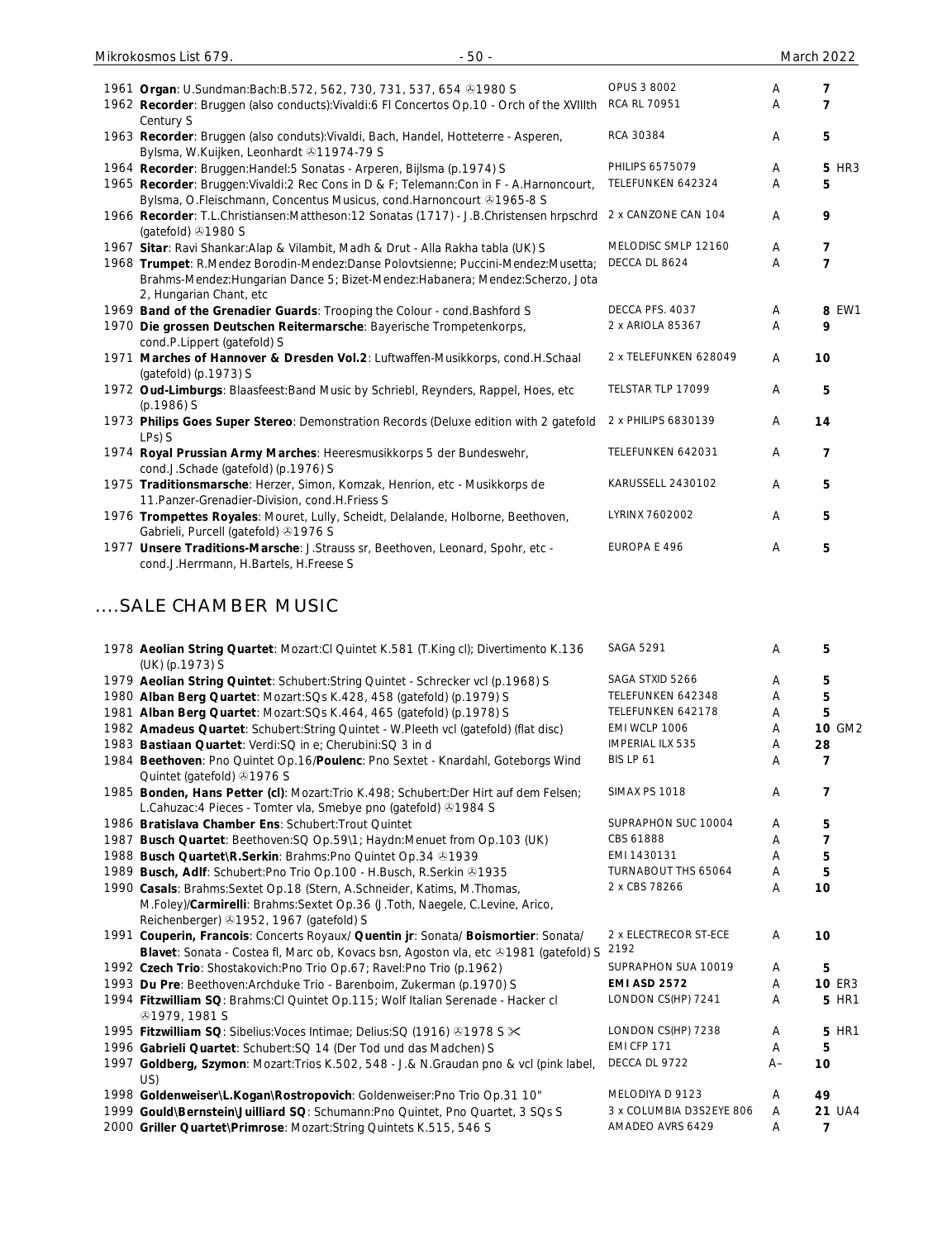| 2001 Guilet String Quartet: Mendelssohn: SQ Op. 44 (red vinyl) + (copy 456)                                                      | CONCERT HA D 7               | Α | 8             |
|----------------------------------------------------------------------------------------------------------------------------------|------------------------------|---|---------------|
| 2002 Horszowski: Mozart: Pno Quartets K.478, 493 - Mmbrs of Budapest SQ S                                                        | CBS 61667                    | Α | 5             |
| 2003 Hungarian Quartet: Beethoven: SQ Op.131                                                                                     | <b>ANGEL 35114</b>           | Α | <b>5 ER1</b>  |
| 2004 Janacek Quartet: Janacek: SQs 1, 2 (p.1964) S                                                                               | SUPRAPHON SUAST(RL)<br>50556 | Α | <b>7 ZR7</b>  |
| 2005 Juillard Quartet: Dvorak: Pno Quartets Op.23, 87 - Firkusny pno (gatefold) (p.1978)<br>$S \times$                           | 2 x CBS MG 35913             | Α | 10            |
| 2006 Juillard Quartet: Mozart:6 Quintets - Graham vla (p.1979) S                                                                 | 3 x CBS M3 35896             | A | 14            |
| 2007 Juilliard Quartet: Dvorak: SQ Op. 96; Smetana: SQ 1 (UK) S                                                                  | CBS S 72719                  | A | 5             |
| 2008 Juilliard Quartet: Schubert: SQ 14 (p.1981) S                                                                               | CBS M 37201                  | Α | 7             |
| 2009 Loillet: Sonata Op.1\1/ de Visee: Suite (gtr)/ M.Giuliani: Grand Sonata - Rampal fl,                                        | COLUMBIA 32160218            | A | 5             |
| R.Bartoli guitar (p.1967) S                                                                                                      |                              |   |               |
| 2010 Louis Ferdinand (Duke of Preussen): Andante with Vars, Trio Op.3, Fugue Op.7 -<br>Joachim SQ, Gobel Trio 31980 (gatefold) S | THOROFON MTH 222             | A | 5             |
| 2011 Mainardi: Brahms: 2 Trios Op.8, 87 - E.Fischer, Schneiderhan & 1953, 1951                                                   | <b>DISCOCORP BWS 739</b>     | A | 5             |
| 2012 Martinu Piano Quartet: Beethoven: Complete Pno Quartets & 1975-6 (gatefold) S                                               | 2 x SUPRAPHON 1112211        | A | 10            |
| 2013 Menuhin\Gendron: Mozart:Ob Quartet K.370, FI Quartet K.285, Pno Quartet                                                     | EMI C065 2820                | Α | 5             |
| K.478, Andantino for Cello & Pno K.374G - Bianchi vla, Bourgue ob, Debost fl,<br>H.Menuhin pno (p.1976) S                        |                              |   |               |
| 2014 Mozart: Divertimento K.439b/ Rossini: Quartet 6/ Janacek: Mladi - Residenz Wind                                             | CALIG CAL 30482              | A | 5             |
| Quintet (p.1980) S                                                                                                               |                              |   |               |
| 2015 Nash Ensemble: Hummel:Septet; C.Kreutzer:Grand Septet (gatefold) (p.1981) S                                                 | CRD 1090                     | A | 5             |
| 2016 New Music Quartet: Bartok:SQ 4/ Walden Quartet: Martinu:Piano Quartet<br>(Franklin pno) (plain jacket)                      | PITTSBURGH CB 171            | A | 17            |
| 2017 New Vienna Quartet: Verdi: SQ in e/Vienna Philharmonic Quintet Mendelssohn:<br>String Quintet Op.87 S                       | AMADEO AVRS 6460             | A | 7             |
| 2018 Prague Quartet: Haydn:SQs Op.20\5, Op.54\2                                                                                  | SUPRAPHON SUA 10088          | A | 5             |
| 2019 Provence String Quartet: Dvorak: SQs Op. 96, 34 (gatefold) @1982 S                                                          | PIERRE VER PV 83095          | Α | 10            |
| 2020 Quartetto Italiano: Beethoven: SQs Op. 74, 95 (p. 1971) S                                                                   | <b>PHILIPS 6570746</b>       | A | <b>5 HR3</b>  |
| 2021 Rameau: Pieces de Clavecin en Concert - Boston Museum Trio (p.1979) S                                                       | TITANIC TI 28                | A | 5             |
| 2022 Ranki\Eder Quartet: Mozart:Pno Quartets K.478, 493 (gatefold) (p.1979) S                                                    | TELEFUNKEN 642523            | Α | 5             |
| 2023 Schubert: Quartet for FI, Guitar, Vla & Vcl/Sor: Menuets, Con in D - Szendrey-Karper                                        | HUNGAROT SLPX 11452          | Α | 5             |
| guitar, Jeney fl, Banda vcl, Lukacs vla S                                                                                        |                              |   |               |
| 2024 Sequoia String Quartet: Prokofiev: SQs 1, 2 01981-2 S                                                                       | NONESUCH 79048               | A | 5             |
| 2025 Solomon: Beethoven: Archduke Trio (H.Holst vln, Pini vcl); Haydn: Sonata 37 ®1943,<br>1946                                  | ARABESQUE 8032               | Α | 5             |
| 2026 Stuttgart Soloists: Brahms: 2 String Sextets (gatefold) 31979 S                                                             | 2 x INTERCORD INT 180834     | A | 10            |
| 2027 Tamarkina: Taneyev: Piano Quintet - Bolshoi Th Quartet 31972 S                                                              | MELODIYA CM 3475             | A | 7             |
| 2028 Tatrai Quartet: Haydn:6 SQs Op.76 @1964 S OLD                                                                               | 3 x HUNGAROT SLPX, 1205      | A | <b>14 MY3</b> |
| 2029 Tatrai Quartet: Kodaly: SQ Op.2 81955                                                                                       | HUNGAROT HLPX 147            | Α | 5             |
| 2030 Telemann: Tafelmusik: Trio Sonatas & Quartets - Linde, Piquet, Felicani, Wenzinger,<br>etc (p.1965) S                       | MUSIQUE RO 199012            | Α | 5             |
| 2031 Varsovia Quartet: Dvorak: SQs Op. 96, 16 & 1980 S                                                                           | RCA RL 30847                 | A | 7             |
| 2032 Vegh Quartet: Bartok:6 SQs (individual LPs) +1972 S                                                                         | 3 x ASTREE AS + 67           | Α | 42            |
| 2033 Weller Quartet: Mozart: SQs K.575, 590 & Vienna, 1966 S                                                                     | DECCA SXLWB. 6258            | A | 56 ED2        |
| 2034 Weller Quartet: Schubert: String Quintet, SQ Mvt - Gurtler vcl (p.1970) S                                                   | DECCA SXL 6481               | A | 28 ED4        |
|                                                                                                                                  |                              |   |               |

# ....LAST OFFER (NORMAL LIST ORDER)

| 2035 Babbitt, Milton: Piano Works - Taub pno 31985 S                                                                                                                                            | HARMONIA M HMC 5160 | A | 3     |
|-------------------------------------------------------------------------------------------------------------------------------------------------------------------------------------------------|---------------------|---|-------|
| 2036 Bartok: 20 Hungarian Folk Songs; 4 Songs from MIKROKOSMOS; Village Scenes -<br>Sziklay, Lantos & (Complete Edition) S                                                                      | HUNGAROT SLPX 11610 | A |       |
| 2037 Bliss: Melee Fantasque/Holst: Japanese Ste/Walton: Music for Children/Berkeley-<br>Britten: Mont Juic (all orch) - London SO, London PO, cond.Bliss, Boult, Walton,<br>Berkeley (p.1974) S | <b>MHS 1919</b>     | Α |       |
| 2038 Castro, Juan Jose: Tangos, Corales Criollos 1, 2 Piezas infantiles, 9 Preludes - Delia<br>Castro pno 31980 S                                                                               | ATC CULTUR CN 18006 | Α | 8     |
| 2039 Coates, Eric: London Suite, 4 Ways Suite, 3 Elizabeths - London Pops Orch,<br>cond.Fennell (RFR2\RFR3 stamper) S                                                                           | MERCURY SR-VR 90439 | A | 8 US3 |
| 2040 Elgar: Enigma Var; Pomp & Circumstances; Serenade for Strings; Intro & Allegro;<br>Chansons de Matin & Nuit - cond. Bliss, Boult, Cox, Marriner, Monteux (gatefold) (UK)                   | 2 x DECCA DPA 537   | A | 6     |
| 2041 Farkas, Ferenc: Rakoczi-Cantata, Psalm 17, Conc for Oboe & Strs - Palcso, Goy ob,<br>cond. Medveczky, A. Farkas (p. 1987) S                                                                | HUNGAROT SLPX 12704 | A | 4     |
| 2042 Foerster, J.B: Piano Trio Op.105/ J.Hanus: Fresky Op.51 - Foester Trio @1969 S                                                                                                             | SUPRAPHON 1110866   | A |       |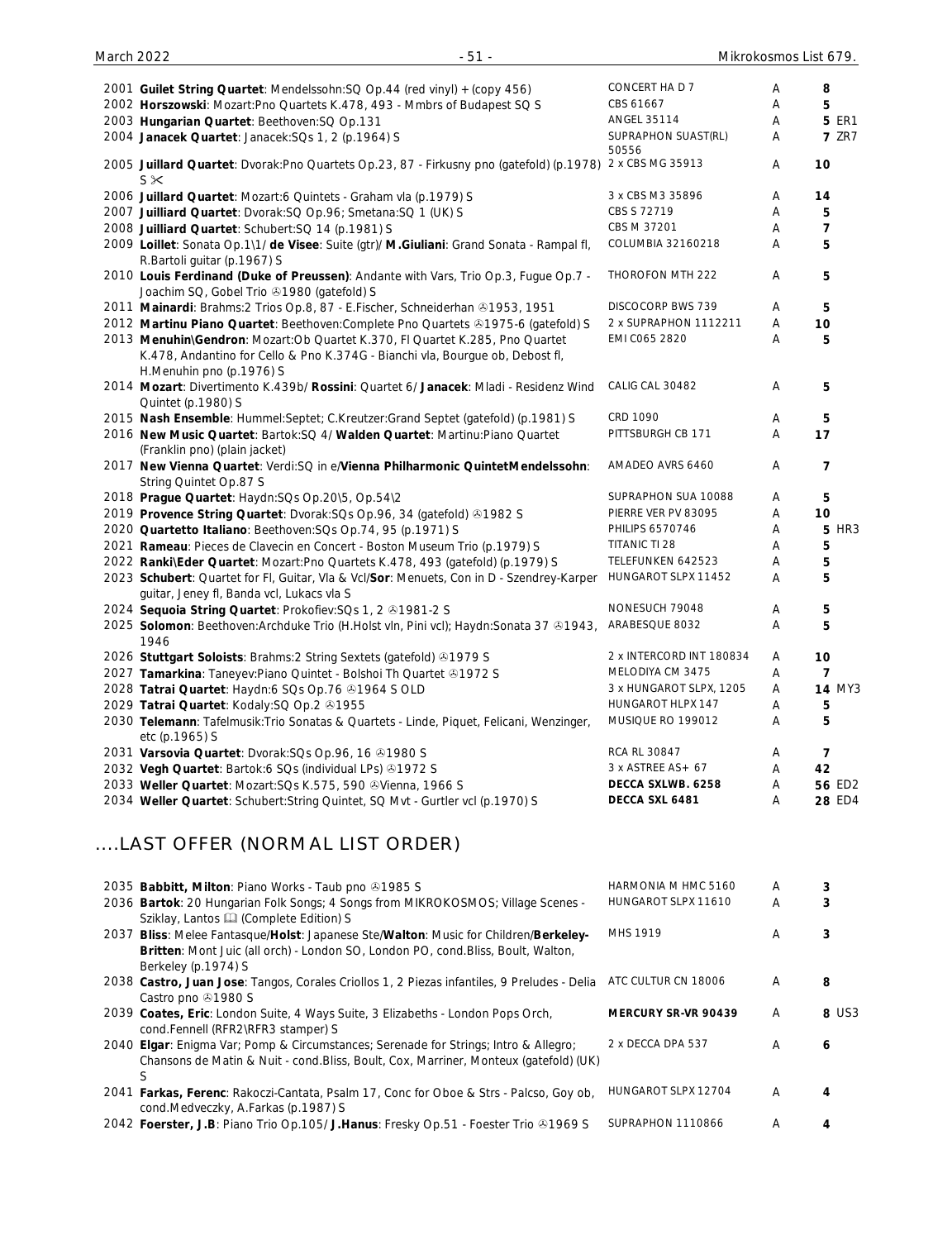| 2043 Geiser, Walter: Fant for Strings, Drum & Pno (cond.P.Sacher)/ Honegger: Paques a<br>New York (Chedet ms)/Binet: 6 Songs (Cuenod ten)/Gagnebin: Rhap for fl & hrp<br>(Buxtorf, Eisenhoffer) S | SWISS COMP CTS 41            | $A++$ | 3            |
|---------------------------------------------------------------------------------------------------------------------------------------------------------------------------------------------------|------------------------------|-------|--------------|
| 2044 Grainger: Free Rambles, Room-Music Tit-Bits, etc - Bournemouth Sinfonietta,<br>cond.Montgomery (p.1979) (UK) S                                                                               | EMI RL 25198                 | A     | 3            |
| 2045 Gulda, Friedrich: Vcl Con (H.Schiff, cond.comp)/ Beethoven: Zauberflote Variations<br>(H.Schiff, F.Gulda) (p.1981) S                                                                         | AMADEO 91228                 | Α     | 4            |
| 2046 Haba: Nonet/ J. Novak: Balletti for Nonet - Czech Nonet (booklet)                                                                                                                            | SUPRAPHON SUA 10031          | Α     | 3            |
| 2047 Halvorsen: Suite Ancienne, 2 Norwegian Rhaps - Bergen SO, cond.K.Andersen<br>(p.1979) S                                                                                                      | NORSK KULT NKF 30030         | A     | 3            |
| 2048 Hanson, Howard: Bold Island Suite (Cleveland Orch, cond.SZELL)/Hadley, Henry: In<br>Bohemia Ov (American Music FO, cond.H.Neuman) (transcription disc)                                       | RARISSIMA 37                 | Α     | 12           |
| 2049 Hanson: For The First Time (analysis with musical illustrations) - cond.comp.<br>(RFR2\RFR2 stamper) S                                                                                       | MERCURY SR-VR 90357          | Α     | <b>6 UW5</b> |
| 2050 Herrmann: Obsession film music - National PO, cond.comp (phase 4 UK) S                                                                                                                       | LONDON SPC 21160             | A     | 3 EW4        |
| 2051 Hindemith: Kleine Kammermusik Op.24\2 (Czech Philh Wind Q.); Harp Sonata                                                                                                                     | SUPRAPHON SUAST 50431        | A     | 3            |
| (Petras); Trumpet Sonata (Junek); Organ Sonata (Ropek) (p.1964) S                                                                                                                                 |                              |       |              |
| 2052 Honegger: B.A.C.H.Prel, Arioso & Fugue/ Britten: Simple Sym/ Roussel: Sinfonietta/<br>Hindemith: 5 Pieces - Musici Pragenses, cond. Hlavacek (p. 1964) S                                     | SUPRAPHON SUAST(RL)<br>50609 | A     | 4 ZR7        |
| 2053 Janacek: Hradcany Songs; The Wolf's Track; Nonsence Rhymes - cond. Veselka [1]<br><b>@Prague, Dec 1972 S</b>                                                                                 | SUPRAPHON 1121486            | A     | 3            |
| 2054 Jirasek, Ivo: Stabat Mater/ L.Fiser: Requiem - cond.Vajnar, Sidlo @1972 S                                                                                                                    | SUPRAPHON 1121537            | Α     | 4            |
| 2055 Jolivet: Con for Ondres Martenot, Harp Con - Loriod, Laskine, French RSO,<br>cond.comp (p.1974) S                                                                                            | MHS 1079                     | Α     | 3            |
| 2056 Ketting, Otto: Sym for Sax & Orch/Leeuw: Abschied (orch)/Keuris: Sinfonia - L.van<br>Oostrom, Boogaard, Landa, Velsen saxes, cond. Haitink, de Waart S                                       | DONEMUS CVH 1                | Α     | 3            |
| 2057 Komitas: Patarag excs (arr.for Ch Ens by Saakyants) - cond. Saakyants & mono, 1971 MELODIYA D. 31503<br>, (plain Melodiya jacket)                                                            |                              | Α     | 4            |
| 2058 Martinu: 6 Symphonies, Inventions - Czech PO, cond. Neumann @1976-9 S                                                                                                                        | 4 x SUPRAPHON 14103071       | Α     | 8            |
| 2059 Martinu: Concertino; Sinfonietta Giocosa - Suk, Chuchro, Panenka, Czech PO,<br>cond.Neumann, Kosler 21975, 1977 S                                                                            | SUPRAPHON 4102198            | Α     | 3            |
| 2060 Martinu: Etudes & Polkas, Borova (7 Czech Dances) - J.Hala pno (p.1972) S                                                                                                                    | SUPRAPHON 11111104           | Α     | 4            |
| 2061 Martinu: Hrpsch Con/Poulenc: Concert Champetre - Ruzickova, Czech PO,<br>cond.Sanderling (p.1968) S                                                                                          | SUPRAPHON SUAST(RL)<br>50926 | Α     | 4 ZR7        |
| 2062 Messiaen: 3 Petites Liturgies de la Presence Divine - Loriod pno, cond.Couraud S                                                                                                             | MHS 1820                     | Α     | 3            |
| 2063 Messiaen: Organ Works 1926-51 - Messiaen organ @1956 by Ducretet-Thomson                                                                                                                     | 6 x EMI C153 16291           | Α     | 14           |
| 2064 Piazzola: Tangos from Argentina Vol.1 - Piazzola Quintet, Anibal Triolo Orch<br>(gatefold) 31943-82 S                                                                                        | 2 x RCA NL 70669             | Α     | 6            |
| 2065 Revueltas, Silvestre: Sensemaya, Redes, Itinerarios, Caminos, Homenaje a<br>F.G.Lorca, Danza Geometrica, Cuauhnahuac - New Philh Orch, cond.E.Mata & 1975<br>(gatefold) (Mexican release) S  | 2 x RCA MRSA 1               | Α     | 6            |
| 2066 Shostakovich: Sym 1, 9 - London PO, cond. Haitink (p.dig, 1981) S                                                                                                                            | LONDON LDR 71017             | A     | 3            |
| 2067 Shostakovich: Sym 10 - London PO, cond. Haitink (EM7 with Shostakovich<br>silhouette) (p.1977) S                                                                                             | LONDON CS 7061               | Α     | 3            |
| 2068 Shostakovich: Sym 4 - London PO, cond. Haitink (p. 1979) S                                                                                                                                   | LONDON CS 7160               | Α     | 4 EM7        |
| 2069 Shostakovich: Sym 5 - Concertgebouw Orch, cond. Haitink & dig, 1981 S                                                                                                                        | LONDON LDR 71051             | Α     | 3            |
| 2070 Shostakovich: Sym 6 - USSR MCSO, cond. Rozhdestvensky @1984 S                                                                                                                                | MELODIYA A10 75              | Α     | 3            |
| 2071 Shostakovich: Sym 7, Edge of Gold Suite - London PO, cond. Haitink (gatefold) (p.dig,<br>1980) S                                                                                             | LONDON LDR 10015             | A     | 6            |
| 2072 Slavicky: 3 Moravian Dance Fantasies (cond.ANCERL)/ Janacek: Lach Dances<br>(cond.BAKALA)                                                                                                    | SUPRAPHON LPV 201            | A     | 3            |
| 2073 Tailleferre: Ballade/ Chaminade: Konzertstuck/ Sachsen-Weimar: Concerto,<br>Divertimento - Marciano pno, Vienna ChO, cond. Rapf (p.1981) S                                                   | FSM 53042                    | Α     | 3            |
| 2074 Takemitsu: Uninterrupted Rests 1-3, Piano Distance, For Away, Les Yeux clos/<br>Webern: Quartet, 4 Pcs, Pno Vars, 3 Pcs - Taschi Quartet, Krystall (p.1983) S                                | <b>RCA ARL1 4730</b>         | Α     | 4            |
| 2075 Tcherepnin: Russian Dances/ Glazunov: Chopiniana, Dance Scene Op.81/ Liadov:<br>Polonaise - Nurnberg SO, cond.Deaky S                                                                        | COLOSSEUM SM 578             | Α     | 3            |
| 2076 Vaughan Williams: Folksong Suite, Toccata/ Holst: Suites 1, 2/ Grainger: Hill-Song - MERCURY SR-PR 90388<br>cond.Fennell S                                                                   |                              | A     | <b>7 UW4</b> |
| 2077 Fanfares: Copland, Hanson, Harris, Bernstein, Piston, Thomson, Goosens, Creston,<br>Cowell, etc - London PO, cond.Mester @dig, 1980 S                                                        | VARESE SAR VCDM 1000240      | A     | 4            |
| 2078 Dvorak: Czech Suite; Serenade Op.22 - Prague ChO 21976 S                                                                                                                                     | SUPRAPHON 1102146            | Α     | 3            |
| 2079 Dvorak: Serenede in E/ Suk: Serenade - Slovak ChO, cond. Warchal & 1983 S                                                                                                                    | OPUS 91101501                | Α     | 3            |
| 2080 Esnaola, Juan Pedro: Valses; Polcas; Minues; Cuadrilla - Antognazzi pno<br>(Argentinian issue) 31979 S                                                                                       | COSENTINO IRCO 50            | Α     | 4            |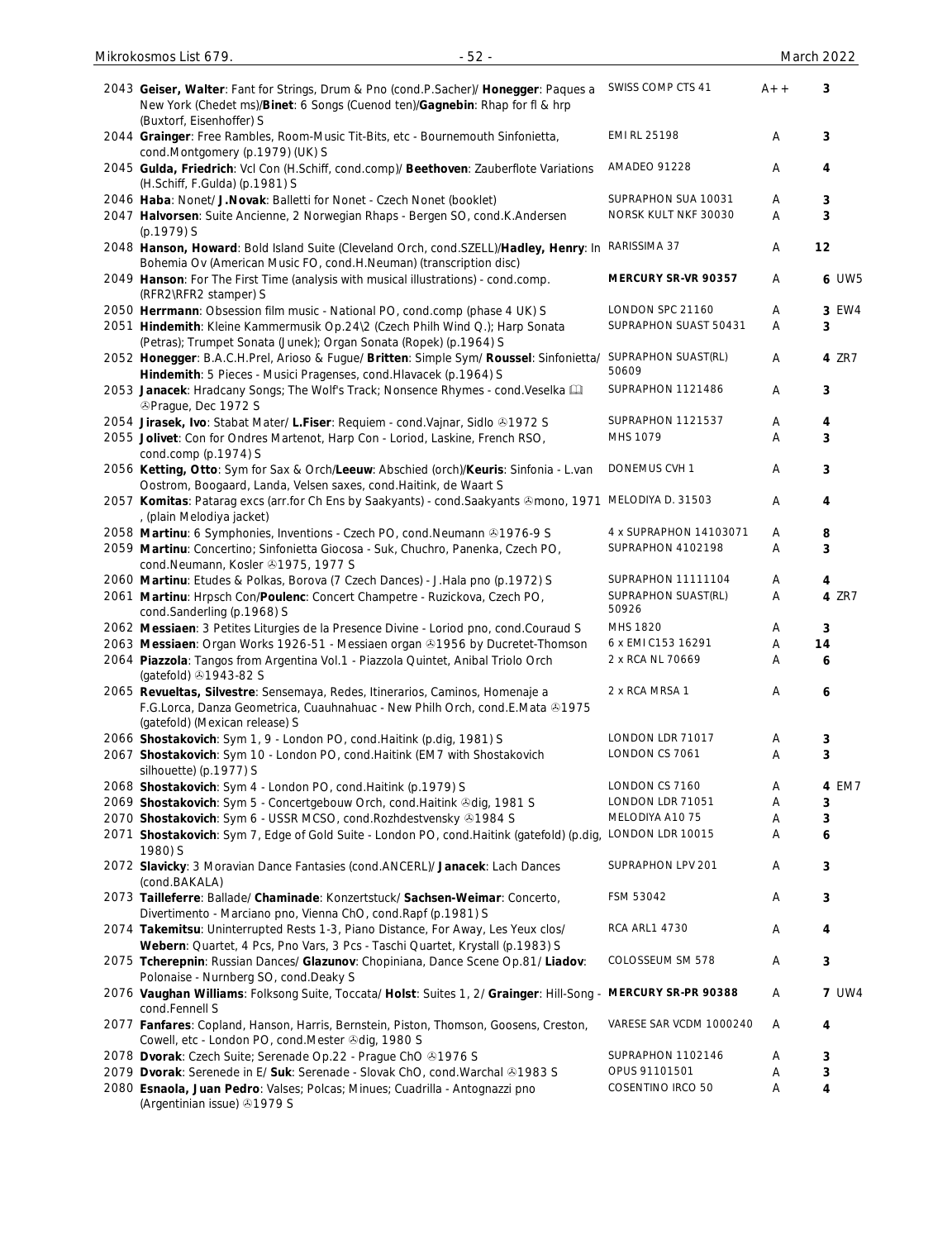| 2081 Reger: Walzer-Capricen Op.9/ Brahms: Schumann Vars/ Schubert: Rondo Op.107 - COLOSSEUM SM. 635<br>V.& D.Keilhack pno, (autographed) S                                                                   |                                      | Α          | 4      |
|--------------------------------------------------------------------------------------------------------------------------------------------------------------------------------------------------------------|--------------------------------------|------------|--------|
| 2082 Schubert: Syms 5, 6, 8 - Sinfoniatta FO, cond. Tchakarov (gatefold) S                                                                                                                                   | 2 x BALKANTON BCA 10194              | Α          | 6      |
| 2083 Tchaikovsky: 1812 Ov/Schubert: Sym 8 - Berlin SO, cond.A.VanWeth (pseudonyms)                                                                                                                           | ALLEGRO ALL 747                      | Α          | 3      |
| $(UK)$ S<br>2084 Tchaikovsky: Swan Lakes excs - cond.Joseph Levine S                                                                                                                                         | <b>EMI MPF 57003</b>                 | Α          | 3      |
| 2085 Bach, Johann Christoph Friedrich: 7 Symphonies - Cologne ChO, cond.Muller-                                                                                                                              | 2 x NONESUCH HB 73027                | A          | 6      |
| Bruhl (gatefold) (p.1974) S                                                                                                                                                                                  |                                      |            |        |
| 2086 Haydn: Divertimento Hob.II:46, Cassation Hob.II:F2 - cond.Markiz (p.1977) S<br>2087 Haydn: Sym 51 & 6 - Vienna State OpO, cond. Goberman (with the miniature scores)                                    | MELODIYA C10 8505<br>LIBRARY OF HS 2 | Α<br>A     | 3<br>3 |
| $(p.1962)$ S                                                                                                                                                                                                 | HAYDN SOCI HS 9119                   |            |        |
| 2088 Haydn: Syms 26, 36 - Vienna ChO, cond.A.Heiller<br>2089 Haydn: Syms 40, 13 - Vienna SOpO, cond. Goberman (with miniature scores)                                                                        | LIBRARY OF HS 6                      | $A -$<br>Α | 3<br>3 |
| $(p.1962)$ S<br>2090 Haydn: Syms 41, 24 - Vienna SOpO, cond.M.Goberman (with the miniature scores)<br>$(p.1962)$ S                                                                                           | LIBRARY OF HS 7                      | Α          | 3      |
| 2091 Haydn: Syms 94, 101 - Prague SO, cond. Tyrnovsky (gatefold) (1964) S                                                                                                                                    | SUPRAPHON SUAST(RL)<br>50572         | Α          | 3 ZR7  |
| 2092 Kraus, Joseph Martin: Sym in E flat/J.F.Kittl: Sym in E flat - Southwest German Phil<br>Konstanz, cond.T.Sulyok S                                                                                       | PAN OV 81                            | Α          | 3      |
| 2093 Mozart: 23 German Dances K.586, 605, 602, 571 - Collegium Musicum de Paris,<br>cond.Baudo S                                                                                                             | MONDIO MMC 1016                      | Α          | 4      |
| 2094 Mozart: Contradances K.267, 101, 609; 6 Minuets K.164; 3 Marches K.408;<br>Allegro K.121 - cond.Markiz (p.1977) S                                                                                       | MELODIYA C10 5927                    | Α          | 3      |
| 2095 Mozart: Divertimenti K.187, 188, 12 Duos K.487 - A.Fournier, A.Gentiez hrn, Prais<br>Harmonie Ens, cond.Hollard (gatefold) (p.1978) S                                                                   | <b>VOGUE CV 24007</b>                | Α          | 6      |
| 2096 Mozart: Serenade K.185; March K.189; Div K.137 - Liszt ChO (p.dig, 1987) S                                                                                                                              | HUNGAROT SLPD 12861                  | A          | 3      |
| 2097 Mozart: Serenade K.203, March K.237 - Grehling vln, Capella Coloniensis,<br>cond.Leitner 31965 (gatefold) S                                                                                             | ARCHIV SAPM 198363                   | Α          | 3      |
| 2098 Mozart: Sinfonia concertante K.364 - Kulka, Kamasa, Warsaw ChO, cond. Teutsch S                                                                                                                         | ANIMATO AK 19056                     | A          | 3      |
| 2099 Arne, Thomas: 4 Syms - Bournemouth Sinfonietta, cond. Montgomery (p.1976) S                                                                                                                             | <b>EMI CSD 3767</b>                  | A          | 3 EG3  |
| 2100 Bach: 6 Brandenburg Concertos - Concentus Musicus Wien, cond. Harnoncourt<br>(individual gatefold LPs) 21964 S                                                                                          | 2 x TELEFUNKEN SAWT<br>9459          | Α          | 6 GD6  |
| 2101 Bach: 6 Brandenburg Concertos - Concentus Musicus Wien, cond. Harnoncourt<br>(individual gatefold LPs) 3dig, 1981 S                                                                                     | 2 x TELEFUNKEN 642823                | A          | 6      |
| 2102 Bach: Hrpschrd Cons B.1052, 1057 - L.Leonard, Goldsbrough Orch, cond.C.Wood<br>(p.1969) S                                                                                                               | SAGA STXID 5308                      | A          | 3      |
| 2103 Breval: Sin concertante for FI, Bsn & Strings/ F.Francoeur: Sinfonie - Larrieu fl,<br>Hongne bsn, Cartigny ChO S                                                                                        | <b>BAM LD 5081</b>                   | A          | 3      |
| 2104 Couperin, Francois: Pieces de Clavecin, Airs Profanes, Les Nations, Le Rossignol -<br>Ales, Tessier vln, Lavaillotte fl, C.Maurane bar, G.Schwartz vcl, Aubert, Gouarne<br>hrpschrd (French pressing) S | MUSIDISC 30RC 643                    | Α          | 3      |
| 2105 Delalande: Syms; Campra:Motet; F.Couperin:La Francaise; Lully:Alceste Suite;<br>Bernier:Le Cafe - C.Maurane bar, C.Saneva sop, Bourdin fl, Pierlot ob, Delmotte tpt,<br>cond. Wahl S                    | MUSIDISC 30RC 715                    | Α          | 3      |
| 2106 Handel: 12 Concerti Grossi Op.6 - Collegium aureum, cond. Maier S                                                                                                                                       | 3 x EX LIBRIS EL 16026               | A          | 7      |
| 2107 Purcell: The Indian Queen - London ChO, cond. Bernard S                                                                                                                                                 | MUSIDISC 30RC 639                    | Α          | 3      |
| 2108 Tartini: VIn (5), FI & VcI Concertos; 6 VIn Sonatas - Toso vIn, Rampal fI, Chiampan vcI,<br>cond.Scimone (p.1973) S                                                                                     | 3 x MHS 1640                         | A          | 8      |
| 2109 Telemann: Don Quixote Suite, Dance Suite, Suites in G & C - Rouen ChO,                                                                                                                                  | PHILIPS PHC. 9003                    | Α          | 3      |
| cond.Beaucamp, (test pressing) (white jacket) S<br>2110 Telemann: FI Suite in a/ Tartini: FI Con in G/ Pergolesi: FI Con in G - Jurkovic, Slovak OPUS 91101487                                               |                                      | Α          | 3      |
| ChO, Warchal 21983 S<br>2111 Telemann: Sonata polonese a 3; Trio Sonata in f; Suite in A/Pachelbel: Parties 1 &                                                                                              | METRONOME MCLP 85017                 | A          | 3      |
| 2; Kanon & Gigue - J.E.Hansen hrpschrd, Societas Musica ChO (p.1958)<br>2112 Vivaldi: 4 Concerti (P.133, 78, 79, 83) - Bianchi, Guerciotti mand, Mertinotti pic,                                             | MUSIDISC 30RC 829                    | A          | 3      |
| cond.Jenkins S<br>2113 Vivaldi: 4 Seasons (Kulka, Munchinger), Con for 2 Trs (Jones, Wilbraham), FI Con, 2                                                                                                   | 2 x DECCA DPA 609                    | A          | 6      |
| Cons, Gloria (Willcocks) (gatefold) (UK) S<br>2114 Vivaldi: 5 Cons P.360, 262, 402, 404, 82 - Ars Rediviva Ens (p.1978) S                                                                                    | <b>ETERNA 825740</b>                 | Α          | 3 GD1  |
| 2115 Old Roman Liturgical Chants: Grand Vespers for Easter, Mass for the 2nd Sunday<br>after Michaelmas - Schola Hungarica [12] (p.dig, 1986) S                                                              | HUNGAROT SLPD 12741                  | A          | 3      |
| 2116 Palestrina: Messe "Ave Maria" - King's College Choir, cond.Ledger (gatefold) (p.dig,<br>1982) S                                                                                                         | EMI C067 43029                       | Α          | 3      |
| 2117 Palestrina: Missa - Treviso Choir, cond.G.d'Alessi S                                                                                                                                                    | NAPOLEON NLC 16014                   | A          | 3      |
| 2118 Sie seind ins Feld gezongen: Music from the 15-16th Century Germany - Capella<br>academica, Hallenser Madrigalisten, cond.Bimberg, G.Ochs S                                                             | <b>ETERNA 826584</b>                 | A          | 3 GD1  |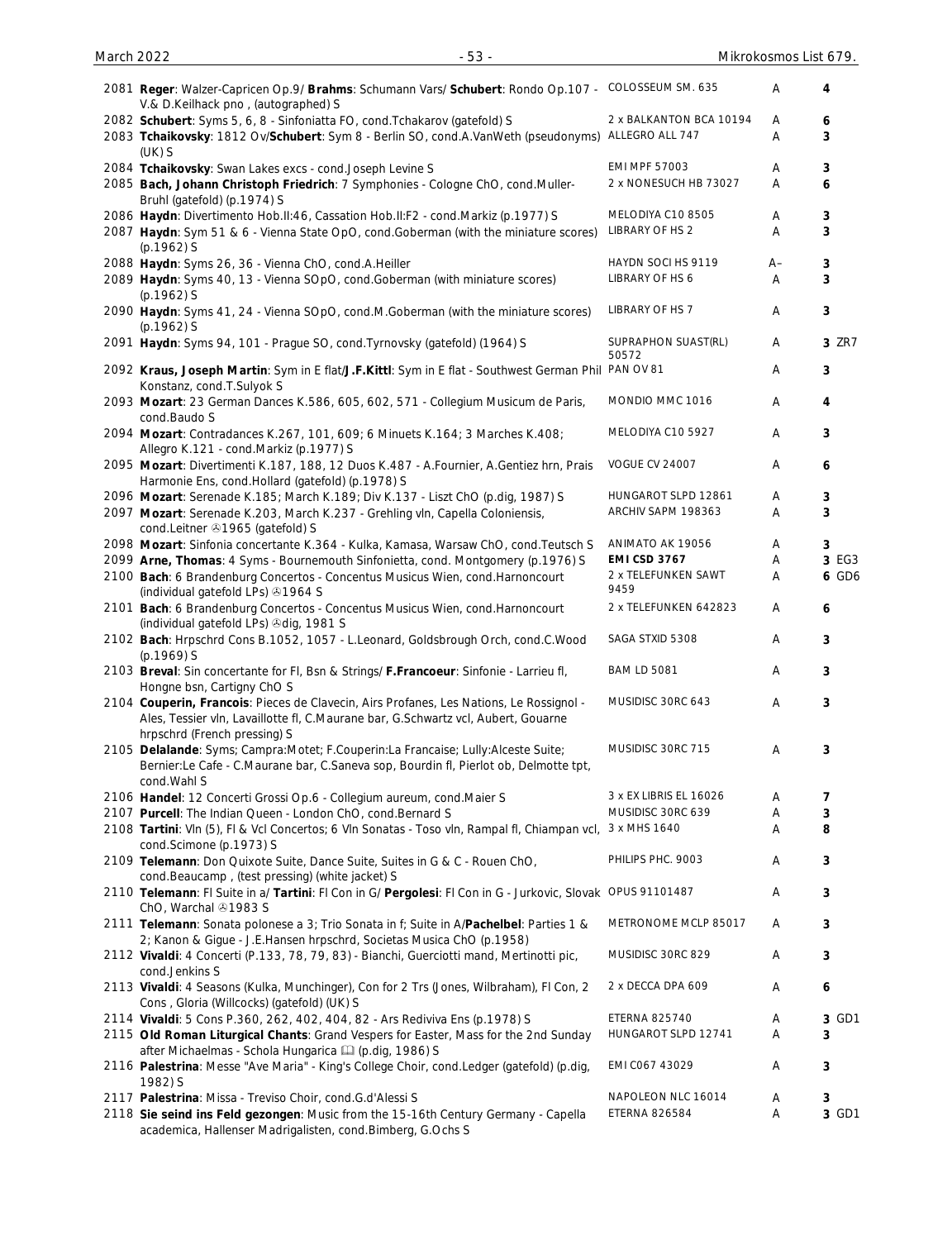| Mikrokosmos List 679.<br>$-54-$                                                                                                                                                |                                  |       | March 2022   |
|--------------------------------------------------------------------------------------------------------------------------------------------------------------------------------|----------------------------------|-------|--------------|
| 2119 Bizet: Carmen - Borisenko, Nelepp, A.Ivanov, Shumskaya, Bolshoi Ch & Orch,<br>cond.Nebolsin - (good jacket) OLD                                                           | 3 x MELODIYA D 5985              | Α     | <b>7 EB2</b> |
| 2120 Erkel: Bank Ban - Joviczky, Melis, Jambor, Osvath, Delly, cond. Komor La OLD                                                                                              | 3 x HUNGAROT LPX 150             | A     | 7            |
| 2121 Gounod: Faust excs - Guden, Schock, Frick, cond. Schuchter 31963 S                                                                                                        | EURODISC 201594250               | A     | 4            |
| 2122 Janacek: Diary of One Who Disappeared - Stepanova, Blachut, Palenicek, Female Ch SUPRAPHON LPV 319<br>Ens <b>@1956</b>                                                    |                                  | Α     | 4            |
| 2123 Leoncavallo: I Pagliacci/ Mascagni: Cavalleria Rusticana - Simandy, Radnay, Orosz,<br>Dunszt, cond.Komor, Lukacs (sung in Hungarian) S                                    | 3 x HUNGAROT SLPX 1195           | A     | 7            |
| 2124 Martinu: Julietta - Tauberova, Zidek, Soukupova, cond. Krombholc [1] (p.1964) S                                                                                           | 3 x SUPRAPHON SUAST(RL)<br>50611 | Α     | 8 ZR7        |
| 2125 Martinu: The Miracle of Our Lady - Mrazova, Jindrak, etc, cond. Belohlavek [1] (p.dig,<br>1984) S                                                                         | 3 x SUPRAPHON 11163401           | $A++$ | 8            |
| 2126 Mozart: Cosi fan tutte - Stich-Randall, Malanieuk, Sciutti, Kmentt, Berry, Ernster,<br>cond.Moralt 31956 PS                                                               | GRAMOLA 6540021                  | Α     | 9            |
| 2127 Mussorgsky: Khovanschina - A.Ivanov, Reizen, Maksakova, cond. Nebolsin & 1953<br><b>OLD</b>                                                                               | 4 x MELODIYA D 1712              | Α     | <b>9 DR4</b> |
| 2128 Puccini: Butterfly excs - Rizzoli, di Tasso, Savio, cond. Annovazzi S                                                                                                     | SAGA STXID 5172                  | A     | 3            |
| 2129 Rameau: Dardanus excs - Bellamy, Orliac, Reinhart, cond.Malgoire @1980 S                                                                                                  | CBS 76965                        | A     | 3            |
| 2130 Ravel: L'Enfant et les Sortileges - Danco, Cuenod, Suisse Romande Orch,<br>cond.Ansermet La (UK) S                                                                        | LONDON SR 33086                  | Α     | 3            |
| 2131 Rossini: Barbieri excs - N.Monti, G.Tadeo, d'Angelo, Capecchi, cond.Bartoletti                                                                                            | <b>ATLAS 6229</b>                | Α     | 4            |
| 2132 Smetana: Dalibor - Jindrak, Pribyl, Svorc, Horacek, Kniplova, cond.Krombholc<br><b>41967S</b>                                                                             | 3 x SUPRAPHON 1120241            | A     | 6            |
| 2133 Verdi: La Forza highlights - Del Monaco, Tebaldi, Bastianini, Siepi, Corena,<br>cond.Molinari-Pradelli S                                                                  | LONDON OSBB 25085                | A     | 3 ED2        |
| 2134 Verdi: La Traviata (hlts) - Zeani, Savio, Gorin, Becker, cond.Annovazzi (p.1963)                                                                                          | SAGA XID 5175                    | Α     | 3            |
| 2135 Verdi: Traviata - Dery, Moldovan, Ilosfalvy, etc, cond.Gardelli (lib in Hungarian) S                                                                                      | 3 x HUNGAROT SLPX 1128           | Α     | 7            |
| 2136 Wagner: Parsifal excs - Greindl, Windgassen, cond.Jochum, Leitner, R.Kraus                                                                                                | <b>ATLAS 6219</b>                | A     | 4            |
| 2137 Abraham: Victoria und ihr Husar - Lovinger, Ries, Martikke, George, cond. Heesters<br><b>⊕1973 S</b>                                                                      | CBS S 61470                      | Α     | 3            |
| 2138 Christine: Phi-Phi - Riedinger, Mireille, Rieux, Alvi, cond.Bervily (gatefold) (p.1958) S                                                                                 | 2 x IPG 115196                   | A     | 6            |
| 2139 Dostal: Clivia - R.Holm, Minich, Blasieus, cond.Marszalek (p.1979) S                                                                                                      | RCA VL 30364                     | Α     | 3            |
| 2140 Herve: Mam'zelle Nitouche - Fernandel, K.May, Thibault, Ristori, Maisse, cond.Grassi<br>(gatefold) (p.1968) S                                                             | 2 x IPG 115063                   | Α     | 6            |
| 2141 Kalman: Die Csardasfurstin excs - E.Koth, Kusche, Fehringer, Heusser, Hofmann,<br>cond.Marszalek (p.1979) S                                                               | <b>RCA VL 30363</b>              | A     | 3            |
| 2142 Kalman: Operetta Excs (Songs from the film The Music of the Life) - Ilosfalvy, Sass,<br>Kincses, Paszthy, Melis, Gulyas S                                                 | HUNGAROT SLPM 16708              | Α     | 3            |
| 2143 Kunneke: Der Vetter auis Dingsda excs - Schock, Holm, Schirrmacher, Krukowski,<br>cond.Schmidt-Boelcke (p.1984) S                                                         | EURODISC 206276                  | Α     | 3            |
| 2144 Lecocq: La Fille de Madame Angot - Riedinger, Lafaye, Musy, Alvi, cond. Blareau<br>(gatefold) (p.1958) S                                                                  | 2 x DECCA 115059                 | $A++$ | 6            |
| 2145 Lehar: Giuditta excs - Schock, Geszty, Gruber, Chryst, cond. Schmidt-Boelcke<br>(p.1984) S                                                                                | EURODISC 206278280               | Α     | 4            |
| 2146 Lehar: Land des Lachelns excs (Eiperle, Rothenberger, Andres, cond.Marszalek);<br>Lustige Witwe excs (Trotschel, V.Bak, W.Ludwig, cond.E.Nick 10"                         | POLYDOR LPHE 40020               | A     | 4            |
| 2147 Lehar: Lustige Witwe excs - R.Christ, Equiluz, Liebesberg, Mechera, cond.Bauer-<br>Theussl S                                                                              | <b>BELLAPHON BWS 311</b>         | A     | 3            |
| 2148 Lehar: Paganini - P.Anders, Schlemm, Gehly, cond.Marszalek (p.1978)                                                                                                       | RCA VL 30314                     | A     | 3            |
| 2149 Lehar: Zigeunerliebe excs - J.Katona, Schock, Schramm, Chryst, cond.R.Stolz<br>$(p.1984)$ S                                                                               | <b>ARIOLA 206279</b>             | Α     | 3            |
| 2150 Lincke: Frau Luna - Hallstein, Brokmeier, Tiboldi, cond.Schmidt-Boelcke (p.1978) S                                                                                        | RCA VL 30316                     | A     | 3            |
| 2151 Nedbal: Polenblut excs - Ollendorff, Scheamm, Schock, cond. Schmidt-Boelke<br>(p.1984) S                                                                                  | EURODISC 206280280               | Α     | 4            |
| 2152 Planquette: Cloches de Corneville - Blanc, Giraudeau, Musy, cond.Dervaux (p.1955)<br>PS                                                                                   | 2 x DECCA 115182                 | Α     | 6            |
| 2153 Schubert-Berte: Chanson d'amour (Dreimaderlhaus) - L.Dachary, Broissin, Louvois,<br>F.Betti, G.Parat, Brunel, A.Doniat, Mallabrera, cond.Etcheverry (gatefold) (p.1962) S | 2 x CARRERE 67689                | Α     | 6            |
| 2154 Straus, Oscar: Ein Walzertraum (abridged) - Neumann, Liebesberg, Prikopa,                                                                                                 | RCA VL 42518                     | Α     | 3            |
| cond.Bauer-Theussl (p.1978) S<br>2155 Strauss, Johann: Eine Nacht in Venedig - Friedrich, Jerger, Preger, Bosch, Rethy,                                                        | SAGA 5423                        | Α     | 3            |
| cond.Paulik & Bregenz Fest, 1951<br>2156 Strauss, Johann: Wiener Blut highlights - R.STREICH, F.Hoppe, S.Hauser, T.Richter,                                                    | RCA VL 30313                     | A     | 3            |
| Beilke, cond.H.Lenzer (p.1978) S<br>2157 Strauss: Fledermaus & Gypsy Baron excs - Gueden, Rothenberger, Kunz,                                                                  | <b>EMI CFP 40251</b>             | Α     | 3            |
| cond.Hollreiser (p.1961) (UK) S                                                                                                                                                |                                  |       |              |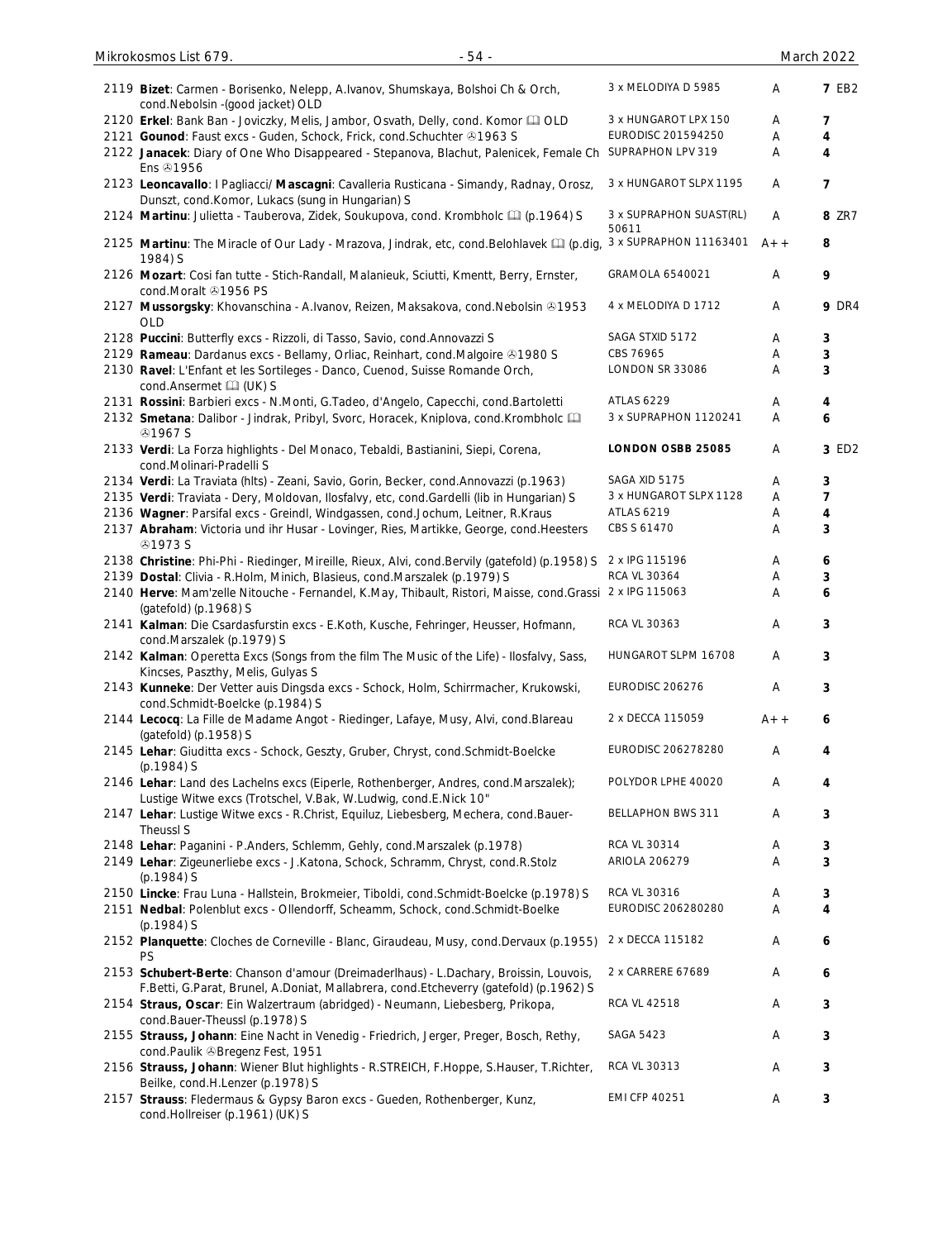| 2158 Suppe: Die schone Galathee excs - Renate Holm, Bartel, Gruber, cond.Marszalek                                                                                              | RCA VL 30352                  | A | 3                       |
|---------------------------------------------------------------------------------------------------------------------------------------------------------------------------------|-------------------------------|---|-------------------------|
| (p.1979) S<br>2159 Vernay: Mousquetaires au Couvent - Riedinger, L.Musy, Bacquier, P.Blanc,                                                                                     | <b>DECCA 100102</b>           | A | 4                       |
| cond.R.Benedettyi (p.1957) S<br>2160 Jonas Nordwall: Space Organ (Star Wars, Superman, etc) (p.1979) @ S                                                                        | CRYSTAL CL CCS 6003           | A | 3                       |
| 2161 Kit Walker: Dancing on the Edge of the World (p.1987) @ S                                                                                                                  | WINDHAM HI WH 109             | Α | 3                       |
| 2162 Koichi Sugiyama: Audio Symphony, Young Wheat - cond. Kumagaya + Check Your<br>Sound Vol.1 (bklt) 31976 S                                                                   | RCA RVL 1                     | Α | 12                      |
| 2163 Lenny Breau: You Need me, etc (gatefold) (direct to disc) (p.1979) @ S                                                                                                     | DIRECT-DIS DD 112             | A | 4                       |
| 2164 Domingo: Be My Love (14 songs) - London SO, cond.Loges, M.Peeters (p.1976) S                                                                                               | DGG 2530700                   | A | 3                       |
| 2165 Ghiaurov: Cui, Dargomizhsky, Rachmaninov, Glinka, Tchaikovsky songs, Don Carlos,<br>Confutatis from Requiem - cond. Karajan, etc +1954-65 WLI                              | MELODIYA M10 44687            | Α | 3                       |
| 2166 Gulyas, Denes: Donizetti & Verdi Arias - cond. Ferencsik [1] S                                                                                                             | HUNGAROT SLPD 12521           | Α | 3                       |
| 2167 Koreh: Figaro (cond.Furtwangler); Mussorgsky:Flea Song; Rosenkavalier exc<br>(cond.Reiner), Folksong, Gorgo, Balazs, Clement, Polgar, Luther, L.Fischer, Schubert<br>songs | HUNGAROT LPM 16702            | Α | 3                       |
| 2168 Marshall, Margaret: Galuppi: Rapida cerva; J.Ch. Bach: Salve regina - Deutschen<br>Barocksolisten, cond. Ewerhart [1] 31976 S                                              | FSM 53017                     | A | 3                       |
| 2169 Merkes, Marcel\Paulette Merval: Operetta Songs (p.1958-76 S                                                                                                                | CBS 982468                    | Α | 4                       |
| 2170 Palli, Zenaida: Werther, Mignon/ Mraz: I Vespri, Rusalka, Sadko - cond. Vogel,<br>Gregor -(nice jacket) 10"                                                                | SUPRAPHON SUF 20053           | A | 4                       |
| 2171 Pavarotti: Verismo Arias (Fedora, Mefistifele, Chenier, Manon Lescaut, etc) -<br>National PO, cond, Fabritiis, Chailly Ddig, 1979 S                                        | LONDON LDR 10020              | A | 3                       |
| 2172 Rettig\I.Toper\S.Przyblyska: Jewish Songs - cond.Ratkowski (gatefold)                                                                                                      | MUZA XL 163                   | Α | 3                       |
| 2173 Robinson, Forbes (bass): Handel:11 Arias from oratorios - cond. Marriner [1] (oval<br>logo, UK) S                                                                          | ARGO ZRG 504                  | Α | $\overline{\mathbf{4}}$ |
| 2174 Schreier: Beethoven: An die ferne Geliebte, German & Italian Songs - Olbertz pno<br>$@1970$ S $\times$                                                                     | <b>ETERNA 826085</b>          | Α | 3 GD1                   |
| 2175 Souzay, Gerard: World of Song - Baldwin pno (US) S                                                                                                                         | CAPITOL SG 7224               | Α | 3                       |
| 2176 Takacs: Mahler: Kindertotenlieder/ Solyom-Nagy: Mahler: Fahrenden Gesellen -                                                                                               | HUNGAROT SLPX 12044           | A | 3                       |
| cond.Lehel [1] (gatefold) S<br>2177 Te Kanawa, Kiri: Canteloube: Songs of the Auvergne - English ChO, cond. Tate<br><b><i><u></u></i></b> dig, 1982 S                           | LONDON LDR 71104              | A | 4                       |
| 2178 Terri, Salli (ms)\Almeida (guitar): Falla 7 Popular Spanish Songs, Faure,<br>Traditional, Visee, A.Scarlatti, etc - Ruderman fl                                            | CAPITOL P(CP) 8461            | Α | 3                       |
| 2179 Townley, John (gtr also)\C.Townley\D.Ames\Larcey: The Top Hits of 1776 -<br>J.Ungar vln, Callahan vcl, Seid fl, P.Gordon hrn (p.1976) (gatefold) [1] S                     | ADELPHI AD 4106               | Α | 4                       |
| 2180 Zidek\Kalas\Subrtova\Dvorakova\Krilova: Czech Christmas Pastorals:Linek,<br>Micinsky, etc - Prague SO, cond. Sip                                                           | SUPRAPHON LPV 346             | Α | 3                       |
| 2181 Bach: Cantatas 45, 176 - S.Armstrong, Procter, Equiluz, E.Wenk, Bach-Collegium<br>Stuttgart, cond.Rilling (p.1975) S                                                       | SDG 610119                    | A | 4                       |
| 2182 Bach: St.John Passion - Haefliger, Berry, Giebel, Hoffgen, cond.Jochum [2] S                                                                                               | 3 x PHILIPS 412415            | A | 8 HR3                   |
| 2183 Brahms: German Requiem, Fest-und Gedenkspruche - Grummer, Fischer-Dieskau,<br>cond.Kempe PS                                                                                | 2 x EMI C147 28550            | Α | 6                       |
| 2184 Bruckner: Mass 3 in f - Siebert, Herrmann, Majkut, Wiener, cond. Grossman (p.1953)                                                                                         | <b>VOX PL 7940</b>            | A | 4                       |
| 2185 Dvorak: Stabat Mater - Benackova, Wenkel, Dvorsky, Rootering, Czech PO,<br>Sawallisch +dig, 1982 S                                                                         | 2 x SUPRAPHON 11123561        | Α | 6                       |
| 2186 Handel: 2 Cantatas (Delirio amoroso, Mel dolce del'oblio) - M.Kalmar, Liszt ChO,<br>cond.F.Sandor S                                                                        | HUNGAROT SLPX 11653           | A | 3                       |
| 2187 Handel: Utrecht Te Deum; Jubilate - M.Venuti, M.Neubauer, D.Knutson, H.Hopfner,<br>Possemeyer, Munich PO, cond.H.R.Zobeley (gatefold) S                                    | FSM 63203                     | A | 4                       |
| 2188 Ivan Koukouzel The Angeloglassny: Antique Bulgarian Chants S                                                                                                               | BALKANTON BXA 1334            | A | 3                       |
| 2189 Mendelssohn: Hymne, Lord Have Mercy, Psalms 91, 100, 43, 22 - Antwerpen Philh<br>Choir, cond.J.Verbogt 31976                                                               | STONESOUND PHK 1002           | Α | 4                       |
| 2190 Mozart: Kanons und gesellige Lieder - Wiedemann, Hausmann, Berlin Soloists,<br>cond.Knothe ⊕1973 S $×$                                                                     | <b>ETERNA 826578</b>          | Α | 3 GD1                   |
| 2191 Raff, Joachim: Welt-Ende Gericht Neue Welt Op.212 - M.Georg, K. Widmer,<br>cond.G.Rehm Olive, 1986 [1] S                                                                   | 3 x PRIVATE JR 0              | Α | 15                      |
| 2192 Sumaya, Manuel de: Alegres luces del dia, Como gime/I.Jerusalen: Cuando la<br>Primavera/K.M.de los Reyes: Asi de la Deidad/H.Franco: Magnificat/A.de Salazar -             | VOZ VIVA MN 9                 | Α | 4                       |
| UNAM Orch, cond.Fuente<br>2193 Prague Madrigal Singers: Chrismas Carols from Austria, Bulgaria, England, France,                                                                | SUPRAPHON SUAST(RL)<br>50619  | Α | $\overline{2}$          |
| Norway, Poland, Spain, etc - cond. Venhoda (gatefold) (p.1963) [1] S                                                                                                            | HALLMARK SHM 778              | A | 3                       |
| 2194 Winchester Cathedral Choir: Christmas Carols - cond. Surplice S<br>2195 Ancerl: Prokofiev: Romeo & Juliet Suites 1, 2 - Czech PO S                                         | SUPRAPHON SUAST(RL).<br>50009 | Α | <b>7 ZR5</b>            |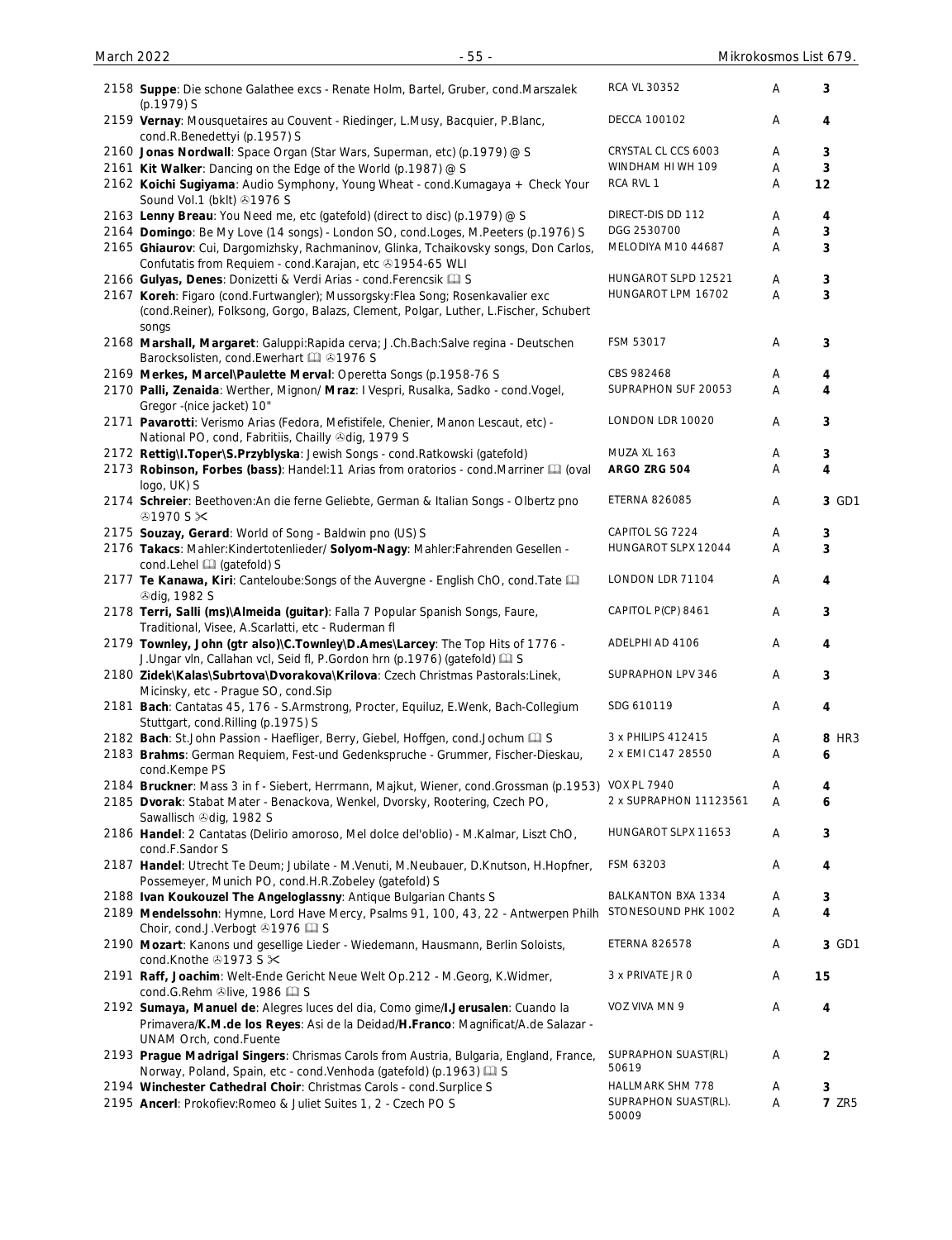| 2196 Ansermet: Bizet: Sym in C; Jeux d'enfants; La Jolie Fille de Perth Ste - Suisse<br>Romande Orch S                                                 | DECCA ECS 801                 | Α | 4     |
|--------------------------------------------------------------------------------------------------------------------------------------------------------|-------------------------------|---|-------|
| 2197 Ansermet: Dukas:La Peri; Debussy:Jeux; Debussy-Ravel:Danse - Suisse Romande<br>Orch (reissue) S                                                   | DECCA SXL(RI) 2027            | A | 8     |
| 2198 Ansermet: Mussorgsky-Ravel:Pictures; Ravel:La Valse - Suisse Romande Orch,<br>Conservatoire Orch (UK)                                             | LONDON LL 956                 | A | 4     |
| 2199 Ansermet: Ravel: Daphnis ballet suite - Suisse Romande Orch S                                                                                     | LONDON CS, 6456               | Α | 4 EM5 |
| 2200 Ansermet: Stravinsky:Apollon Musagete; Renard - Suisse Romande Orch (UK) S                                                                        | LONDON STS 15028              | Α | 3     |
| 2201 Barbirolli: Sibelius: Sym 5; Pohjola's Daughter - Halle Orch S                                                                                    | <b>PYE GSGC 14022</b>         | Α | 4     |
| 2202 Beinum: Mahler:Sym 4 - Ritchie, Concertgebouw Orch (UK) $\times$                                                                                  | <b>LONDON R 23211</b>         | Α | 3     |
| 2203 Belohlavek: Brahms: Sym 4, Academic Ov - Czech PO @1987 S                                                                                         | SUPRAPHON 110119              | Α | 3     |
| 2204 Benzi: Borodin: Sym 2; Rimsky-Korsakov: Tsar Saltan Suite - Monte Carlo NO & 1968                                                                 | PHILIPS 6580130               | Α | 3 HB1 |
| 2205 Benzi: Rossini-Respighi:La boutique fantasque; Rossini:3 Overtures - Lamoureux<br>Orch (RFR1\RFR2 stamper) S                                      | MERCURY SR-ER 90386           | Α | 4 UW4 |
| 2206 Berglund: Sibelius: Sym 4; Sallinen: Mauermusik - Finnish RSO (p.1970) S                                                                          | DECCA SXL 6431                | Α | 4 ED4 |
| 2207 Bernstein: Berlioz: Harold in Italy - French NO @1976 S                                                                                           | <b>EMI ASD 3389</b>           | A | 3 ER3 |
| 2208 Black, Stanley: Delibes: Coppelia Suite; Sylvia Suite - London PO (p.1975) S                                                                      | LONDON SPC 21147              | Α | 3 EW4 |
| 2209 Black, Stanley: Khachaturian: Spartacus & Masquerades Suites - London SO<br>(p.1978) S                                                            | LONDON SPC 21184              | Α | 3 EW4 |
| 2210 Blomstedt: Nielsen: Sym 4, Saga-Drom Op. 39 (p. 1975) S                                                                                           | EMI C057 2648                 | A | 4     |
| 2211 Boskovsky: Dances of Old Vienna (Schubert, Strauss, Lanner) - Boskovsky Ens S                                                                     | LONDON CS. 6570               | A | 3 EM7 |
| 2212 Boskovsky: J.Strauss: 19 Piaces (Fledermaus Ov, Blue Danube, Vienna Blood, etc) -<br>Vienna PO (gatefold) - (SET EP5 label) S                     | 2 x DECCA DPA 549             | Α | 6 EP5 |
| 2213 Boskovsky: Vienna Spectacular - Vienna PO (p.1969) (gatefold) S $\times$                                                                          | LONDON CS. 6605               | Α | 3 EM7 |
| 2214 Boskovsky: Vienna circa 1900 (Suppe, J.Strauss, Ziehrer, Lehar, Josef Strauss) -<br>Vienna PO (p.1972) S                                          | LONDON CS 6791                | Α | 3 EM7 |
| 2215 Boulez: Stravinsky: Les Noces, Pribaoutki, Chanson Russes, etc - French OpO, etc S                                                                | CONCERT HA SMS/GUILDE<br>2433 | Α | 4     |
| 2216 Boulez: Stravinsky: Sacre, Petrushka, Firebird - Cleveland Orch, New York PO S                                                                    | 3 x CBS 79318                 | Α | 8     |
| 2217 Brazda, Dalibor: J.Strauss & Waldteufel Waltzes - D.Braza Orch S                                                                                  | SUPRAPHON SUBST 54452         | A | 3     |
| 2218 Britten: Elgar: The Dream of Gerontius - Pears, Minton, Shirley-Quirk, London SO [11]<br>S                                                        | 2 x LONDON OSA 1293           | Α | 6 ED4 |
| 2219 Camarata: Puccini:La Boheme (arr for Orch) - Kingsway SO (p.1977) S                                                                               | LONDON SPC 21159              | A | 3 EW4 |
| 2220 Camarata: Puccini: Madama Butterfly for Orch - National PO (p.1979) S $\times$                                                                    | LONDON SPC 21186              | Α | 3 HW1 |
| 2221 Camarata: Verdi:Aida for Orch - National PO (p.1977) S                                                                                            | LONDON SPC 21171              | A | 3 EW4 |
| 2222 Camerata: Music of V.Herbert - Kinsway SO (p.1975) S                                                                                              | DECCA PFS 4354                | Α | 3 EW4 |
| 2223 Chailly: Rossini: 7 Overtures - National PO (p.dig, 1981) S                                                                                       | DECCA 642832                  | Α | 4     |
| 2224 Cluytens: Beethoven: Sym 4, Ruins, Prometheus, Fidelio Ovs - Berlin PO (UK) S                                                                     | <b>EMI CFP 40001</b>          | Α | 3     |
| 2225 Cluytens: Ravel:Bolero, Pavane, La Valse, Alborada - Conservatoire Orch (UK)<br>(p.1962, 1963) S                                                  | <b>EMI CFP 40036</b>          | Α | 3     |
| 2226 Danon, Oskar: Hindemith:Mathis der Maler; Prokofiev:L'Enfant Prodigue - Czech PO SUPRAPHON 11102638<br><b>@1979 S</b>                             |                               | Α | 3     |
| 2227 Davis, Colin: Sibelius: Karelia Suite; Valse Triste; En Saga; Pohjola's Daughter -<br>Boston SO (p.1981) S                                        | PHILIPS 9500893               | Α | 3 HR3 |
| 2228 Dondeyne: Chants, Marches, Fanfares de l'Empire (17 pcs) - Musique de Gardiens de MUSIDISC CV 1061<br>la Paix de Paris (French pressing) S        |                               | Α | 3     |
| 2229 Dorati: Bartok: Con for Orch - London SO S                                                                                                        | MERCURY SR(CP) 90378          | A | 3 CM1 |
| 2230 Dorati: Bartok: Miraculous Mandarin Suite; Kodaly: Peacock Vars - Chicago SO (US)<br>۞1954                                                        | MERCURY MG 50038              | Α | 3     |
| 2231 Dorati: Bartok: Music for Strings, Percussion & Celesta; Sonata for 2 Pnos & Perc -<br>Geza Frid, Luctor Ponse pno, London SO (French pressing) S | <b>MERCURY 131058</b>         | Α | 3     |
| 2232 Dorati: Brahms: Sym 3, Haydn Variations - London SO (M5\Mr stamper) S $\approx$                                                                   | MERCURY SR-LM. 90502          | A | 3 UO1 |
| 2233 Dorati: Dvorak: Slavonic Dances Op. 46 - Bamberg SO 31974 S                                                                                       | TURNABOUT QTV-S 34582         | Α | 3     |
| 2234 Dorati: Orff:Carmina Burana - Burrowes, Devos, Shirley-Quirk, Royal PO La S                                                                       | LONDON SPC 21153              | Α | 4 EW4 |
| 2235 Dorati: Schubert: Sym 8; Tchaikovsky: Romeo - Chicago SO (US) 01954                                                                               | MERCURY MG 50037              | Α | 3     |
| 2236 Dorati: Strauss-Dorati: Graduation Ball - Vienna PO @1976-7 S                                                                                     | DECCA SXL 6867                | Α | 3 ED5 |
| 2237 Dorati: Tchaikovsky: Swan Lake - Minneapolis SO (gatefold) S                                                                                      | 2 x PHILIPS 6755011           | Α | 6     |
| 2238 Douatte, Roland: Telemann: Water Music, Le Tintamarre - Collegium Musicum de                                                                      | MUSIDISC 30RC 759             | Α | 3     |
| Paris S                                                                                                                                                |                               |   |       |
| 2239 Fiedler: Dvorak: Slavonic Dance 7; Mendelssohn: Wedding March;                                                                                    | LONDON SPC 21190              | Α | 3 HW1 |
| Humperdinck:Pantomime; Verdi:Aida-Ballet Music; Chopin:Polonaise - Boston Pops<br>(p.1980) S                                                           |                               |   |       |
| 2240 Fiedler: Smetana: Moldau; Sibelius: Finlandia; Vaughan Williams: English Folk Song                                                                | LONDON SPC 21178              | Α | 3 EW4 |
| Suite; Ives: Variations - Boston Pops (p.1978) S<br>2241 Fiedler: Tchaikovsky:Capriccio Italien; Rimsky-Korsakov:Capriccio Espagnol - Boston           | CRYSTAL CL CCS 7003           | Α | 3     |
| Pops +1977 (direct to disc) S                                                                                                                          |                               |   |       |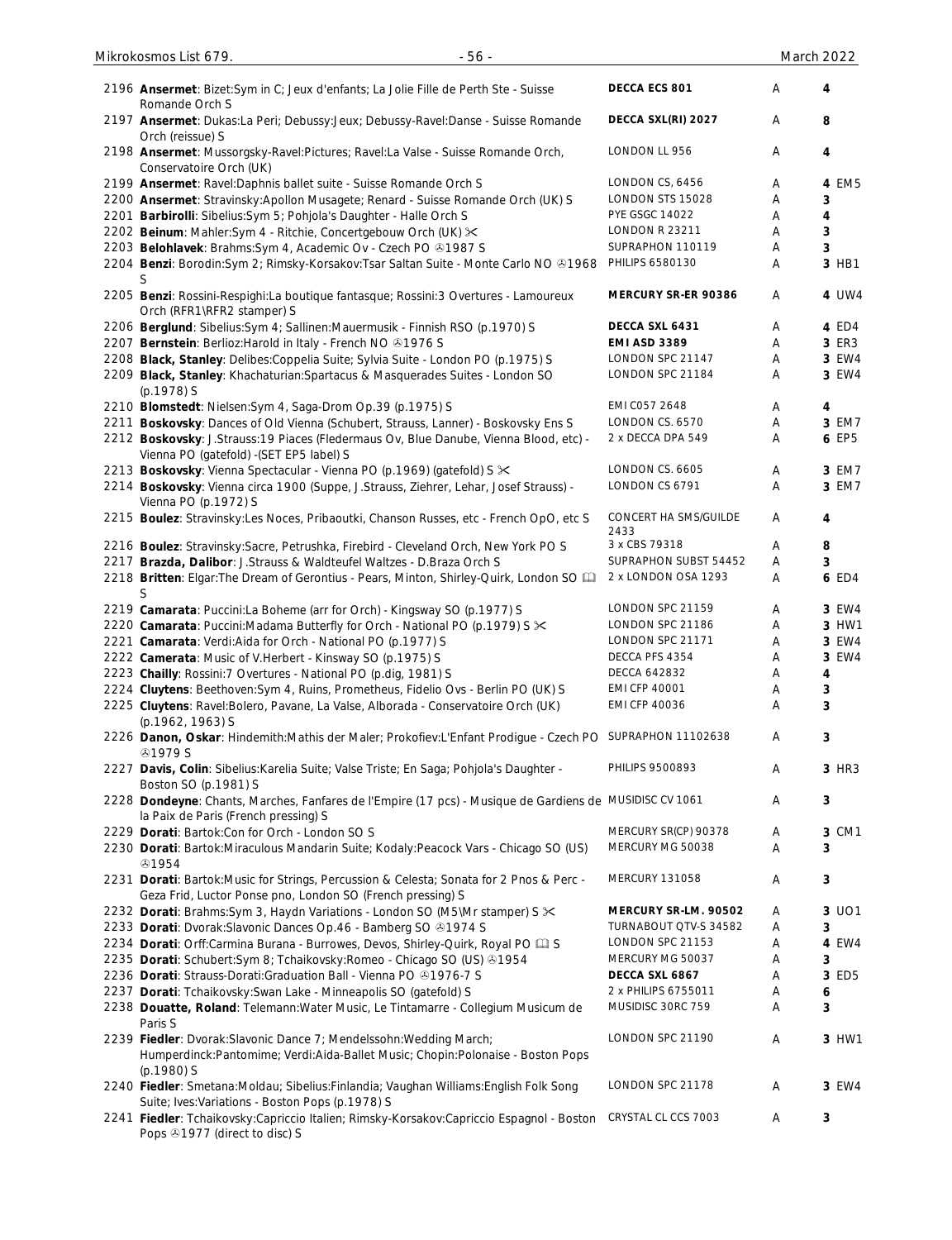| 2242 Fischer, Ivan: Mozart:Syms K.551 & K.338 with Minuet K.409 - Budapest FO (p.dig, HUNGAROT SLPD 12982<br>1988) S                                    |                                              | Α      | 4                       |
|---------------------------------------------------------------------------------------------------------------------------------------------------------|----------------------------------------------|--------|-------------------------|
| 2243 Fistoulari: Dukas:La Péri; D'Indy:Istar sym vars, Fervaal:Prelude - Westminster SO<br>(UK)                                                         | <b>EMI PMC 1011</b>                          | Α      | 4                       |
| 2244 Fournet: Franck: Psyche - Prague SO (gatefold) (p.1965) S                                                                                          | SUPRAPHON SUAST(RL)<br>50674                 | A      | 3 ZR7                   |
| 2245 Giulini: Debussy:La Mer, 3 Nocturnes - Philh Orch S<br>2246 Gould, Morton: Grieg: Sym Dances; Norwegian Dances - New Philh Orch (UK)<br>(p.1971) S | EMI SAXBR 2463<br><b>RCA LSB 4019</b>        | Α<br>Α | <b>11 ER1</b><br>3      |
| 2247 Haefner, Herbert: R.Strauss: Sym Op.12 - Vienna SO                                                                                                 | <b>SPA 17</b>                                | Α      | 4                       |
| 2248 Haitink: Beethoven: 9 Symphonies - London PO S                                                                                                     | 7 x PHILIPS 6747307                          | Α      | <b>14 HB1</b>           |
| 2249 Haitink: Berlioz: Sym Fantastique - Vienna PO (p.1979) S                                                                                           | LONDON CS 7168                               | Α      | 3 EM7                   |
| 2250 Harnoncourt: Handel: Water Music - Concentus musicus Wien (p.1978) S                                                                               | TELEFUNKEN 642497                            | Α      | 3                       |
| 2251 Herbig: Mendelssohn: Midsummer inc music - Falewicz, Springer, Berlin SK & 1976 S                                                                  | <b>ETERNA 826875</b>                         | Α      | 3 GD1                   |
| 2252 Herbig: Mozart:Cassation K.63; March K.62; Serenade K.100 - Dresden PO ®1973<br>S                                                                  | ETERNA 826576                                | Α      | 3 GD1                   |
| 2253 Herrmann, Bernard: Sibelius: Finlandia; Dukas; Saint-Saens; Liszt: Les Preludes -<br>London PO (p.1977) S                                          | LONDON SPC 21173                             | Α      | 3 EW4                   |
| 2254 Herrmann: Herrmann: Great British Film Scores - National PO (p.1976) S $\times$                                                                    | LONDON SPC 21149                             | Α      | 3 EW4                   |
| 2255 Herrmann: Herrmann: The Fantasy Film World - National PO (UK) (p.1974) S                                                                           | LONDON SP 44207                              | Α      | 3                       |
| 2256 Hewitt: Bach: Orch Suites 3, 4 - Hewitt Orch - (minor jacket damage)                                                                               | HAYDN SOCI HSL 91                            | Α      | 6                       |
| 2257 Hindemith: Hindemith: Requiem - Hongen, Braun, Vienna SO PS                                                                                        | EVEREST SDBR 3215                            | Α      | 3                       |
| 2258 Hindemith: Hindemith: Sym Serena, Horn Con - D. Brain, Philh Orch (US) (blue label) S                                                              | <b>ANGEL S 35491</b><br>2 x UNICORN RHS. 302 | Α      | 4                       |
| 2259 Horenstein: Mahler: Sym 3 - Procter, London SO (UK) +1970 (in album) S                                                                             | QUINTESSEN PMC 7209                          | Α<br>Α | 10<br>3                 |
| 2260 Ivanov, Konstantin: Rimsky-Korsakov:Antar (Sym 2); Capriccio Espagnol - Moscow<br>RSO (p.1973) S                                                   |                                              |        |                         |
| 2261 Ivanov: Beethoven: Sym 3 - USSR SSO OLD                                                                                                            | MELODIYA D 532                               | Α      | 3 DR1                   |
| 2262 Jansons, Mariss: Grieg:Lyric Suite; Norwegian Dances - Oslo PO (p.1983) S                                                                          | NORSK KULT NKF 30054                         | Α      | 3                       |
| 2263 Joo, Arpad: Bartok: Concertro - Budapest SO & dig, 1980 S                                                                                          | SEFEL SEFD 5009                              | Α      | 3                       |
| 2264 Joo, Arpad: Bartok: Miraculous Mandarin Suite; Dance Suite - Budapest PO (p.dig,<br>1980) S                                                        | SEFEL SEFD 5008                              | Α      | 3                       |
| 2265 Joo, Arpad: Brahms: Sym 4 - London SO (p.dig, 1980) S                                                                                              | SEFEL SEFD 5002                              | A      | 4                       |
| 2266 Jorda, Enrique: Falla: Nights in the Gardens of Spain (Curson pno); 3 Cornered Hat<br>excs - London SO, New SO (UK)                                | LONDON LLP 445                               | Α      | $\overline{\mathbf{4}}$ |
| 2267 Karajan: Handel-Harty: Water Music; Tchaikovsky: Nutcracker suite - Philharmonia<br>Orch, (deluxe), (dowel spine)                                  | ANGEL 35004                                  | Α      | 3 ER1                   |
| 2268 Kempe: Beethoven: Leonore 3, Fidelio, Coriolan, Prometheus, Egmont Ovs - Berlin<br>PO (US)                                                         | CAPITOL G 7140                               | Α      | 3                       |
| 2269 Kempe: Brahms: Sym 4 - Berlin PO (US)                                                                                                              | CAPITOL G 7100                               | Α      | 4                       |
| 2270 Kempe: Gold & Silver Music of Vienna (Suppe, Heuberger, Lehar, Reznicek, J.Staruss, 2 x SERAPHIM SIB 6109<br>etc) - Vienna PO (gatefold) S         |                                              | Α      | 6                       |
| 2271 Kempe: Janacek: Glagolic Mass - Royal PO [1] (p.1974) S                                                                                            | LONDON OS 26338                              | Α      | 3 ED4                   |
| 2272 Kempe: Mendelssohn: Midsummer inc. music; Humperdinck-Kempe: Hansel & Gretel<br>suite - Royal PO S                                                 | SERAPHIM 60056                               | Α      | 3                       |
| 2273 Kempe: Mozart:Sym K.338; Haydn:Sym 102 - Philh Orch (US) S                                                                                         | CAPITOL SG 7150                              | Α      | 6                       |
| 2274 Kempe: Schubert:Sym 8 (Bamberg SO) @1963/Brendel\Gielen: Schubert:Wanderer<br>Fant (Vienna Volksoper Orch) (gatefold) S                            | DIESTERWEG 8142                              | $A -$  | 4                       |
| 2275 Kempe: Tchaikovsky: Sym 6 - Philh Orch 31957, mono only issue (US)                                                                                 | CAPITOL G 7128                               | Α      | 4                       |
| 2276 Klee, Bernhard: Brahms:Sym 1 & 1985/G. Albrecht: Beethoven:Egmont Ov & 1986<br>- Hansestadt Lubeck Orch S                                          | TELDEC 6624336                               | Α      | 16                      |
| 2277 Klemperer: Brahms: German Requiem; R.Strauss: Metamorphoses- Schwarzkopf,<br>Fischer-Dieskau, Philharmonia Orch (gatefold) S                       | 2 x SUPRAPHON 1121501                        | Α      | 6                       |
| 2278 Koch, Helmut: Telemann: Con in E; Trio Sonata in d - Berlin ChO                                                                                    | CLUB VENEZ C 22                              | A      | 3                       |
| 2279 Kondrashin: Brahms: Sym 3 - USSR RSO & c. 1970 S                                                                                                   | MELODIYA C10 7129                            | Α      | 4                       |
| 2280 Kondrashin: Tchaikovsky:Capriccio Italien; Rimsky-Korsakov:Capriccio Espagnol -<br>RCA SO S                                                        | RCA AGL1 4293                                | Α      | 3                       |
| 2281 Kord: Sibelius: Finlandia, Tuonela, Karelia Suite, Valse Triste - New Philh Orch<br>(p.1977) S                                                     | LONDON SPC 21155                             | A      | 4 EW4                   |
| 2282 Kosler, Zdenek: Berlioz: Sym Fantastique - Czech PO & dig, 1984 S                                                                                  | SUPRAPHON 11103917                           | Α      | 4                       |
| 2283 Krips, Josef: Beethoven: Sym 3 - London SO S                                                                                                       | JOKER SM 1067                                | Α      | 3                       |
| 2284 Krips, Josef: Beethoven: Sym 9 - Vyvyan, Carter, Petrak, D.Bell, London SO S                                                                       | MUSIDISC 30RC 757                            | Α      | 3                       |
| 2285 Kubelik: Brahms: 4 Symphonies - Vienna PO S                                                                                                        | 3 x DECCA SMA 25050                          | Α      | 8                       |
| 2286 Kubelik: Mendelssohn: Midsummer Overture rehearsal & performance - Bavarian<br>RSO (gatefold) (p.1965) (DGG musikalischen Gruss 1965-6) S          | DGG 104451                                   | Α      | 4 GY5                   |
| 2287 Lanchbery: Lehar-Lanchbery: The Merry Widow (ballet hlts) - Adelaide SO (p.1976)                                                                   | <b>EMI CSD 3772</b>                          | Α      | 5                       |
| 2288 Lanchbery: Messager-Lanchbery: Two Pigeons ballet - Bournemouth SO (gatefold)<br>(p.dig, 1984) S                                                   | EMI ASD 2700381                              | Α      | 2 ER5                   |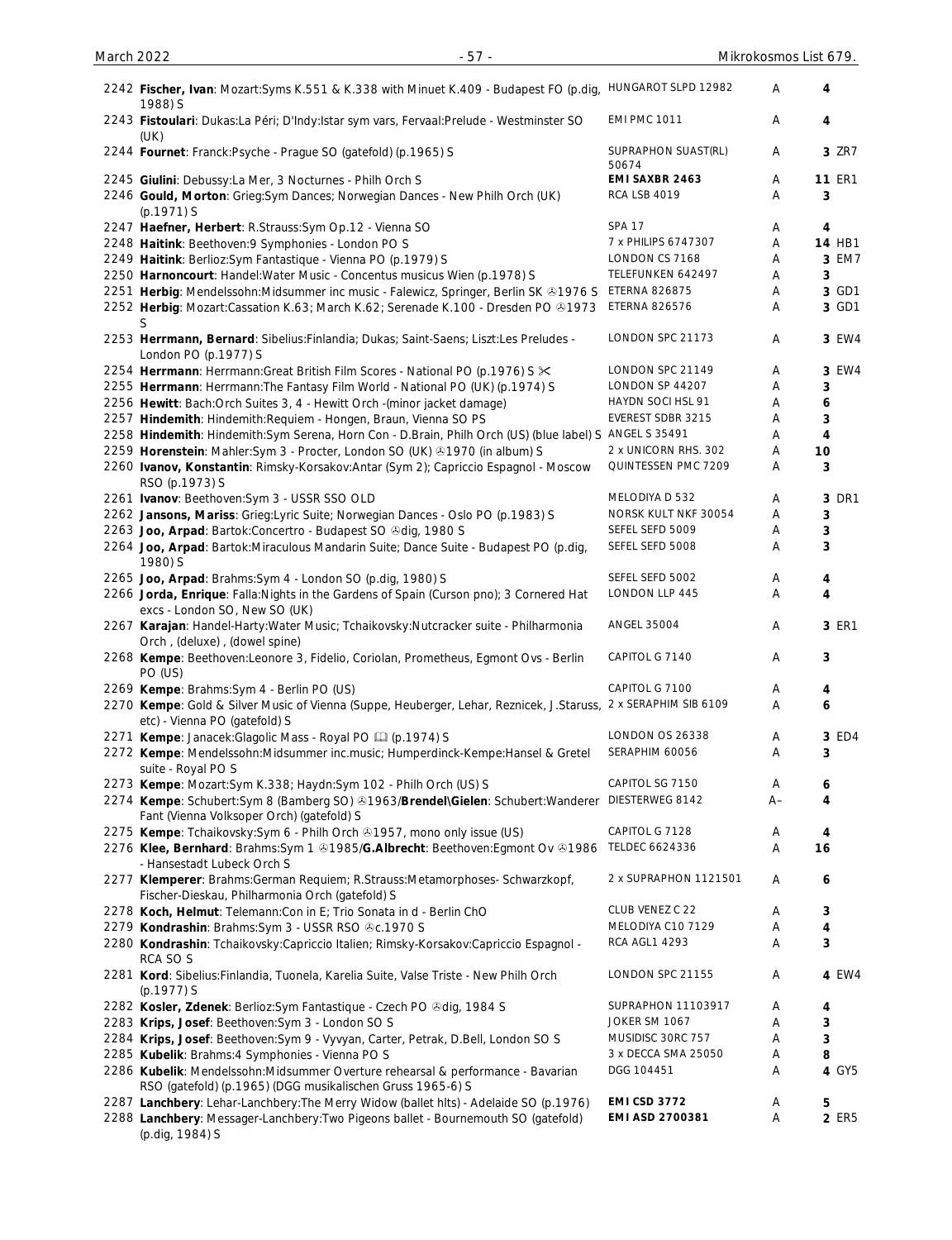| 2289 Lange, Mathieu: Mendelssohn: Syms X, XII/Remoortel: Mendelssohn: Midsummer<br>excs - Vienna SO (French pressing) S | MUSIDISC 30RC 892      | Α    | 3             |
|-------------------------------------------------------------------------------------------------------------------------|------------------------|------|---------------|
| 2290 Leibowitz: Beethoven: 9 Symphonies - Royal PO (US) S                                                               | 7 x READER'S D RDS 34  | Α    | 29            |
| 2291 Leinsdorf: Prokofiev:Sym 5 - Boston SO S                                                                           | RCA LSCSD(CP) 2707     | Α    | 3 CR3         |
| 2292 Lewis, Henry: Sousa-Kay: Stars and Stripes - National PO (p.1976) S                                                | LONDON SPC 21161       | Α    | 3 EW4         |
| 2293 Maazel: Berlioz: Harold in Italy; Roman Carnival Ov - W.Christ vla, Berlin PO (p.dig,                              | DGG 415109             | Α    | 4             |
| 1984) S                                                                                                                 |                        |      |               |
| 2294 Maazel: Ravel: Daphnis et Chloe - Cleveland Orch & 1974 S                                                          | DECCA SXL 6703         | Α    | 3             |
| 2295 Macal, Zdenek: Dvorak: Serenade for Strings; Symphonic Variations - London PO                                      | <b>EMI CFP 40345</b>   | Α    | 3             |
| <b>⊕1980 S</b>                                                                                                          |                        |      |               |
| 2296 Martinon: Shostakovich: Sym 1, The Age of Gold ballet suite - London SO S                                          | RCA VICSEP(CP) 1184    | Α    | 3 CM1         |
| 2297 Masur: Beethoven: 9 Symphonies, Complete Overtures - Leipzig GH S                                                  | 9 x PHILIPS 6747135    | Α    | <b>16 HB1</b> |
| 2298 Matacic: Beethoven: Sym 3 - Czech PO S                                                                             | QUINTESSEN PMC 7089    | Α    | 3             |
| 2299 Matacic: Musique Russe (Borodin, Mussorgsky, Rimsky-Korsakov) - Philh Orch S                                       | TRIANON TRI 33114      | Α    | 3             |
| 2300 Mengelberg: Mahler:Sym 4 - Concertgebouw Orch (gatefold) (Dutch Minigroove)                                        | PHILIPS W 9911         | $A-$ | 6             |
| 2301 Monteux: Ravel:Ma Mere l'Oye, La Valse, Bolero - London SO (US) S $\times$                                         | PHILIPS PHS 900059     | Α    | 3             |
| 2302 Monteux: Sibelius:Sym 2/ Ricci\Fjeldstad: Sibelius:VIn Con/ Jalas: Sibelius:Valse                                  | 2 x DECCA DPA 531      | Α    | 6             |
| Triste, Finlandia/ Gibson: Sibelius: Karelia (gatefold) (UK) S                                                          |                        |      |               |
| 2303 Monteux: Tchaikovsky: Sleeping Beauty excs - London SO S                                                           | DECCA ECS(FP) 575      | Α    | 3             |
| 2304 Monteux: Tchaikovsky: Swan Lake excs - London SO (Mercury pressing) (US) S                                         | PHILIPS PHS 900089     | Α    | 3             |
| 2305 Mravinsky: Shostakovich: Sym 5 - Leningrad PO                                                                      | VANGUARD VRS 6025      | Α    | 3             |
| 2306 Munch: Berlioz:Damnation, Sym Fantastique - Danco, Poleri, Singher, Gramm,                                         | 4 x RCA 950001         | Α    | 12            |
| Boston SO (early French pressing) S                                                                                     |                        |      |               |
| 2307 Munch: Berlioz: Faust excs; Faure: Pelleas; Ravel: Valses nobles - Philadelphia Orch                               | COLUMBIA MS2EYE 6523   | Α    | 4 UA3         |
| $(p.1963)$ S                                                                                                            |                        |      |               |
| 2308 Munch: Debussy: Images; Barber: Orch Excs from Vengeance - Boston SO S                                             | RCA VICS 1391          | A    | 3             |
| 2309 Munch: Debussy:Le Martyre de Saint Sebastien - Kopleff, Akes, P.Curtin, Boston SO                                  | <b>RCA VIC 1227</b>    | Α    | 3             |
| (UK)                                                                                                                    |                        |      |               |
| 2310 Munch: Honegger:La Danse des Morts, Sym for Strings - PANZERA, Turba-Rabier,                                       | EMI C061 10901         | Α    | 3             |
| Schenneberg, Conservatoire Orch & 1962 (French Pathe)                                                                   |                        |      |               |
| 2311 Munch: Offenbach-Rosenthal: Gaite Parisienne - New Philh Orch S                                                    | <b>DECCA 592042</b>    | Α    | 3             |
| 2312 Munch: Ravel: Daphnis & Chloe ballet - Boston SO (booklet with A. Warhol                                           | RCA LM(CP) 1893        | Α    | 4             |
| illustrations which appeared in the Yellow Submarine cartoon)                                                           |                        |      |               |
| 2313 Munch: Respighi: Pines & Fountains of Rome - New Philh Orch S                                                      | <b>DECCA 592043</b>    | A    | 3             |
| 2314 Munchinger: Bach: 4 Orch Suites - Stuttgart ChO (individual LPs) S                                                 | 2 x DECCA SXLWB+ 2300  | A    | 63 ED1        |
| 2315 Munchinger: Bach:6 Brandenburg Concertos - Stuttgart ChO S                                                         | 3 x LONDON CSABB. 2301 | A    | <b>12 UM2</b> |
| 2316 Munchinger: Bach:6 Brandenburg Concertos - Stuttgart ChO (UK) S                                                    | 2 x LONDON STS 15366   | Α    | 6             |
| 2317 Neumann, Vaclav: Dvorak: Sym 8 - Czech PO (p.1972) S                                                               | SUPRAPHON 1101203      | Α    | 3             |
| 2318 Neumann, Vaclav: Dvorak:Sym 9 - Czech PO (p.1974) S                                                                | SUPRAPHON 1101334      | A    | 2             |
| 2319 Oistrakh, David: Brahms: Sym 2 - Moscow PO @His last concert, 1974 S                                               | MELODIYA C10 6643      | Α    | 3             |
| 2320 Otterloo: Beethoven: Sym 9 (Residentie Orch)/ P.van Kempen: Beethoven: Sym 8                                       | 2 x PHILIPS A 220      | Α    | 33            |
| (Berlin PO) (individual LPs) (Dutch Minigroove)                                                                         |                        |      |               |
| 2321 Oubradous: Vivaldi:Concerti (P.54, 411, 320, 233) - Tournus, Bex vcl, Magnardi,                                    | MARCATO 72541          | Α    | 3             |
| Coursier horn, Collot vla, Hongne bsn, Paris ChO S                                                                      |                        |      |               |
| 2322 Paita: Beethoven: Sym 3 - Scottish NO S $\times$                                                                   | LONDON SPC 21152       | Α    | 4 EW4         |
| 2323 Paita: Rossini:6 Overtures - Royal PO (p.1976) S $\times$                                                          | LONDON SPC 21164       | Α    | 3 EW4         |
| 2324 Paray: Franck:Sym; Lalo:Ys Ov, Namouna Suite 1 - Detroit SO (RFR2\RFR2 stamper)                                    | MERCURY SR-VR 90376    | A    | <b>10 US3</b> |
| S                                                                                                                       |                        |      |               |
| 2325 Paray: Schumann: Syms 1, 3 - Detroit SO (RFR1\RFR1 stamper) S                                                      | MERCURY SR-VR 90330    | A    | 8 UG2         |
| 2326 Previn: Nielsen: Sym 1, Saul & David: Prel to Act 2 - London SO (UK) S                                             | RCA GL 42872           | Α    | 3             |
| 2327 Previn: Rimsky-Korsakov:Scheherazade, Tsar Saltan:March, Flight of the Bumble Bee                                  | <b>RCA GL 42703</b>    | Α    | 3             |
| - London SO (UK) S                                                                                                      |                        |      |               |
| 2328 Previn: Vaughan Williams: Sym 4; Con Accademico - J. Buswell vln, London SO S                                      | RCA GL 43581           | Α    | 3             |
| 2329 Rattle: Sibelius: Sym 1, Oceanides - Birmingham SO & dig, 1984 (gatefold) S                                        | EMI 270309             | Α    | 4             |
| 2330 Reiner: Beethoven: Sym 5, Coriolanus Ov - Chicago SO S                                                             | RCA VICS(UK) 1161      | Α    | 3 UP1         |
| 2331 Reiner: Liebermann: Jazz Concerto (Chicago SO)/ The Sauter: Beethoven, Ford,                                       | RCA AGL1 3882          | Α    | 3             |
| Drake, Prokofiev, etc (Finegan Orch) S                                                                                  |                        |      |               |
| 2332 Reiner: R.Strauss: Symphonia Domestica - Chicago SO S                                                              | RCA VICSEP(CP) 1104    | Α    | 3 CM1         |
| 2333 Ristenpart: Bach:4 Orch Suites - Sarre ChO (individual LPs) S                                                      | 2 x MUSIDISC 30RC 748  | Α    | 12            |
| 2334 Ristenpart: Schumann: Pno Con (Boutry pno); Konzertstuck for 4 Horns - Sarre ChO                                   | MUSIDISC 30RC 661      | Α    | 4             |
| (French pressing) S                                                                                                     |                        |      |               |
| 2335 Rozhdestvensky: Bach-Mahler: Orch Suites excs; Janacek: Cunning Little Vixen Suite - MELODIYA C10 8979             |                        | Α    | 3             |
| Leningrad PO 21977 S<br>2336 Rozhdestvensky: Cherubini: Requiem in c - USSR MCSO & dig, 1985 S                          | MELODIYA A10 99        | Α    |               |
| 2337 Rozhdestvensky: Mozart: Syms K.73, 74, Anh.221 - Leningrad PO & 1978 S                                             | MELODIYA C10 11083     | Α    | 3             |
| 2338 Rudel, Julius: Suppe:6 Overtures - Vienna State OpO & 1959                                                         | WESTMINSTE XWN 18922   | $A-$ | 3<br>3        |
|                                                                                                                         |                        |      |               |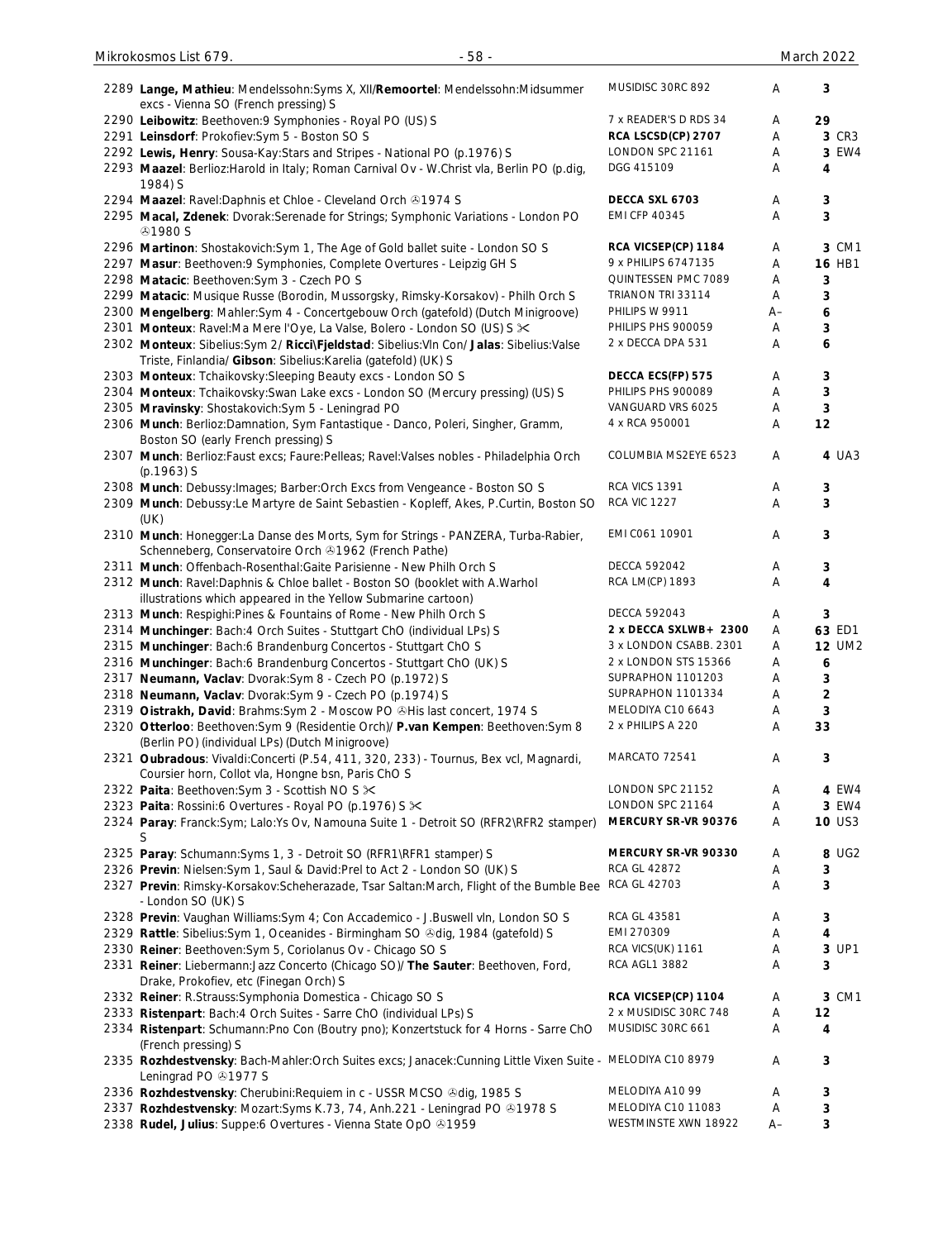| March 2022 | $-59-$                                                                                                                                               |                              |    | Mikrokosmos List 679. |
|------------|------------------------------------------------------------------------------------------------------------------------------------------------------|------------------------------|----|-----------------------|
|            | 2339 Sanderling: Mozart: Eine kleine Nachtmusik/ Rabinovich: Mozart: Sym K.183 -<br>Leningrad PO OLD                                                 | MELODIYA D. 3364             | Α  | 3 DR4                 |
|            | 2340 Schuricht: Mozart:Sym K.385; Schubert:Sym 8 - Vienna PO (p.1958)                                                                                | DECCA LXT 5257               | Α  | 21 EY3                |
|            | 2341 Silvestri: Shostakovich: Sym 5 - Vienna PO                                                                                                      | ANGEL S(CP) 35760            | Α  | 3 CB1                 |
|            | 2342 Smetacek: Mendelssohn:A Midsummer Night's Dream, Hebrides, Meeresstille -<br>Prague SO (gatefold) (p.1963) S                                    | SUPRAPHON SUAST(RL)<br>50514 | Α  | 3 ZR7                 |
|            | 2343 Steinberg, William: Bartok:Music; Britten:Serenade - Chabay ten, Standley horn,<br>Pittsburgh SO (white jacket)                                 | PITTSBURGH CB 154            | A– | 4                     |
|            | 2344 Steinberg, William: Beethoven: Sym 6 - Pittsburgh SO S                                                                                          | <b>EMI MFP 6015</b>          | Α  | 4                     |
|            | 2345 Steinberg: Rachmaninov: Sym 2 - Pittsburg SO (gatefold) (gold US) S                                                                             | COMMAND CC 11006             | Α  | 3                     |
|            | 2346 Suitner: Mozart: Syms K.202, 297 - Dresden SK & 1974, 1968 S $\times$                                                                           | <b>ETERNA 826682</b>         | Α  | 3 GD1                 |
|            | 2347 Surinach: Spanish Music (Albeniz, Granados, Surinach, Falla, Turina) - Madrid PO<br>(French pressing) (individual LPs) S                        | 3 x MUSIDISC 30RC+ 776       | A  | 8                     |
|            | 2348 Szell: Handel: Water & Fireworks Music; Xerxes: Largo; Faithful Shepherd: Menuet -<br>London SO (p.1961) S                                      | DECCA 641757                 | A  | 3                     |
|            | 2349 Temirkanov: Mahler: Sym 2 - Gorokhovskaya, Kovaleva, Leningrad Kirov ThO<br><b>31982 (gatefold) S</b>                                           | 2 x MELODIYA C10 15485       | A  | <b>6 PR8</b>          |
|            | 2350 Tennstedt: Mahler:Sym 3 - London PO (gatefold) -(ASD EE1 label) S                                                                               | 2 x EMI SLS. 5195            | Α  | <b>7 EE1</b>          |
|            | 2351 Tennstedt: Mahler: Sym 9 - London PO (gatefold) S $\times$                                                                                      | 2 x ANGEL SZB 3899           | Α  | 6                     |
|            | 2352 Toscanini: Beethoven: Sym 2, 4 - NBC SO (early Italian pressing)                                                                                | <b>RCA A12R 45</b>           | Α  | 3                     |
|            | 2353 Tzipine: Faure: Dolly; Masques et Bergamasques; Pelleas et Melisande - Opera                                                                    | ANGEL 35311                  | Α  | 4 ER1                 |
|            | Comique Orch, (dowel spine), (deluxe)<br>2354 Alexeyev, Dmitri: Brahms:Capricci & Intermezzi Op.76, Fantasien Op.116 (p.1982)<br>S.                  | <b>EMI HQS 1439</b>          | Α  | 4 ER4                 |
|            | 2355 Anda, Geza: Rachmaninov:Pno Con 2; 2 Prels - Philh Orch, Galliera, (dowel spine),<br>(deluxe)                                                   | ANGEL 35093                  | Α  | 3 ER1                 |
|            | 2356 Bacher, Mihaly: Beethoven: Sonatas Op. 2\1, 49\1, 31\2 (p.1977) S                                                                               | HUNGAROT SLPX 11858          | Α  | 4                     |
|            | 2357 Beenhouwer, Jozef de: P.Benoit: Sonata in G flat, Tales & Ballades (complete)<br>(p.1984) S                                                     | 2 x TERPSICHOR 2982001       | Α  | 6                     |
|            | 2358 Cliburn: Concert in Moscow, 1972: Chopin: Scherzo 3; Liszt: Mephisto Waltz, Petrarca<br>Sonnet 123; Debussy: Etude, 4 Prels S                   | MELODIYA CM 3515             | Α  | 3                     |
|            | 2359 Curzon: Grieg:Pno Con (London SO, cond.Fjelstad); Franck:Sym Vars; Litolff:Scherzo<br>(London PO, cond.Boult) (UK) S                            | LONDON STS 15407             | Α  | $\overline{2}$        |
|            | 2360 Cziffra: Favourites: Rameau, Schubert, Mendelssohn, Chopin, Gounod, Liszt, Rossini,<br>Debussy, Rachmaninov S                                   | EMI ASDWG 464                | Α  | <b>50 EW1</b>         |
|            | 2361 Cziffra: Liszt:Pno Con 1 (cond.Lehel); Grieg:Pno Con (cond.Rozsnyai)                                                                            | HUNGAROT HLX 90035           | Α  | 4                     |
|            | 2362 Entermont: Saint-Saens: Pno Con 3 (Toulouse Orch, cond. Plasson), Africa Fantasia,<br>Caprice-Valse (Wedding Cake), Rha[p d'Auvergne (p.1978) S | CBS 76878                    | Α  | 4                     |
|            | 2363 Gabos, Gabor: Bach-Busoni: Chaconne; Bach: Chromatic Fant & Fugue ®1957 10"<br>OLD                                                              | HUNGAROT HLPSZK 3526         | Α  | 3 MY3                 |
|            | 2364 Gelber, Bruno-Leonardo: Brahms: Pno Con 2 - Royal PO, cond. Kempe (gatefold)<br>(p.1974) S                                                      | EMI C069 12788               | A  | 3                     |
|            | 2365 Gieseking: Debussy: Children's Corner; Cathedrale engloutie; Grieg: French Serenade;<br>Rubinstein: Portrait &c. 1920                           | JOKER SM 1183                | A  | 3                     |
|            | 2366 Gieseking\Karajan: Beethoven:Pno Con 4 - Philh Orch 10"                                                                                         | EMI C 70085                  | Α  | 3                     |
|            | 2367 Gilels: Beethoven: Pno Cons 1, 2 - Conservatoire Orch, cond. Vandernoot                                                                         | ANGEL 35672                  | Α  | 3 ER2                 |
|            | 2368 Gilels: Beethoven: Sonatas Op. 26 & 31\1 31977 S                                                                                                | MELODIYA C10 7539            | Α  | 3                     |
|            | 2369 Gilels: Saint-Saens: Pno Con 2; Poulenc: Concert Champetre - cond. Kondrashin<br><b>81948, 1962</b>                                             | EURODISC 28370               | Α  | 3                     |
|            | 2370 Gilels: Tchaikovsky: Sonata Op.80, 6 Pieces Op.19 @1964, 1950 S                                                                                 | MELODIYA CM 4125             | Α  | 3                     |
|            | 2371 Gilels\Sanderling: Beethoven:Pno Con 1 - Leningrad PO (good jacket) OLD                                                                         | MELODIYA D. 4992             | Α  | 3 CB1                 |
|            | 2372 Godowsky: American @1913-26, private & last commercial recordings<br>(Mendelssohn, Godowsky, Albeniz, Rubinstein, etc) (gatefold)               | 2 x APPIAN APR 7011          | Α  | 6                     |
|            | 2373 Gulda, Friedrich: Beethoven: 5 Pno Cons - Vienna PO, cond. H. Stein (UK) S $\ltimes$                                                            | 4 x LONDON STS 15203         | Α  | 9                     |
|            | 2374 Gutierrez, Horacio: Grieg: Pno Con; Schumann: Pno Con - London PO,                                                                              | <b>ANGEL S 37510</b>         | Α  | 3                     |
|            | cond. Tennstedt (p. 1978) (quadrophonic) S<br>2375 Haas, Werner: Beethoven: Sonatas Op.13, 27\2, 57 (Dutch pressing) S                               | FONTANA 700223               | Α  | 3                     |
|            | 2376 Haas, Werner: Debussy: Complete Piano Works - N.Lee pno S                                                                                       | 6 x PHILIPS 6747181          | Α  | 16                    |
|            | 2377 Haebler, Ingrid: Schubert:Complete Sonatas S                                                                                                    | 7 x PHILIPS . 6741002        | Α  | <b>16 HR2</b>         |
|            | 2378 Haebler, Ingrid (fortepiano): J.Ch.Bach:6 Sonatas Op.17 (p.1974) S                                                                              | PHILIPS 6500848              | Α  | 3 HR <sub>2</sub>     |
|            | 2379 Haebler: Haydn:3 Sonatas Hob.XVI:20, 33, 39 (p.1969) S                                                                                          | <b>PHILIPS 839735</b>        | Α  | 3 HR <sub>2</sub>     |
|            | 2380 Haebler: Haydn:Con in D (cond.Sz.Goldberg)/ Benzi: Haydn:Syms 55, 85<br>(Lamoureux Orch) (RFR1\RFR2 stamper) S                                  | MERCURY SR-VR 90414          | A  | 4 UP1                 |
|            | 2381 Harasiewicz: Chopin:5 Impromptus, 4 Ballades (p.1969) S                                                                                         | <b>PHILIPS 839576</b>        | Α  | 3 HB1                 |
|            | 2382 Harasiewicz: Chopin:Barcarolle; Waltz 15; Berceuse in Db; 3 Nouvelles Etudes;<br>Mazurkas S                                                     | <b>PHILIPS 835376</b>        | Α  | 4 HR2                 |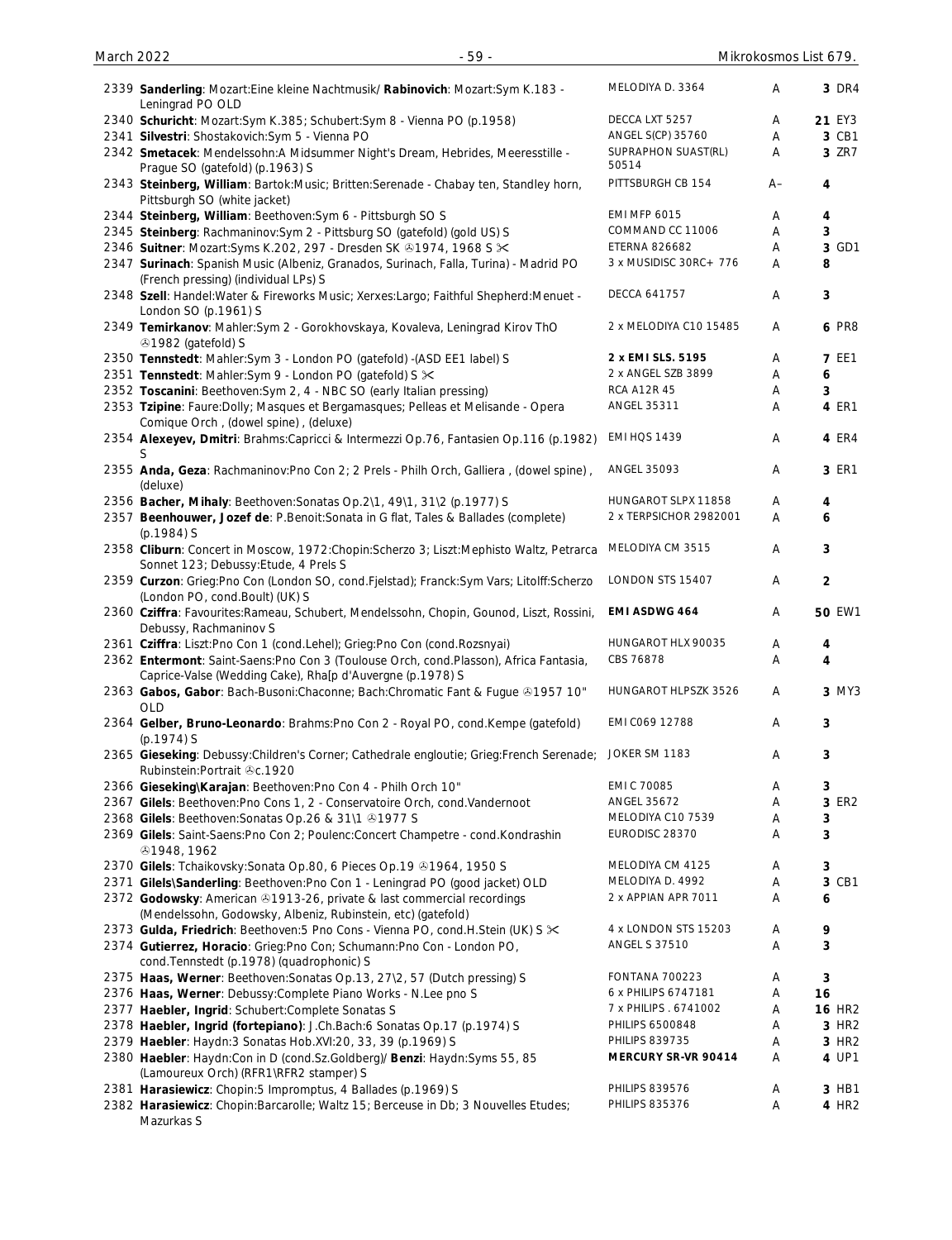| 2383 Harasiewicz: Chopin: Nocturnes (individual LPs) S                                     | 2 x FONTANA + 894072   | A  | 6             |
|--------------------------------------------------------------------------------------------|------------------------|----|---------------|
| 2384 Harasiewicz: Chopin: Sonata 2, Ballade 3, Mazurkas, Etudes (Dutch pressing)           | <b>FONTANA 698011</b>  | Α  | 3             |
| 2385 Haskil\Markevich: Falla:Night in the Gardens of Spain; Chopin:Con 2 - Lamoureux       | PHILIPS ., 835072      | Α  | <b>12 HR1</b> |
| Orch S                                                                                     |                        |    |               |
| 2386 Havlikova, Klara: Shostakovich: 24 Preludes; Hindemith: Sonata 3 (p. 1967) S          | SUPRAPHON SUAST(RL)    | A  | 3 ZR7         |
|                                                                                            | 50890                  |    |               |
| 2387 Hollander, Lorin: Chopin, Liszt, Brahms, Rachmaninov (US) (Living Stereo) S           | RCA CAS 534            | Α  | 4             |
| 2388 Hollander, Lorin: Prokofiev: Son 7; Bach: Partita 6; Debussy: Fireworks;              | ANGEL SFO 36025        | A  | 4 UB1         |
|                                                                                            |                        |    |               |
| Hollander: Toccata &live, 1969 (gatefold) S                                                |                        |    |               |
| 2389 Iturbi, Jose: Debussy, Liszt, Beethoven, Schumann, Falla, Rachmaninov, Albeniz,       | <b>RCA LM(CP) 1167</b> | Α  | 3 UM3         |
| Saint-Saens                                                                                |                        |    |               |
| 2390 Iturbi, Jose: Chopin: Waltzes (6), Polonaise, Imp 1, Etudes (2), Mazurkas (3) S       | SERAPHIM S 60186       | A  | 3             |
| 2391 Iturbi, Jose: Debussy (4), Liszt (3), Beethoven, Schumann, Falla, Rachmaninov, Saint- | RCA 3L 16097           | A  | 4             |
| Saens, Albeniz (p.1959)                                                                    |                        |    |               |
|                                                                                            | RCA LM(CP) 2098        | Α  |               |
| 2392 Janis, Byron: Blue Danube (J.Strauss, Brahms, Chopin, Liszt)                          |                        |    | 3             |
| 2393 Janis, Byron: Chopin: Sonata 2, Scherzo 3, Etude, Imp 1, Mazurka 45, Nocturne 8       | RCA RB 16028           | A– | 3             |
| (UK)                                                                                       |                        |    |               |
| 2394 Janis\Reiner: R.Strauss:Burleske; Rachmaninov:Pno Con 1 - Chicago SO S                | <b>RCA VICS 1101</b>   | Α  | 3             |
| 2395 Kalpakidis: Bartok: Romanian Folk/A. Wagner: Haydn: Son Mvt/C. Grosse:                | STEINWAY & 6623529     | A  | 4             |
| Schubert:Imp 142\3/P.Rutzenhoff: Liszt:Valse-Imp/C.Soller:                                 |                        |    |               |
|                                                                                            |                        |    |               |
| Ravel/H.Handke/I.Schibilak (age 6-14) (p.1984) S                                           |                        |    |               |
| 2396 Kamenikova: Liszt: Rhaps Espagnole, Hungarian Rhap 12, Consolation 3, Vallee          | SUPRAPHON 110062       | Α  | 3             |
| Obermann, Valse Oubliee 1, Reves d'Amour Odig, 1986 S                                      |                        |    |               |
| 2397 Kapell: Khachaturian: Pno Con (cond. Koussevitzky); Rachmaninov: Paganini Vars        | RCA LM. 2588           | Α  | 3 UR4         |
| (cond.Reiner); Albeniz; Liszt:Mephisto Waltz                                               |                        |    |               |
| 2398 Katchen: Beethoven: Pno Con 3, Rondo in B flat - London SO, Gamba (UK) S              | LONDON STS 15111       | A  | 3             |
|                                                                                            | 2 x EMI C137 1162983   |    |               |
| 2399 Katsaris: Scriabin: Mazurkas, Impromptus, Waltzes (gatefold) (p.1979) S               |                        | A  | 6             |
| 2400 Kempff: Schubert:Complete Sonatas S                                                   | 9 x DGG 2720024        | Α  | 25            |
| 2401 Klansky: Schubert:8 Impromptus & dig, 1987 S                                          | SUPRAPHON 110366       | Α  | 4             |
| 2402 Klickerfuss (fortepiano): J.Ch.Bach:Pno Con Op.13 No.4/C.Jaccottet (hrpschrd):        | FSM 53034              | A  | 3             |
| C.P.E.Bach:Hrpschrd Con Wq.47, J.C.F.Bach:Hrpschrd Con in E - Wurttemberg ChO,             |                        |    |               |
| cond.Faerber (p.1980) S                                                                    |                        |    |               |
|                                                                                            | <b>PHILIPS 416836</b>  |    |               |
| 2403 Kocsis\I.Fischer: Bartok:Pno Con 1, Music - Budapest FO & dig, 1985 S                 |                        | Α  | 7             |
| 2404 Krajny, Boris: Ravel: Pno Con in G; Left Hand Con - Prague SO, cond. Belohlavek       | SUPRAPHON 11103867     | A  | 3             |
| <b><i>®dig, 1984 S</i></b>                                                                 |                        |    |               |
| 2405 Larrocha: Turina: Pno Music (Ciclo Pianistico, Recuerdos, etc) (US)                   | DECCA DL 9750          | Α  | 3             |
| 2406 Levant, Oscar: Chopin, Debussy, Ravel                                                 | COLUMBIA ML6EYE(CP)    | Α  | 3 CB1         |
|                                                                                            | 5676                   |    |               |
| 2407 Lhevinne, Josef: Ampico Recordings (Liszt, Chopin, Cui, Tausig, Albeniz, etc) (UK)    | ARGO DA 41             | Α  | 3             |
| (yellow, oval logo)                                                                        |                        |    |               |
|                                                                                            |                        |    |               |
| 2408 Lill, John: Beethoven: Pno Con 1, Choral Fant - Scottish NO, cond. Gibson ®1974 S     | <b>EMI CFP 40232</b>   | A  | 3             |
| 2409 Lill, John: Beethoven: Pno Con 5 - Scottish NO, cond. Gibson ®1974 (UK) S             | <b>EMI CFP 40087</b>   | Α  | 3             |
| 2410 Lill, John: Beethoven: Sonatas Vol. 2 (Op. 7, 14, 22, 26, 28, 53, 54, 79, 81a, 90,    | 6 x ASV ACMB 602       | Α  | 21            |
| 106, 109-11) (p.1977-81) S                                                                 |                        |    |               |
| 2411 Lill, John: Brahms: Paganini Vars, 8 Pieces Op. 76 (p. 1971) S                        | DGG 2530059            | A  | 4             |
| 2412 Lill, John: Brahms: Pno Con 1 - Halle Orch, cond. Loughran (p. 1982) S                | ASV ALH 916            | Α  | 4             |
|                                                                                            |                        |    |               |
| 2413 Lill, John: Brahms: Pno Con 2 - Halle Orch, cond. Loughran (p. 1982) S                | ASV ALH 910            | Α  | 4             |
| 2414 Lowenthal, Raymond: Alkan:Le Festin d'Esope, Barcarolle, Quasi-Faust, Symphonie       | <b>RCA GL 42689</b>    | Α  | 3             |
| Op.39\4-7 (UK) (p.1978) S                                                                  |                        |    |               |
| 2415 Marvin, Frederick: Soler: 7 Sonatas S                                                 | ERATO STE 50282        | Α  | 3 FP1         |
| 2416 Merzhanov: Grieg:Piano Pieces (Ballade Op.24, Nocturne Op.54\4, Lyric Pieces)         | MELODIYA D. 9797       | A  | 7             |
| 2417 Meyer, Gerhard\Schubert-Weber: Rarities for 2 Pianos (Moszkowski, Sinding,            | FSM 53209              | Α  | 3             |
|                                                                                            |                        |    |               |
| Steinkuhler, Mottl, Tchaikovsky, Fuchs) 31979 S                                            |                        |    |               |
| 2418 Meyer, Marcelle: Chabrier:Piano Works (Pieces pittoresques, etc) ®1955 (gatefold)     | 2 x EMI C151 73125     | A  | 10            |
| 2419 Moiseiwitsch: Beethoven: Sonatas Op.27\2, 81a, Andante Favori; Schumann: Vogel        | <b>DECCA DL 710067</b> | Α  | 4             |
| als Prophet (US) S                                                                         |                        |    |               |
| 2420 Moiseiwitsch: Schumann: Kreisleriana, Kinderszenen, Arabesque, Romance (US) S         | DECCA DL 710048        | A  | 4             |
|                                                                                            | PRO ARTE PAL 1016      | Α  | 3             |
| 2421 Moravec: Beethoven: Pno Con 3 - Czeck PO, cond. Neumann S                             |                        |    |               |
| 2422 Moravec: Chopin:24 Preludes 31977 S                                                   | PRO ARTE PAL 1032      | Α  | 3             |
| 2423 Nat, Yves: Beethoven: Sonatas Op. 14\1, 2, 31\1, 54 (canvas gatefold)                 | DISCOPHILE DF 133      | Α  | 12            |
| 2424 Nikolayeva: Bach: French Suite 5/Fiodorova: Bach: English Suite 5 10"                 | SUPRAPHON LPM 72       | Α  | 4             |
| 2425 Ousset, Cecile: Mozart: Sonatas K.332, 333, Vars K.265 31973 S $\times$               | ETERNA 826476          | Α  | 3 GD1         |
| 2426 Ousset, Cecile: Liszt: Sonata in b, 6 Paganini Etudes (p.dig, 1985) S                 | EMI EL 270261          | Α  | 3             |
|                                                                                            | SUPRAPHON 11114106     |    |               |
| 2427 Panenka: Beethoven: Sonata Op.57; Brahms: Sonata in f @1959, 1966 S                   |                        | A  | 3             |
| 2428 Petri, Egon: Beethoven: Hammerklavier Sonata PS                                       | COLUMBIA P 14152       | A  | 3             |
| 2429 Pommier, Jean-Bernard: Mozart: Sonata K.309; Beethoven: Sonata Op.27\1;               | EMI FALP 805           | Α  | 4 FR3         |
| Schumann: Arabesque; Haydn: Sonata 7; Schubert, Brahms (ds)                                |                        |    |               |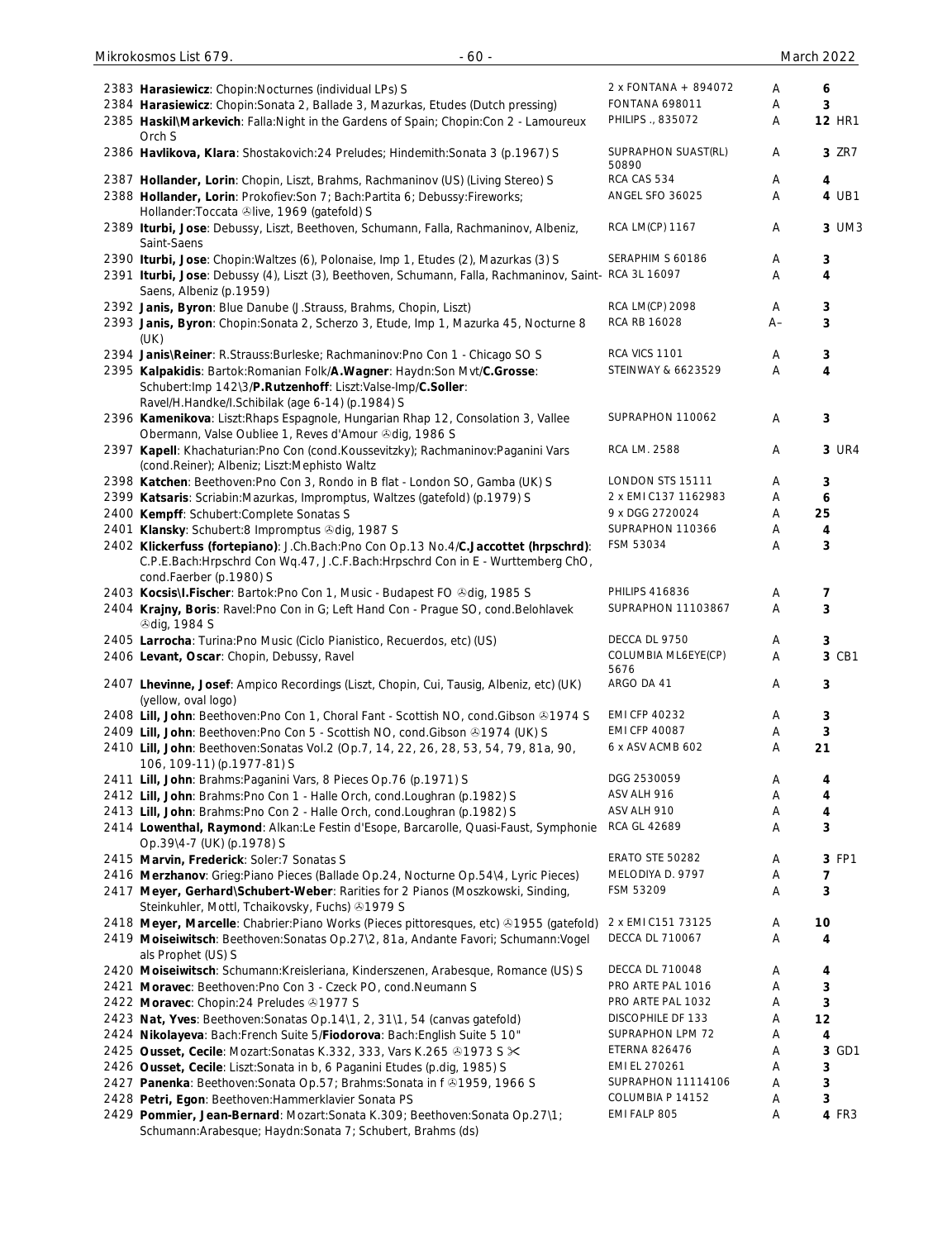| 2430 Richter: Tchaikovsky: Grand Sonata Op.37 OLD                                                                                                                                                          | MELODIYA D, 4558              | A     | 4 FR4            |
|------------------------------------------------------------------------------------------------------------------------------------------------------------------------------------------------------------|-------------------------------|-------|------------------|
| 2431 Rosen, Charles: Debussy:12 Etudes (Epic license)                                                                                                                                                      | EMI 33CX 1849                 | Α     | 4 EB1            |
| 2432 Rosen, Charles: Ravel: Gaspard de la nuit, Tombeau de Couperin (p.1960)                                                                                                                               | EMI 33CX 1888                 | Α     | <b>7 ER1</b>     |
| 2433 Sandor, Renee: Haydn:2 Sonatas Hob.XVI:6, 48; Mozart:Gigue K574, Adagio<br>K.540, Menuet K.355, Andante K.616, Rondo K.511 (p.1972) S                                                                 | HUNGAROT SLPX 11638           | Α     | 4                |
| 2434 Schiff, Andras: Bach: 2 & 3 Part Inventions Odig, 1983 S                                                                                                                                              | <b>LONDON 411974</b>          | A     | $\overline{4}$   |
| 2435 Schippers (organ & condusts also): C.P.E.Bach:Con for 2 pnos (B.Blegen, New York COLUMBIA MS2EYE 7428<br>PO); Organ Con in G (Vienna Baroque Ens) (p.1974) S                                          |                               | Α     | 4 UA4            |
| 2436 Schnabel: Beethoven: Complete Sonatas (nice French booklet)                                                                                                                                           | 13 x PATHE COBH 1             | A     | 42 FA2           |
| 2437 Schultes, Helmut: Beethoven: Romance Cantabile (pf, orch)/Kloss, Erich:<br>Beethoven: 12 Minuets - Frankenland State SO (UK)                                                                          | CONCERT AR LPA 1013           | A–    | 4                |
| 2438 Sellheim, Eckart: Wagner Transcriptions & Paraphrases (Liszt, Bulow, Tausig, Wolf,<br>Busoni) 21983 S                                                                                                 | <b>RBM 3074</b>               | Α     | 4                |
| 2439 Serkin, Peter: Chopin: Polonaise Fant, 3 Waltzes, 3 Nocturnes, Imp &dig, 1980 S                                                                                                                       | <b>RCA ATC1 4035</b>          | A     | 3                |
| 2440 Serkin, Rudolf: Mozart:Pno Cons K.271, 453 - London SO, cond.Abbado (p.dig,<br>1982) S                                                                                                                | DGG. 2532060                  | A     | 3                |
| 2441 Serkin, Peter: Chopin: Andante spianato & grand polonaise, Ballade 3, 3 Mazurkas,<br>etc +dig, 1981 S                                                                                                 | <b>RCA ARC1 4356</b>          | A     | 3                |
| 2442 Serkin, Peter: Chopin:Barcarolle, Berceuse, 6 Mazurkas, etc (p.1979) S                                                                                                                                | <b>RCA ARL1 3344</b>          | Α     | 3                |
| 2443 Shostakovich: Shostakovich: 7 Prel & Fugues from Op.87 PS                                                                                                                                             | HALL OF FA HOFS 517           | Α     | 4                |
| 2444 Smorodinova, Irina: Czerny: 25 Etudes Op. 740 @1981-3 S                                                                                                                                               | MELODIYA C10 20847            | Α     | 8                |
| 2445 Sokolov: Bach:Die Kunst der Fugue 8-11; Beethoven:Sonata Op. 110 & 1979 S                                                                                                                             | MELODIYA C10 12777            | Α     | 21               |
| 2446 Sokolov: Stravinsky: Petrushka; Beethoven: Sonata Op. 10\3 +1974 S                                                                                                                                    | EURODISC 28226                | Α     | 4                |
| 2447 Solomon: Beethoven: Pno Con 5 - Philh Orch, cond. Menges                                                                                                                                              | ANGEL AHA 17                  | Α     | 4 ER4            |
| 2448 Somer, Hilde: Scriabin: Etudes, Preludes, etc (gatefold) (M3\M4 stamper) S                                                                                                                            | MERCURY SR-EM 90500           | Α     | 3 UM1            |
| 2449 Somer, Hilde: Scriabin: Sonatas 7, 9; 9 Pieces (gatefold) (M5\M2 stamper) S <sup>x</sup>                                                                                                              | MERCURY SR-LM 90525           | Α     | 3 UM5            |
| 2450 Tacchino, Gabriel: Prokofiev:Pno Cons 2, 3 - Luxembourg RSO, cond.Froment                                                                                                                             | CANDIDE CE 31075              | Α     | 3                |
| (gatefold) (p.1973) S                                                                                                                                                                                      |                               |       |                  |
| 2451 Taub, Robert: Schumann:Davidsbundler-Tanze (gatefold) 31983 S                                                                                                                                         | HARMONIA M HM 5133            | A     | 3                |
| 2452 Thibaudet, Jean-Yves: Chopin: 3 Valse brillantes, Scherzo 2; Liszt: Ballade 2,                                                                                                                        | DENON OF 7027                 | Α     | 6                |
| Liebestraume, Wilde Jagd & Japan, 1981 S                                                                                                                                                                   |                               |       |                  |
| 2453 Tipo, Maria: Clementi: Piano Works Vol.3 (Sonatas Op.10\1-3, 46, 24 Waltzes,<br>Sonata a Toccata) 31980 S                                                                                             | 3 x ITALIA ITL 70081          | Α     | 12               |
| 2454 Vered, Ilana: Tchaikovsky: Pno Con 1; Stravinsky: 3 Mvts from Petrushka - London<br>SO, cond.Kord (p.1975) S                                                                                          | LONDON SPC 21148              | A     | 3 EW4            |
| 2455 Vered, Ilana: Brahms: Pno Con 2 - Philh Orch, cond. Fistoulari (p.1977) S                                                                                                                             | LONDON SPC 21179              | Α     | 3 EW4            |
| 2456 Vlasenko: Mozart:Pno Con K.488, Rondo K.382 - cond.Verbitsky & 1980 S                                                                                                                                 | MELODIYA C10 17415            | Α     | 4                |
| 2457 Weissenberg: Rachmaninov:Pno Con 3 - cond.Ozawa Olive S                                                                                                                                               | HISTORICAL HER 1001           | Α     | 6                |
| 2458 In the Footsteps of Great Pianists: Hierholzer: Mozart: K.330; Debussy; Mathias<br>Weber:Chopin:24 Prels; Eschenbach:Brahms:Op.5; Rolf Plagge:Beethoven:Op.109<br><b><i><u>Dlive</u></i></b> , 1986 S | 2 x STEINWAY & 6628325        | Α     | 12               |
| 2459 Bacewicz, Grazyna: Bacewicz: Vln Sonata 4 (k.Bacewicz pno)/ K.Wilkomirski (vcl):<br>Chopin: Vcl Sonata in g (M. Wilkomirska pno) (plain Muza jacket)                                                  | MUZA XL 33                    | Α     | $\overline{7}$   |
| 2460 Belkin: Prokofiev:2 VIn Cons - cond.Kondrashin, Barshai & dig, 1981, 1982 S                                                                                                                           | <b>LONDON 411704</b>          | A     | 3                |
| 2461 Belkin: Tchaikovsky: Vln Con, Valse-Scherzo - New Philh Orch, cond.Ashkenazy<br><b>@1977 S</b>                                                                                                        | LONDON CS 7076                | Α     | 3 EM8            |
| 2462 Belkin\Ashkenazy: Sibelius: VIn Con, 2 Serenades, 2 Serious Melodies - Philh Orch<br><b><i></i></b> 91978-9 S                                                                                         | LONDON CS(HP) 7181            | A     | 3 HR1            |
| 2463 Bernard, Claire\Jodry, Annie: Leclair: 6 Sonatas for 2 vlns (p.1975) S                                                                                                                                | ARION ARN 31966               | Α     | 6                |
| 2464 Broz, Zdenek: Grieg: 3 Sonatas for Vln & Pno - Vrana pno 01981 S                                                                                                                                      | SUPRAPHON 11113164            | Α     | 4                |
| 2465 Comellas, Goncal: Tartini:Devil's Trill Sonata; Nardini:Sonata; Corelli:La Follia;<br>Vivaldi: Sonata in D - Zanetti pno (p.1973) S                                                                   | ENSAYO ENY 41                 | Α     | $\overline{7}$   |
| 2466 Constantinescu: Handel:7 Sonatas for 2 VIns & Basso Cont Op.5 - Bura vIn, Jora<br>hrpschrd (gatefold) 31985 S                                                                                         | 2 x ELECTRECOR ST-ECE<br>2884 | A     | 8                |
| 2467 Eto, Toshiya: Brahms: Complete Sonatas for VIn & Pno - Masselos pno @1977<br>(gatefold) $S \times$                                                                                                    | 2 x NONESUCH HB 73034         | Α     | $\boldsymbol{6}$ |
| 2468 Gertler: Bartok:Solo Sonata; Berg:Con (Philh Orch, cond. Kletzki), (deluxe), (dowel<br>spine), (flat disc) »                                                                                          | <b>ANGEL 35091</b>            | A     | 3 ER1            |
| 2469 Grach: Lalo:Symphonie espagnole - cond.Kitayenko 21974 S                                                                                                                                              | MELODIYA C10 6837             | Α     | $\mathbf{3}$     |
| 2470 Gulli, Franco: The Splendour of Violin (Corelli, Vivaldi, Leclair, Dvorak, Paganini,<br>Bloch) - Cavallo pno (gatefold) (p.1983) S                                                                    | UNICEF FCN 13                 | Α     | $\overline{7}$   |
| 2471 Heifetz\Moiseiwitsch: Beethoven:Kreutzer Sonata                                                                                                                                                       | <b>RCA LM 1193</b>            | Α     | 4 UM3            |
| 2472 Hoelscher: Brahms: VIn Con - North German RSO, cond. Tennstedt (p.dig, 1980) S $×$ ANGEL DS 37798                                                                                                     |                               | $A++$ | 3                |
| 2473 Jenson, Dylana: Brahms: Sonatas 1, 3 - S. Sanders pno Odig, 1982 S                                                                                                                                    | <b>RCA ARC1 4419</b>          | Α     | 3                |
| 2474 Jenson, Dylana: Sibelius: VIn Con; Saint-Saens: Int & Rondo Cap - Philadelphia Orch,<br>cond.Ormandy 3dig, 1980 S                                                                                     | <b>RCA ATC1 3972</b>          | Α     | 3                |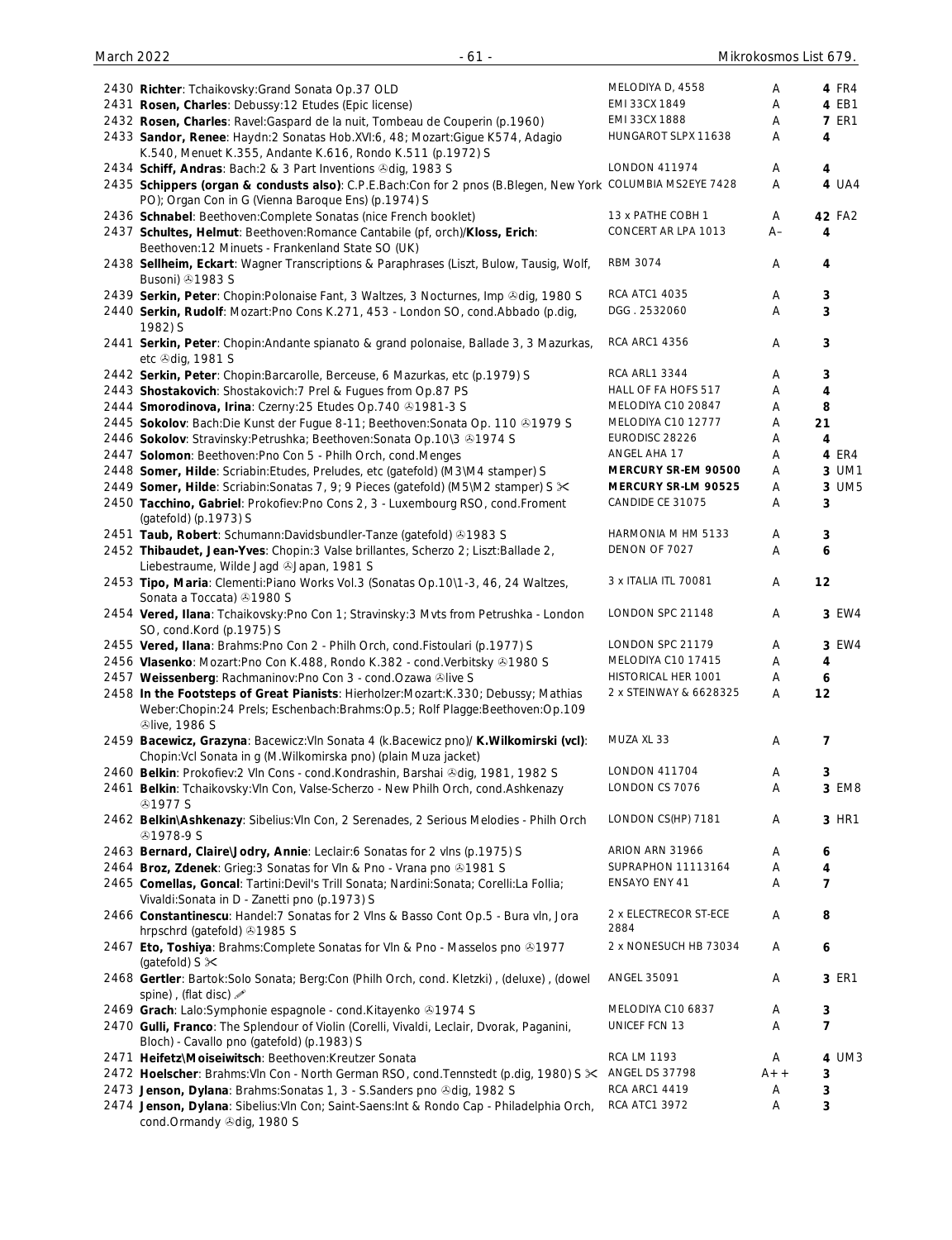| 2475 Joachim: Bach, Brahms, Joachim/ Auer: Brahms, Tchaikovsky/ Marteau: Bach:Prel<br>from B.1006/ Sarasate: Bach, Sarasate, Chopin WLI                                                                                     | MELODIYA M10 45027      | Α      | 4      |
|-----------------------------------------------------------------------------------------------------------------------------------------------------------------------------------------------------------------------------|-------------------------|--------|--------|
| 2476 Krebbers (also conducts): Vivaldi: 5 Cons (F.XI\6, 13, 6, 29, 21), Con grosso<br>Op.3\11 - Amsterdam ChO (p.1967) S                                                                                                    | CBS 51211               | Α      | 3      |
| 2477 Maly, Lubomir (vla): Martinu: Rhap; Flosman: Stone of Michelangelo;<br>Hindemith: Trauermusik - cond. Smetacek 31979 S                                                                                                 | PANTON 81100009         | Α      | 3      |
| 2478 Menuhin: Bruch: VIn Cons 1, 2 - London SO, cond. Boult (p.1973) S                                                                                                                                                      | <b>EMI ASD 2852</b>     | Α      | 3 ER3  |
| 2479 Mutter, Anne-Sophie: Mendelssohn: VIn Con in e; Bruch: VIn Con 1 - Berlin PO,                                                                                                                                          | <b>ETERNA 729071</b>    | Α      | 3      |
| cond.Karajan 31980 S                                                                                                                                                                                                        |                         |        |        |
| 2480 Oistrakh, David: Bach: Solo Sonata 1; Paganini: Moses Fant; Zarzhitsky: Mazurka;<br>Saint-Saens: Etude - Yampolsky pno OLD                                                                                             | MELODIYA D 4044         | Α      | 27 CR1 |
| 2481 Oistrakh, David (also conduts): Mozart: VIn Cons K.207, 211 - Berlin PO (p.1974)<br>S                                                                                                                                  | <b>ETERNA 826478</b>    | Α      | 3 GD3  |
| 2482 Oistrakh, David: Khachaturian: VIn Con - Moscow RSO, cond.comp S                                                                                                                                                       | MHS 4340                | Α      | 4      |
| 2483 Oistrakh\Oborin\Knushevitzky: Beethoven:Triple Con - cond.Orlov (Golovanov)<br>(French pressing) PS                                                                                                                    | MUSIDISC 30RC 824       | A      | 3      |
| 2484 Olof, Theo: Handel: Vln Sonatas - S. Jansen organ (gatefold) 31979 S                                                                                                                                                   | 2 x CLASSICAL 180464    | Α      | 25     |
|                                                                                                                                                                                                                             | <b>ETERNA 827969</b>    | Α      | 3 GB2  |
| 2485 Perlman: Prokofiev: VIn Cons 1, 2 - BBC SO, cond. Rozhdestvensky @1982 S                                                                                                                                               |                         |        |        |
| 2486 Perlman: Wieniawski: Vln Cons 1, 2 - London PO, cond. Ozawa (p. 1978) S                                                                                                                                                | <b>ETERNA 827060</b>    | Α      | 3 GD1  |
| 2487 Schmahl, Gustav: Khachaturian: VIn Con - Leipzig GH, cond. Pfluger S                                                                                                                                                   | HELIODOR 89783          | Α      | 3      |
| 2488 Spivakov: Mozart: Sonatas K.380, 526 - Bakhterev pno 31984 S                                                                                                                                                           | MELODIYA C10 23407      | Α      | 3      |
| 2489 Staryk: Prokofiev: 2 Sonatas - Bernardi pno (p.1975) S                                                                                                                                                                 | MHS 1135                | Α      | 4      |
| 2490 Suk\Neumann: Janacek:Putovani dusicky (vln con), Sinfonietta, Taras Bulba - Czech<br>PO +dig, 1989 S                                                                                                                   | SUPRAPHON 111088        | Α      | 3      |
| 2491 Suske: Mozart: Sonatas K.376, 377; Vars K.359 - Olbertz pno @1972 S                                                                                                                                                    | <b>ETERNA 827413</b>    | Α      | 29 DB1 |
| 2492 Szeryng: Lalo:Sym Espagnole - Chicago SO, cond.Hendl                                                                                                                                                                   | RCA VICS(CP) 1064       | Α      | 3 CM1  |
| 2493 Thibaud: Vitali:Chaconne; Bach:Gavotte, Prelude; Falla:Jota; Saint-Saens:Havanaise;                                                                                                                                    | 3 x ANGEL EAC 77443     | Α      | 18     |
| Faure:Berceuse; Ravel:Piece; Kreisler:Tambourin; Eccles:Son in g; Paradis, etc<br>51925-45                                                                                                                                  |                         |        |        |
| 2494 Thibaud\Cortot: Franck:Sonata; Faure:Sonata 1 01929, 1927                                                                                                                                                              | EMI PCOLH 74            | Α      | 21 ED1 |
| 2495 Vasile, Cornelia: Paganini:10 Caprices; Ysaye:Sonata 2 (p.1970) S                                                                                                                                                      | DGG 642106              | Α      | 4      |
| 2496 Zepparoni, Fernando: VIn Sonatas by Corelli (2), Veracini (Op.1\6) & Tartini<br>(Op.1\10) - Veyron-Lacroix hrpschrd (p.1955)                                                                                           | L'ANTHOLOG 3008         | Α      | 10     |
| 2497 Zukerman: Wieniawski: Vln Con 2; Kabalevsky: Vln Con; Bloch: Nigun - Royal PO,<br>cond.L.Foster (UK) S                                                                                                                 | CBS S 72942             | Α      | 3      |
| 2498 Classic Aid Concert 1986: Kremer: Kupkovic; F.P.Zimmermann: aganini;<br>Mutter:Massenet; Rampal:Mozart K.315; Tuckwell:Mozart; Maazel:Elgar, Verdi,<br>Dvorak; Ozawa: Takemitsu S                                      | CBS M 42404             | Α      | 4      |
| 2499 Ghinovker, Georgi: Vivaldi:6 Sonatas - Semenov organ & 1985 (individual LPs) S                                                                                                                                         | 2 x MELODIYA C10+ 23153 | Α      | 6      |
| 2500 Gutman, Natalia: Boccherini: Vcl Con in D; Vivaldi: Concerto Op. 26\2; Tartini: Vcl Con<br>in A - cond. Terian S                                                                                                       | MELODIYA CM 2199        | Α      | 3      |
| 2501 Harell, Zvi: Brahms: Sonata Op. 78; Franck: Sonata in A - Bondarenko pno 21985 S                                                                                                                                       | SOUND STAR SST 185      | Α      | 6      |
| 2502 Harell, Zvi: Brahms:Sonata Op.99; Schumann:Sonata Op.105; Mozart:Andantino<br>K.anh.46 - Bondarenko pno 31986 S                                                                                                        | SOUND STAR SST 188      | Α      | 6      |
| 2503 Harell, Zvi: Schubert: Arpeggione Sonata; Brahms: Sonata Op. 120\1 - Bondarenko<br>pno 21986 S                                                                                                                         | SOUND STAR SST 195      | Α      | 6      |
| 2504 Harrell, Lynn: Prokofiev: Sonata Op.119, Debussy: Sonata; Webern: 3 Little Pcs<br>Op.11 - J.Levine pno (p.1975) S                                                                                                      | <b>RCA ARL1 1262</b>    | Α      | 3      |
| 2505 Harrell, Lynn: Schubert: Arpeggione Sonata; Mendelssohn: Sonata Op.58 - J.Levine<br>pno (p.1976) S                                                                                                                     | <b>RCA ARL1 1568</b>    | Α      | 3      |
| 2506 May, Angelica: Franck:Sonata in A; Brahms:Sonata Op.78 - L.Hokanson pno<br>(p.1979) S                                                                                                                                  | MUSICAPHON BM30SL 4007  | Α      | 8      |
| 2507 Miquelle, Georges: Bloch:Schelomo; Herbert:Cello Con 2 - cond.Hanson (PR2\PR2<br>stamper), (color back) S                                                                                                              | MERCURY SR-LP 90286     | Α      | 3 UM5  |
| 2508 Navarra: Lalo: Vcl Con (cond. Silvestri) 31953/Bernatova (pno): Franck: Sym Vars<br>(cond.Smetacek) A                                                                                                                  | SUPRAPHON LPV 202       | Α      | 4      |
| 2509 Piatigorsky\Munch: Bloch:Schelomo; Walton:Vcl Con - Boston SO S                                                                                                                                                        | RCA AGL1 4086           | Α      | 3      |
| 2510 Piatigorsky\Munch: Dvorak:Vcl Con - Boston PO S                                                                                                                                                                        | <b>RCA GL 42078</b>     | Α      | 3      |
| 2511 Reneau\Belaubre: Boccherini:19 Sonatas for Vcl & Piano S                                                                                                                                                               | 4 x FY 11               | Α      | 33     |
| 2512 Tortelier: Schumann: Vcl Con; Boellmann: Sym Vars; Bruch: Kol Nidrei - Royal PO,<br>cond.Y.Tortelier (1979) S                                                                                                          | EMI ASD 3728            | Α      | 3 ER3  |
| 2513 Vectomov: Martinu: 3 Vcl Sonatas, Variations - Palenicek pno 31968 S                                                                                                                                                   | 2 x SUPRAPHON 1110641   | A      | 6      |
|                                                                                                                                                                                                                             |                         |        |        |
|                                                                                                                                                                                                                             |                         |        |        |
| 2514 Atlanta Brass Ens: Sonic Fireworks Vol.2 (Bach, Copland, Bliss, Gigout) - R.Morris<br>organ (p.1979) S<br>2515 Atlanta Brass Ens: Sonic Fireworks Vol.2 (Dupre, Widor, Mouret, etc) - Morris organ CRYSTAL CL CCS 7011 | CRYSTAL CL CCS 7010     | Α<br>Α | 3<br>3 |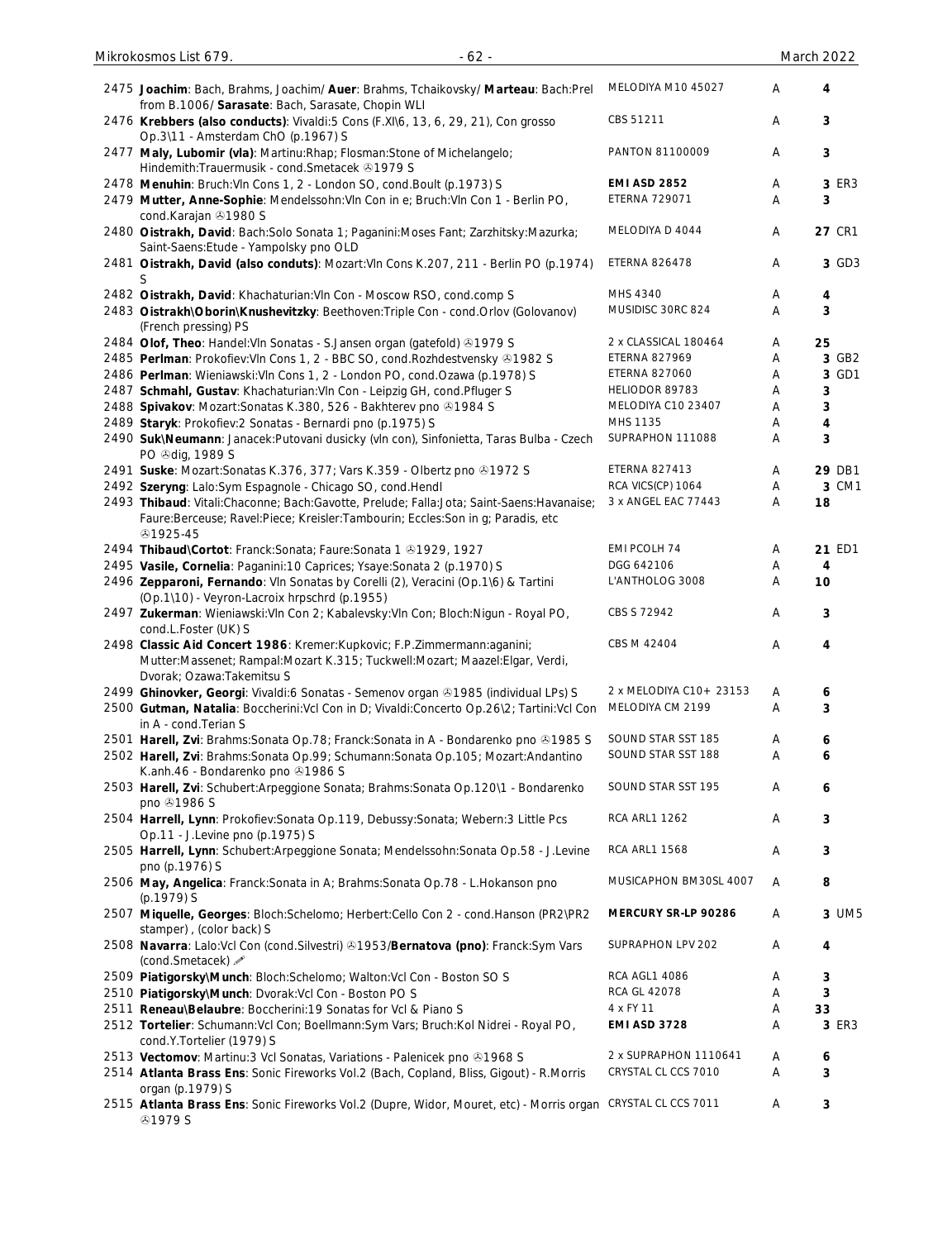| March 2022 | $-63 -$                                                                                                                                                            |                         |   | Mikrokosmos List 679. |
|------------|--------------------------------------------------------------------------------------------------------------------------------------------------------------------|-------------------------|---|-----------------------|
|            | 2516 Beaux Arts Trio: Beethoven: Complete Piano Trios (p.1980-3) S                                                                                                 | 7 x PHILIPS . 6725035   | A | 16                    |
|            | 2517 Carillonneur: K.Lefevre: The Magic of the Bells (RFR3\RFR1 stamper) (color back) S                                                                            | MERCURY SR-PR 90189     | Α | 8 UW2                 |
|            | 2518 Clarinet: K.Leister:Mozart:Cl Con; Mercadante:Cl Con in Bb - Gunma SO,<br>cond.K.Toyoda 31980 (OBI) S                                                         | CAMERATA CMT 1033       | A | 8                     |
|            | 2519 Clarinet: Y.Ettlinger:Brahms:2 CI Sonatas Op.120 - Pnina Salzman pno (French<br>gatefold) S                                                                   | RCA FRL1 131            | A | 3                     |
|            | 2520 Flute: J.Valek; Bozza, Roussel, Ibert, Faure, Milhaud, Honegger, Messiaen - Hala pno<br><b>41982 S</b>                                                        | SUPRAPHON 11113365      | A | 3 <sub>2</sub>        |
|            | 2521 Flute: Korneyev: Vivaldi: Sonatas for Fl & Hrpschrd Op.13 - Bakhchiev hrpschrd<br>(gatefold) S                                                                | 2 x MELODIYA C10 12899  | A | 6                     |
|            | 2522 Flute: Rampal (also conducts): Bach: Orch Suite 2, Brandenburg Concerto 4, Air -<br>Baroque ChO (French pressing) S                                           | MUSIDISC 30RC 789       | Α | 3                     |
|            | 2523 Flute: Rampal: Telemann: 3 Fl Cons in G, D, e; Suite in e - Liszt ChO (p.dig, 1987) S                                                                         | HUNGAROT SLPD 12808     | Α | 3                     |
|            | 2524 Guitar: B.Benitez:Bach:Suite B.996; D.Scarlatti:5 Sonatas (p.1981) S $\times$                                                                                 | NONESUCH H 71404        | Α | 3                     |
|            | 2525 Guitar: C.Montoya:Flamenco Direct Vol.1 (p.1980) S                                                                                                            | CRYSTAL CL CCS 6004     | Α | 4                     |
|            | 2526 Guitar: C.Montoya:Flamenco Direct Vol.2 (p.1980) S                                                                                                            | CRYSTAL CL CCS 6005     | Α | 4                     |
|            | 2527 Guitar: Christensen: M.Llobet: Obras para Guitarra (Canciones Populares Catalanas,<br>Prels, etc) 31982 S                                                     | PAULA 20                | Α | 3                     |
|            | 2528 Guitar: Presti-Lagoya: Albeniz, Albinoni, Carulli, Granados, Petit, Poulenc, Scarlatti,<br>etc - Pro Arte Orch, cond. Redel S                                 | 5 x PHILIPS 6747353     | Α | 16                    |
|            | 2529 Guitar: Presti\Lagoya:Diabelli, Carulli, Dowland, Bach, Presti, Granados (1S\4S<br>stamper) S                                                                 | RCA LSCWD 2705          | Α | 3 UR6                 |
|            | 2530 Guitar: R.Cueto:Bach, Logi, Dowland, Milan, Negri, Besard, Gaultier S                                                                                         | MUSIDISC 30RC 897       | Α | 3                     |
|            | 2531 Guitar: R.Evers:M.Giuliani:Caprice, Sonata brillante, Grande Overture; Sor:Sonata<br>Op.15\2; Matiegka:Sonata (p.1979) S                                      | FSM 53221               | Α | 3                     |
|            | 2532 Guitar: Sabicas: Flamenco Puro S                                                                                                                              | MHS 731                 | Α | 3                     |
|            | 2533 Harp: E.Moskvitina: Harp Wizardry (Chopin, Debussy, Albeniz, Falla, Mchedelov,<br>Watkins) 31973-5 S $\times$                                                 | WESTMINSTE WG 8363      | A | 3                     |
|            | 2534 Harp: J.Zoff:Gliere:Harp Con (Leipzig PO, cond.KEMPE); G.Schimmel:Handel:Harp<br>Con in B (cond.Haarth) S                                                     | URANIA US 57164         | Α | 3                     |
|            | 2535 Harp: Laskine:Bach, Matielli, Tansman, Faure, Pierne, Roussel, Saint-Saens, Golestan MHS 602<br>$(p.1965)$ S                                                  |                         | Α | 4                     |
|            | 2536 Harpsichord: H.Elsner:Bach:Chromatic Fant & Fugue, 6 Preludes, Italian Concerto,<br>Fant, Toccata & Fugue S                                                   | MUSIDISC 30RC 877       | Α | 3                     |
|            | 2537 Harpsichord: Kirkpatrick: D. Scarlatti: 60 Sonatas (p. 1960)                                                                                                  | 4 x COLUMBIA SL6EYE 221 | Α | <b>16 UA1</b>         |
|            | 2538 Harpsichord: Malcolm:Arne:Concerto 5, Sonata 1, Ov 1; C.P.E.Bach:Folies Vars, Con DECCA SDD 336<br>in C, Sym 2 - cond. Marriner (p.1968) S                    |                         | Α | 4 EW5                 |
|            | 2539 Harpsichord: Puyana: Besard, Bach, Philips, Peerson, Bull, Albeniz, etc (RFR2\RFR1<br>stamper) S                                                              | MERCURY SR-ER 90304     | Α | 3 UM1                 |
|            | 2540 Harpsichord: Puyana:Soler:Fandango, 6 Sonatas, Con for 2 Hrpschrds (Galvez)<br>(RFR1\RFR1 stamper) S                                                          | MERCURY SR-VR 90459     | A | 8 UW4                 |
|            | 2541 Harpsichord: R.Junghanns\B.Tracey:Bach:14 Canons; W.F.Bach:Concerto a duoi<br>Cembali Concertati; C.P.E.Bach:Vier kleine Duetten; J.C.Bach:Sonata in G & 1975 | FSM 53622               | Α | 4                     |
|            | 2542 Horn: Barboteu: Mozart: 4 Horn Cons - cond. Douatte (French pressing) S                                                                                       | MUSIDISC 30RC 798       | Α | 3                     |
|            | 2543 Horn: R.Horvath:Karl Pilss:3 Pieces; R.Strauss:Andante; Saint-Saens:Romance;<br>Rheinberger: Hrn Sonata - M. Schwarz-Fussi pno (p. 1983) S                    | ADV A 8311              | Α | 3                     |
|            | 2544 Horn: Z.& B.Tylsar:Cons for 2 Horns by Haydn, Vivaldi, Telemann - Prague ChO,<br>cond.Kosler (p.1972) S                                                       | SUPRAPHON 1101200       | Α | 3                     |
|            | 2545 Lute: Benko:16th Century Verse-Chronicles from Hungary- Bakfark Consort (p.1977)<br>S                                                                         | HUNGAROT SLPX 11868     | Α | 3                     |
|            | 2546 Lute: K.Oestreicher: Bittner: 4 Suites for Lute 31981 S                                                                                                       | FSM 53217               | Α | 3                     |
|            | 2547 Oboe: Glaetzner: Vivaldi: Ob Con in C (R.447), in a (R.461); Telemann: Ob Cons in e, c<br>& f - Berlin ChO, cond Haenchen 31978 S                             | <b>ETERNA 827297</b>    | Α | 3 GD1                 |
|            | 2548 Oboe: J-C.Malgoire (also conducts); Ob Cons by A.Scarlatti, B.Marcello, Albinoni,<br>Vivaldi - Florilegium Musicum de Paris (gatefold) S                      | CBS 76303               | Α | 3                     |
|            | 2549 Organ: Jennifer Bate: Elgar: Sonata in G; Schumann: 4 Sketches Op.58 (p.1972) S                                                                               | ASV ALH 958             | Α | 3                     |
|            | 2550 Organ: M.Murray:Bach:B.565, 593, 544, 532 (p.1974) S                                                                                                          | TELARC 5010             | A | 3                     |
|            | 2551 Organ: M.Murray: Encores a la francaise Organ at Symphony Hall, Boston (Dupre,<br>Gigout, Franck, Widor, Bach, Vierne, Lemmens) (p.1982) (German gatefold) S  | TELARC DG 10069         | Α | 3                     |
|            | 2552 Regiment Bagpipe Band: Bagpipes & Drums S $\times$                                                                                                            | AUDIO FIDE AFSD 5857    | Α | 3                     |
|            | 2553 Saxophone: J.Harle:Bartok, Satie, J.Wall, Gershwin, Villa-Lobos, R.R.Bennett,<br>Poulenc, Debussy, Ravel, D.Hearth - J.Lehenan pno +1987 S                    | HANNIBAL HNBL 1331      | Α | 4                     |
|            | 2554 Synthesyzer: Kraft & Alexander: Tchaikovsky: 1812 Ov, Nutcracker Suite (p.1977) S<br>$\times$                                                                 | LONDON SPC 21168        | Α | 3 HW1                 |
|            | 2555 Trumpet: Bernard: Cons by L.Mozart, Vivaldi, Telemann, Torelli - cond. Froment<br><b>@1971 S</b>                                                              | MUSIDISC 30RC 627       | Α | 3                     |